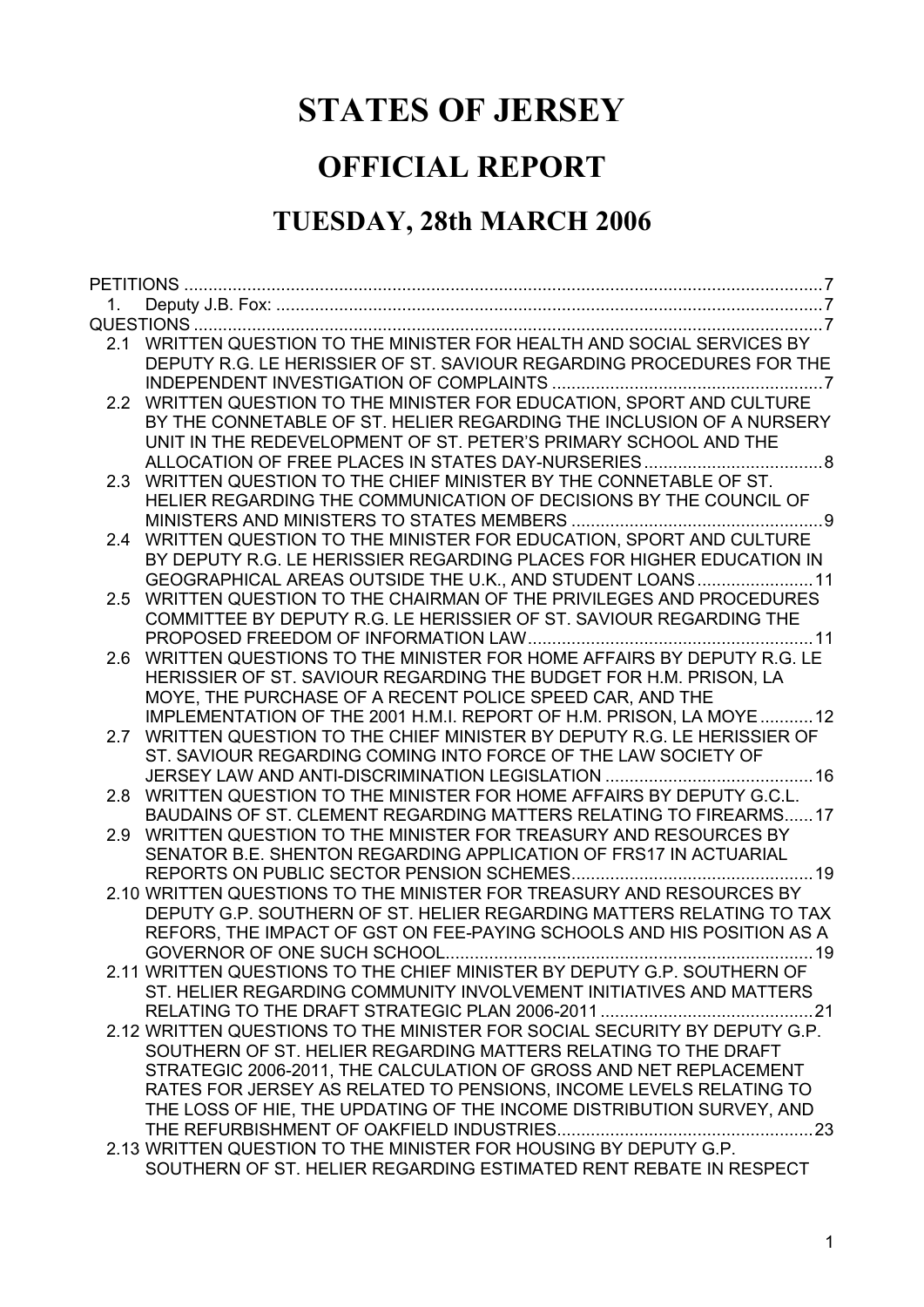|    |        | OF 'LE COIE' DEVELOPMENT AND THE TOTAL COST OF THE DEVELOPMENT TO                       |  |
|----|--------|-----------------------------------------------------------------------------------------|--|
|    |        |                                                                                         |  |
| 3. |        |                                                                                         |  |
|    | 3.1    |                                                                                         |  |
|    | 3.1.1  |                                                                                         |  |
|    | 3.2    | Deputy J.A. Martin of St. Helier of the Chief Minister regarding evidence in support of |  |
|    |        | balance between the delivery of better services and the maintenance of a sustainable    |  |
|    |        |                                                                                         |  |
|    |        |                                                                                         |  |
|    | 3.2.1  |                                                                                         |  |
|    | 3.2.2  |                                                                                         |  |
|    | 3.2.3  |                                                                                         |  |
|    | 3.2.4  |                                                                                         |  |
|    | 3.2.5  |                                                                                         |  |
|    | 3.3    | Deputy A. Breckon of St. Saviour of the Minister for Social Security regarding the      |  |
|    |        |                                                                                         |  |
|    |        |                                                                                         |  |
|    | 3.3.1  |                                                                                         |  |
|    | 3.3.2  |                                                                                         |  |
|    | 3.3.3  |                                                                                         |  |
|    | 3.3.4  |                                                                                         |  |
|    | 3.3.5  |                                                                                         |  |
|    | 3.3.6  |                                                                                         |  |
|    | 3.3.7  |                                                                                         |  |
|    | 3.3.8  |                                                                                         |  |
|    | 3.3.9  |                                                                                         |  |
|    | 3.3.10 |                                                                                         |  |
|    | 3.3.11 |                                                                                         |  |
|    | 3.3.12 |                                                                                         |  |
|    | 3.4    | Connétable A.S. Crowcroft of St. Helier of the Minister for Education, Sport and        |  |
|    |        | Culture regarding the delay in the formation of detailed options for early years        |  |
|    |        | 33                                                                                      |  |
|    |        |                                                                                         |  |
|    | 3.4.1  | Deputy J.B. Fox of St. Helier (Assistant Minister for Education, Sport and Culture): 33 |  |
|    | 3.4.2  |                                                                                         |  |
|    |        |                                                                                         |  |
|    | 3.4.3  |                                                                                         |  |
|    | 3.4.4  |                                                                                         |  |
|    | 3.4.5  |                                                                                         |  |
|    | 3.5    | Deputy A. Breckon of St. Saviour of the Minister for Economic Development regarding     |  |
|    |        | the cost and appropriateness of involvement in recent visit to the Middle East: 35      |  |
|    |        |                                                                                         |  |
|    | 3.5.1  |                                                                                         |  |
|    | 3.5.2  |                                                                                         |  |
|    | 3.5.3  |                                                                                         |  |
|    | 3.5.4  |                                                                                         |  |
|    | 3.6    | Deputy G.P. Southern of St. Helier of the Minister for Treasury and Resources           |  |
|    |        | regarding progress on the package of tax measures in the fiscal strategy: 37            |  |
|    |        |                                                                                         |  |
|    | 3.6.1  |                                                                                         |  |
|    | 3.6.2  |                                                                                         |  |
|    | 3.6.3  |                                                                                         |  |
|    | 3.7    | Deputy J.A. Martin of St. Helier of the Chairman of the Comité des Connétables          |  |
|    |        | regarding cessation of firearms licence-issuing by the Connetables pending review of    |  |
|    |        |                                                                                         |  |
|    |        |                                                                                         |  |
|    |        | Connétable K.P. Vibert of St. Ouen (Chairman of the Comité des Connétables): 39         |  |
|    | 3.7.1  |                                                                                         |  |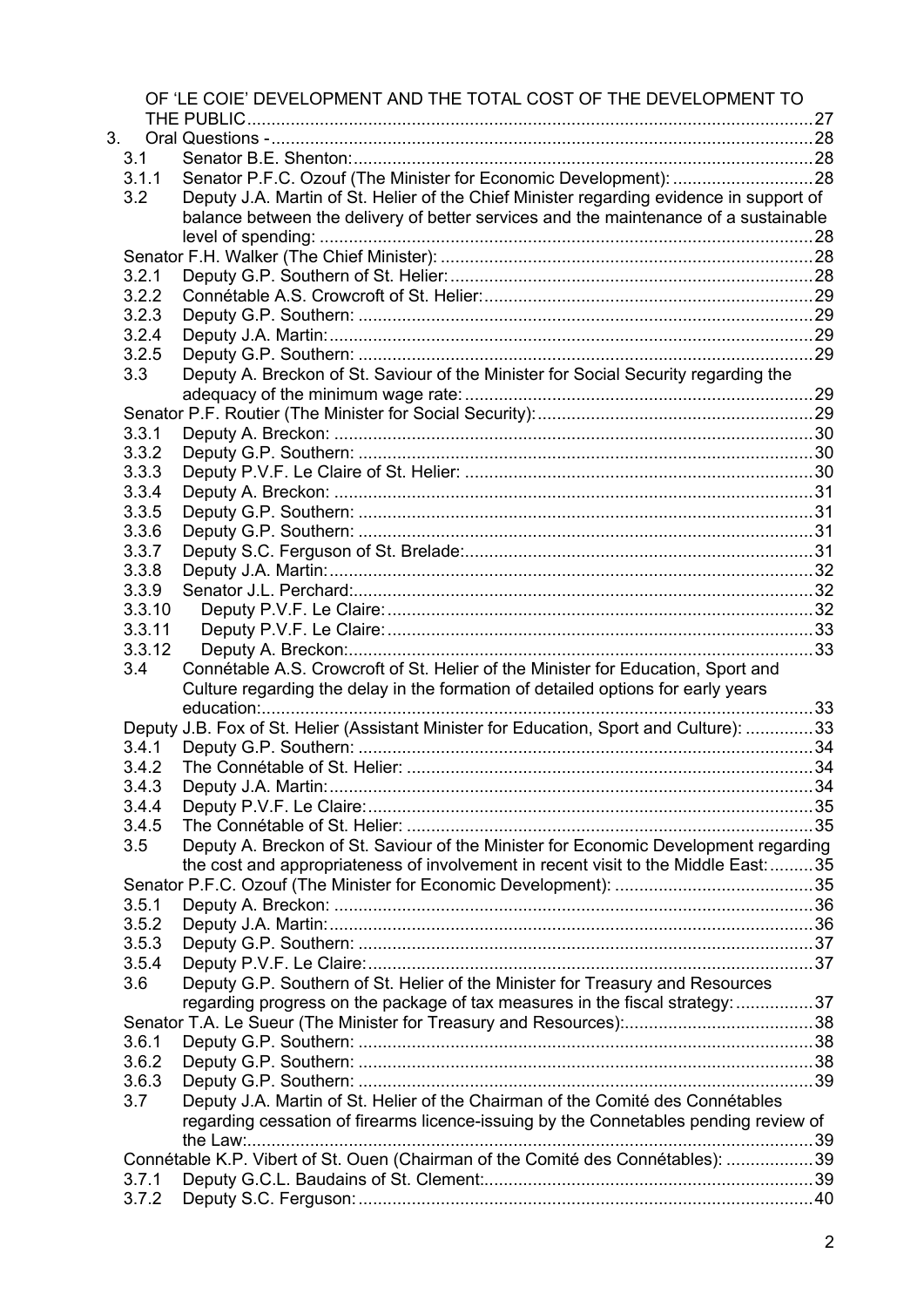| 3.7.3   |                                                                                        |  |
|---------|----------------------------------------------------------------------------------------|--|
| 3.7.4   |                                                                                        |  |
| 3.7.5   |                                                                                        |  |
| 3.7.6   |                                                                                        |  |
| 3.7.7   |                                                                                        |  |
| 3.7.8   |                                                                                        |  |
| 3.8     | Deputy R.G. Le Hérissier of St. Saviour of the Minister for Education, Sport and       |  |
|         | Culture regarding policy options relating to the cost of top-up fees for higher        |  |
|         |                                                                                        |  |
| Deputy  | J.B. Fox (Assistant Minister for Education, Sport and Culture):41                      |  |
| 3.8.1   |                                                                                        |  |
| 3.8.2   |                                                                                        |  |
| 3.8.3   |                                                                                        |  |
| 3.8.4   |                                                                                        |  |
| 3.8.5   |                                                                                        |  |
| 3.8.6   |                                                                                        |  |
| 3.8.7   |                                                                                        |  |
| 3.8.8   |                                                                                        |  |
| 3.8.9   |                                                                                        |  |
| 3.9     | Deputy G.P. Southern of the Minister for Economic Development regarding the impact     |  |
|         |                                                                                        |  |
|         |                                                                                        |  |
| 3.9.1   |                                                                                        |  |
| 3.9.2   |                                                                                        |  |
| 3.9.3   |                                                                                        |  |
| 3.9.4   |                                                                                        |  |
| 3.10    | Deputy R.G. Le Hérissier of the Minister for Health and Social Services regarding the  |  |
|         |                                                                                        |  |
|         |                                                                                        |  |
| 3.10.1  |                                                                                        |  |
| 3.10.2  |                                                                                        |  |
| 3.10.3  |                                                                                        |  |
| 3.11    | Deputy S.C. Ferguson of the Minister for Home Affairs regarding the press interview    |  |
|         |                                                                                        |  |
|         |                                                                                        |  |
|         |                                                                                        |  |
| 3.11.2  |                                                                                        |  |
| 3.11.3  |                                                                                        |  |
| 3.11.4  |                                                                                        |  |
| 3.11.5  |                                                                                        |  |
| 3.11.6  |                                                                                        |  |
| 3.11.7  |                                                                                        |  |
| 3.11.8  |                                                                                        |  |
| 3.11.9  |                                                                                        |  |
| 3.11.10 |                                                                                        |  |
| 3.11.11 |                                                                                        |  |
| 3.11.12 |                                                                                        |  |
| 3.11.13 |                                                                                        |  |
| 3.11.14 |                                                                                        |  |
| 3.11.15 |                                                                                        |  |
| 6.11.16 |                                                                                        |  |
| 3.12    | Senator S. Syvret of the Minister for Home Affairs regarding her satisfaction with the |  |
|         |                                                                                        |  |
|         |                                                                                        |  |
| 3.12.1  |                                                                                        |  |
| 3.12.2  |                                                                                        |  |
| 3.12.3  |                                                                                        |  |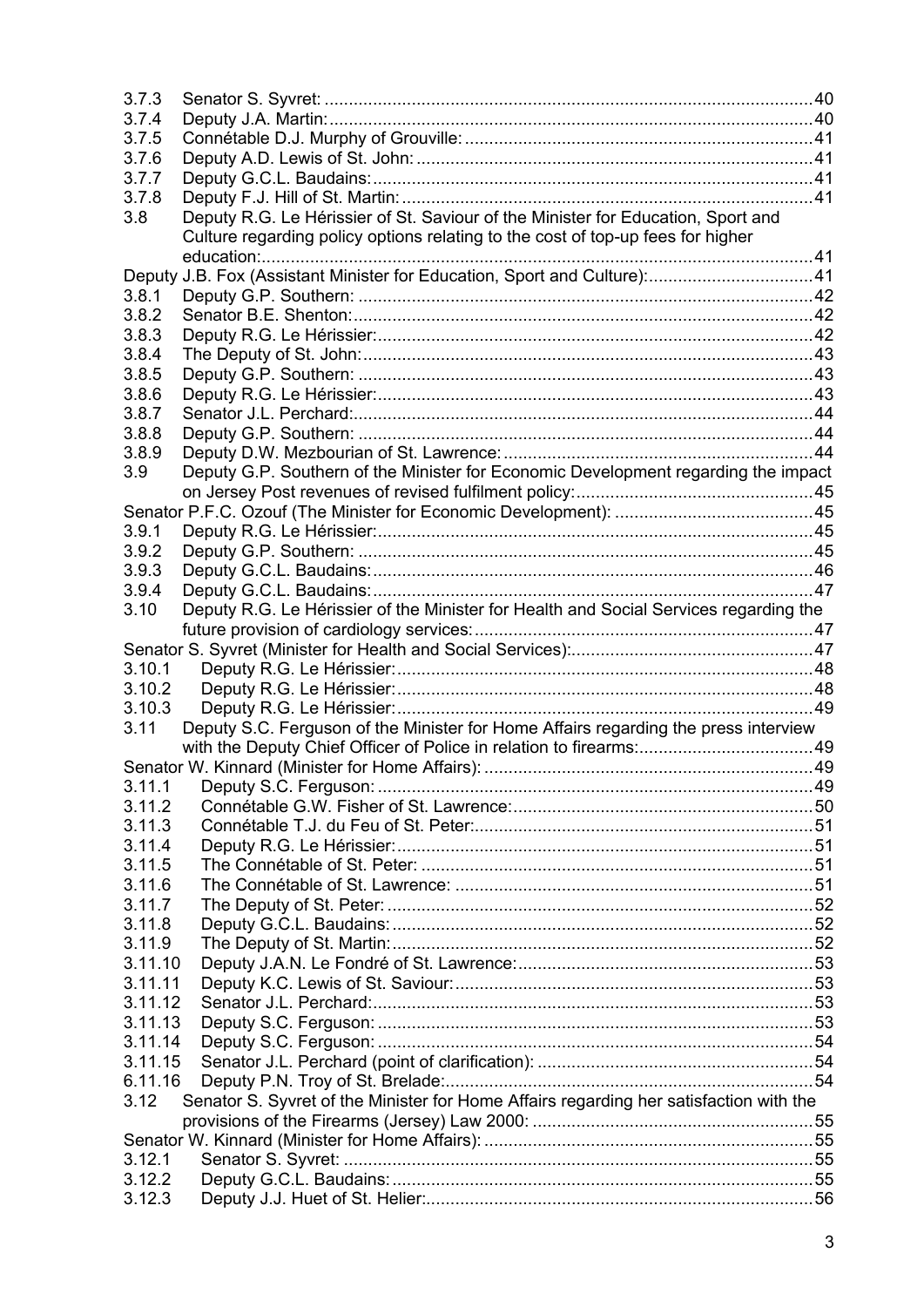| 3.12.4 |                                                                                                                                                                                |                                                                                                                                                                                                                                                                                                                                                                                                                                                                                                                                                                                                                    |
|--------|--------------------------------------------------------------------------------------------------------------------------------------------------------------------------------|--------------------------------------------------------------------------------------------------------------------------------------------------------------------------------------------------------------------------------------------------------------------------------------------------------------------------------------------------------------------------------------------------------------------------------------------------------------------------------------------------------------------------------------------------------------------------------------------------------------------|
| 3.12.5 |                                                                                                                                                                                |                                                                                                                                                                                                                                                                                                                                                                                                                                                                                                                                                                                                                    |
| 3.12.6 |                                                                                                                                                                                |                                                                                                                                                                                                                                                                                                                                                                                                                                                                                                                                                                                                                    |
| 3.12.7 |                                                                                                                                                                                |                                                                                                                                                                                                                                                                                                                                                                                                                                                                                                                                                                                                                    |
| 3.12.8 |                                                                                                                                                                                |                                                                                                                                                                                                                                                                                                                                                                                                                                                                                                                                                                                                                    |
|        |                                                                                                                                                                                |                                                                                                                                                                                                                                                                                                                                                                                                                                                                                                                                                                                                                    |
| 3.13   |                                                                                                                                                                                |                                                                                                                                                                                                                                                                                                                                                                                                                                                                                                                                                                                                                    |
|        |                                                                                                                                                                                |                                                                                                                                                                                                                                                                                                                                                                                                                                                                                                                                                                                                                    |
|        |                                                                                                                                                                                |                                                                                                                                                                                                                                                                                                                                                                                                                                                                                                                                                                                                                    |
|        |                                                                                                                                                                                |                                                                                                                                                                                                                                                                                                                                                                                                                                                                                                                                                                                                                    |
|        |                                                                                                                                                                                |                                                                                                                                                                                                                                                                                                                                                                                                                                                                                                                                                                                                                    |
|        |                                                                                                                                                                                |                                                                                                                                                                                                                                                                                                                                                                                                                                                                                                                                                                                                                    |
|        |                                                                                                                                                                                |                                                                                                                                                                                                                                                                                                                                                                                                                                                                                                                                                                                                                    |
|        |                                                                                                                                                                                |                                                                                                                                                                                                                                                                                                                                                                                                                                                                                                                                                                                                                    |
|        |                                                                                                                                                                                |                                                                                                                                                                                                                                                                                                                                                                                                                                                                                                                                                                                                                    |
|        |                                                                                                                                                                                |                                                                                                                                                                                                                                                                                                                                                                                                                                                                                                                                                                                                                    |
|        |                                                                                                                                                                                |                                                                                                                                                                                                                                                                                                                                                                                                                                                                                                                                                                                                                    |
|        |                                                                                                                                                                                |                                                                                                                                                                                                                                                                                                                                                                                                                                                                                                                                                                                                                    |
|        |                                                                                                                                                                                |                                                                                                                                                                                                                                                                                                                                                                                                                                                                                                                                                                                                                    |
|        |                                                                                                                                                                                |                                                                                                                                                                                                                                                                                                                                                                                                                                                                                                                                                                                                                    |
|        |                                                                                                                                                                                |                                                                                                                                                                                                                                                                                                                                                                                                                                                                                                                                                                                                                    |
|        |                                                                                                                                                                                |                                                                                                                                                                                                                                                                                                                                                                                                                                                                                                                                                                                                                    |
|        |                                                                                                                                                                                |                                                                                                                                                                                                                                                                                                                                                                                                                                                                                                                                                                                                                    |
|        |                                                                                                                                                                                |                                                                                                                                                                                                                                                                                                                                                                                                                                                                                                                                                                                                                    |
|        |                                                                                                                                                                                |                                                                                                                                                                                                                                                                                                                                                                                                                                                                                                                                                                                                                    |
|        |                                                                                                                                                                                |                                                                                                                                                                                                                                                                                                                                                                                                                                                                                                                                                                                                                    |
|        |                                                                                                                                                                                |                                                                                                                                                                                                                                                                                                                                                                                                                                                                                                                                                                                                                    |
|        |                                                                                                                                                                                |                                                                                                                                                                                                                                                                                                                                                                                                                                                                                                                                                                                                                    |
|        |                                                                                                                                                                                |                                                                                                                                                                                                                                                                                                                                                                                                                                                                                                                                                                                                                    |
|        |                                                                                                                                                                                |                                                                                                                                                                                                                                                                                                                                                                                                                                                                                                                                                                                                                    |
|        |                                                                                                                                                                                |                                                                                                                                                                                                                                                                                                                                                                                                                                                                                                                                                                                                                    |
|        |                                                                                                                                                                                |                                                                                                                                                                                                                                                                                                                                                                                                                                                                                                                                                                                                                    |
|        |                                                                                                                                                                                |                                                                                                                                                                                                                                                                                                                                                                                                                                                                                                                                                                                                                    |
|        |                                                                                                                                                                                |                                                                                                                                                                                                                                                                                                                                                                                                                                                                                                                                                                                                                    |
|        |                                                                                                                                                                                |                                                                                                                                                                                                                                                                                                                                                                                                                                                                                                                                                                                                                    |
|        |                                                                                                                                                                                |                                                                                                                                                                                                                                                                                                                                                                                                                                                                                                                                                                                                                    |
|        |                                                                                                                                                                                |                                                                                                                                                                                                                                                                                                                                                                                                                                                                                                                                                                                                                    |
|        |                                                                                                                                                                                |                                                                                                                                                                                                                                                                                                                                                                                                                                                                                                                                                                                                                    |
|        |                                                                                                                                                                                |                                                                                                                                                                                                                                                                                                                                                                                                                                                                                                                                                                                                                    |
|        |                                                                                                                                                                                |                                                                                                                                                                                                                                                                                                                                                                                                                                                                                                                                                                                                                    |
|        |                                                                                                                                                                                |                                                                                                                                                                                                                                                                                                                                                                                                                                                                                                                                                                                                                    |
| 4.10   |                                                                                                                                                                                |                                                                                                                                                                                                                                                                                                                                                                                                                                                                                                                                                                                                                    |
|        |                                                                                                                                                                                |                                                                                                                                                                                                                                                                                                                                                                                                                                                                                                                                                                                                                    |
|        |                                                                                                                                                                                |                                                                                                                                                                                                                                                                                                                                                                                                                                                                                                                                                                                                                    |
|        |                                                                                                                                                                                |                                                                                                                                                                                                                                                                                                                                                                                                                                                                                                                                                                                                                    |
|        |                                                                                                                                                                                |                                                                                                                                                                                                                                                                                                                                                                                                                                                                                                                                                                                                                    |
|        |                                                                                                                                                                                |                                                                                                                                                                                                                                                                                                                                                                                                                                                                                                                                                                                                                    |
|        |                                                                                                                                                                                |                                                                                                                                                                                                                                                                                                                                                                                                                                                                                                                                                                                                                    |
| 5.2    |                                                                                                                                                                                |                                                                                                                                                                                                                                                                                                                                                                                                                                                                                                                                                                                                                    |
| 5.3    |                                                                                                                                                                                |                                                                                                                                                                                                                                                                                                                                                                                                                                                                                                                                                                                                                    |
|        |                                                                                                                                                                                |                                                                                                                                                                                                                                                                                                                                                                                                                                                                                                                                                                                                                    |
| 5.4    |                                                                                                                                                                                |                                                                                                                                                                                                                                                                                                                                                                                                                                                                                                                                                                                                                    |
| 5.7    |                                                                                                                                                                                |                                                                                                                                                                                                                                                                                                                                                                                                                                                                                                                                                                                                                    |
| 5.8    |                                                                                                                                                                                |                                                                                                                                                                                                                                                                                                                                                                                                                                                                                                                                                                                                                    |
| 5.9    |                                                                                                                                                                                |                                                                                                                                                                                                                                                                                                                                                                                                                                                                                                                                                                                                                    |
| 5.10   |                                                                                                                                                                                |                                                                                                                                                                                                                                                                                                                                                                                                                                                                                                                                                                                                                    |
| 5.11   |                                                                                                                                                                                |                                                                                                                                                                                                                                                                                                                                                                                                                                                                                                                                                                                                                    |
|        | 3.13.1<br>3.13.4<br>3.14<br>3.14.1<br>3.14.4<br>3.15<br>3.15.1<br>4.1<br>4.2<br>4.3<br>4.4<br>4.5<br>4.6<br>4.7<br>4.8<br>4.9<br>4.11<br>4.12<br>4.13<br>5 <sub>1</sub><br>5.1 | 3.12.9<br>Senator S. Syvret of the Chairman, Comité des Connétables regarding the discharge<br>of duties by Connetables under the Firearms (Jersey) Law 2000: 58<br>Connétable K.P. Vibert of St. Ouen (Chairman, Comité des Connétables): 59<br>3.13.2<br>3.13.3<br>3.13.5<br>Deputy G.C.L. Baudains of St. Clement of the Minister for Home Affairs regarding<br>3.14.2<br>3.14.3<br>3.14.5<br>3.14.6<br>Senator B.E. Shenton of the Chief Minister regarding his confidence in the Minister for<br>Home Affairs following publication of H.M.I. report on H.M. Prison La Moye: 62<br>3.15.2<br>3.15.3<br>3.15.4 |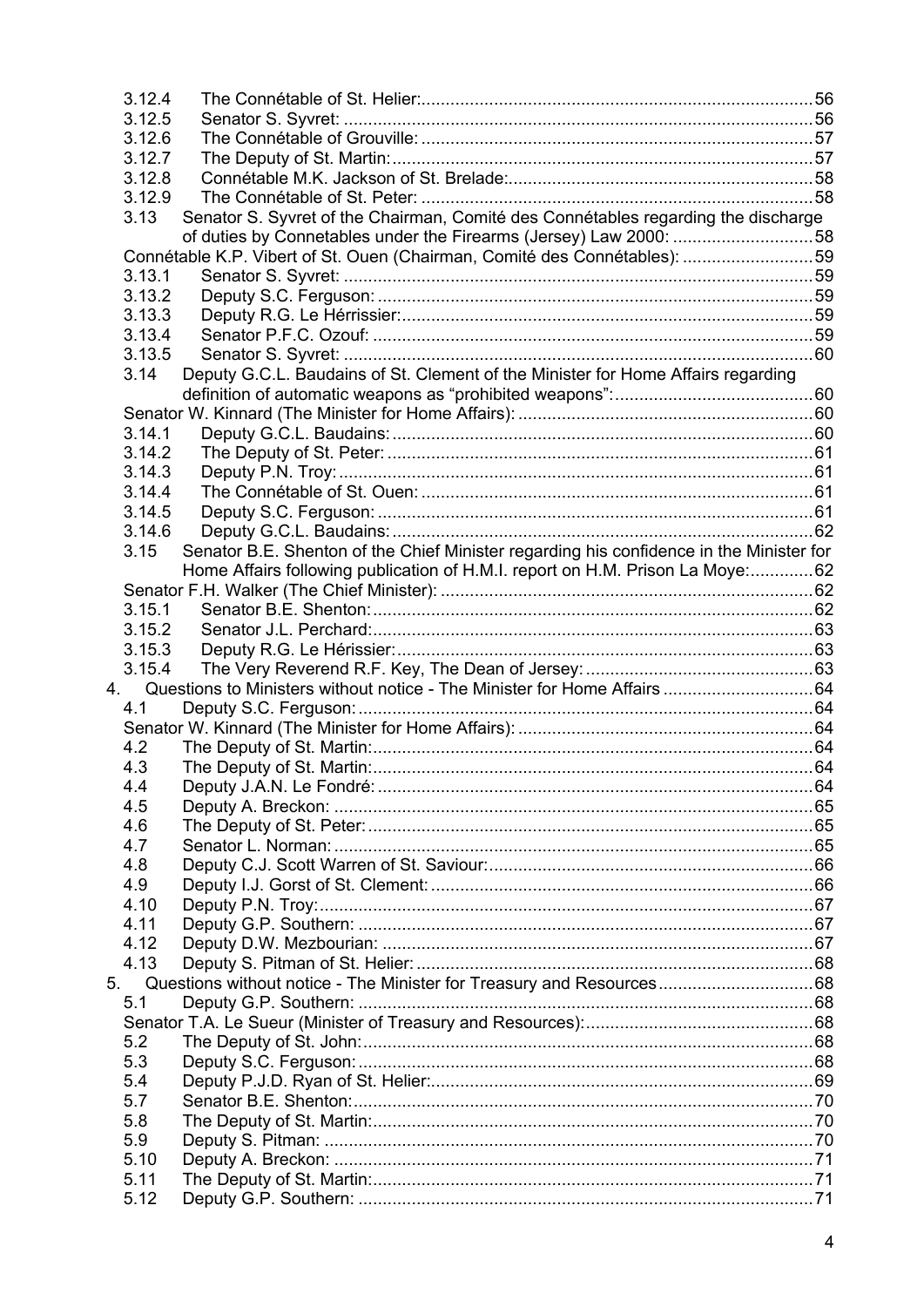| 5.13 |                                                                                              |  |
|------|----------------------------------------------------------------------------------------------|--|
| 5.14 |                                                                                              |  |
| 5.15 |                                                                                              |  |
| 5.16 |                                                                                              |  |
| 5.17 |                                                                                              |  |
| 5.18 |                                                                                              |  |
|      |                                                                                              |  |
|      | 6. Deputy G.W.J. de Faye (The Minister for Transport and Technical Services) - regarding the |  |
|      |                                                                                              |  |
| 6.1  |                                                                                              |  |
| 6.2  |                                                                                              |  |
| 6.3  |                                                                                              |  |
| 6.4  |                                                                                              |  |
| 6.5  |                                                                                              |  |
| 6.6  |                                                                                              |  |
| 6.7  |                                                                                              |  |
|      |                                                                                              |  |
|      |                                                                                              |  |
|      |                                                                                              |  |
|      |                                                                                              |  |
|      |                                                                                              |  |
|      |                                                                                              |  |
|      | 8. Waterfront Enterprise Board Limited: appointment of directors (P.30/2006)76               |  |
| 8.1  |                                                                                              |  |
| 8.2  |                                                                                              |  |
|      |                                                                                              |  |
| 8.3  |                                                                                              |  |
| 8.4  |                                                                                              |  |
| 8.5  |                                                                                              |  |
| 8.6  |                                                                                              |  |
| 8.7  |                                                                                              |  |
|      |                                                                                              |  |
|      |                                                                                              |  |
| 9.   |                                                                                              |  |
| 9.1  | Senator T.A. Le Sueur (The Minister for Treasury and Resources): 78                          |  |
| 9.2  |                                                                                              |  |
|      |                                                                                              |  |
| 9.4  | The Bailiff:                                                                                 |  |
| 9.5  |                                                                                              |  |
| 9.6  |                                                                                              |  |
| 9.7  |                                                                                              |  |
| 9.8  |                                                                                              |  |
| 9.9  |                                                                                              |  |
| 9.10 |                                                                                              |  |
| 9.11 |                                                                                              |  |
| 9.12 | The Bailiff: .                                                                               |  |
| 9.13 |                                                                                              |  |
| 9.14 |                                                                                              |  |
| 9.15 |                                                                                              |  |
| 9.16 |                                                                                              |  |
| 9.17 |                                                                                              |  |
| 9.18 |                                                                                              |  |
| 9.19 |                                                                                              |  |
| 9.20 |                                                                                              |  |
| 9.21 |                                                                                              |  |
| 9.22 |                                                                                              |  |
| 9.23 |                                                                                              |  |
| 9.24 |                                                                                              |  |
|      |                                                                                              |  |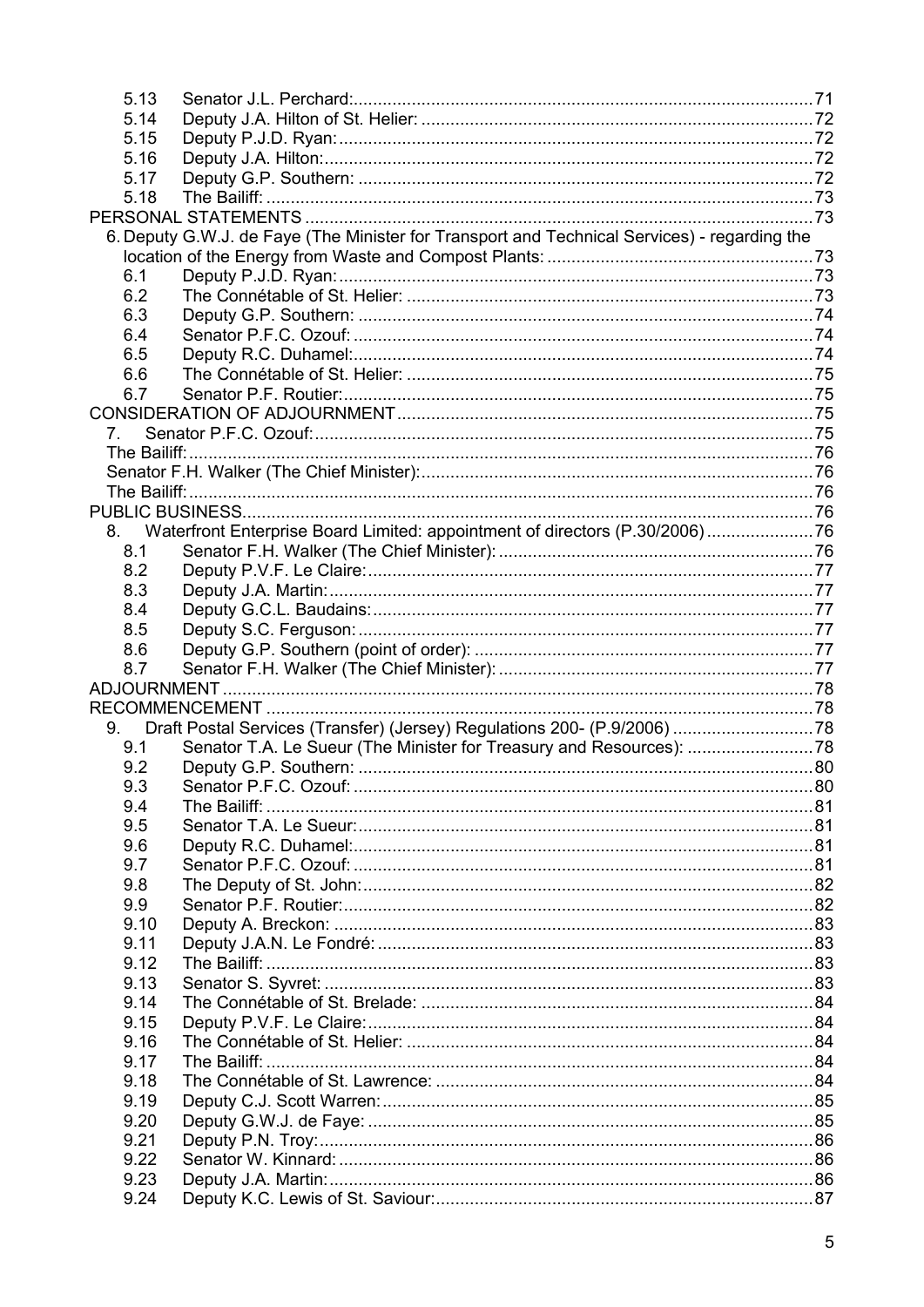| 9.26<br>9.27<br>9.28<br>9.29<br>9.30<br>Draft Restriction on Smoking (Amendment No. 2) (Jersey) Law 200- (P.35/2006) 90<br>10.<br>10.1<br>11.<br>Senator F.E. Cohen (The Minister for Planning and Environment):91<br>11.1<br>11.2<br>11.3<br>11.4<br>11.5<br>11.6<br>11.7<br>11.8<br>11.9<br>11.10<br>11.11<br>11.12<br>12.<br>12.1<br>12.2<br>12.3<br>12.4<br>12.5<br>12.6<br>12.7<br>12.8<br>12.9<br>12.10<br>12.12<br>12.13<br>12.14<br>12.15<br>12.16<br>Composting facilities at La Collette II: approval by States Assembly (P.31/2006) 117<br>13.<br>13.1<br>13.2<br>13.3<br>13.4<br>14. | 9.25 |  |
|--------------------------------------------------------------------------------------------------------------------------------------------------------------------------------------------------------------------------------------------------------------------------------------------------------------------------------------------------------------------------------------------------------------------------------------------------------------------------------------------------------------------------------------------------------------------------------------------------|------|--|
|                                                                                                                                                                                                                                                                                                                                                                                                                                                                                                                                                                                                  |      |  |
|                                                                                                                                                                                                                                                                                                                                                                                                                                                                                                                                                                                                  |      |  |
|                                                                                                                                                                                                                                                                                                                                                                                                                                                                                                                                                                                                  |      |  |
|                                                                                                                                                                                                                                                                                                                                                                                                                                                                                                                                                                                                  |      |  |
|                                                                                                                                                                                                                                                                                                                                                                                                                                                                                                                                                                                                  |      |  |
|                                                                                                                                                                                                                                                                                                                                                                                                                                                                                                                                                                                                  |      |  |
|                                                                                                                                                                                                                                                                                                                                                                                                                                                                                                                                                                                                  |      |  |
|                                                                                                                                                                                                                                                                                                                                                                                                                                                                                                                                                                                                  |      |  |
|                                                                                                                                                                                                                                                                                                                                                                                                                                                                                                                                                                                                  |      |  |
|                                                                                                                                                                                                                                                                                                                                                                                                                                                                                                                                                                                                  |      |  |
|                                                                                                                                                                                                                                                                                                                                                                                                                                                                                                                                                                                                  |      |  |
|                                                                                                                                                                                                                                                                                                                                                                                                                                                                                                                                                                                                  |      |  |
|                                                                                                                                                                                                                                                                                                                                                                                                                                                                                                                                                                                                  |      |  |
|                                                                                                                                                                                                                                                                                                                                                                                                                                                                                                                                                                                                  |      |  |
|                                                                                                                                                                                                                                                                                                                                                                                                                                                                                                                                                                                                  |      |  |
|                                                                                                                                                                                                                                                                                                                                                                                                                                                                                                                                                                                                  |      |  |
|                                                                                                                                                                                                                                                                                                                                                                                                                                                                                                                                                                                                  |      |  |
|                                                                                                                                                                                                                                                                                                                                                                                                                                                                                                                                                                                                  |      |  |
|                                                                                                                                                                                                                                                                                                                                                                                                                                                                                                                                                                                                  |      |  |
|                                                                                                                                                                                                                                                                                                                                                                                                                                                                                                                                                                                                  |      |  |
|                                                                                                                                                                                                                                                                                                                                                                                                                                                                                                                                                                                                  |      |  |
|                                                                                                                                                                                                                                                                                                                                                                                                                                                                                                                                                                                                  |      |  |
|                                                                                                                                                                                                                                                                                                                                                                                                                                                                                                                                                                                                  |      |  |
|                                                                                                                                                                                                                                                                                                                                                                                                                                                                                                                                                                                                  |      |  |
|                                                                                                                                                                                                                                                                                                                                                                                                                                                                                                                                                                                                  |      |  |
|                                                                                                                                                                                                                                                                                                                                                                                                                                                                                                                                                                                                  |      |  |
|                                                                                                                                                                                                                                                                                                                                                                                                                                                                                                                                                                                                  |      |  |
|                                                                                                                                                                                                                                                                                                                                                                                                                                                                                                                                                                                                  |      |  |
|                                                                                                                                                                                                                                                                                                                                                                                                                                                                                                                                                                                                  |      |  |
|                                                                                                                                                                                                                                                                                                                                                                                                                                                                                                                                                                                                  |      |  |
|                                                                                                                                                                                                                                                                                                                                                                                                                                                                                                                                                                                                  |      |  |
|                                                                                                                                                                                                                                                                                                                                                                                                                                                                                                                                                                                                  |      |  |
|                                                                                                                                                                                                                                                                                                                                                                                                                                                                                                                                                                                                  |      |  |
|                                                                                                                                                                                                                                                                                                                                                                                                                                                                                                                                                                                                  |      |  |
|                                                                                                                                                                                                                                                                                                                                                                                                                                                                                                                                                                                                  |      |  |
|                                                                                                                                                                                                                                                                                                                                                                                                                                                                                                                                                                                                  |      |  |
|                                                                                                                                                                                                                                                                                                                                                                                                                                                                                                                                                                                                  |      |  |
|                                                                                                                                                                                                                                                                                                                                                                                                                                                                                                                                                                                                  |      |  |
|                                                                                                                                                                                                                                                                                                                                                                                                                                                                                                                                                                                                  |      |  |
|                                                                                                                                                                                                                                                                                                                                                                                                                                                                                                                                                                                                  |      |  |
|                                                                                                                                                                                                                                                                                                                                                                                                                                                                                                                                                                                                  |      |  |
|                                                                                                                                                                                                                                                                                                                                                                                                                                                                                                                                                                                                  |      |  |
|                                                                                                                                                                                                                                                                                                                                                                                                                                                                                                                                                                                                  |      |  |
|                                                                                                                                                                                                                                                                                                                                                                                                                                                                                                                                                                                                  |      |  |
|                                                                                                                                                                                                                                                                                                                                                                                                                                                                                                                                                                                                  |      |  |
|                                                                                                                                                                                                                                                                                                                                                                                                                                                                                                                                                                                                  |      |  |
|                                                                                                                                                                                                                                                                                                                                                                                                                                                                                                                                                                                                  |      |  |
|                                                                                                                                                                                                                                                                                                                                                                                                                                                                                                                                                                                                  |      |  |
|                                                                                                                                                                                                                                                                                                                                                                                                                                                                                                                                                                                                  |      |  |
|                                                                                                                                                                                                                                                                                                                                                                                                                                                                                                                                                                                                  |      |  |
|                                                                                                                                                                                                                                                                                                                                                                                                                                                                                                                                                                                                  |      |  |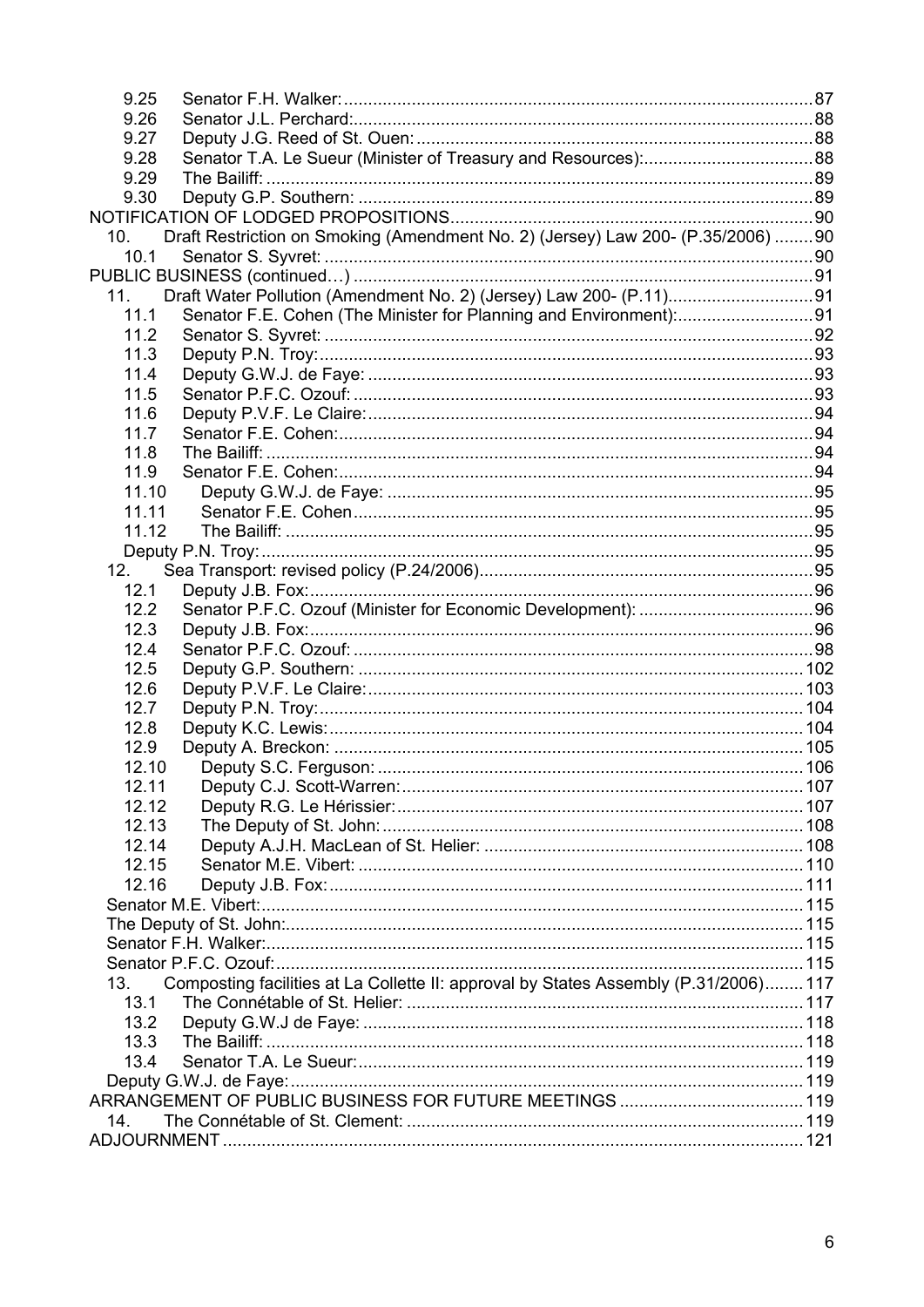# **The Roll was called and the Dean led the Assembly in Prayer.**

# **PETITIONS**

# **The Bailiff:**

Under H, I have notice of a petition to be lodged by Deputy Fox.

## **Deputy J.B. Fox of St. Helier:**

May I say a couple of words?

# **The Bailiff:**

You may, Deputy.

# **1. Deputy J.B. Fox:**

In support of this petition by one of the residents - Judy Beaumont - who has gone around and, with support, obtained 434 signatures, she would like it to be brought to the attention of the appropriate body so that we can ensure that the Department can get the necessary funding and resources to be able to improve the obnoxious smells that are occurring in the Bellozanne area from the current sewerage works. She would also like to bring to their attention that, in fact, although there is a signature on this document, often it represents a family - a whole household. I thank you, Sir. I would like to present the petition right away.

# **The Bailiff:**

Thank you, Deputy. The petition is presented and the proposition is lodged. Would you like that referred to the Minister for Transport and Technical Services?

# **Deputy J.B. Fox:**

Yes, please.

# **The Bailiff:**

Very well. It will be at once referred to the Minister.

# **QUESTIONS**

# **2. Written Questions -**

## **2.1 WRITTEN QUESTION TO THE MINISTER FOR HEALTH AND SOCIAL SERVICES BY DEPUTY R.G. LE HERISSIER OF ST. SAVIOUR REGARDING PROCEDURES FOR THE INDEPENDENT INVESTIGATION OF COMPLAINTS**

#### **Question**

Will the Minister give the date, if any, upon which procedures for independent investigation of complaints will come into effect?

# **Answer**

The former Health and Social Services Committee agreed to introduce a complaints policy in 1992 which has been effective since 1993. The Health and Social Services Department has reported annually on its number and nature of complaints since 1996. But it was only in 2004 that a dedicated complaints coordinator was introduced to the service so that a formal complaints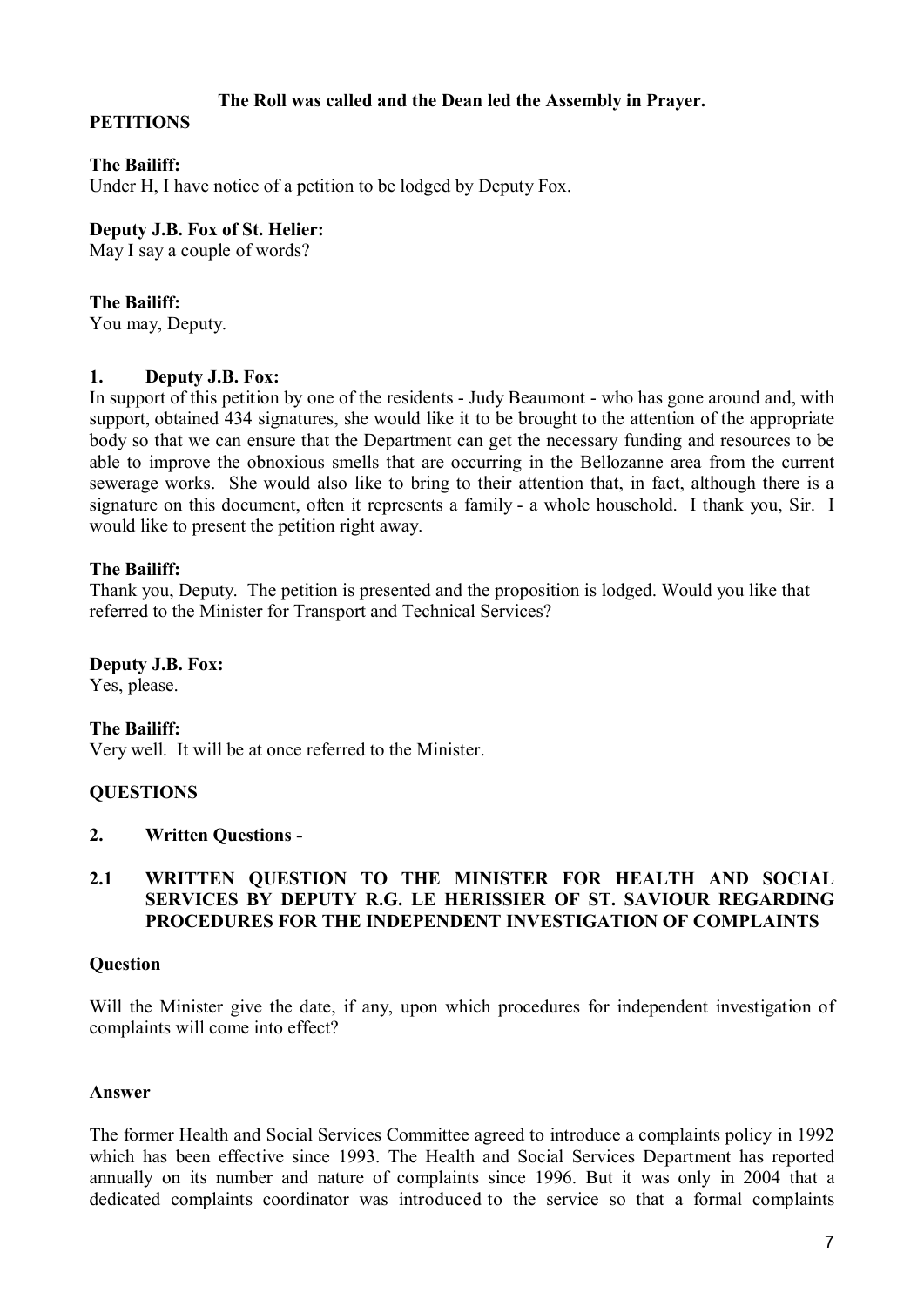procedure could be implemented. This has meant that patients, relatives and carers now have clear access to procedures to register formal complaints and feedback on the quality of services. The Department values the contribution that these complaints make to continuously improving services for patients and clients.

The reality of the situation is that the number of complaints that the Department receives is very low. In 2005 it received 154 complaints for all Health and Social Services areas. When one considers that the General Hospital alone dealt with over 170,000 attendances last year, (actual 174,727 - in patient, out patient, day cases and A&E attendances), that represents less than one complaint for every 1000 patient interactions. This figure becomes even lower when one includes all the activities and attendances for Social Services, Overdale and St Saviour sites.

The Department has just received an independent survey of patient satisfaction at the Jersey General Hospital by the Picker Institute in March 2006. It reveals high levels of satisfaction with the services provided with 96% of respondents reporting that the care they received is good, very good, or excellent. However, just under 20% of respondents reported that they didn't know how to make a formal complaint. Although this performance is better than the U.K. average, we still need to work to ensure that our patients know how to make a complaint. The Picker Institute independently carries out such assessment of all NHS Trusts in the U.K., and benchmarked to their performance, the Jersey General Hospital scored above U.K. average in overall performance across all domains.

We must be aware, however, that Jersey's Health and Social Care service is, largely speaking, a single provider for the people of Jersey. In terms of investigating complaints, one could argue that the Department can act as judge and jury. We must be confident that service users receive a fair response when they make a complaint and we must be assured that the Department acts appropriately on any concerns, and, where appropriate, makes changes to ensure improvements in service delivery.

To ensure that standards are independently inspected, the Department is in discussion with the Healthcare Commission to carry out an independent inspection of Health and Social Services in Jersey in 2007. The Healthcare Commission carry out all such inspections for NHS Trusts and independent healthcare providers in the U.K. They also act as the second stage independent complaints investigation for all of these U.K. providers. Senior Officers from HSSD will be meeting with representatives from the Healthcare Commission in early May 2006 to invite the Commission to provide this function for the States of Jersey's Health and Social Services Department. Such a process of second stage independent investigation of complaints may include the setting up of a local independent panel, guided by a case manager provided by the Healthcare Commission who would be brought in specifically to manage complaints. Although timescales, costs and consultation, both internal and external, are yet to be finalised, the Chief Officer will shortly establish a small, clinically led working group to move this objective forward and it is anticipated that such a system could be in place by the end of 2006.

# **2.2 WRITTEN QUESTION TO THE MINISTER FOR EDUCATION, SPORT AND CULTURE BY THE CONNETABLE OF ST. HELIER REGARDING THE INCLUSION OF A NURSERY UNIT IN THE REDEVELOPMENT OF ST. PETER'S PRIMARY SCHOOL AND THE ALLOCATION OF FREE PLACES IN STATES DAY-NURSERIES**

**Question**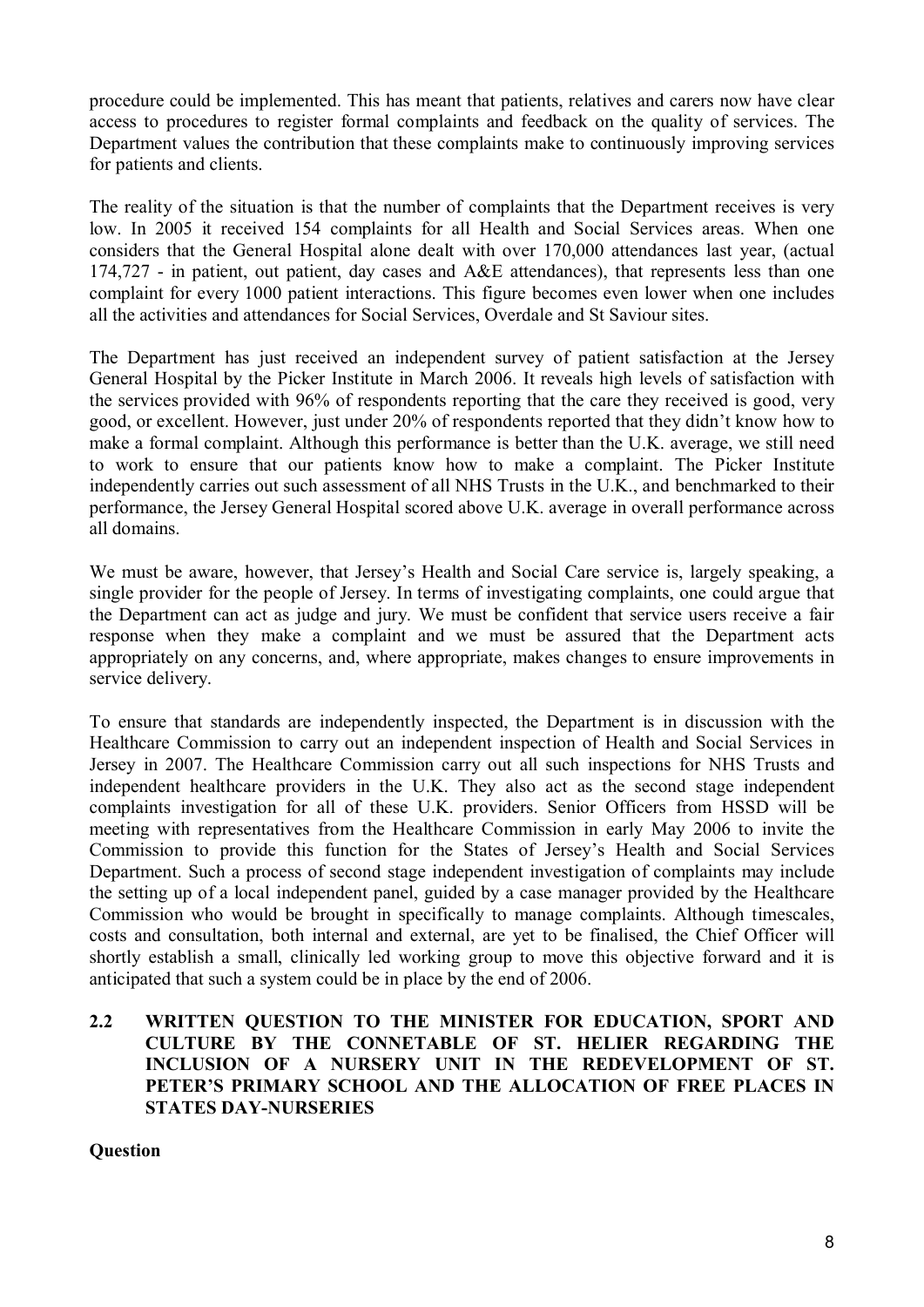Would the Minister confirm whether a nursery unit is being created as part of the planned redevelopment of St. Peter's Primary School and, if so, would he explain the reasons why given his recent admission that the current system of allocating a limited number of free places in States daynurseries is inequitable?

## **Answer**

I confirm that a nursery class will be built as part of the planned redevelopment of St Peter's Primary School. In 1996 the States approved the strategy of the Working Party on Child Care. This included a recommendation that the former Education Committee continue its programme of developing nursery classes at provided primary schools.

In 2005, the former Education, Sport and Culture Committee declared its intention to continue with this strategy until 2009 when a nursery class at St. Peter's School would be completed.

The inequity in the current system is not caused by the provision of nursery classes but by the fact that there are not sufficient free places across the Island for all three and four year olds.

## **2.3 WRITTEN QUESTION TO THE CHIEF MINISTER BY THE CONNETABLE OF ST. HELIER REGARDING THE COMMUNICATION OF DECISIONS BY THE COUNCIL OF MINISTERS AND MINISTERS TO STATES MEMBERS**

## **Question**

Would the Chief Minister outline his policy, if any, on communicating decisions made by the executive to non-executive members of the States and confirm what measures, if any, have been put in place to ensure that members do not have to hear of the majority of decisions made by the Council of Ministers or by individual ministers through the media?

#### **Answer**

My policy is to be open and transparent in communicating decisions made by the executive, and this policy is shared by my colleagues on the Council of Ministers.

Specific measures have been put in place to communicate decisions taken by the executive, and some of these were outlined in my letter of 7th February 2006, to all States members, a copy of which is attached. These measures have included changes to the States of Jersey website, and the website now displays copies of the part 'A' agendas, supporting papers, and minutes of the Council of Ministers. Copies of part 'A' ministerial decisions and supporting papers can also be found on the website under 'Ministerial Decisions'.

More recently, and in response to comments received from members, the Council of Ministers has arranged for summaries of their discussions on all part 'A' items to be circulated to States members on the morning after meetings. The summaries will also include, where appropriate, a record of discussions on individual part (B) items where it is felt that further information would be helpful. These summaries are circulated to States members at the same time as the press conference organised for the local media, thereby ensuring that members are apprised of decisions before they are reported by the media.

I would like to take this opportunity to reiterate the offer that I made in my letter of 7th February 2006, in which I invited States members to contact me if they had any suggestions as to how we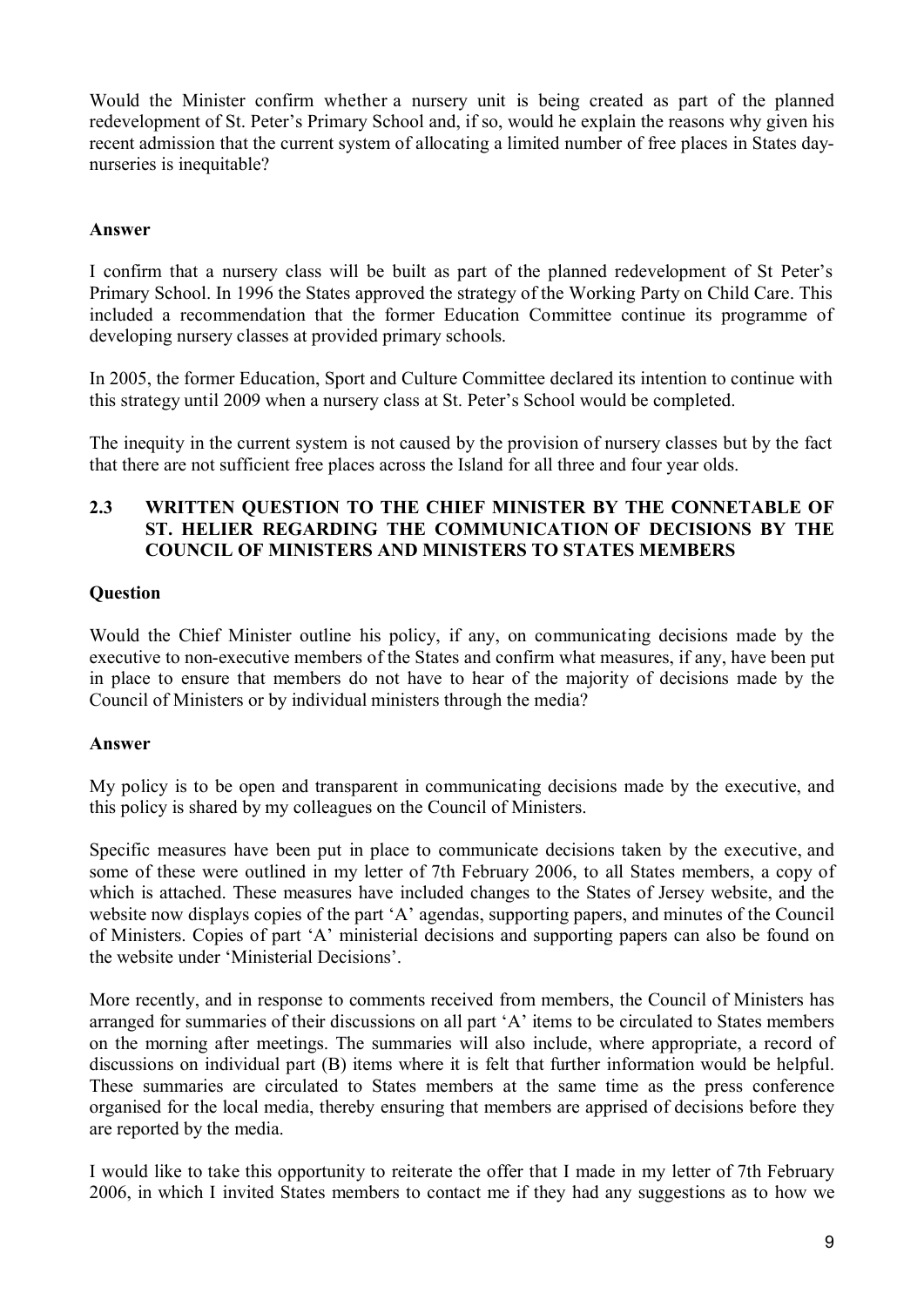might make further improvements to the sharing of information. I have not received any suggestions to date in response to this invitation, although several members have chosen to make critical comments through the media. Should members have any remaining suggestions, comments or concerns, then I would invite them to contact me directly.

# **Chief Minister's Department**

Cyril Le Marquand House St Helier, Jersey, JE4 8QT Tel: +44 (0)1534 603400 Fax: +44 (0)1534 870755

Our ref: FHW/JMEH

7th February 2006

**To:**

## **All elected States members**

Dear colleague,

# **Information for States members**

The introduction of the ministerial system has seen a number of important changes to the way that information is made available to States members and the public.

Firstly, you will no doubt be aware of the improvements that have recently been made to the States website (www.gov.je). I hope that you have found the website to be informative and easy to use. but I would welcome any suggestions that you may have for further improvements.

I am pleased to inform you that the States website will include the part 'a' agendas, supporting papers, and minutes of the Council of Ministers, and these may be found on the website under the heading 'Council of Ministers'. Copies of part 'a' ministerial decisions and supporting papers may also be found on the website under 'Ministerial decisions'.

Another major change has been the introduction of new arrangements for public consultation, as described in the R.C. on 'Public Consultation' that was published in November last year (R.C.82/2005). Major policy decisions, or decisions that will affect a broad cross-section of the community, will be subject to a formal written system of discussion and draft policy papers. An explanation of how the system works, together with a list of current and future consultations, may be found on the States website under 'Chief Minister/ Communications Unit'.

I hope that you will find these changes to be helpful, but please do not hesitate to contact me if you have any suggestions as to how we may make further improvements.

Yours faithfully,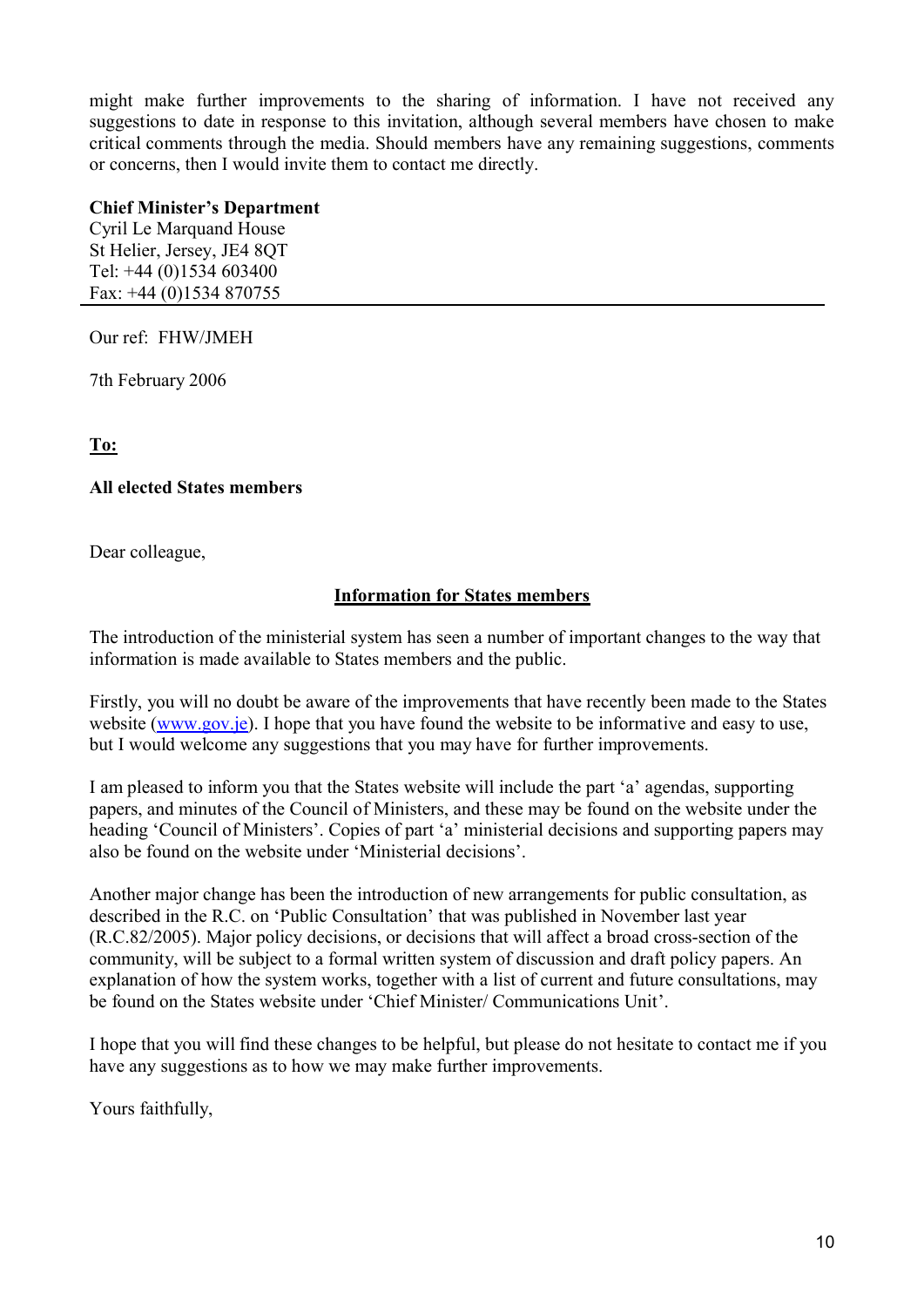# **2.4 WRITTEN QUESTION TO THE MINISTER FOR EDUCATION, SPORT AND CULTURE BY DEPUTY R.G. LE HERISSIER REGARDING PLACES FOR HIGHER EDUCATION IN GEOGRAPHICAL AREAS OUTSIDE THE U.K., AND STUDENT LOANS**

# **Question**

Would the Minister inform members –

- (a) in the light of his recent investigations into higher education places in Australasia, what other countries and areas, if any, are being investigated for similar possibilities? and,
- (b) given the inability to access the services of the Student Loans Company in the U.K., will the Minister confirm the mechanisms the department will be putting in place, if any, for Jersey higher education students who require student loans?

#### **Answer**

- (a) At present students from Jersey may apply for admission to any university they choose although there are restrictions on the financial support offered by the States. With a clearer understanding of the relative values of qualifications within the European Union and with U.K. higher education provision becoming increasingly costly, I am considering the possibility of partially removing current financial constraints on student choice. The criteria most likely to be applied in determining whether grant aid would be available for a student to attend a university outside the U.K. would be:
	- (i) equivalence of qualification;
	- (ii) the level of care and support which would be afforded the student by the institution;
	- (iii) the use of English as the language in which the subject is taught; and,
	- (iv) cost.

I can confirm that the initial discussions I have had with universities in Australasia have been encouraging and the offer of study in this part of the world may prove attractive to some students. I can also confirm that I have been approached by the Icelandic Government to consider higher education provision made there.

(b) If my proposals for changes to student finance for 2006 are implemented, I intend to open discussions with local high street banks to ascertain what support they can offer to students and their families. Indeed, officers of the Department have already made initial contact with local clearing banks. With regard to the longer term, I have commissioned a full review of higher education support and will consider the recommendations of that report when the work has been completed.

# **2.5 WRITTEN QUESTION TO THE CHAIRMAN OF THE PRIVILEGES AND PROCEDURES COMMITTEE BY DEPUTY R.G. LE HERISSIER OF ST. SAVIOUR REGARDING THE PROPOSED FREEDOM OF INFORMATION LAW**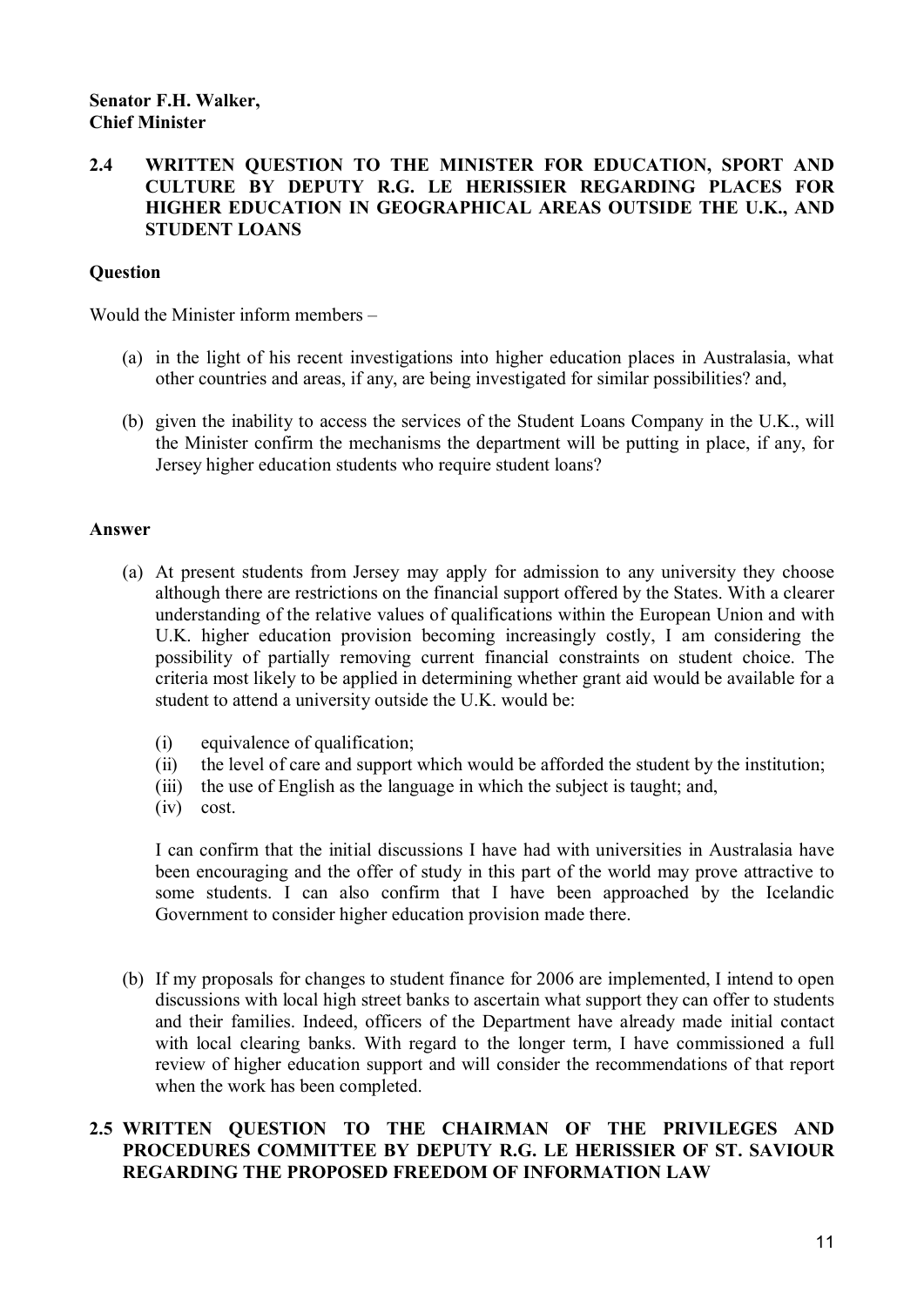# **Question**

When does the Committee intend to bring the Freedom of Information Law to the States and does the Committee accept the restriction in paragraph 5.1.4 of the draft Strategic Plan, that the Law "will incur no additional cost to the States"?

## **Answer**

The Privileges and Procedures Committee (PPC) has already considered a first draft of the Freedom of Information Law and a consultation document containing that draft will be sent out for consultation very shortly.

The Committee considered the restriction in paragraph 5.1.4 of the draft Strategic Plan and does not believe it is appropriate. PPC advised the Chief Minister of this in a letter dated 14th March 2006, in the following terms -

*"PPC was concerned to read Strategic Initiative 5.1.4 which states "Present a Freedom of Information Law which will incur no additional cost to the States for approval by the end of 2006". PPC is currently bringing forward a draft Freedom of Information Law and we should, in fact, be in a position to circulate a consultation document (including the draft Law itself) very shortly. You will be aware that the matter of resource implications has been one of the most controversial and disputed aspects of the proposed Law. Although estimates of the potential costs vary, all parties involved to-date have agreed that some additional cost to the States is inevitable, if only because there is likely to be a requirement for one additional member of staff in the office of the Data Protection Commissioner (who will become the Information Commissioner). Senator Syvret, who is taking the lead on this matter for PPC, confirmed to us last week that there would definitely be some cost to the States if the Law is introduced. PPC is concerned that if the Strategic Initiative remains as currently worded it might become impossible, at a later date, for the Freedom of Information Law to be introduced. PPC therefore considers that the words "which will incur no additional cost to the States" should be deleted or, alternatively, the entire Strategic Initiative should be removed".*

# **2.6 WRITTEN QUESTIONS TO THE MINISTER FOR HOME AFFAIRS BY DEPUTY R.G. LE HERISSIER OF ST. SAVIOUR REGARDING THE BUDGET FOR H.M. PRISON, LA MOYE, THE PURCHASE OF A RECENT POLICE SPEED CAR, AND THE IMPLEMENTATION OF THE 2001 H.M.I. REPORT OF H.M. PRISON, LA MOYE**

#### **Question 1**

Would the Minister inform members whether any additional funding was placed in the Prison Budget for each of the financial years 2000-2005 and, if so, how much and how was it allocated?

#### **Answer**

Additions were made to the Prison budget amounting to £300,000 in 2000, £1.1 million in 2005 and £348,900 in 2006. In 2000 the funds were used to supplement the staff budget. In 2005, the funds were used to meet the costs of Prison Officer overtime and of sending prisoners to the United Kingdom and also to supplement other areas of the budget associated with increased prisoner numbers. In 2006, the additional funds have been used to meet the increased cost of Prison Officer overtime.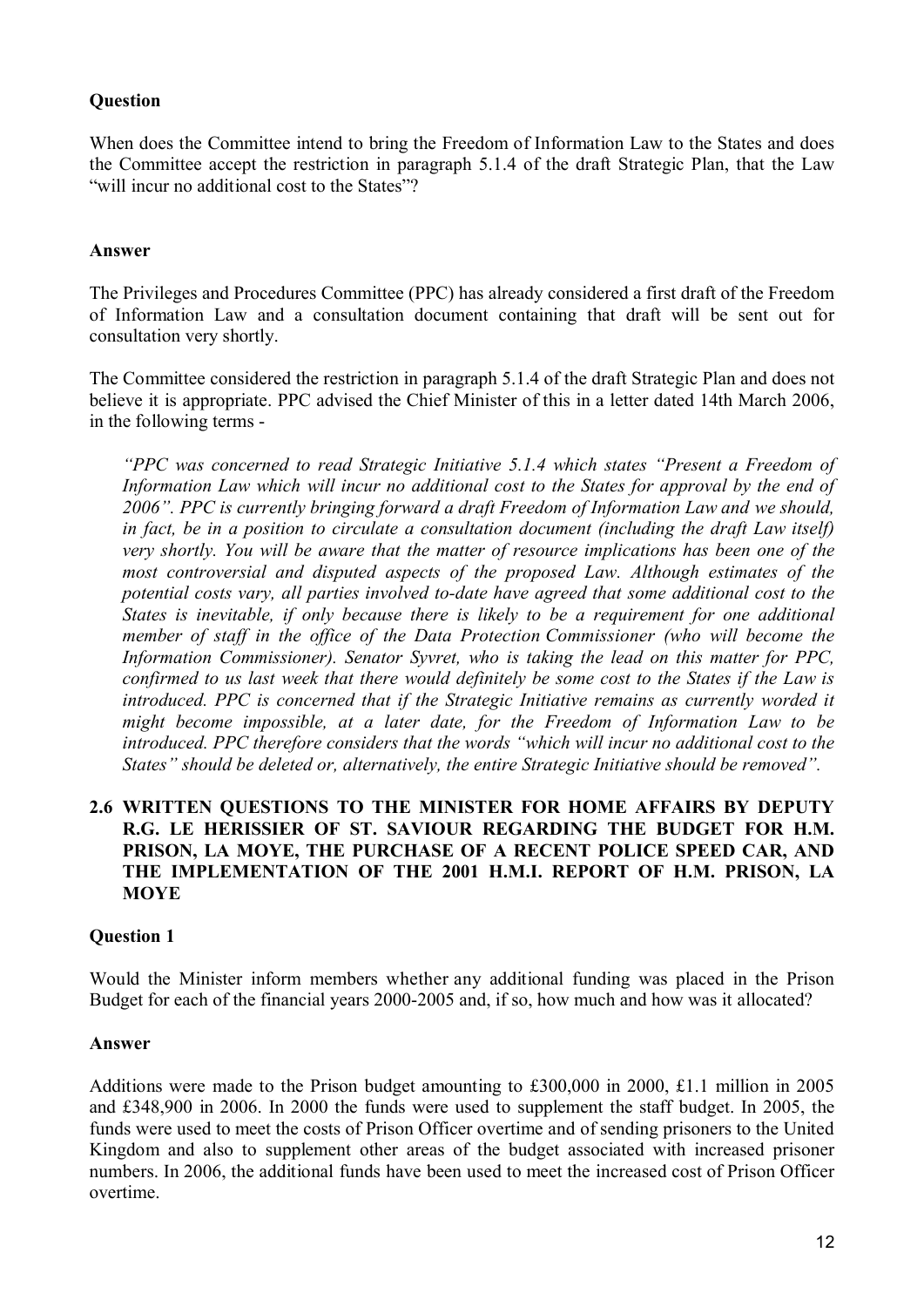In 2003, a permanent reduction in the budget for U.K. Prisoners, amounting to £200,000 resulted from the Fundamental Spending Review process. However, a reduction in prisoner numbers did not occur and, therefore, the saving could not be achieved, resulting in a deficit.

One-off funding has been made available to the Prison to meet overspends in each of the years 2003, 2004 and 2005 amounting to £370,800, £1.7 million and £500,000 respectively. These sums have been used primarily to meet the cost of Prison Officer overtime, the running costs associated with the operation of 'H' wing after its construction, and of sending prisoners to the United Kingdom.

A table, detailing the Prison budget for the period 2000-2006, and the number of prisoners detained in La Moye between 2000 and 2005, is attached.

# **Question 2**

Would the Minister inform members from what budget area monies came from for the recent purchase of a new police speed car?

## **Answer**

The funds for the acquisition of the vehicle and its equipment came from within the 2005 budget for the States of Jersey Police, and this budget's targets for the year were met. The budget heading used was the Vehicle Replacement Programme. A lot of research was undertaken prior to acquisition as to the type of equipment available on the market and the best value for money options before opting for this particular item.

It should be noted that the car is not solely a speed detection car. It also carries cameras which have the ability to record details of registration plates, which can be downloaded at the end of a tour, and used for investigative and intelligence purposes.

# **Question 3**

What specific group, if any, was set up to progress implementation of the 2001 Report of the Prisons Inspectorate and, if so, are its minutes accessible to members?

#### **Answer**

No group was set up to progress implementation of the 2001 report by HM Chief Inspector of Prisons on La Moye Prison. Details about progress and impediments to future progress were reported by the Prison Governor during his attendance at normal monthly Committee meetings. Many items under discussion at these former Committee meetings impinged on matters raised in the Inspection report and so the former Committee continued to be kept abreast of the problems facing the prison. I was not surprised at the content of this latest report because it had become increasingly clear that overcrowding, staff shortages and the hopelessly inadequate resources available to the prison were making it extremely difficult to implement and sustain the 2001 recommendations.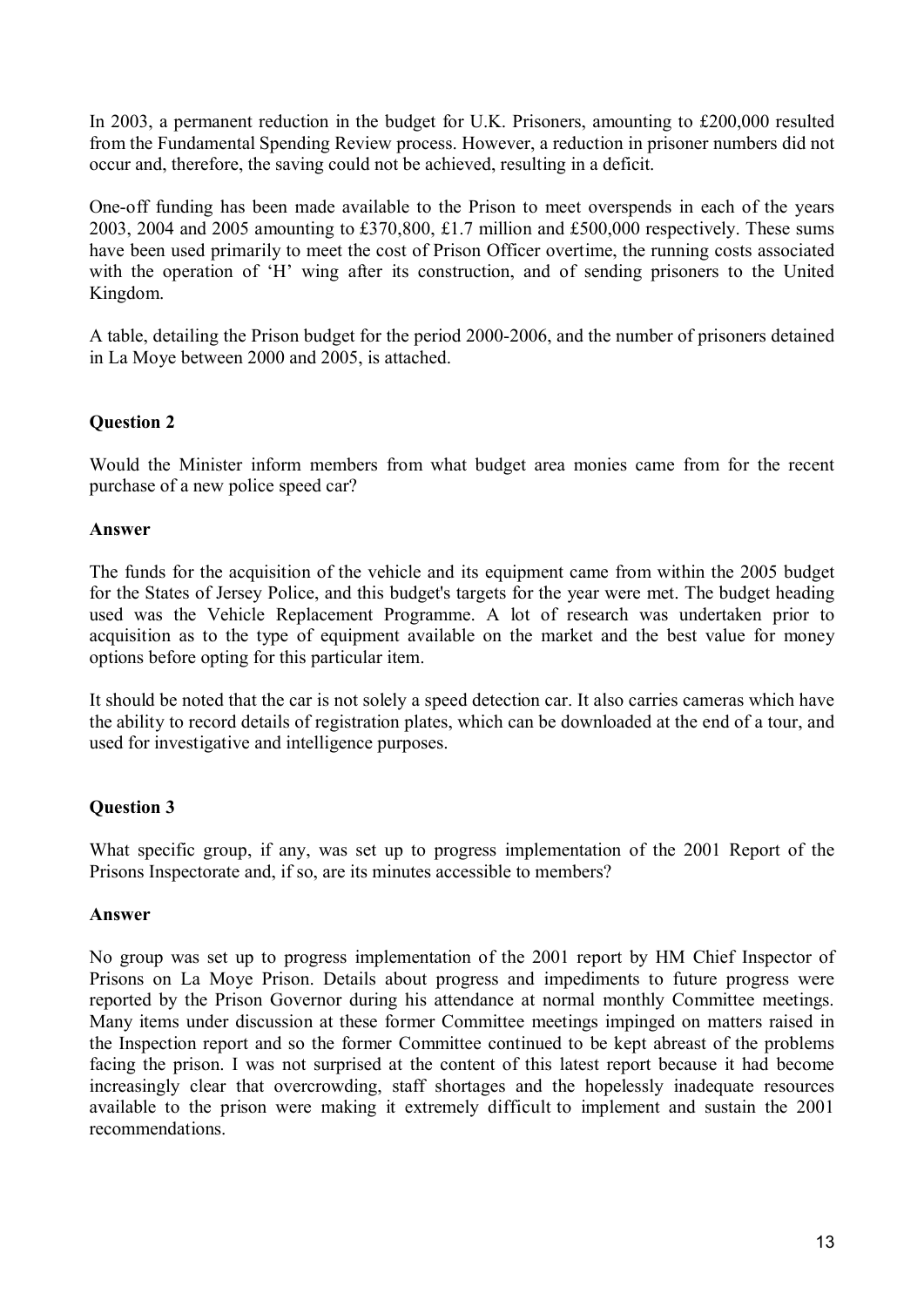In the face of such adversity, the broad strategy was to prioritise the achievement of adequate levels of staffing and the prison building programme, these being essential to the underpinning of very many of the recommendations.

The progress that was made was notified formally in the following ways:

The Governor at the time of the publication of the report, Mr. Mike Kirby, submitted an initial response to the report to the former Committee in February 2002, after he had been in post a matter of a few months. This response identified actions that he and his senior team intended to take forward to address the 147 recommendations that were made. It was clear that many of these required additional resources, both capital and revenue.

The former Committee noted the progress made and agreed to discuss the capital proposals with the former Finance and Economics Committee. Approval was subsequently received to commence the redevelopment of the prison by building a new accommodation unit for 40 prisoners.

In May 2002, the Governor submitted an update on progress to the former Committee. It was clear from this report that much work was taking place to try to address the recommendations across a wide front, although at that stage most of the work was 'work in progress' rather than completed actions.

Immediately after Mr. Kirby's departure in July 2004, a written question was submitted by the then Deputy Bridge concerning progress on the recommendations and she was informed that Mr. Kirby had stated that 122 of the recommendations had been completed by that stage.

Soon after the appointment of the new governor, Mr Guy-Gibbens, the position was reviewed again.

In a written response to a question from the then Deputy Bridge in March 2005 it was stated that 70 of the original recommendations had been completed with work on-going on a further 11. The remaining recommendations would either be completed following the next phase of the building programme or required additional resources to complete.

This apparent disparity between the two views of the Governors involved is explained by Mr. Kirby reporting work that was in progress and that it was hoped would come to fruition, whereas Mr. Guy-Gibbens has reported the actual state of play when he examined the report. Unfortunately, daily pressures at the Prison, including the steady rise in prisoner numbers, meant that many of the plans that Mr Kirby identified as necessary were unable to become established at the Prison.

It is against this background that I have welcomed the recommendation in this latest inspection report of a plan which will have clear milestones and will identify any additional resources that will be needed. The Prison Governor will report progress to me on a regular basis in a far clearer manner than occurred previously. This will be done through the Chief Officer, Home Affairs, who has an important rôle in performance monitoring under the ministerial system. The Home Affairs Department did not have a Chief Officer until October 2004.

I will also ensure that the targets set are realistic and achievable with the resources allocated. The governor is clear that he is responsible for achieving these agreed targets and will be held to account should he fail. There is clearly a great deal of work remaining to be done. Work has started to address the shortcomings. Since the Inspection Report, work has begun on all the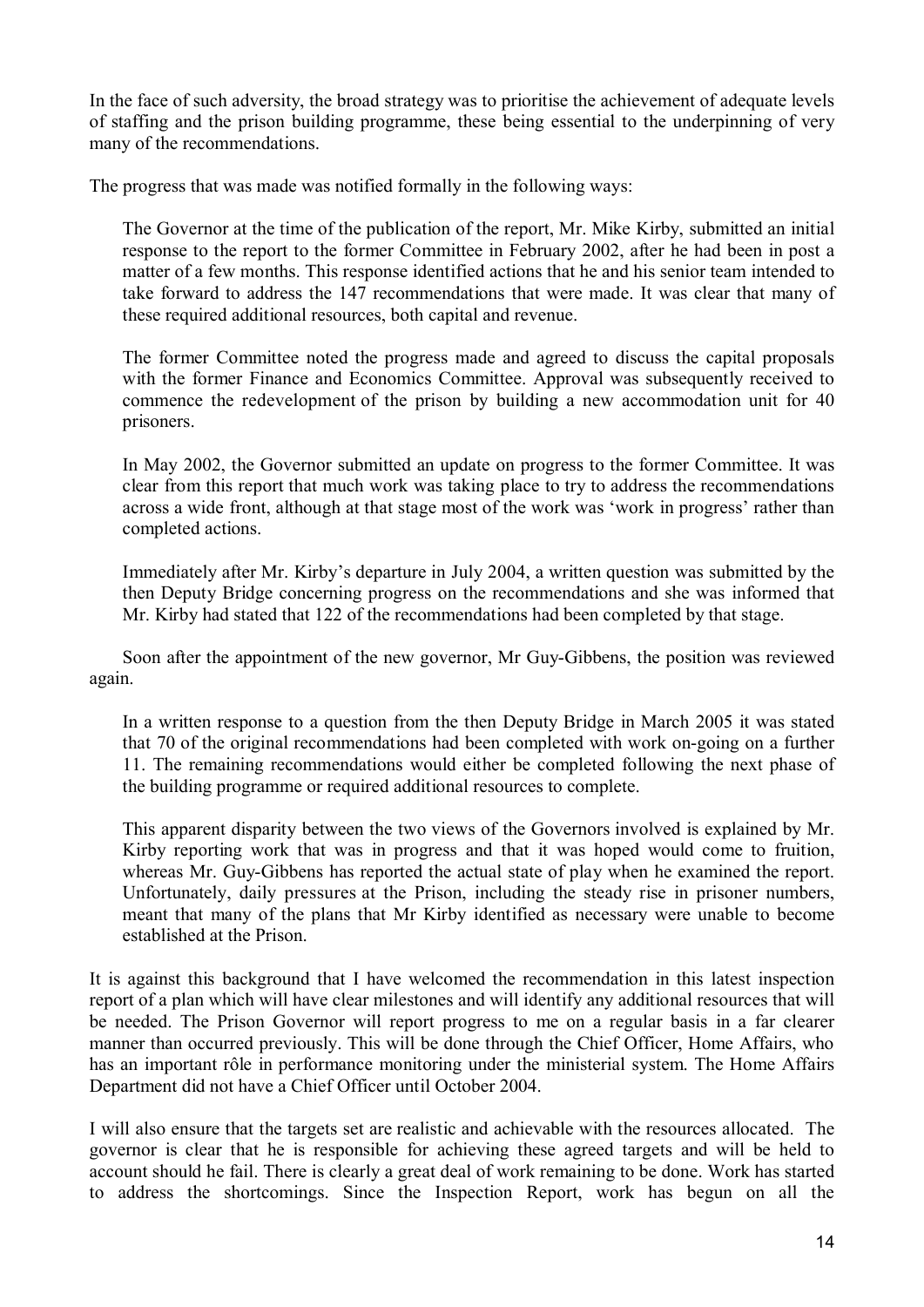recommendations except for the 49 which cannot be achieved due specifically to a lack of resources. I recognise that there can be no 'quick fix' if we are to achieve improvements which are sustainable.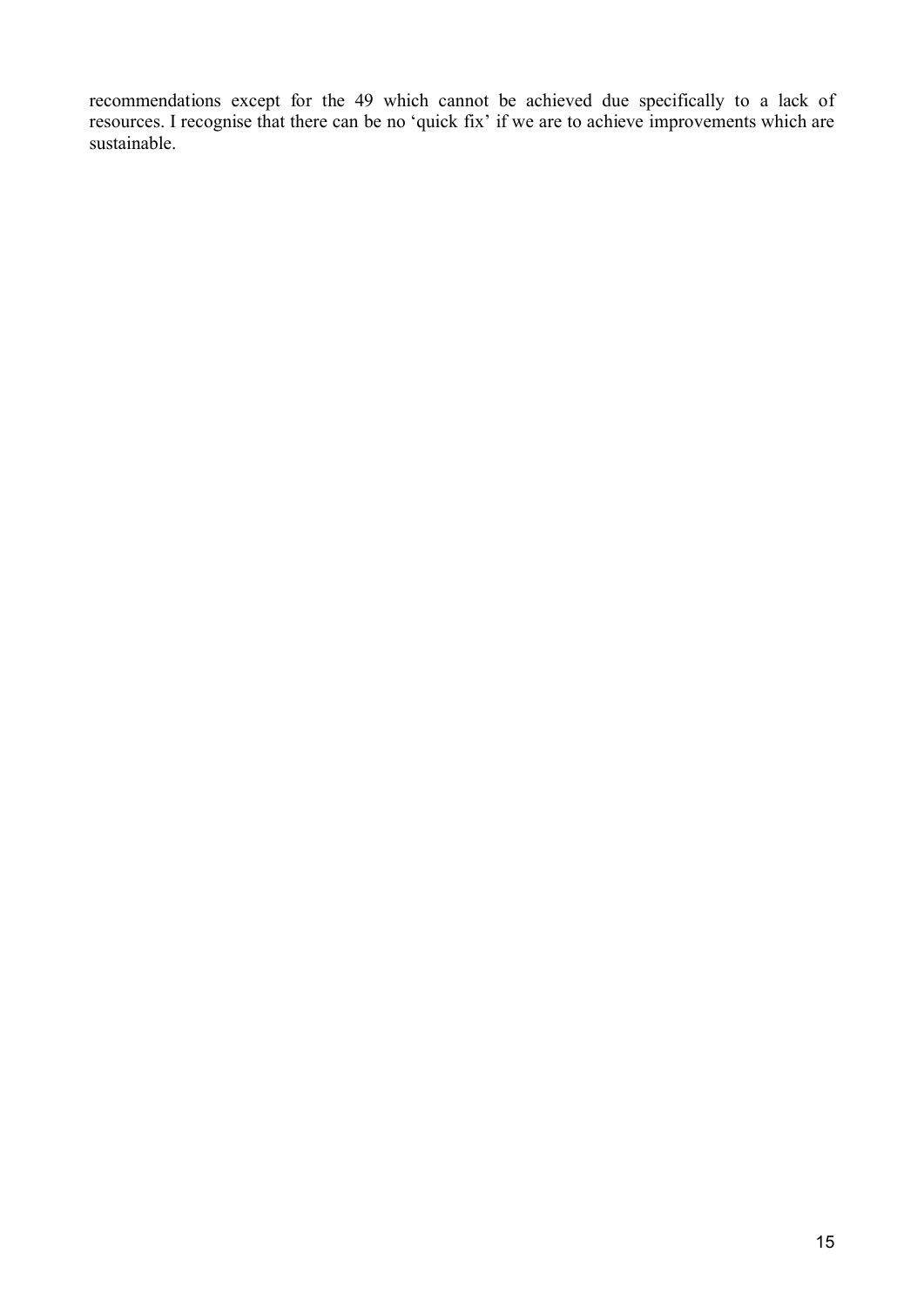#### **H.M .PRISON FINANCIAL STATEMENT 2000-2006**

|      | Opening        |           | Savings                   | Year End      | Year End    | Year End        | One-off                  | Home Affairs | Number of Prisoners |         |
|------|----------------|-----------|---------------------------|---------------|-------------|-----------------|--------------------------|--------------|---------------------|---------|
| YEAR | <b>Budget</b>  | Growth    | (incl efficiency savings) | <b>Budget</b> | Expenditure | Over/Underspend | funding                  | Dept Funding | Jersey              | UK      |
|      |                |           |                           |               |             |                 | (3)                      |              |                     |         |
| 2000 | 4,520,000      | 300,000   | $-45,000$                 | 5,080,200     | 4,460,300   | 619,900         |                          |              | (6)                 |         |
|      | 2001 4,884,000 | 35,000    | $-46,000$                 | 5.596.100     | 5,355,700   | 240.400         | $\overline{\phantom{a}}$ |              | 164                 | 20(15)  |
|      | 2002 5,083,400 | 53,000    | $-107.300$                | 5,029,100     | 5,176,300   | $-147,200$      |                          | 147,200      | 158                 | 33(15)  |
|      | 2003 5,024,600 |           | $-200,000(2)$             | 5.707.700     | 6,392,400   | $-684,700$      | 370,800                  | 313,900      | 187                 | 49 (28) |
| 2004 | 5.220.600      | 1,113,000 | $-78.400$                 | 5,328,200     | 7,370,700   | $-2,042,500$    | 1,700,000                | 342,500      | 195(4)              | 76 (43) |
|      | 2005 6.255.200 |           |                           | 6.466.500     | 7.122.000   | $-655.500$      | 500.000                  |              | 182                 | 66 (25) |
|      | 2006 6,572,200 | 348,900   | $- (5)$                   |               |             |                 |                          |              |                     |         |
|      |                | 1.849.900 | -476.700                  |               |             |                 | 2.570.800                | 803.600      |                     |         |
|      |                |           |                           |               |             |                 |                          |              |                     |         |

Notes

# **2.7 WRITTEN QUESTION TO THE CHIEF MINISTER BY DEPUTY R.G. LE HERISSIER OF ST. SAVIOUR REGARDING COMING INTO FORCE OF THE LAW SOCIETY OF JERSEY LAW AND ANTI-DISCRIMINATION LEGISLATION**

#### **Question**

Will the Chief Minister inform members –

- (a) when the Law Society of Jersey Law will be brought into force? and,
- (b) whether anti discrimination legislation will be brought to the States and, if so, when?

#### **Answer**

(a) The matter currently rests with the Law Officers' Department, and I am advised by that department that it is not possible at this stage to give an indication of when the Law Society of Jersey Law will be brought into force.

Members will recall from my previous answer to Deputy Le Herissier that the Law Society of Jersey Law has not yet come into force because there are potential difficulties on the possible application of the Law to the Law Officers and the lawyers in the public service.

I understand from H.M. Attorney General that discussions have taken place and agreement reached with the Law Society on a proposal that the terms of the Law should not be extended to public sector lawyers. I shall be referring this proposal to the Legislation Advisory Panel that is shortly to be appointed by the States, and will be asking for its views on the proposal.

I can assure members that this is being dealt with as a matter of the highest priority.

(b) The subject of anti-discrimination legislation is referred to in the periodic report on the 'International Convention on the Elimination of all forms of Racial Discrimination', a copy of which was recently posted on the States of Jersey website under 'Ministerial Decisions' Chief Minister'.

The answer to the question is contained in the following extract from the report –

*'The States of Jersey decided in 2002 to introduce new primary legislation to address the issue of racial discrimination. It was subsequently decided to extend the remit of the drafting programme to include protection from discrimination in a number of other areas including sex and disability discrimination.*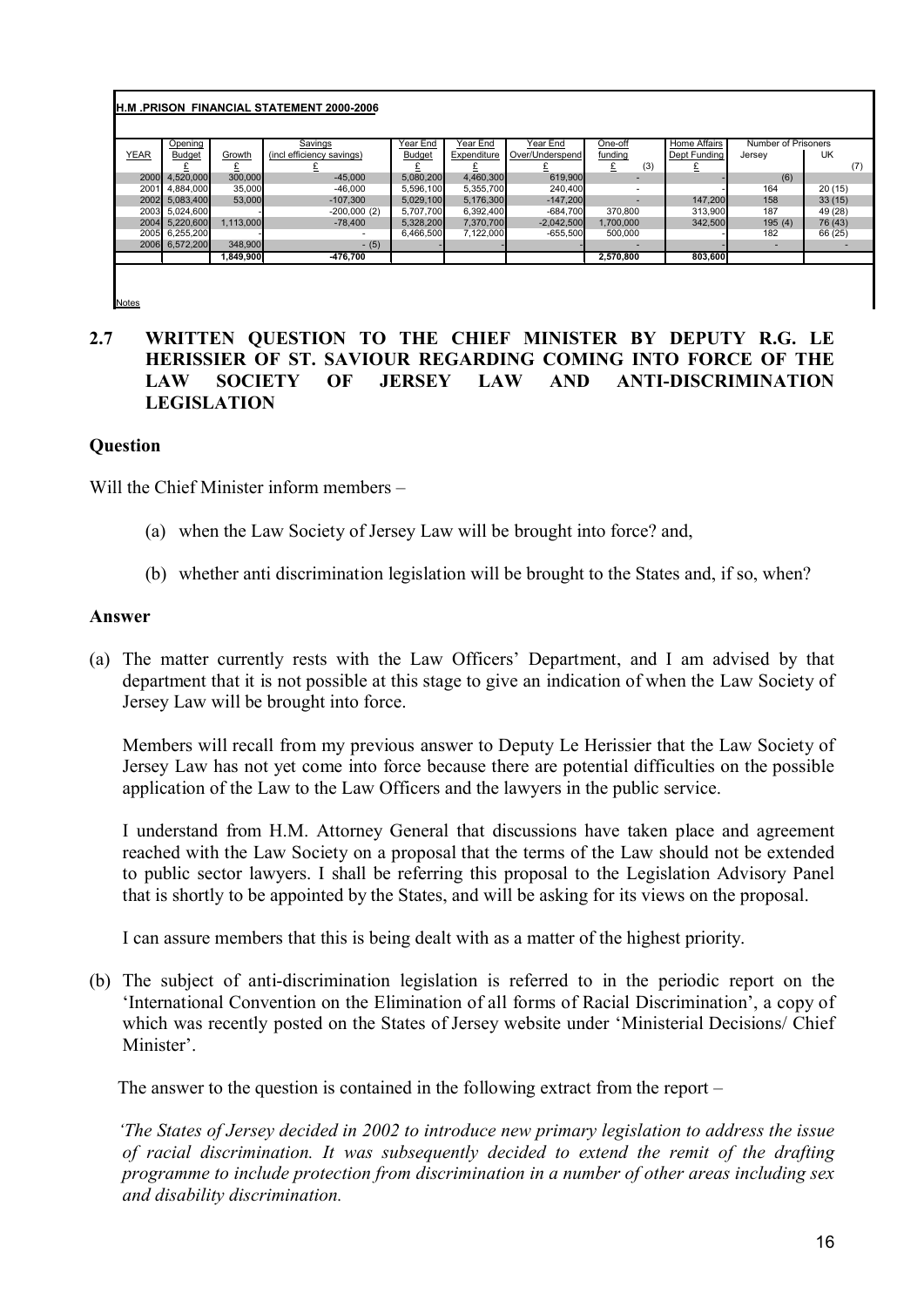*A draft Discrimination (Jersey) Law is in the final stages of preparation. Once finalised, it will be published for consultation in the Island so that organisations and individual members of the public can all comment on the proposals. The authorities hope to commence consultation early summer of 2006 with a view to a final draft Law being presented to the States as soon as reasonably possible after the consultation replies have been considered.*

*…..The draft Law is designed to be an enabling law. In other words, the provisions of the legislation will allow the States to adopt separate sets of Regulations in phases which will progressively extend protection from discrimination in different areas. The intention is to achieve conformity and consistency of treatment in relation to different areas of discrimination, because the underlying provisions of the Law will deal with all types of discrimination in a similar way.'*

### **2.8 WRITTEN QUESTION TO THE MINISTER FOR HOME AFFAIRS BY DEPUTY G.C.L. BAUDAINS OF ST. CLEMENT REGARDING MATTERS RELATING TO FIREARMS**

#### **Question**

Would the Minister advise -

- (a) how many M2 Brownings are currently held in the Island by individuals, and the weight of each of those guns?
- (b) whether there are any other firearms held in the Island that could bring an aircraft down and, if so, what are they?
- (c) when the concerns recently reported in the media regarding the licensing of firearms were first raised?
- (d) the date when the matter was raised with her and who briefed her?
- (e) whether she briefed the media and, if not, is she aware who did, and the reasons why States members were not notified beforehand?
- (f) what research has been undertaken, if any, into the correlation between gun crime and legitimate gun ownership in Jersey? and,
- (g) what changes, if any, will be made to current firearms legislation and how will this be achieved?

#### **Answer**

(a) From Central Firearms Index records, there are three deactivated Browning heavy machine guns currently held in the Island; it is not known if they are the M2 version but they would look very similar. The one weapon actually held, and of concern, is a Steyr bolt action rifle that fires the .50 BMG (Browning machine gun) round. The potential effects are similar; a devastating performance against light armoured vehicles at a range of a mile, and three miles in the case of unprotected targets. The Steyr can in fact fire the .50 round more accurately and further than the M2 Browning. The unloaded weight of the weapon held in the island is approximately 9kg.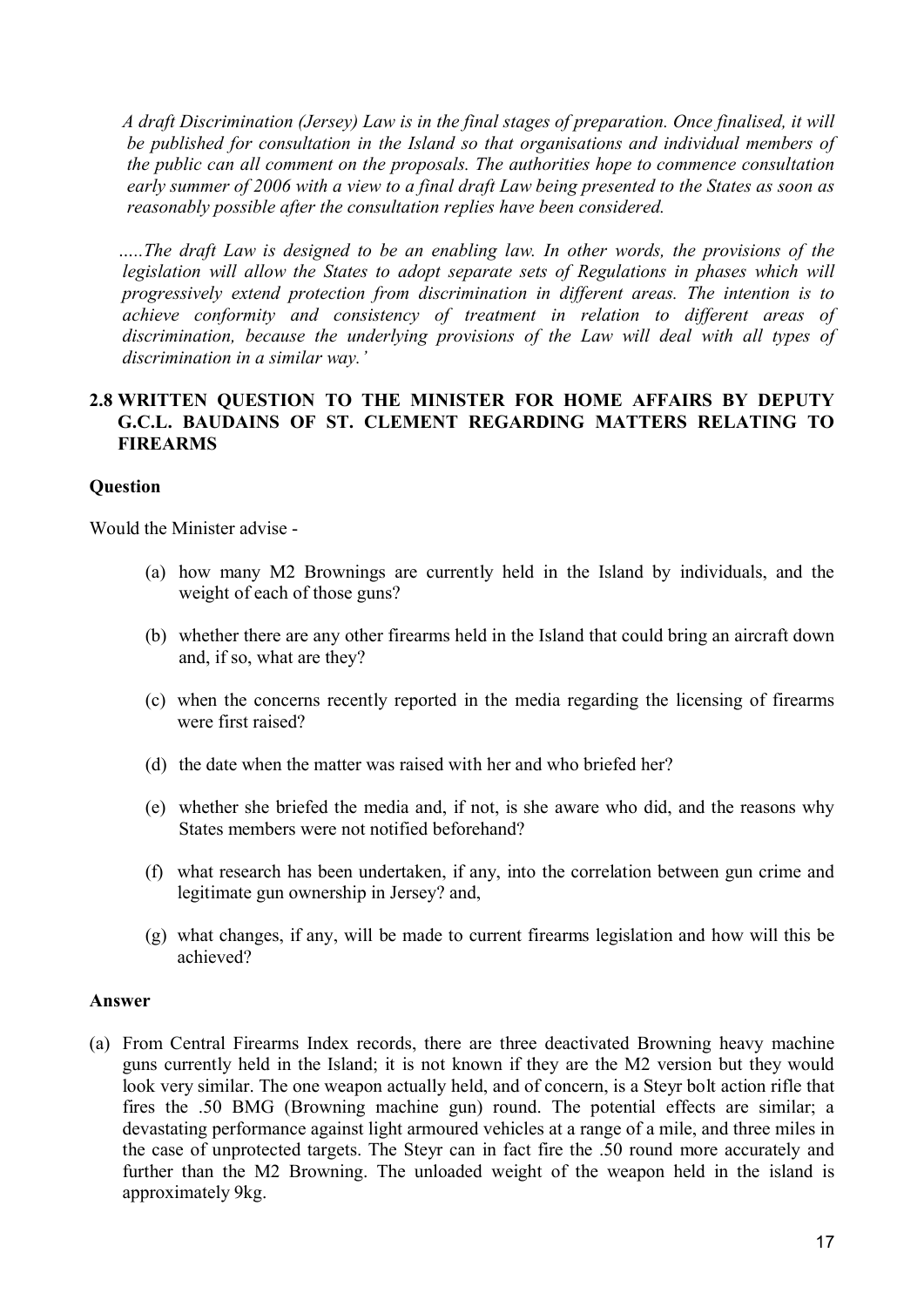- (b) It is not possible to give an accurate answer. There are over 500 different types of calibre of ammunition licensed in the Island, many of which have the capability to bring down an aircraft. Whether such consequences would ensue depends upon many factors such as the size of the aircraft, the range of the firing, the impact point, the trajectory and so on.
- (c) Specific concerns about the presence of weapons such as this in the Island were raised in January 2006 to the Chief Officer, States of Jersey Police, who promptly raised this with me and the Assistant Minister. The seriousness of the concerns was recognised by all parties and a number of actions were initiated. These included the instigation of a States of Jersey Police report on the issue, (which has only just been completed), together with an internal States of Jersey Police Force Inspectorate review on local compliance with the Cullen recommendations, which were established following the Dunblane massacre. Contact was also made at this time with the Education, Sport and Culture Department which consequently commissioned a U.K. expert to inspect their shooting facilities and to report back on various issues. This report would include the suitability of local ranges for the use of high velocity firearms with a view to establishing whether or not reasons given for the possession of such weapons would be invalid, hence perhaps providing grounds for weapon deactivation and recall of ammunition. This report has yet to be completed.

At around the same time, albeit not initiated by such specific concerns, the Comité des Connétables had requested guidance from H.M. Attorney General on the implementation of the Firearms (Jersey) Law 2000. The Comité is awaiting the Attorney General's response.

- (d) The Chief Officer, States of Jersey Police, met with me and the Assistant Minister on the 25th January 2006, where actions were initiated, as detailed in (c) above.
- (e) The media were not "briefed" as such. Questions had been put to the Deputy Chief Officer, States of Jersey Police, by the Jersey Evening Post following the 10th anniversary of the Dunblane massacre, and such interest in firearms on this anniversary was not unexpected. Guided by the Freedom of Information codes introduced by the States, subsequent legal advice, and guidance from the Data Protection Registrar, following further requests for details the Deputy Chief Officer, States of Jersey Police considered he was obliged to answer the questions and provide the information which had been requested of him.

Other information was withheld on the basis that it would hamper the prevention of crime and endanger public safety, and also because it was personal data. The answer to part (c) shows that a great deal of background work was already underway owing to the seriousness of the concerns that had been raised in January, and that at the time of the press interest not all of this work was complete. As such, I was not in a position to bring the findings and recommendations before the States and would not have wanted to present the Assembly with incomplete information.

- (f) Thankfully, crime in Jersey involving real firearms is extremely rare. Owing to this, an attempt at any correlation would be very difficult and any results obtained would be statistically inconclusive.
- (g) I have initiated a review of Article 33 of the Firearms (Jersey) Law 2000, which lists weapons and ammunition which are prohibited in Jersey, in order to assess whether adding other categories of weapon and ammunition will enhance public safety.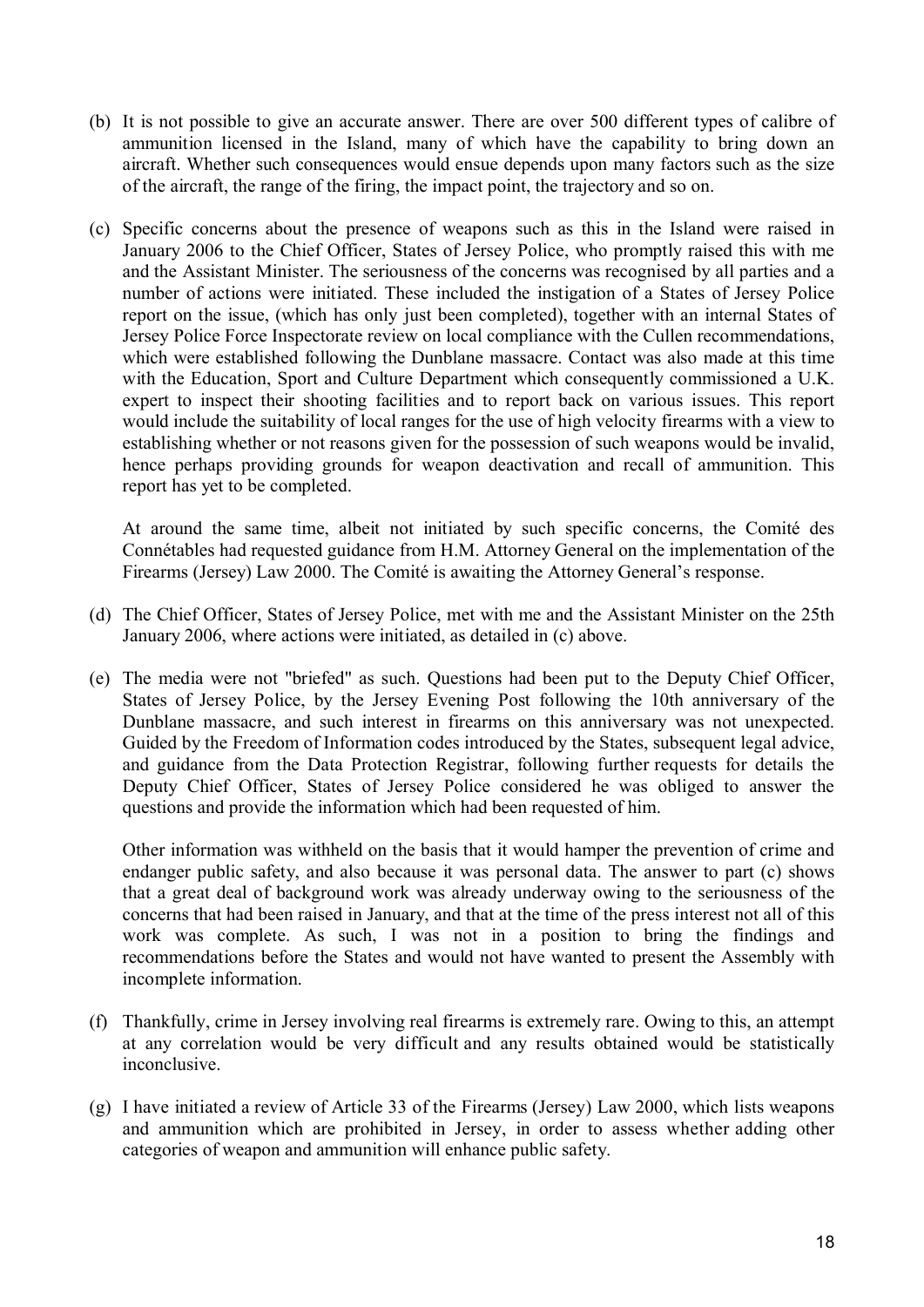The Firearms Law Liaison Group, under the chairmanship of the Assistant Minister, will also be reviewing whether, in the light of experience of administering the Law, there are other provisions which should be tightened up.

## **2.9 WRITTEN QUESTION TO THE MINISTER FOR TREASURY AND RESOURCES BY SENATOR B.E. SHENTON REGARDING APPLICATION OF FRS17 IN ACTUARIAL REPORTS ON PUBLIC SECTOR PENSION SCHEMES**

# **Question**

Following the publication of the actuarial assessment of the Public Employees' Contributory Retirement Scheme, would the Minister confirm whether the assessment was in accordance with Financial Reporting Standard 17 (FRS17), and would the Minister provide members with the most recent actuarial assessments of the Teachers' Superannuation Fund pension as calculated under the same Standard?

#### **Answer**

The actuarial assessment of the Public Employees Contributory Retirement Scheme has not been published in accordance with FRS17 because it would be inappropriate to do so. This is because actuarial valuations take a long term view in order to determine the funding requirements of a pension scheme whilst FRS17 is merely a snapshot at a single point in time, so subject to major fluctuations from one year to another.

The most recently published FRS17 statement for the Teachers Superannuation Fund was in the 2004 Financial Report and Accounts. This will be updated in the 2005 Financial Report and Accounts which will be published in May 2006.

## **2.10 WRITTEN QUESTIONS TO THE MINISTER FOR TREASURY AND RESOURCES BY DEPUTY G.P. SOUTHERN OF ST. HELIER REGARDING MATTERS RELATING TO TAX REFORS, THE IMPACT OF GST ON FEE-PAYING SCHOOLS AND HIS POSITION AS A GOVERNOR OF ONE SUCH SCHOOL**

# **Question 1**

- (a) Has the Minister considered or consulted the contents of the PriceWaterhouseCoopers (PWC) report of 31st January 2006, entitled "*Analysis of the responses to the second consultation document on the States of Guernsey future economic and taxation strategy*", and, in particular, section 5.4 on the taxation of Guernsey resident shareholders?
- (b) if so, what consideration, if any, has he given to the evidence presented in the report by PWC that look-through, or attribution provisions
	- *require ..…substantial policing and anti-avoidance legislation…... an unprecedented level of disclosure by Guernsey taxpayers….. (and) are likely to prompt a major change in the culture of tax compliance…*
	- *there are significant legal obstacles that could potentially render attribution unworkable and expose the States to judicial challenge. Our understanding (based on discussions with legal experts) is that an attribution regime is potentially very vulnerable to challenge under both company law and human rights law.*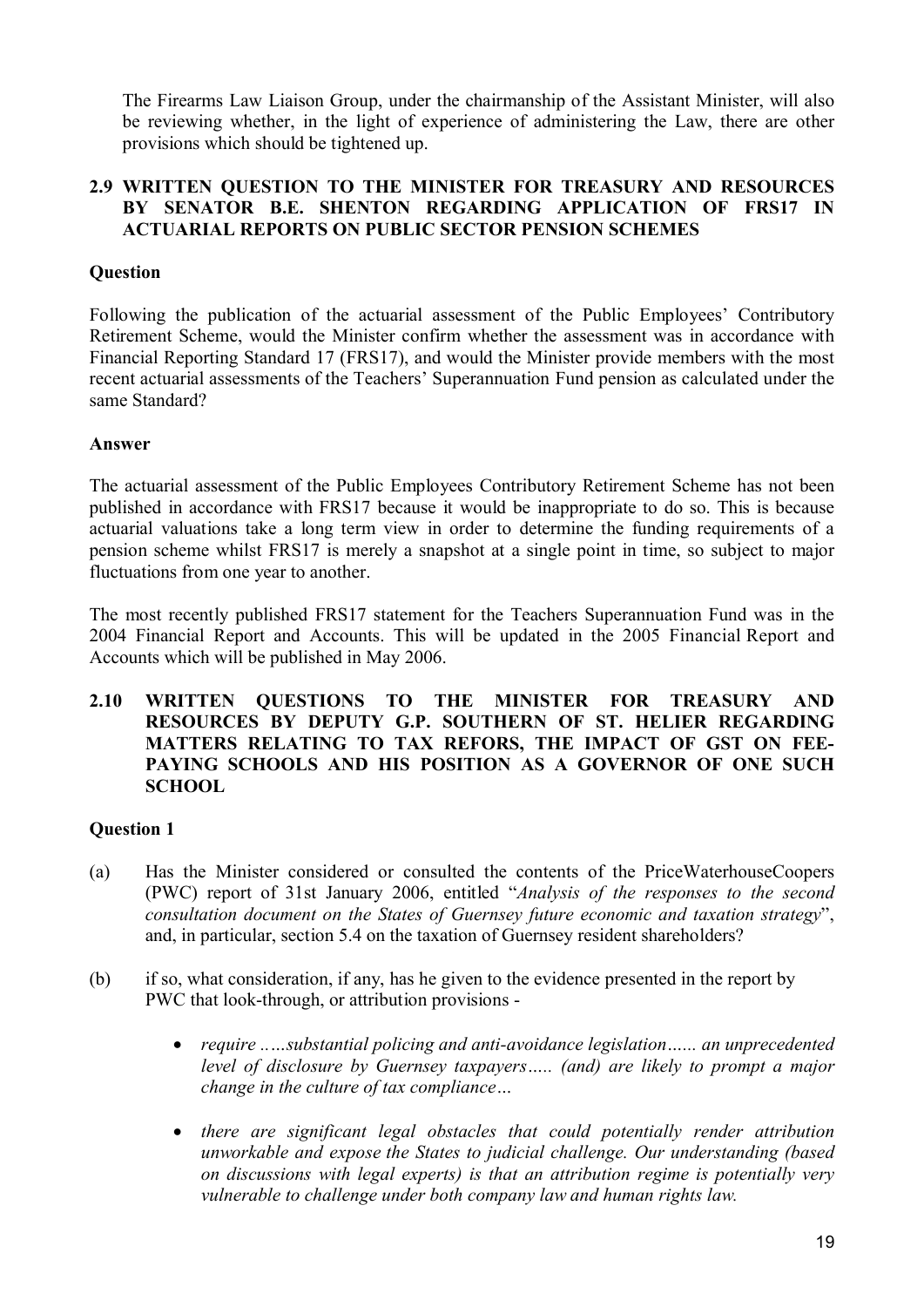- *it is likely that enforcement of the attribution rules would require provisions forcing the company to act as agent for the resident shareholders in certain circumstance. It is doubtful that such provisions would comply with the (EU) Code of Conduct (on Business Taxation)?*
- (c) What legal advice, if any, has the Minister received concerning the vulnerability of "attribution" to legal challenge and non-compliance with the EU Code of Conduct on Business Taxation and if he has not sought any, the reasons why; if he has received legal advice, what did it state?
- (d) In the light of the Guernsey decision to abandon attribution for a distribution-only system to recover tax from local shareholders, will he also reconsider and review the proposals for look-through?

# **Answer**

- (a) Yes.
- (b) Over the past few months I have been reviewing the detailed proposals relating to the implementation of the 'look-through' arrangements, and this has led me to consider carefully the fundamental principles for the attribution of profits. A consultation paper will be published in April 2006, setting out in some detail the proposed arrangements, which represent a significant refinement of the originally agreed policy, to reflect the practical considerations of implementing a scheme to recover some or all of the profits which will no longer fall to be taxed directly onto companies following the implementation of 0/10%. The consultation paper is based on detailed analysis of the options and takes into account the views of expert practitioners such as those expressed in the PWC Report to which the question refers.
- (c) The Code is an internal EU mechanism and a political process of peer review with which we have agreed to co-operate voluntarily. It does not have a legal form and agreement within the meaning of the Code is reached by consensus of Member States and parties associated to it. We reached such an agreement with the EU in June 2003, with the full engagement of the U.K. Government which has clearly indicated its support for our proposed arrangements, including the 'look-through' mechanism. Furthermore, the proposed 'look-through' arrangements are in the realm of the personal tax base, and Jersey has a right to consider ways of safeguarding that tax base as a response to the unintended consequences of 0/10 which might otherwise allow for tax avoidance opportunities to Jersey resident shareholders of companies.
- (d) See (b) above.

# **Question 2**

Will the Minister inform members what progress, if any, has been made in reviewing the "20" means 20" proposals and when he intends to bring fresh proposals to the Assembly?

#### **Answer**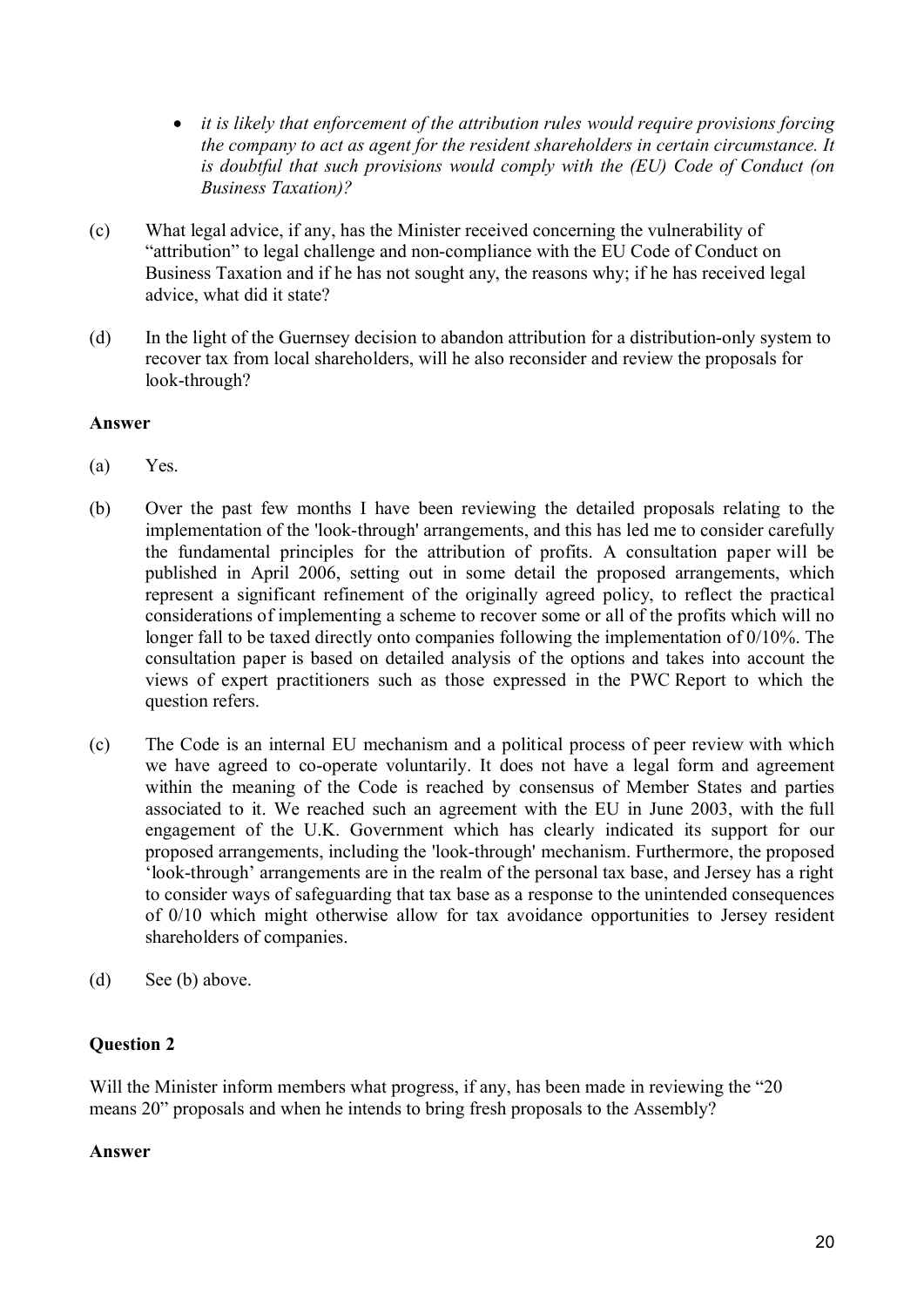I am currently in the process of reviewing the options for implementing the agreed principle of raising more tax from those on higher incomes in the light of more up-to-date income forecasts and further detailed analysis. Revised proposals will be presented to Members for their consideration before the summer recess.

# **Question 3**

- (a) What consideration, if any, is the Minister giving to the protection offered to fee paying schools from the impact of GST on school fees and will consideration also be given to how this compares with medical bills and prescription fees?
- (b) What conflict exists, if any, for the Minister as a governor of one of the private schools in considering the matter outlined in (a) above?

## **Answer**

- (a) I am well aware of the valuable saving to States expenditure provided by the fee-paying schools which educate a significant proportion of our pupils. GST, even at 3%, does slightly increase the burden on parents who are already making sacrifices to provide that education for their children. It is not strictly comparable with medical bills and prescription fees, but, as with the latter, there may be a need to see how any potential corresponding recompense or delivery can best be provided.
- (b) I have made my position as Governor/Trustee of two Church schools quite open in the Members' Declaration of Interests. I have made it clear to the two schools that I adhere to the agreed States policy of implementing a 3% rate of GST with as few exemptions as possible, and the schools concerned have both acknowledged this. Should the matter come up for debate in the States I would again make clear my possible conflict of interest (even though I would receive no direct pecuniary gain) and would withdraw from a debate on that aspect.

# **Question 4**

Appendix IV of the PriceWaterhouseCoopers (PWC) report of 31st January 2006, entitled "*Analysis of the responses to the second consultation document on the States of Guernsey future economic and taxation strategy*" shows a table illustrating the schedules of the Isle of Man proposed taxation rates. Will the Minister produce the equivalent table showing his proposals for Jersey corporate tax rates, and where differences occur, will he explain to members the reasons for such differences?

#### **Answer**

The rates for the Isle of Man shown on the PWC document have not been fully reflected in their actual budget proposals. However, the consultation document to which I referred in answer to Question 1 will contain the most up-to-date tax rates available for other similar jurisdictions.

## **2.11 WRITTEN QUESTIONS TO THE CHIEF MINISTER BY DEPUTY G.P. SOUTHERN OF ST. HELIER REGARDING COMMUNITY INVOLVEMENT INITIATIVES AND MATTERS RELATING TO THE DRAFT STRATEGIC PLAN 2006-2011**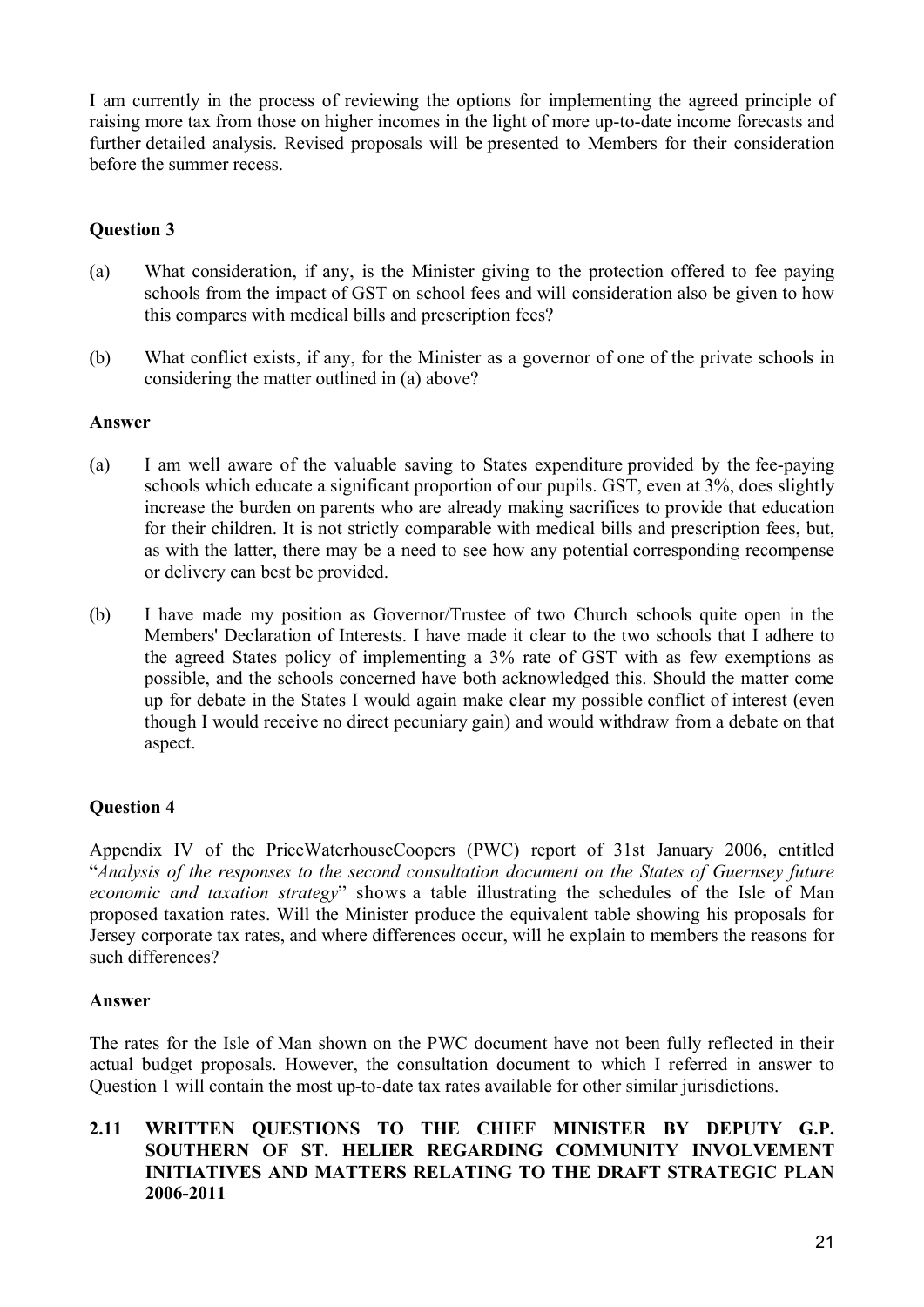# **Question 1**

- (a) Would the Chief Minister inform members what involvement, if any, Scrutiny Officers had in the meeting of 35 senior and front line civil servants to discuss community involvement initiatives in January 2006 referred to under A1. of the Council of Ministers Minutes of 28th February 2006?
- (b) Following the adoption by the States of P.16/2006 (Establishment of a Citizens' Panel: Approval by States Assembly), will the Chief Minister indicate whether he still intends to establish an "Oversight Panel" or use expert witnesses to survey the opinions of Islanders and, if so, how will the appointments process operate independently and without duplication of the legitimate aims of scrutiny?

# **Answer**

- (a) The minutes of 28th February 2006, relate to the half-day workshop on 11th January 2006, that was attended by officers from a range of States departments. Letters of invitation were sent to all Chief Officers, with a request for nominations of officers with an active involvement in community engagement. No nominations were received in respect of the Scrutiny Officers, but they would be welcome to participate in future events.
- (b) The Council of Ministers is indeed still considering the establishment of a Citizens' Panel, as noted in its comments on P.16/2006. Deputy Southern may recall that this subject was discussed on 9th March 2006, at a joint meeting of the Council of Ministers and the Scrutiny Chairmen's Committee, when it was agreed to explore the notion of a Citizens' Panel serving both the executive and scrutiny functions. As agreed at that meeting, this is something on which the Council of Ministers and Scrutiny Chairmen's Committee will need to work together, and I look forward to further discussions on this point. These discussions will, I am sure, address jointly the issue of how appointments would be made to the panel.

# **Question 2**

Will the Chief Minister state whether the actions outlined in paragraph 5.2.8 of the draft Strategic Plan 2006-2011, namely "to meet, where possible, international standards set through the extension of international treaties and conventions" extends to include the International Labour Organisation conventions 87 (on freedom of association and protection of the right to organise) and 98 (on right to organise and to bargain collectively)?

#### **Answer**

The actions described in the draft Strategic Plan *"to meet, where possible, international standards set through the extension of international treaties and conventions"* includes all the international agreements and conventions which currently apply to Jersey or may be extended to the Island in future.

The Island Authorities have reported to the International Labour Organisation on conventions 87 (on freedom of association and protection of the right to organise) and 98 (on right to organise and to bargain collectively) as recently as August 2004, outlining the measures that have been taken to fulfil as fully as possible their obligations under these conventions. The report was copied to the TGWU and the Chamber of Commerce, and information on the report was also included in the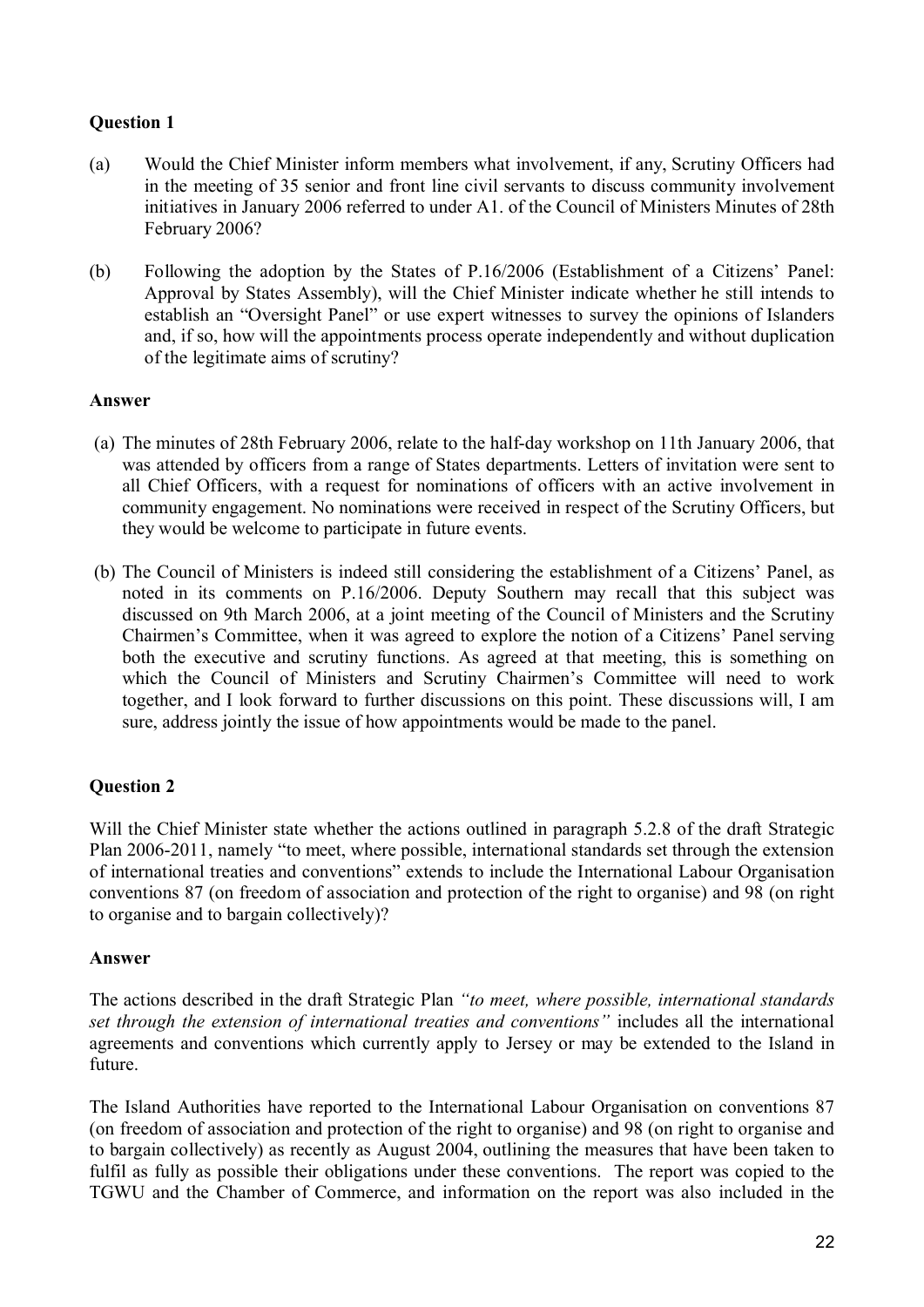periodic report on international conventions and agreements laid before the States on 21st December 2004.

Further information on these Conventions has also been presented to the States on 21st March 2006, by the Minister for Social Security ('Employment Legislation: Petition – comments', P.214/2006)

# **Question 3**

What measures does the Chief Minister envisage to correct "the deficiency in the Teachers' Pension scheme" as noted on page 11 of the draft Strategic Plan 2006-2011?

#### **Answer**

Following on from the Strategic Plan, the States will be asked in the Business Plan later this year to agree that additional funding should be made available to reduce the deficiency in the Teachers' Pension Scheme. This additional funding would consist of an increase of £1.3 million a year in the employer's contribution to the Pension scheme over the period 2007 to 2011, and would be added to the budget for Education, Sport and Culture.

In addition, a review of the teachers' pension scheme is currently under way, and this review will identify whether any further measures are needed. The States will, of course, be kept informed as to the outcome of that review.

#### **Question 4**

Based on the target for 2% economic growth over the 5 year period of the draft strategic Plan 2006- 2011, how much revenue does the Chief Minister estimate being placed in the "Stabilisation Fund" proposed on page 11 of the Plan?

#### **Answer**

As noted in the Strategic Plan, it is envisaged that budget surpluses will be paid into the Stabilisation Fund at times of economic growth and that withdrawals will be made from the Fund at times of recession. The actual amounts to be paid into the Fund will, therefore, depend on the performance of the economy.

The Treasury and Resources Minister is currently working on more detailed proposals for the establishment of the Stabilisation Fund. This work will address such issues as when the fund should be established, what the size of the fund should be, how it should be financed initially, and what rules should apply in relation to contributions and withdrawals.

## **2.12 WRITTEN QUESTIONS TO THE MINISTER FOR SOCIAL SECURITY BY DEPUTY G.P. SOUTHERN OF ST. HELIER REGARDING MATTERS RELATING TO THE DRAFT STRATEGIC 2006-2011, THE CALCULATION OF GROSS AND NET REPLACEMENT RATES FOR JERSEY AS RELATED TO PENSIONS, INCOME LEVELS RELATING TO THE LOSS OF HIE, THE UPDATING OF THE INCOME DISTRIBUTION SURVEY, AND THE REFURBISHMENT OF OAKFIELD INDUSTRIES**

#### **Question 1**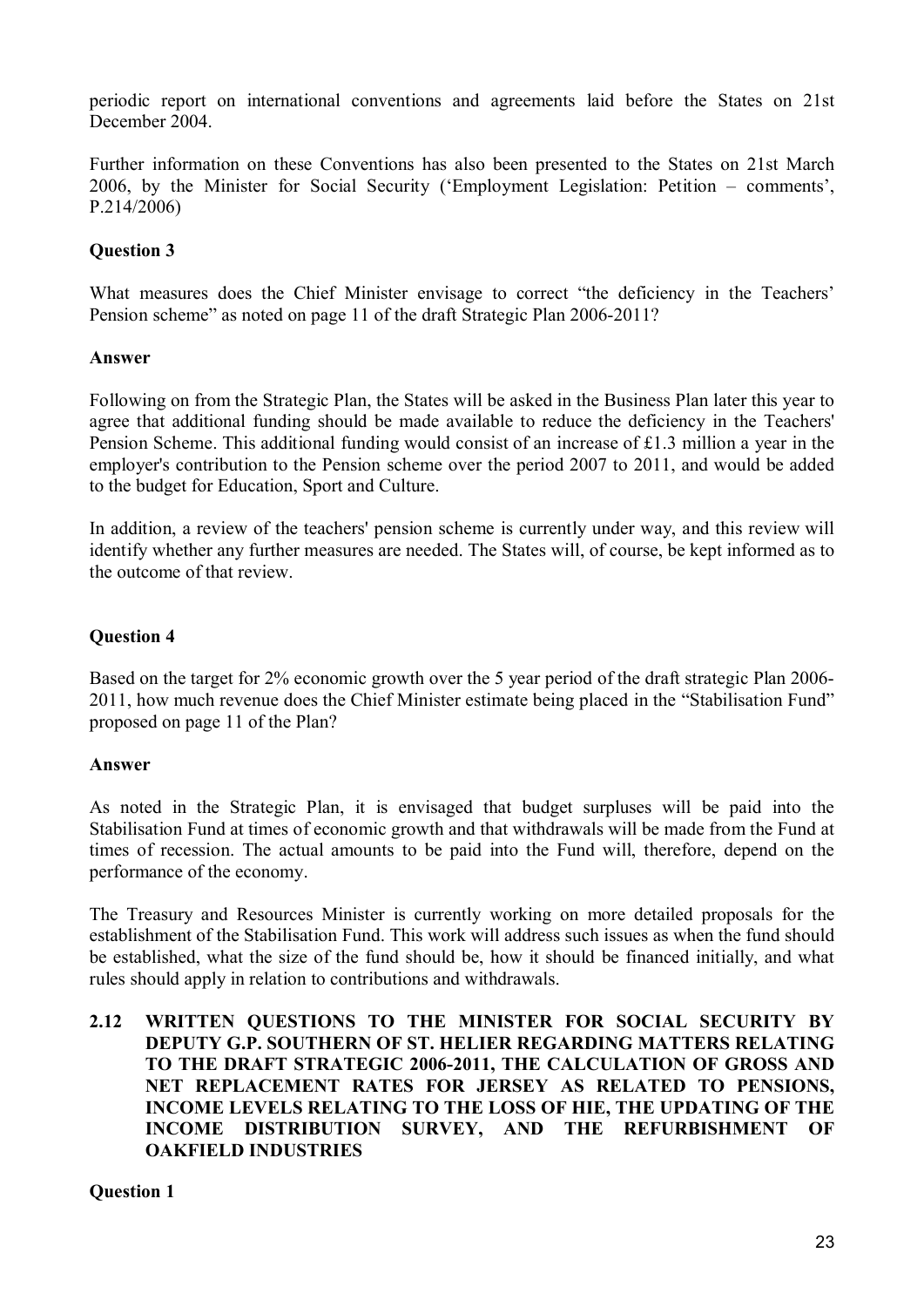Under commitment 3.6 of the draft Strategic Plan, one of the success indicators is a *"Reduction in the number of children/pensioners living in relative low-income households"*. Will the Minister inform members –

- (a) which of the actions outlined in sections 3.6.1 to 3.6.6 under the heading *"What we will do"* address this target?
- (b) what specific targets will the Minister set and be judged on for reducing both child and pensioner poverty from their current level of 33%, and in what timescale?
- (c) in the light of the U.K. government's inability to meet its 1999 target for the reduction of child poverty by one quarter from 4.1 million to 3.1 million by 2005, what difficulties, if any, have to be overcome if the Minister is to be successful in meeting the targets set?

## **Answer**

The Strategic Plan is a draft and I am happy to receive comments on it from any person. As far as section 3.6 is concerned members will see that there is a timescale built into what we intend to do which allocates time for further priority setting, describes existing activities and importantly through the Chief Minister's Office identifies how performance might be measured on a more regular basis.

In general terms, the aim over the next few years is to improve the system overall, in terms of equity, fairness and easier access under the Income Support proposals. Once the new system is up and running, there should be better data available on which to establish the actual position and set targets for the future, depending on the economic circumstances that might prevail at the time.

In response to the specific points:

- (a) all but 3.6.1 and 3.6.6. will impact on relatively low-income households;
- (b) specific indicators and targets will be set at a later date as mentioned above. The 33% mentioned in the question is not a measure of child and pensioner poverty. It is only one figure from the Income Distribution Survey based on 2001 incomes; and,
- (c) until the new Income Support system is up and running and targets and measures are agreed, there is little to be gained in comparing the Jersey with the U.K. Government's target set in 1999. This does not mean that Jersey cannot learn from the U.K.'s experience or any other country. However, the starting point is very different, for example, Jersey has maintained higher Social Security Contributory Benefit and Pension Rates.

# **Question 2**

With regard to success indicators under commitment 3.6 of the draft Strategic Plan, namely -

- *"Reduction in the proportion of working age residents needing income support during each stage of the economic cycle*
- *Increase in proportion of working age residents with long term health problems in paid employment"*,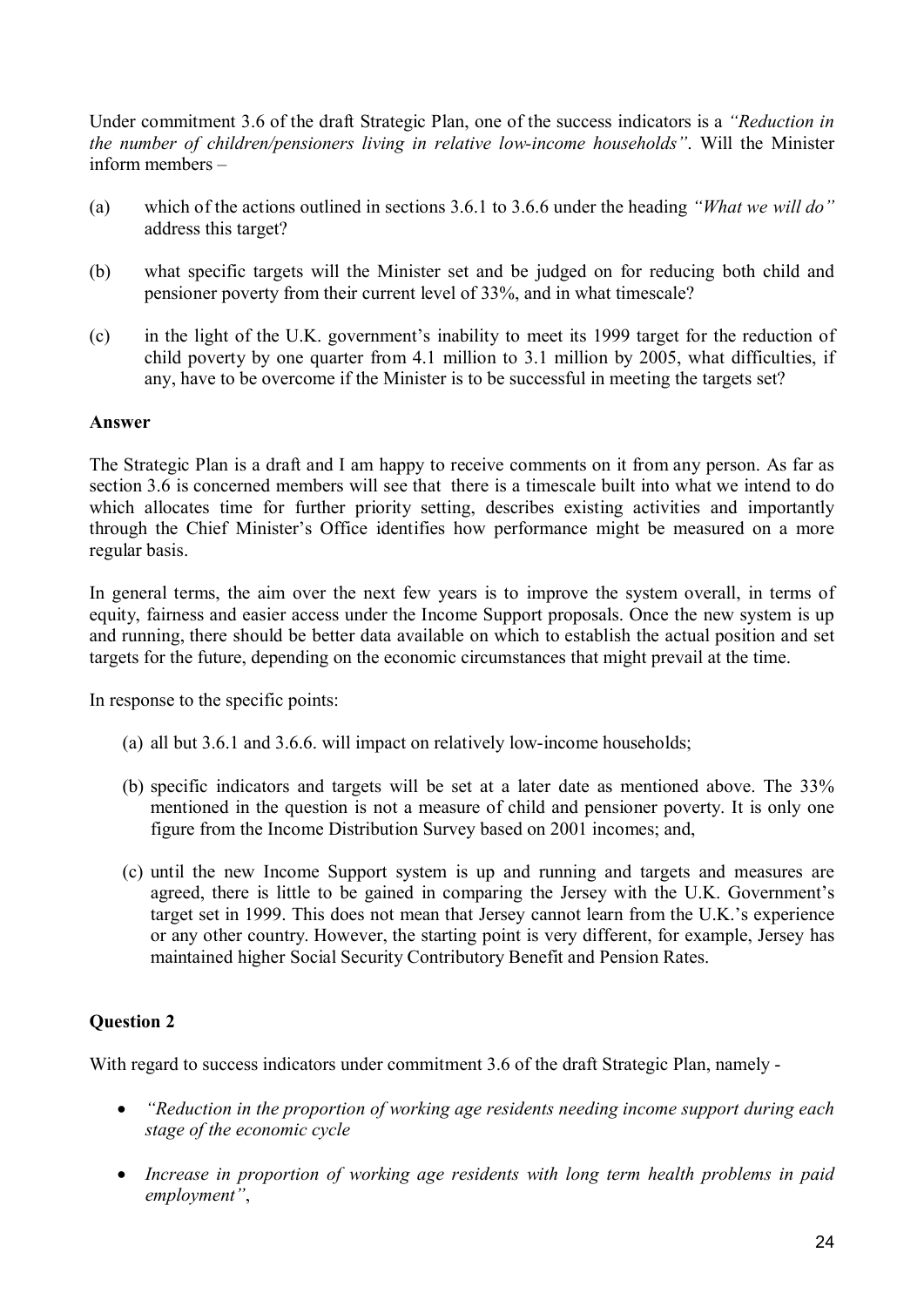would the Minister inform members –

- (a) what the proportions currently are, and which of the actions outlined in sections 3.6.1 to 3.6.6 under the heading *"What we will do"* address the first of these targets?
- (b) what specific targets will he set and be judged on, if any, in terms of his own success?
- (c) of the mechanisms to be used to develop support for working age residents with long term health problems outlined in 3.6.5 to address the second of the indicators above, along with the additional resources and funding required?

## **Answer**

As I answered above, the information on which to base targets is not yet available but will become apparent during the life-cycle of this strategy. I have to point out that the income support system will not be in place until 2007 and from that we will be able to measure success. At this stage I cannot answer questions (a) and (b).

(c) The mechanisms are in place, as the Deputy is aware, namely the employment services available in the Social Security Department and the Jersey Employment Trust. As with all programmes, they will continue to be assessed and developed to provide the best possible support to people with special employment needs. Resources, as I have already answered in a previous question, will be monitored.

# **Question 3**

Under commitment 3.6 of the draft Strategic Plan, one of the success indicators is:

*"Increase in the employment rates of disadvantaged groups*

Would the Minister inform members –

- (a) what disadvantaged groups this refers to?
- (b) what employment rates currently exist in these groups?
- (c) what improvement in employment rates is targeted and to be judged upon, and
- (d) what mechanisms he intends to use to achieve improvement?

#### **Answer**

- (a) In any discussion on social exclusion there are certain groups within the population that are at greater risk of exclusion. The classic examples are lone parents, pensioners and people with disabilities. However "disadvantaged groups" is somewhat of a generic term which may have to become more focused on different groups of people during the lifetime of the strategy.
- (b) and (c) I refer to my answer above.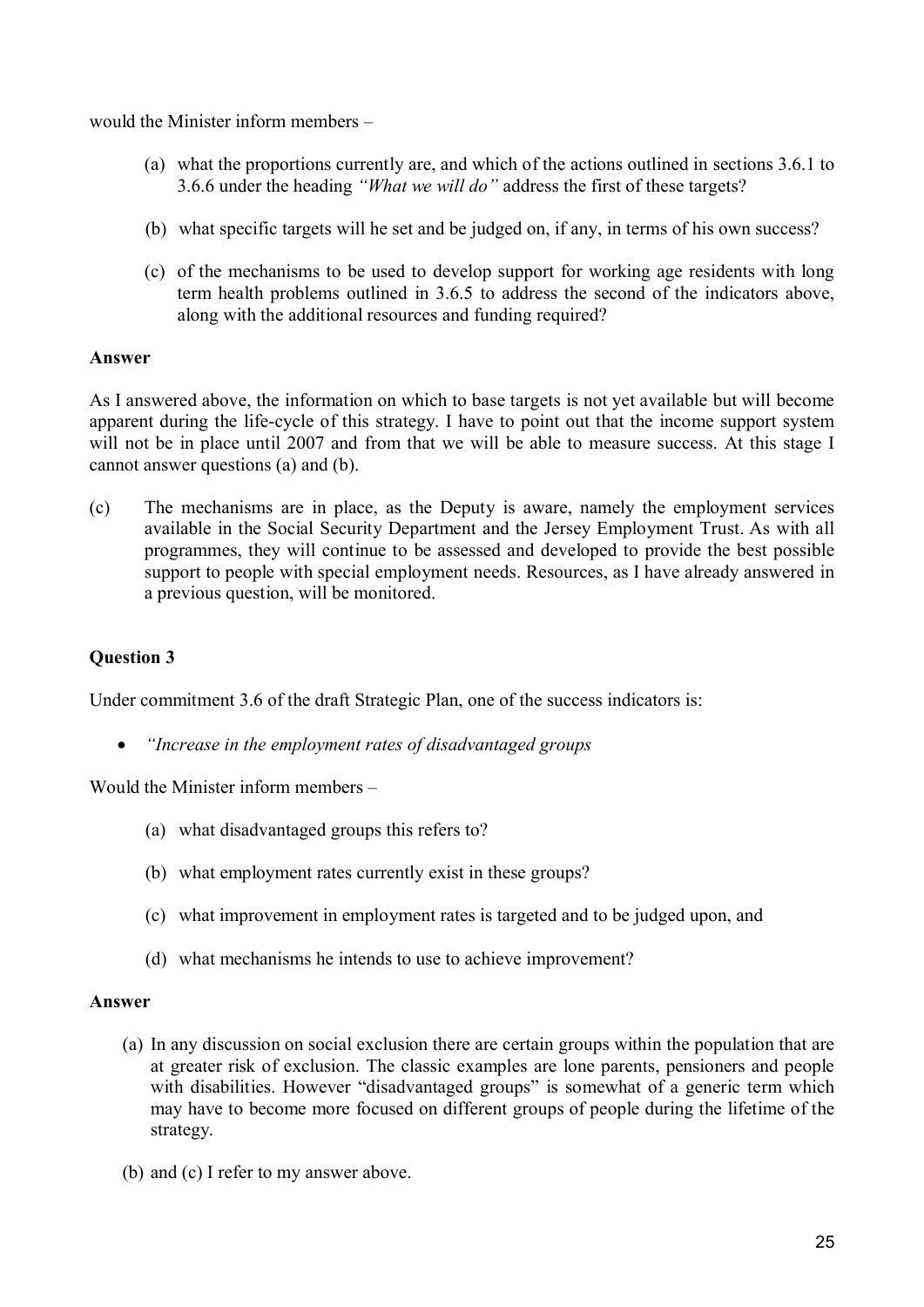(d) See answer to question 2 (c) above.

# **Question 4**

Will the Minister undertake to provide a calculation of the gross and net replacement rates for Jersey to enable accurate comparison with the data revealed in the 2005 OECD report entitled "Pensions at a Glance: Public policies across OECD countries"?

## **Answer**

I answered a similar question on the 14th February 2006, and the answer remains that I will not be undertaking a calculation because as I said at the time it would be misleading. I have asked the Statistics Unit to comment on the replacement rate comparison.

# **Question 5**

In his reply to my question on 14th February 2006, regarding income thresholds relating to loss of HIE, the Minister pointed to over 60 possible low income thresholds depending on household type. Would the Minister inform members whether a single person paying a weekly rent of £23.24 loses HIE if their income rises above £172.92 and, if not, would he provide evidence in support of this?

## **Answer**

I cannot confirm this as, in this hypothetical case, it is necessary to know how the £172.92 a week is made up (£8,991 per annum). This figure is at the 5% discretion allowed in the HIE system but with benefit disregards, the figure could be higher without affecting HIE entitlement.

# **Question 6**

On 14th February 2006, (section 2.2.5 of Official Report), the Minister undertook to provide a written answer on the means of updating the income distribution survey this year. When will he do so? Similarly, in response to a question on supported employment, (section 2.6.1 of Official Report), he referred to the sum of £600,000 to be spent on refurbishment at Oakfield Industries. Can he confirm that this sum will increase the number of people employed there and supply figures in support of this?

#### **Answer**

The Department is currently working with the Statistics Unit to update the income distribution survey from more recent information collected in the Household Expenditure Survey. I cannot, at this stage, give any timescale but the aim is to work towards establishing the starting rates for the different components by the end of this year.

The refurbishment of Oakfield Industries supports the strategy agreed by the States, (P.16/2000), namely to provide more training and development facilities to help individuals with very special employment needs enter the job market. The intention is not to employ individuals but to give development and training support so that more can become 'work ready' and, therefore, have a better chance of obtaining work.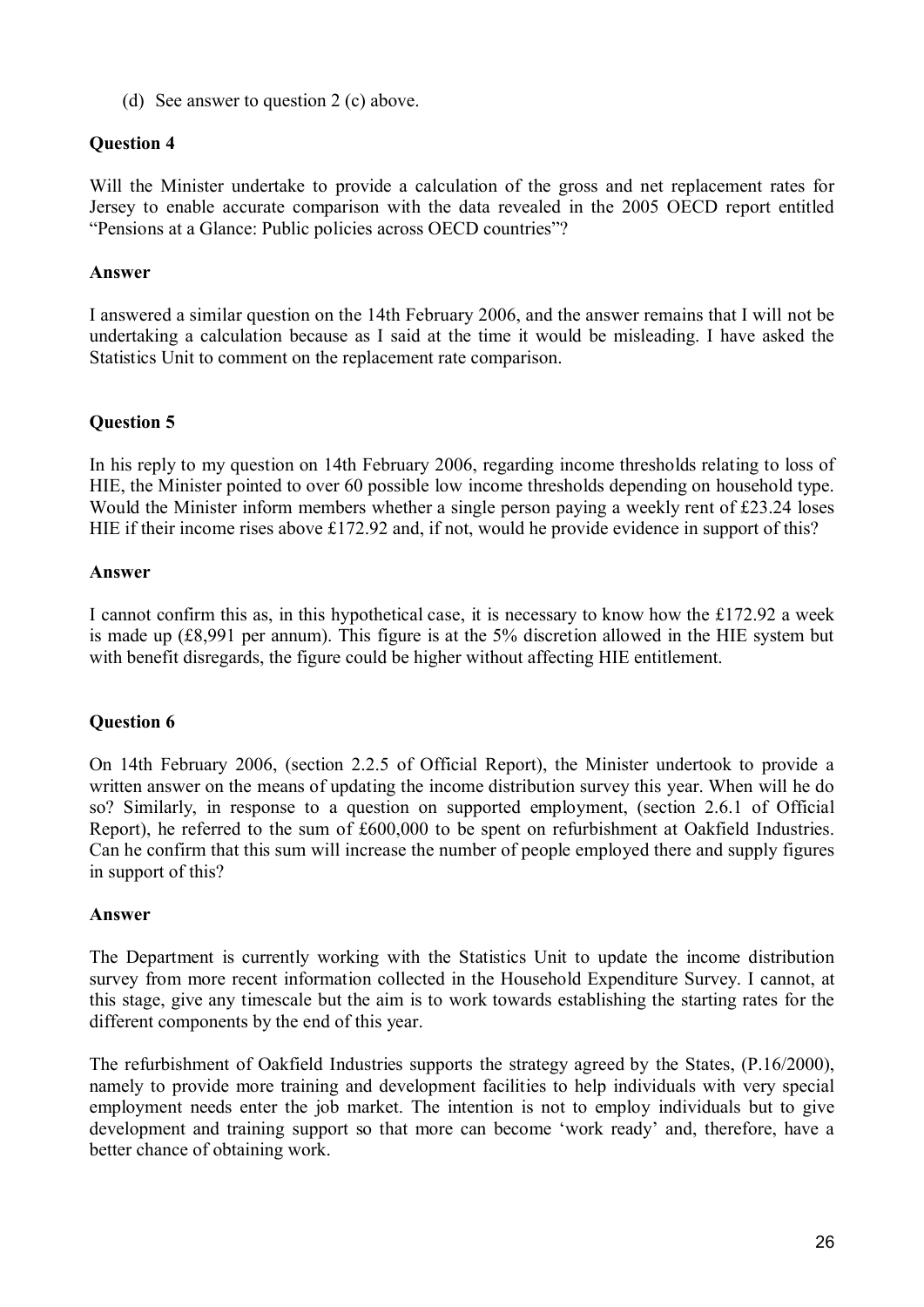# **2.13 WRITTEN QUESTION TO THE MINISTER FOR HOUSING BY DEPUTY G.P. SOUTHERN OF ST. HELIER REGARDING ESTIMATED RENT REBATE IN RESPECT OF 'LE COIE' DEVELOPMENT AND THE TOTAL COST OF THE DEVELOPMENT TO THE PUBLIC**

### **Question**

In part (b) of his answer to my question on Le Coie funding on 14th March 2006, the Minister suggested that rent rebate for the 95 flats *"could not be forecast"*. Would the Minister inform members –

- (a) why the estimate for rent rebate on the site was stated as £415,000 per annum by the then President of the Housing Committee in P.161/2003?
- (b) what the total estimated cost in terms of capital expenditure, interest subsidy and rent rebate expenditure of this project to the public will be over the 21 year period of the purchase of this project by the Jersey Homes Trust?

## **Answer**

(a) In P.161/2003, the figure of £415,000 per annum for rent rebate was an 'estimate' based on the likely number of claimants of rent rebate on completion of the site, some three years later. Fair rents for social housing have not increased for two years. This will affect the level of rebate to be paid. The development will be completed in July 2006 and, therefore, a precise figure for rent rebate will be available shortly.

(b) In respect of capital expenditure, this is currently as follows:-

- $\bullet$  Site Cost £4,200,000
- Demolition £319,902
- Brook £98,557
- Main Contract  $£12,798,318$
- Fees  $£837,249$
- Other Costs £418,439 (feasibility studies, specialist sub-contractors)

Total £18,672,465

A final figure will be produced when the project is completed

In respect of the interest subsidy:-

The Jersey Homes Trust (JHT) will fund the purchase by commercial loan. The States, through the Housing Development Fund, will meet the Trust's interest charges above 4%. As the loan is based on a margin above base rates, the cost to the States will vary as base rates move. At the current base rate of 4.5%, the annual States interest subsidy will be some £152,000 in the first year, reducing as the outstanding loan balance diminishes, giving a total sum in the order of £2 million over the 21 year period. Allowing for a reduction in the time value of money over the 21 year period at a rate of  $3\%$  per annum, the net present value of the estimated interest subsidy is some £1.63 million.

In respect of rent rebate:-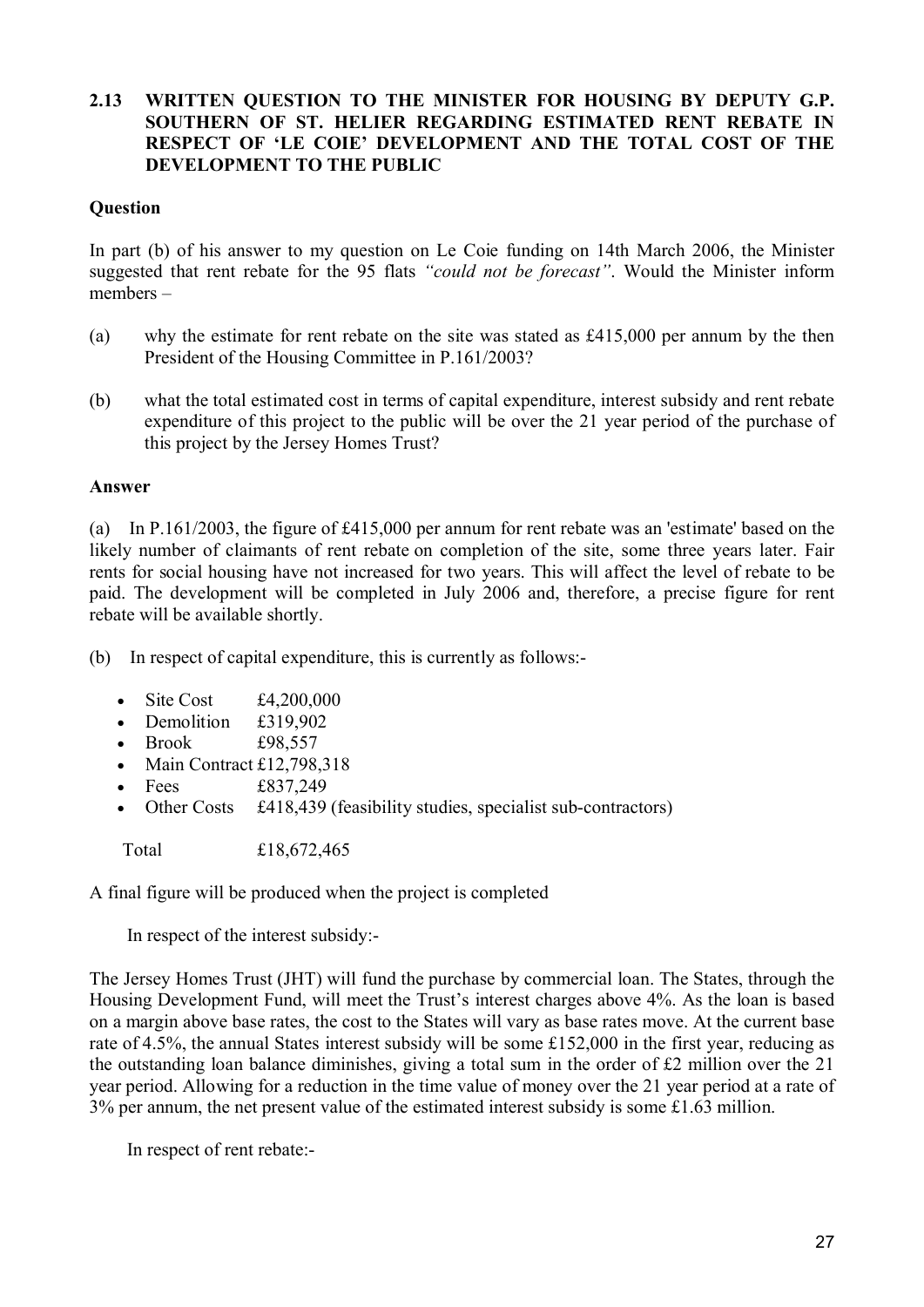Any rent rebate payable will depend on the individual circumstances of the tenants. The cost will be the same whether realised as rent rebate payments or foregone rent abatement, if the property were retained by the States. The introduction of the Income Support Scheme in 2007 will see the distinction between rent rebate and rent abatement disappear.

# **3. Oral Questions -**

## **3.1 Senator B.E. Shenton:**

Can I ask for Standing Orders to be suspended to allow time for questions to be answered?

# **The Bailiff:**

I am sorry? You want ...

## **Senator B.E. Shenton:**

The time limit removed so that all questions can be answered today.

## **The Bailiff:**

Is the proposition of Senator Shenton seconded? **[Seconded]** I put the proposition. Those members in favour of adopting it, kindly show? Those against? The proposition has been carried.

## **3.1.1 Senator P.F.C. Ozouf (The Minister for Economic Development):**

Sir, a point of clarification. Is your normal guideline per question going to be adhered to despite the fact of the extra time given?

# **The Bailiff:**

I think so, Senator, because the Standing Orders provide that members should be concise in their answers and so I take it that that Standing Order has not been suspended.

# **3.2 Deputy J.A. Martin of St. Helier of the Chief Minister regarding evidence in support of balance between the delivery of better services and the maintenance of a sustainable level of spending:**

On Page 4 of the draft *Strategic Plan 2006-2011*, it states that a balance has been made between delivering better services while maintaining a sustainable level of spending, and that the Plan is both achievable and affordable. Have any financial studies or business plans been undertaken in support of this statement and, if so, will the Minister guarantee to provide copies to all States Members ahead of the States debate?

# **Senator F.H. Walker (The Chief Minister):**

The draft *Strategic Plan* has been developed on the basis of the most recent financial forecasts. These were contained in the *2006 Budget Report*, copies of which have already been provided to Members. Later this year the States shall be asked to approve the States Business Plan and this will set out cash limits for 2007 together with projected expenditure for the period 2008-2011. These expenditure targets will need to comply with the parameters to be established by the strategic plan, including the overriding principle that expenditure should be sustainable throughout this period.

# **3.2.1 Deputy G.P. Southern of St. Helier:**

The Chief Minister refers to the word "achievable": can I draw his attention to other letters from the word "smart", which are "measurable" and "timed". When, if at all, are these targets - outlined in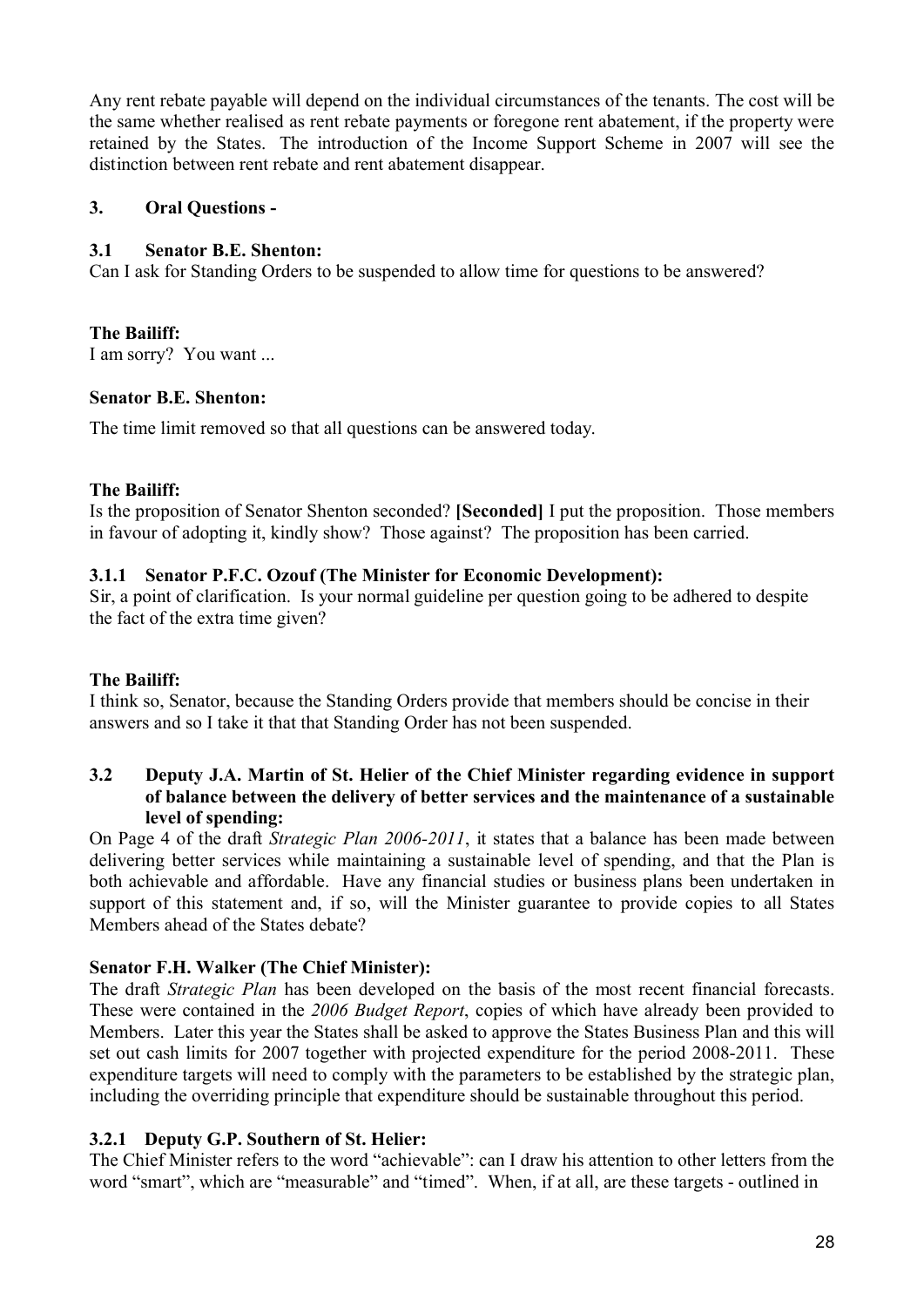the *Strategic Plan* - going to be refined by measurable measures and timing? When are they going to occur?

## **Senator F.H. Walker:**

The *Strategic Plan* is, as its title suggests, basically an overview of the major policies. The measurable targets together with the timescales for their achievement will be included in the *Business Plan* when that is brought to the House later this year.

## **3.2.2 Connétable A.S. Crowcroft of St. Helier:**

I am aware that the Chief Minister has invited comments on the draft *Strategic Plan* from Members and indeed from the public. Could he confirm whether the *Strategic Plan* will be capable of amendment by Members when it is brought to the house?

## **Senator F.H. Walker:**

Sir, not only can I confirm that but I would also confirm - as I have said publicly on a previous occasion - that the Council of Ministers themselves will not hesitate to bring amendments to the *Strategic Plan* if they feel it appropriate, given the response to the consultation process.

# **3.2.3 Deputy G.P. Southern:**

Notwithstanding the Chief Minister's previous answer, is he aware that many, if not most, of the targets set out in the *Strategic Plan* are so vague as to be unvisionable and that this requires a heavy degree of work to bring it to "smart" targets. Is he committed to doing that heavy amount of work?

## **Senator F.H. Walker:**

Sir, I think I have already answered that question, the answer is yes.

#### **3.2.4 Deputy J.A. Martin:**

Can I be quite clear, will we get the *Business Plan* - the figures - before we debate the *Strategic Plan* in this House?

# **Senator F.H. Walker:**

The answer is yes.

#### **3.2.5 Deputy G.P. Southern:**

As part of his written answers, he refers to additional funding already, on the back of this *Strategic Plan,* of £1.3 million to take care of the Teachers' Pension Fund. Can he confirm that this already is additional funding to that outlined in his achievable and affordable *Strategic Plan*?

#### **Senator F.H. Walker:**

No, Sir, this is included with the achievable and affordable *Strategic Plan*.

## **3.3 Deputy A. Breckon of St. Saviour of the Minister for Social Security regarding the adequacy of the minimum wage rate:**

In the light of evidence produced from cost of living comparisons between the U.K. (United Kingdom) and Jersey, is the Minister satisfied that the rate at which the minimum wage has been set is adequate?

#### **Senator P.F. Routier (The Minister for Social Security):**

I do not believe you can compare Jersey and the U.K., or indeed any other country in this particular way. Countries with a minimum wage in place devise their own system and set their own rates based upon particular national and economic circumstances. When countries introduce a minimum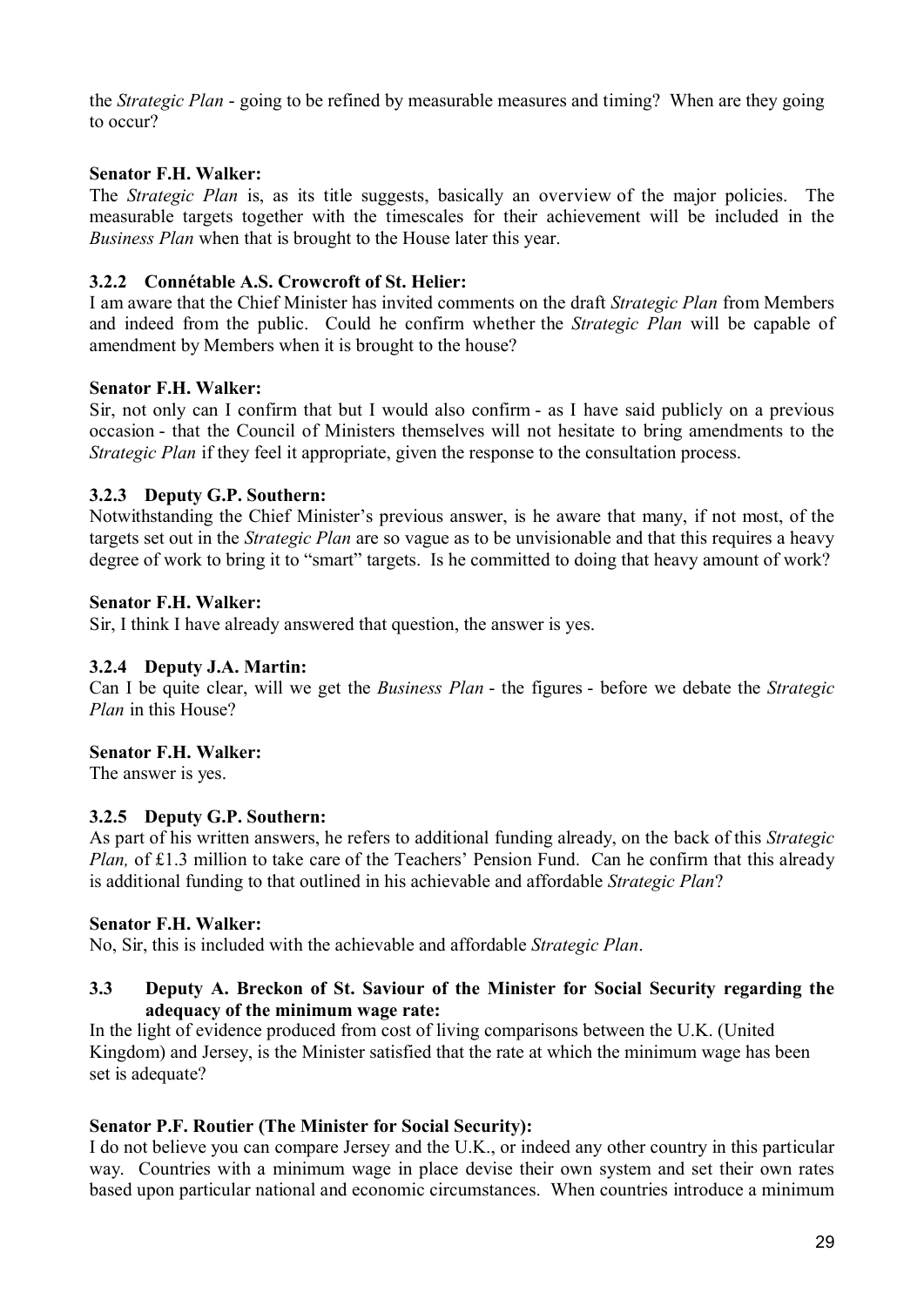wage system for the first time, they do so cautiously, monitoring the economic impact at each stage and working with the low pay industries to raise the level gradually over time. The U.K. started with a low minimum wage rate in 1999 and increased it gradually over the years. It is only recently, after the minimum wage had been in place for over 6 years, that the Low Pay Commission has recommended greater increases and also rates for 2 or 3 years in advance. I would hope that when the minimum wage has had time to settle down in Jersey that the Island would follow a similar route and we would then see a higher rate.

# **3.3.1 Deputy A. Breckon:**

The Minister has mentioned being cautious but what I asked the Minister was, was he satisfied that the rate, where it is set, is adequate, bearing in mind that it will be £4 a week less than the U.K.? I know about comparisons, but is he satisfied that that is a healthy situation to have here?

# **Senator P.F. Routier:**

The plain answer to the question is, yes, I am satisfied that the rate is suitable for Jersey. The Deputy did comment that ours would be £4 less than the U.K. but you really cannot make those comparisons because people are paid at a rate for the number of hours that they work and people work different hours and what we have seen, even in the most recent uprating of the minimum wage, is that businesses will adjust the number of hours that people work and I can actually quote a couple of businesses, I would not name them by name, but certainly that they have actually reduced the hours that people are working so their overall wage bill has not been increased. So, I think it is a very difficult balance to strike. We also need to consider that the U.K. system is totally different to Jersey because what they have are different rates for different ages. They have 16-17 year old at one rate, they have 18-21 at another rate and then it is only at 22 that people will get a full minimum wage. So if we want to reflect, perhaps, what the U.K. rates are, we need to perhaps again think about what was rejected by the States, the introduction of a youth rate.

# **3.3.2 Deputy G.P. Southern:**

The Minister steadfastly refuses to answer the question. Does he believe that the rate is adequate? Does he not accept that the cost of living in Jersey is at least 20 per cent higher than in the U.K. in terms of food prices, as recently shown in the survey, and in terms of rental, certainly?

# **Senator P.F. Routier:**

The Deputy obviously did not hear my answer. I said that the rate, I believed, was adequate for Jersey. But you cannot make the link between what the cost of living in Jersey is with the minimum wage, they are two different mechanisms - they really are - because people work for a different number of hours. Even comparing the U.K.'s rate with ours, we are actually in a leapfrog situation, our rate is uprated in April and the U.K.'s rate is updated in October, so we will find that when April comes around we will leapfrog the U.K. rate. But there are other issues which also come into this. In the U.K. they actually have to pay a higher social security rate deduction off their wage, so it is a different situation completely to the U.K. and, as I say, I would like to see the rate be higher than it currently is.

# **3.3.3 Deputy P.V.F. Le Claire of St. Helier:**

I wonder if the Minister could give us an answer in relation to his suggesting that a leapfrog process is going to occur? In April, does that mean Jersey will be in a better position as far as the minimum wage is concerned, financially in terms of pounds and pence, than the U.K. and also whether or not, in accepting that there are different comparators in relation to these arguments, will the Low Income Support set a level of income based upon someone's minimum wage? If so, do not these levels of comparators need to be examined in the round and will he provide Members with the formula for the comparators that he is using at the moment to derive the amount?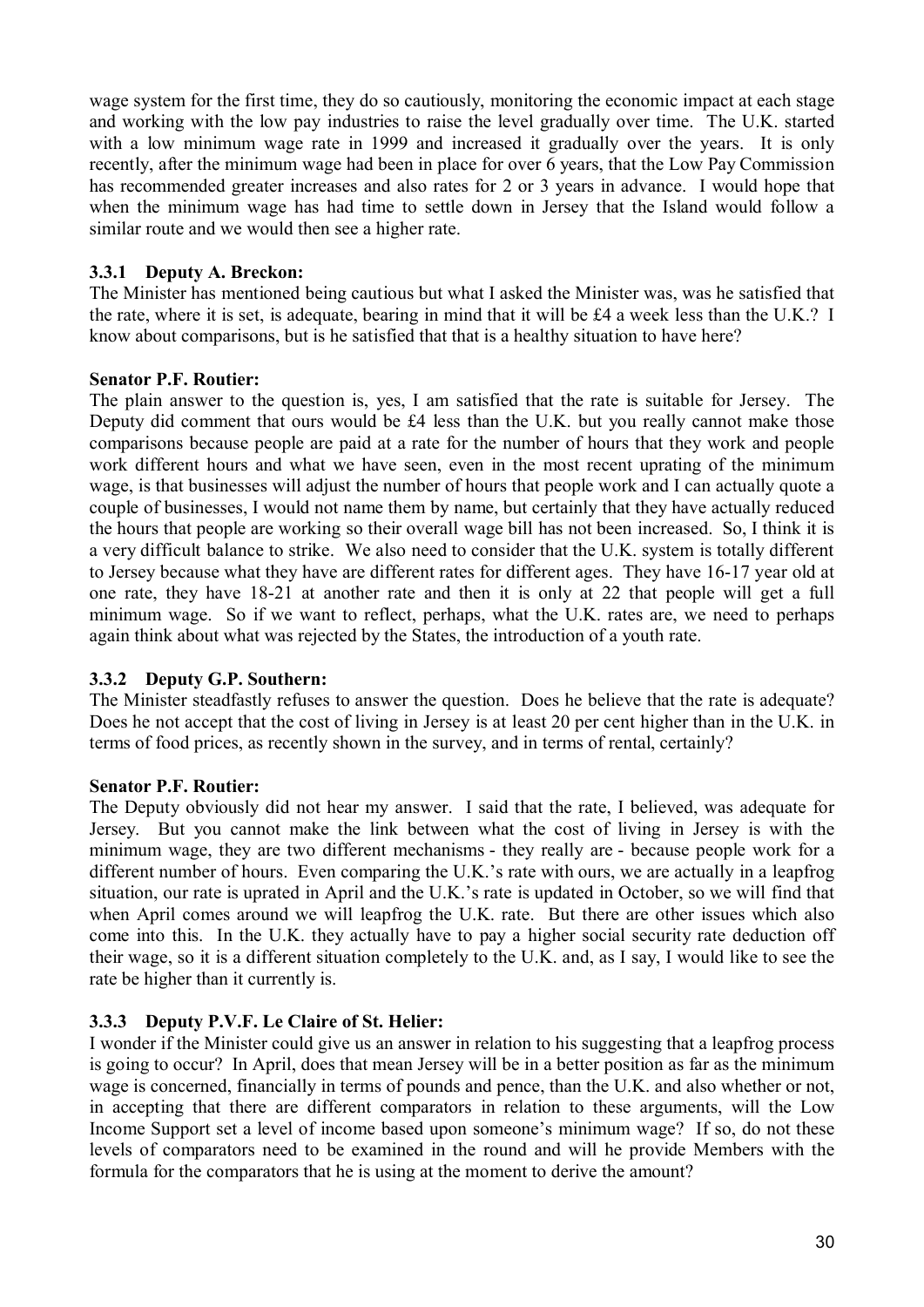## **Senator P.F. Routier:**

I am afraid, again, that linking the minimum wage to income support is again going to be an extremely difficult thing to do because there is no link between those 2 issues. People will be out in the workplace earning a wage and then their wage will be taken into consideration as to whether they receive income support, so that link really cannot be made. As I say, I have said it several times now and I said it, I think, a couple of sittings ago about the minimum wage, I want to see it as high as it can possibly be but we have to be careful because we have seen that the business community will react and I would not want to see situations whereby youth unemployment becomes higher than it currently is, because it is a major concern for us at the present time, and with Jersey not having a youth rate, I am sure if we were to have a youth rate it is quite possible that the Employment Forum who recommend to us could actually suggest to us that the main rates should actually be higher.

# **3.3.4 Deputy A. Breckon:**

Would the Minister agree with me that there are proven higher basic living costs, which have been shown, therefore the proposed minimum wage in Jersey is not adequate?

#### **Senator P.F. Routier:**

Again, the link between the higher living costs in Jersey is a link which I am unable to make - I really am - but I find it very difficult to make that link because of the different mechanisms that people use to pay the eventual take home wage; it is not a link I can make. With regard to the question of it being adequate, it is a rate that is adequate for Jersey circumstances.

## **3.3.5 Deputy G.P. Southern:**

In maintaining such an artificially low rate, is the Minister not storing up problems for himself in actually enforcing what is, in effect, a poverty wage and that the bill for that poverty will come back to his own Department in Income Support when it eventually arrives, and that will be taxpayers money subsidising employers.

#### **Senator P.F. Routier:**

I have difficulty getting the message through to Members about the hours that people work. The number of hours that people work does relate to the amount of money they take home and obviously the amount of money they earn. We see a big cross-section of people working from 20 hours to 50 hours and we will find in the agricultural industry it is quite common for people to work 50 hours; in the hotel industry it is something around 45/47 hours and it is very difficult to actually make that link between the minimum wage and what the take-home pay is, so I really am unable to take that any further.

# **3.3.6 Deputy G.P. Southern:**

The Minister has failed to answer the question and failed to address the question. The question is, does that not put an increased load onto Low Income Support?

# **Senator P.F. Routier:**

If people are earning a low wage and they need a top-up, the system will have to be there and we will have to be prepared for that, certainly, but what we have to also take into consideration is that the businesses have to actually be able to afford to pay the minimum wage.

# **3.3.7 Deputy S.C. Ferguson of St. Brelade:**

Can the Minister give us an idea of how many people are on minimum wage and has he any evidence that wages are being forced down to the minimum wage or is it bringing them up?

#### **Senator P.F. Routier:**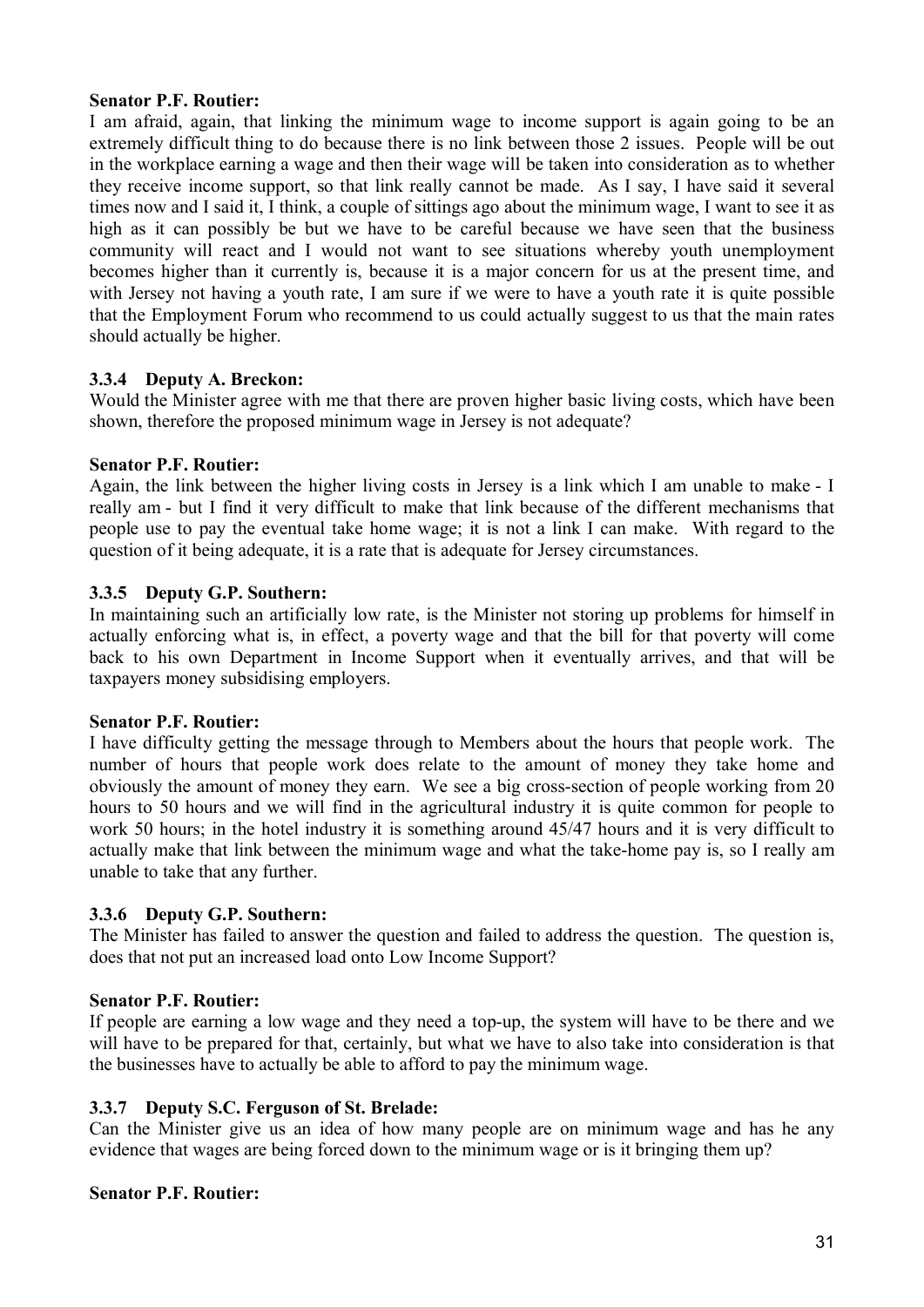I have not got the figure with me with regard to how many people would be affected but I think at the last count it was about 8,000 people - mainly seasonal workers who come to the Island - who would benefit in the minimum wage going up. What was the second part of your question sorry?

## **Deputy S.C. Ferguson:**

Was there any evidence that the effect of the minimum wage is to force wages down in any of these less well-paid sectors?

### **Senator P.F. Routier:**

I have not been told of that. The Employment Forum who carried out the consultation process, in their report, do not comment on that, certainly; but I know it has obviously had an effect in raising the wage for up to about 8,000 people, but I am not aware of the reverse of that happening.

## **3.3.8 Deputy J.A. Martin:**

Very early on in his comments, I am sure the Minister for Social Security suggested that he knew of a few employers who have actually reduced people's working hours because the minimum wage was raised a few months ago. I really am not interested in these employers. If they are paying the minimum wage, it is not for us to be protecting employers: the minimum wage was brought in to protect employees and is he actually saying that he has taken notice of employers when he is setting a minimum wage for Jersey?

## **Senator P.F. Routier:**

The Employment Forum, who actually do the consultation, take into consideration the views of employees, employers and independent people. But the Employment Forum is made up in that way and it gives a good balanced view of what the minimum wage should be and, I have to say, they have carried out that task very responsibly and they have to have notice of all sections of the community and I believe they do that very fairly.

#### **3.3.9 Senator J.L. Perchard:**

Does the Minister agree that there is likely to be a direct correlation between minimum wage rates and unemployment levels, not only in Jersey but in other jurisdictions?

#### **Senator P.F. Routier:**

It has been suggested that certainly that is the case; certainly with regard to youth unemployment that is something we are currently concerned about - the fact that we do not have a youth rate as they do in other jurisdictions. As I said, it is only when you get to the age of 22 that, in the U.K., people are paid the full rate. At ages 18 to 21 they are currently paid £4.25 and 16 to 17 year olds are currently paid £3.00, so we do not have that. We have the full rate going across all the age ranges, so I am sure that does have a reflection on the setting of the main minimum wage.

# **3.3.10 Deputy P.V.F. Le Claire:**

The Minister, when answering my question, appeared to have lost, or never received, the thrust of the question, which was in three parts. The first one was - and he did not answer although it was specific - will Jersey leapfrog the U.K. in terms of pounds and pence and be ahead of the U.K. in April? That is a specific question. Will they be better off in terms of pounds and pence and will the formula used to derive the low income that is being proposed be circulated to members so that an evaluation can be assessed among the comparators to determine what actually is, in the first instance, a low income, so that Low Income Support can be judged when it comes to the States?

#### **Senator P.F. Routier:**

Certainly, the experience we have had with the uprating of the minimum wage does work out that we do leapfrog the U.K. What happened in the last year was the U.K. was £5.01; then we are now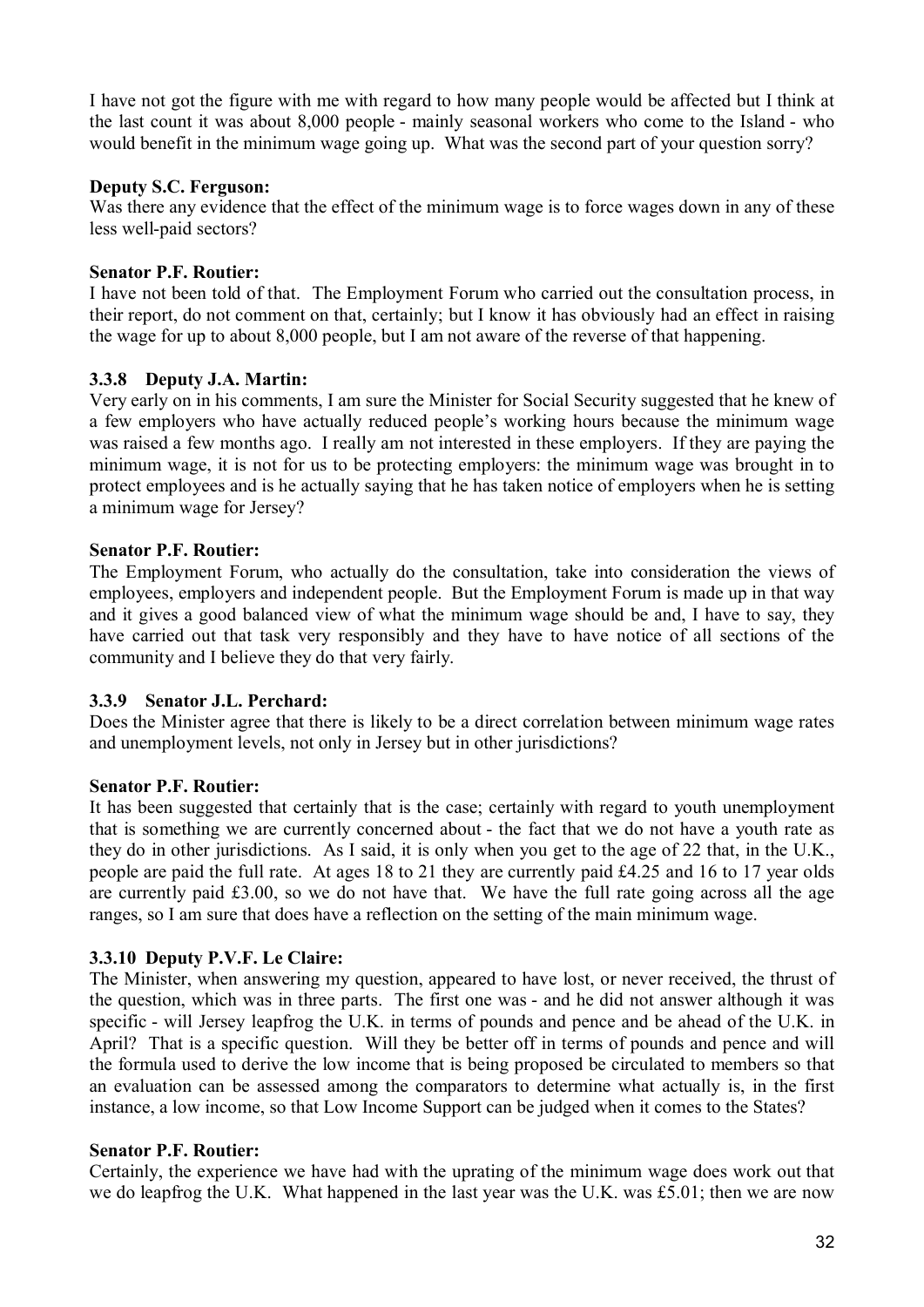introducing ours at £5.24, to come into effect from April this year; and they have announced their's in October would be £5.35. So, in October this year the Employment Forum will let us know what their consultation process is recommending and I am convinced that it will obviously leapfrog the U.K. yet again. The Deputy was asking about whether the information will be circulated to Members. Certainly, the consultation process that the Employment Forum will be starting - usually in July - will be in time for them to make the recommendation in October. I would suggest that because we like to keep it at arm's length from a political issue - although it is a very political issue, because we want to have an even-handed approach to the assessment of what an appropriate rate is - contact should be made by any Member with the Employment Forum to put their views across and I am sure the Employment Forum will share with them the information that they have. The third part of the question, I…

# **3.3.11 Deputy P.V.F. Le Claire:**

The third part of the question, based upon the answer, could change to: "Are we going to have an Employee Forum?" Because, in determining a low income and assessing whether or not a low income support system coming to the States to replace a vast array of social services that support people in low income at the moment, will have to be judged upon whether or not people in Jersey are receiving adequate income to pay for the services and the costs of living that are incurred by them at this time.

# **Senator P.F. Routier:**

I believe I have attempted to try and answer that several times, about the link between the minimum wage and the amount people actually have to take home. It is impossible to do that because the amount of hours people work vary so much. So what people will be paid in their wages, the States will obviously have to - if someone needs income support -will need to give them that support. What we have to do is to encourage people to work as much as they possibly can to support themselves and that will be what will be the situation.

#### **3.3.12 Deputy A. Breckon:**

Does the Minister acknowledge that the States, through benefits, are subsidising employers paying low rates of pay, therefore if wages go up, benefits will go down?

# **Senator P.F. Routier:**

Yes, I do.

**3.4 Connétable A.S. Crowcroft of St. Helier of the Minister for Education, Sport and Culture regarding the delay in the formation of detailed options for early years education:**

Would the Minister account for the delay in fulfilling the pledge contained in the draft proposals for early years education, entitled *Investing in Our Future*, that following the consultation period, which ended on 30th September 2005, all the responses received would be used to assist in the formation of more detailed options for the future which were to be published later in 2005? Or even the Assistant Minister?

### **Deputy J.B. Fox of St. Helier (Assistant Minister for Education, Sport and Culture):**

The Connétable is accurate in drawing attention to the fact that proposals have not yet been published. *Investing in Our Future* clearly indicated that significant additional funding would be necessary to make early years education and care more affordable, particularly if the option to provide free access for all nursery children 20 hours per week, 38 weeks per year was chosen. As the Constable will appreciate, this is a complex piece of work, partly because it involves predictions based on significant uncertainties, including the availability of additional States funding, but also because any resultant model needs to be dovetailed with a new income support system due to be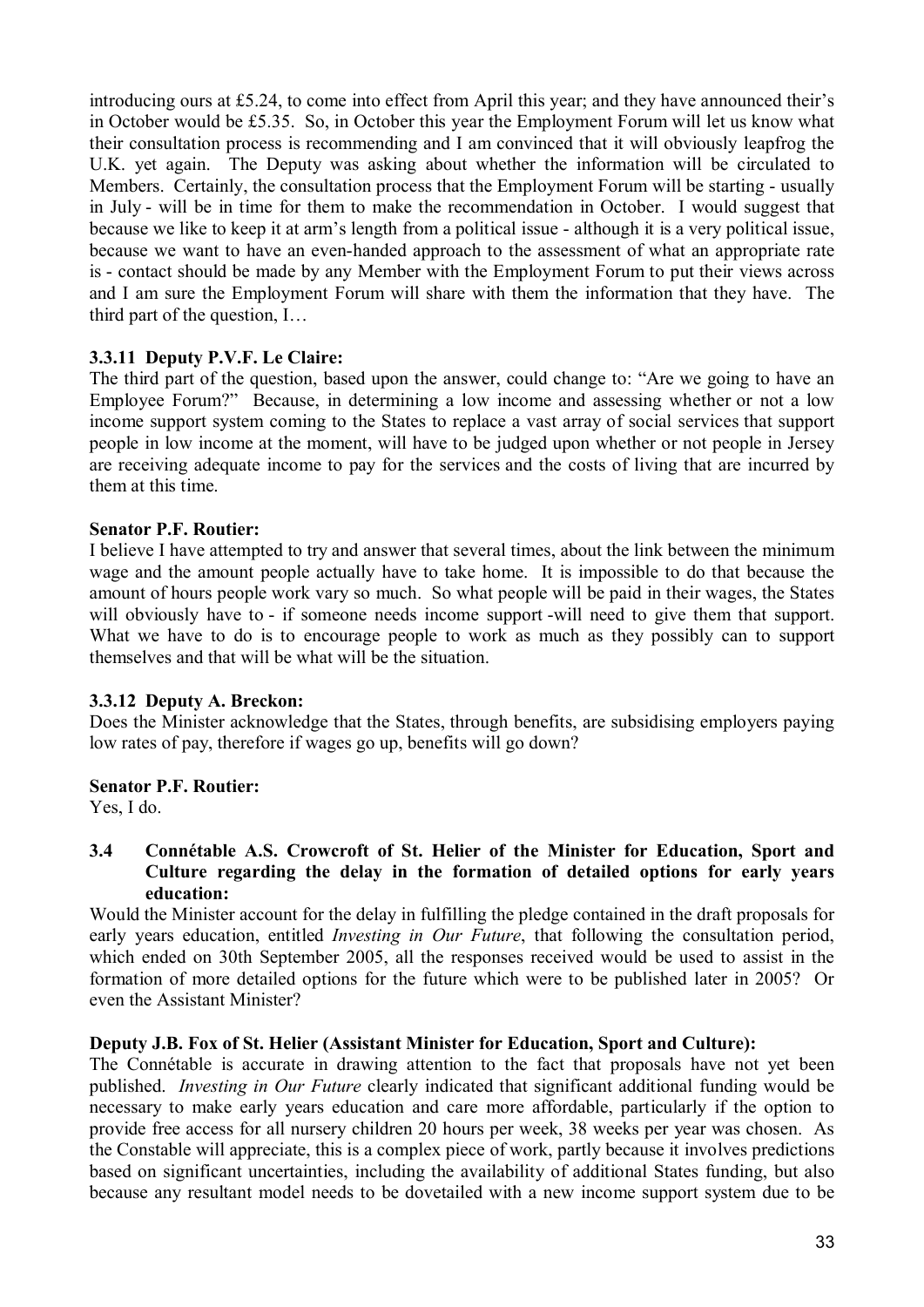introduced in 2007. Discussions are underway between the Department of Education, Sport and Culture and the Social Security Department to develop proposals, which will be presented to the States in due course.

# **3.4.1 Deputy G.P. Southern:**

It appears from that answer that this represents a substantial delay because Low Income Support is not due to be in place until 2007. Is that the timescale he is actually working on for childcare?

# **Deputy J.B. Fox:**

Not at this particular time, that is one ingredient. As I said, it would be in due course that the States would be considering it. We intend it to be brought to the States and discussed this year.

# **3.4.2 The Connétable of St. Helier:**

Can I first of all just explain for the record, Sir, that I do have a child in private nursery and I could be said therefore to have a direct pecuniary interest in the outcome of this debate. However, I have so little hope **[Laughter]** that anything will be done by the Minister about it that I do not think there is any real conflict there, certainly not in the lifetime of my family. Would the Assistant Minister not confirm that the current inequitable system forces parents to make difficult and painful choices about nursery places for their children, lacks transparent or equitable criteria for the expenditure of taxpayers' money and is frustrating the efforts of private sector nurseries to provide their more flexible and more family centred services?

## **Deputy J.B. Fox:**

That was a long one, was it not, for reply? The answer is probably yes, but clearly Education, Sport and Culture, when it was at Committee, recognised that and took it on board and hence the very complex process that we are now going through with the other Ministries, which obviously include the Social Security Department. It will also involve the Treasury Department and the Minister and will involve Health and Social Services, so it is a bit like - on a Parish level - trying to sort out residents' parking: it takes longer than we would all desire. **[Laughter]**

# **3.4.3 Deputy J.A. Martin:**

In my former life, when I was on Education, Sport and Culture with the Assistant Minister, the 'Investing in Early Years' was going to look at the provision of new nurseries and I also see here, Sir, that the Education Department is steaming ahead with a new nursery at St. Peter. I really cannot square the 2 together because I want to know if the people out there in the nurseries or child care facilities do want the 20 hours, 38 weeks a year that everyone gets at a States nursery. Now, this is what Early Years is promising. It will be done through - I was told - a service level agreement. Can the Assistant Minister answer us why we are then still carrying on building States nurseries in St. Peter, with the lack of money we have, when we do actually have enough places. But we need to look at the funding differently and who gets the education for that amount of hours and it should be for everybody. Could the Assistant Minister answer that please?

#### **Deputy J.B. Fox:**

I do declare that the Deputy already knows the answer as she was on the Committee. It is the fact that we are following, at the current time, the continued States policy that was made years ago. There are 15 nursery provision schools at the moment and as was quite rightly said, in 2006 there will be a new one at St. Clement and 2009 will be the last one in the States policy for the new St. Peter's. There are not any planned intentions for the other 5 remaining schools that do not have such nurseries and in relation to the equity of it, part of this process that we are going through at the moment - with the discussions with Social Security and obviously with Treasury - is to find a way forward to bring to the States recommendations that will bring parity through the public and private sectors in the various things, from the education of early years to the childcare wrap-around care, et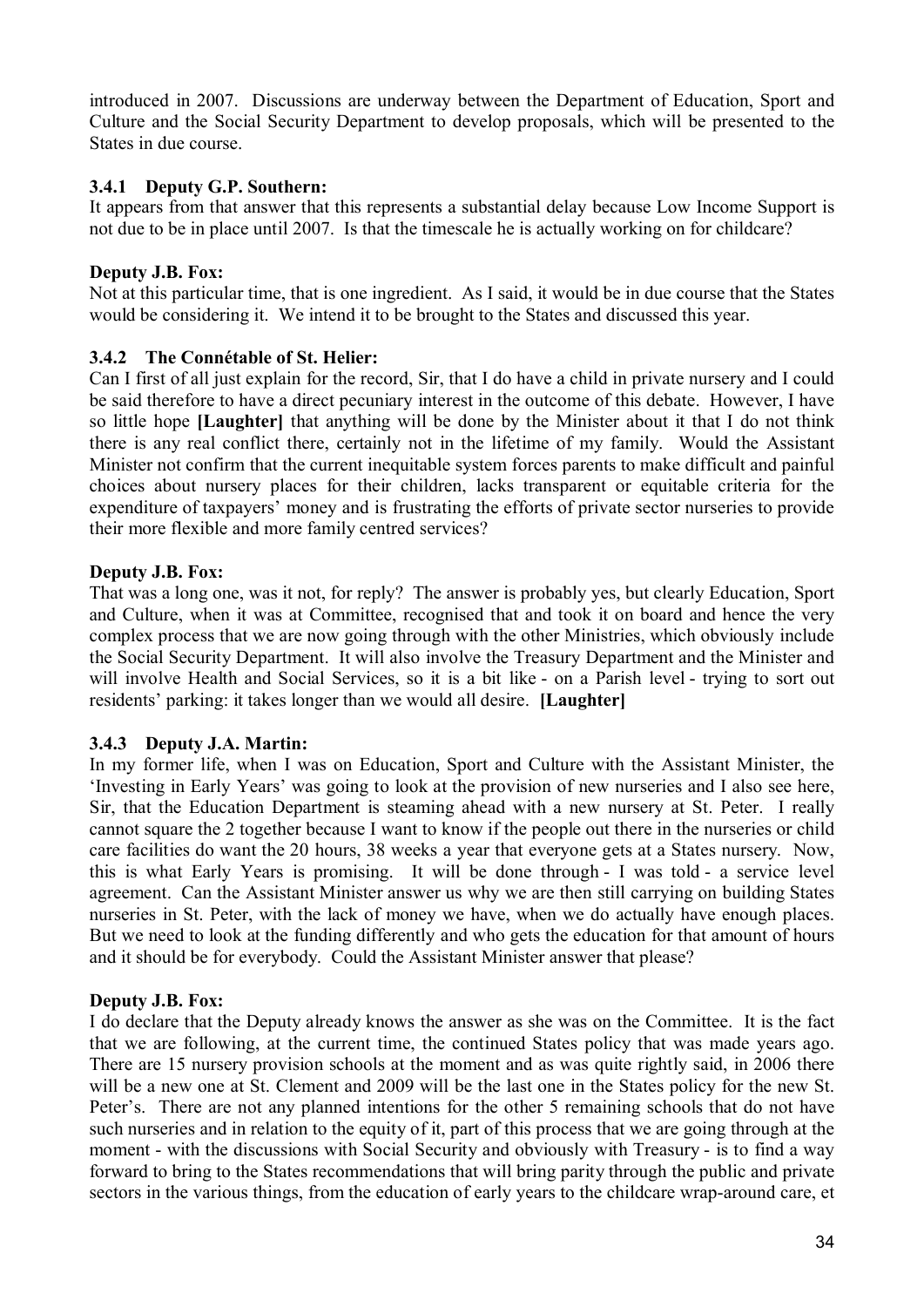cetera. But this is in a process at this time and, as I say, my information is that it is intended to come to the States this year where it will be fully debated and discussed with all the alternatives.

# **3.4.4 Deputy P.V.F. Le Claire:**

The Assistant Minister has just answered quite in depth, the ongoing process in regards to achieving parity. Will this process, in an ongoing method, take into account that everybody's lives are different, everybody's needs therefore are different for their children and that possibly a way forward would be a means-testing system to provide places where children and parents want them to be - whether private or public - so that private places can be subsidised where the means are not sufficient, and where public places can be charged for where the means are more than sufficient?

## **Deputy J.B. Fox:**

Yes, this was part of the 130 responses to the original Jenny Spratt report and yes, this will be part of the options that will be brought to the States, subject to, obviously, the discussions that are currently taking place with Social Security, Treasury, et cetera., but I believe that that type of option will be included. I have got no doubt that, if they are not, a Private Member will be making an amendment anyway, so I would imagine we will be including them. But, at this present time, I obviously cannot speak for the Minister.

# **3.4.5 The Connétable of St. Helier:**

Would the Assistant Minister not agree that the Department of Education, Sport and Culture could do well to follow the example set by the Parish of St. Helier in keeping in touch with people who have responded to consultation documents such as the one published last year. I would remind the Assistant Minister that the residents' parking people who have been consulted have all had more than one letter from the Parish telling them about the progress that has been made towards that nirvana of residents' parking across town that we all hope to see. Would he not agree therefore that his Department, at the very least, should provide some feedback with some timetables to all of those who have responded to the *Investing in Our Future* document?

# **Deputy J.B. Fox:**

Yes, well one of your employees is actually on a steering group and certainly, I have been involved with feedback with the Parish Finance Officer and, indeed, the submission submitted by the Parish is 6 pages long and goes into great depth and detail. I would suggest to you at the moment that having looked through this in-depth document that there are still things that cannot be answered because they are still in the process and once that process has been afforded and considered, I am quite sure that the Minister will be able to respond. There have been responses made, I would suspect, more of a direct nature as opposed to that going via the Connétable, because of having representations on the working group, et cetera. Thank you.

### **3.5 Deputy A. Breckon of St. Saviour of the Minister for Economic Development regarding the cost and appropriateness of involvement in recent visit to the Middle East:**

Would the Minister inform members of the total cost of his part in the recent visit to the Middle East and explain the reasons why he considered it appropriate to attend?

#### **Senator P.F.C. Ozouf (The Minister for Economic Development):**

I am grateful for the opportunity to answer this question. I think it is important that Ministers are held to account for their overseas travel and I checked with Standing Orders and I do not actually have to make a declaration within Standing Orders when travel is paid for out of my own departmental budget, but the costs for my travel and arrangements in the Middle East was £4,900. In addition, I am advised that Jersey Finance, which is also part of our budget, their total budget cost was approximately £50,000 for their part of that trip. This was my first official trip to the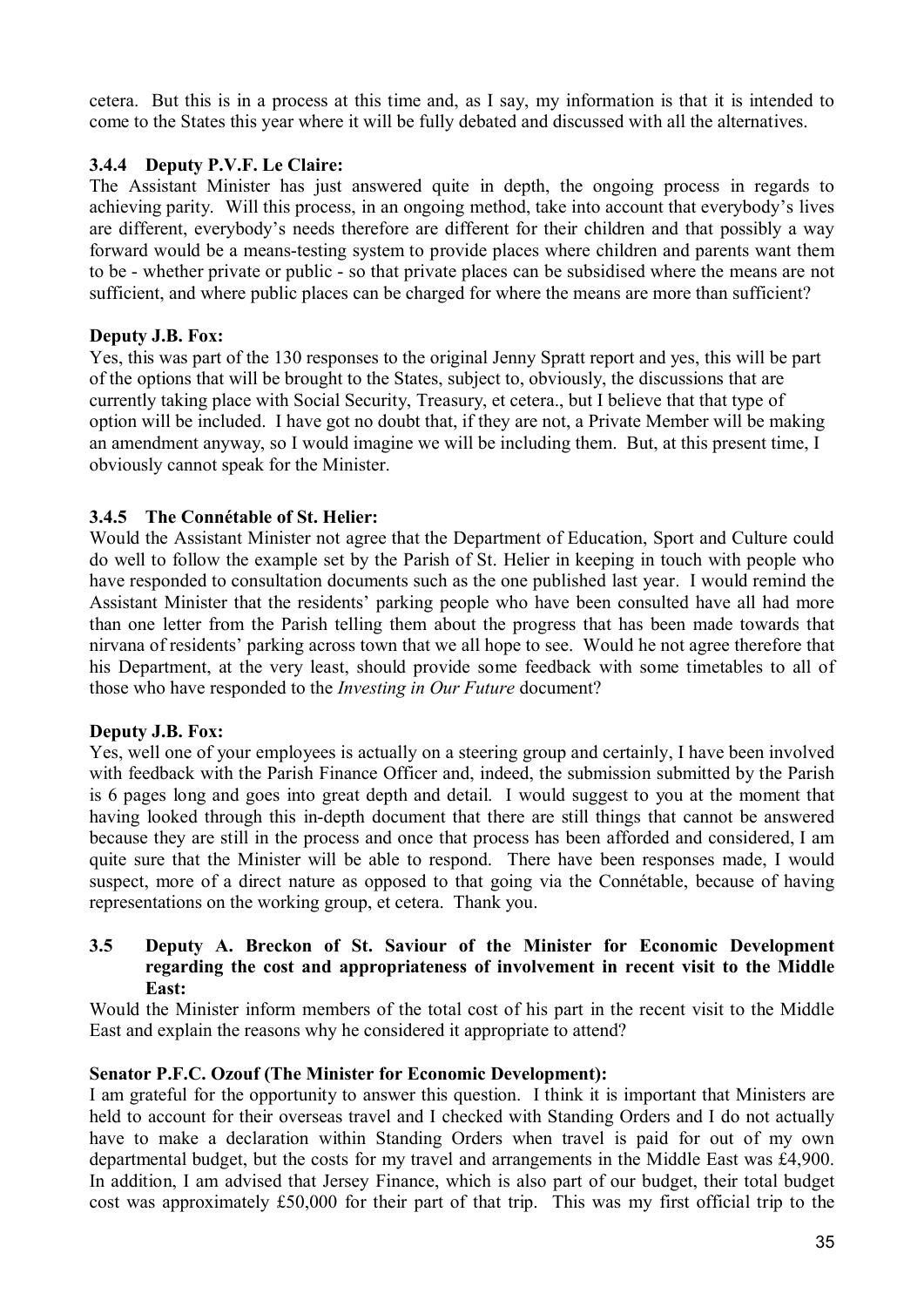Middle East. We estimate currently that there are between £15 billion and £20 billion worth of deposits from the Middle East in Jersey. The Middle East has a number of developing economies: there is the high oil price, there is a huge amount of revenue flowing into the region and we already have some presence in the Middle East, but we need to do more. Certainly, if we are to meet our economic growth targets, then the Middle East is an absolutely vital part of that economic growth. During the trip we had meetings with senior officials, Central Bank Governors, the Chief Minister met with the Prime Minister of Bahrain and many other Assistant Ministers. Not only am I persuaded of the importance of these trips in the past, but I am absolutely persuaded of the importance of them in the future, not only with the existing countries, but other countries too, if we are to meet our economic growth targets. I probably was a sceptic when hearing about these trips in the past, but having been part of them and seeing the enormous trade delegations that are associated with them - 250 private business meetings - they are absolutely vital.

## **3.5.1 Deputy A. Breckon:**

I wonder, Sir, if the Minister could tell the House if there is anything in what he said that is measurable?

## **Senator P.F.C. Ozouf:**

I think that that is a very important question and that is a debate that I have to have with Jersey Finance, about how we actually measure results from the amount of money that we are giving to them, and I am having that debate with Jersey Finance. We can measure results of total deposits; we can measure results from total business activity; we can measure the number of business partners that come on these trips, that pay for them by themselves; we can measure, for example, the fact that there were about 250 other meetings that happened as a result of this trade delegation going just to the United Arab Emirates. In addition to that, I would measure the success in future about whether or not we get any banking licences from banks that fulfil the top 500 requirements in the future. Yes, we can measure them: I am determined to do so. I want to measure the success of growing Jersey's economy in the Middle East.

# **3.5.2 Deputy J.A. Martin:**

I think the Minister just gave us a very good reason why Jersey Finance were in Dubai. I really do not understand when the Minister says that he does not have to check his own budget when spending money for official trips abroad. When, actually, himself and the Chief Minister were excused, *absent de l'Isle*, I questioned that they actually were not on official States business. As I say, the answer to the question is Jersey Finance do a job - they go out looking for work. The Jersey Financial Service Commission, which we had to distance ourselves from… Does the Minister really think it is the job of our top politician, i.e. the Chief Minister, and himself to be going out on fishing trips to get more money into our coffers, Sir?

#### **Senator P.F.C. Ozouf:**

It is a very good question and I am pleased it is being asked **[Laughter]** because I think that we are almost sometimes sceptical when Ministers… and there are a few Ministers who have been engaged in doing trips overseas and it is important that we are accountable for that. Can I say that it is absolutely vital in this particular region to actually have politicians and Ministers going in order to open doors with other Ministers, Governors of the Central Bank, meetings with Director Generals of the Financial Services Commissions of those areas. It is absolutely vital and if there was not a Minister going - and it could have been either Senator Walker or myself… I think we could have both achieved that, although having the Chief Minister there meant that I do not think we would have met with people such as the Prime Minister of Bahrain. If you do not have Ministers, effectively the trade delegation does not have the importance; it is almost as though it is not important enough for Ministers to go. And our competitors are doing it. It is vital for us to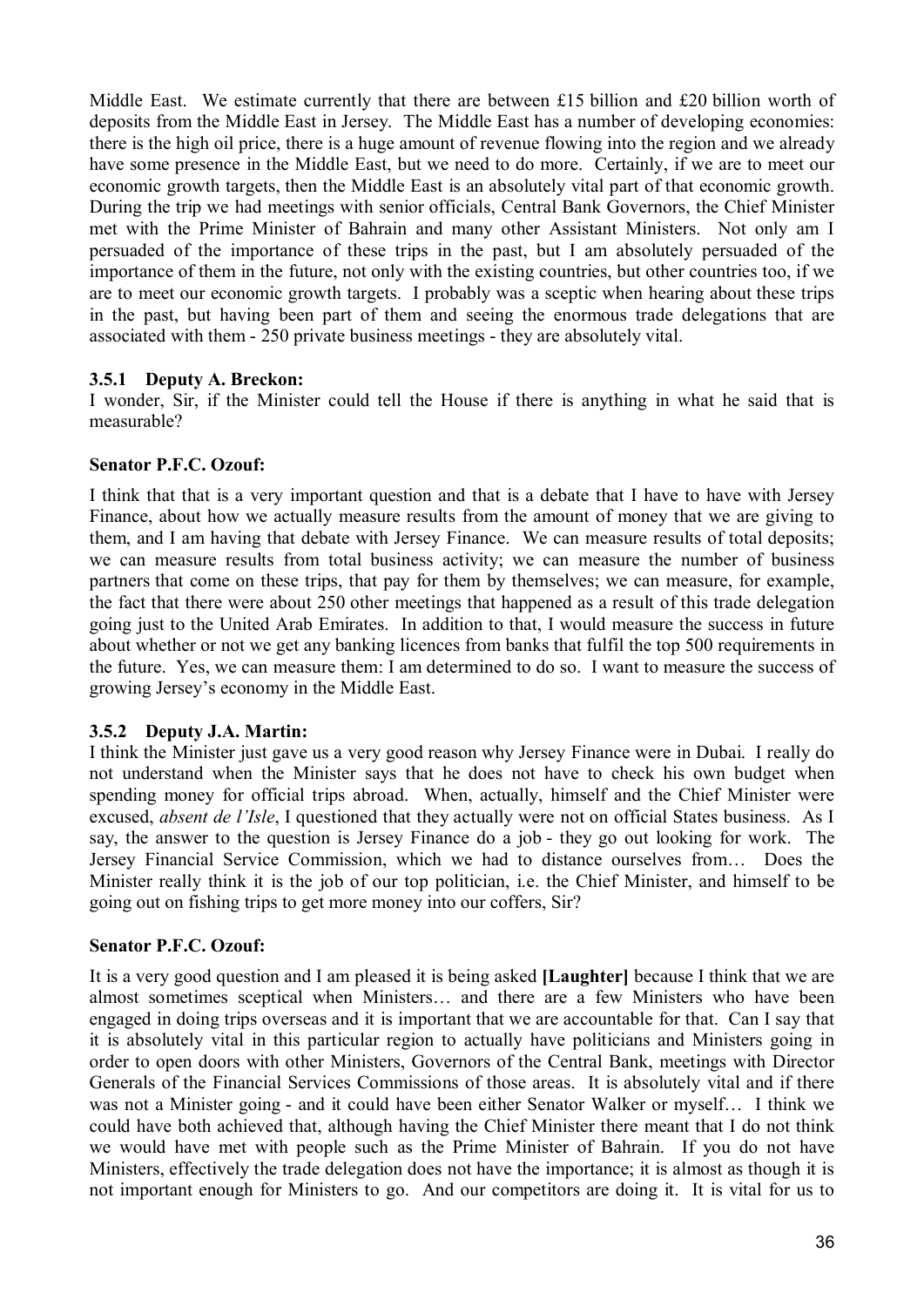understand what the Isle of Man, what Guernsey and other places, and Switzerland and all the rest of it are... It is vital that we do as much in developing markets as these other places, so yes, the Chief Minister did open doors: open doors for trade partners, open doors for Jersey, and as I said on Radio Jersey when the interviewer asked me if I was mixing business with pleasure, if pleasure is winning business for Jersey, I was having pleasure.

# **3.5.3 Deputy G.P. Southern:**

Will the Minister explain to the Members why he asked a Member of this Assembly to ask this particular question of him? Was it to attain the opportunity to make a nice little speech and does he believe he has succeeded in his aim?

# **Senator P.F.C. Ozouf:**

I did, and I think it is important that Ministers, when spending public money, are grilled and held to account for that expenditure. I did check in Standing Orders to see. I was expecting to have to put the costs of my trip down in Standing Orders under the declarations of interest, but I read the provisions carefully and they are that when it is out of your own department, you do not have to; it is only when a third party pays. My department paid for me, the Chief Minister's department paid for him. We should stand accountable and, yes, this sort of thing should be discussed in this Assembly.

# **3.5.4 Deputy P.V.F. Le Claire:**

Whilst many Members, including myself, support the trips away to support our finance industry in Jersey, could I ask a serious question? It is all well and good and we support you in going out and getting business: what did the Minister learn? You have learned about the money: what did the Minister learn about the regulation? How does the regulation in those places differ from here and where are the opportunities in regards to those?

## **Senator P.F.C. Ozouf:**

It is a fair question that actually 2 senior Ministers went to the Middle East. I have been told - and the Chief Minister has told me - that in future we will not be going together on these trips. We will effectively divide our time and in future I am expected to go and lead the delegations in the Middle East, and frankly, I needed the learning experience of understanding how the culture is, how you are supposed to behave, who you are supposed to speak to and learning something of the culture, and I did that. I was absolutely amazed at the business prospects that exist for Jersey in places such as Bahrain - I did not visit Bahrain, but Qatar and the United Arab Emirates. There is, I think, approximately \$150 billion of excess revenue coming, at current oil prices, from that region, which will be invested in other places, as all jurisdictions invest in multi jurisdictions. Jersey must secure a small part of that revenue and we do that by encouraging our Trust companies, our lawyers, our banks, to go out to the Middle East and win business. We do that by effectively asking the Financial Services Commission to sign Memorandums of Understanding so that we have reciprocal arrangements with them and we encourage business and we go out and say: "Jersey is a great place, Jersey is a well regulated place, and come and see and come and think about investing in Jersey and using Jersey as your preferred offshore location". So I learned a great deal about that, about how to achieve that, and I will be holding Jersey Finance to account to now evolve their business plan, not only in the U.A.E. (United Arab Emirates), but in other places such as Kuwait, Oman, and other wealthy areas in the region. There are huge opportunities for Jersey and it makes Jersey no longer offshore the City of London, but offshore the world.

# **3.6 Deputy G.P. Southern of St. Helier of the Minister for Treasury and Resources regarding progress on the package of tax measures in the fiscal strategy:**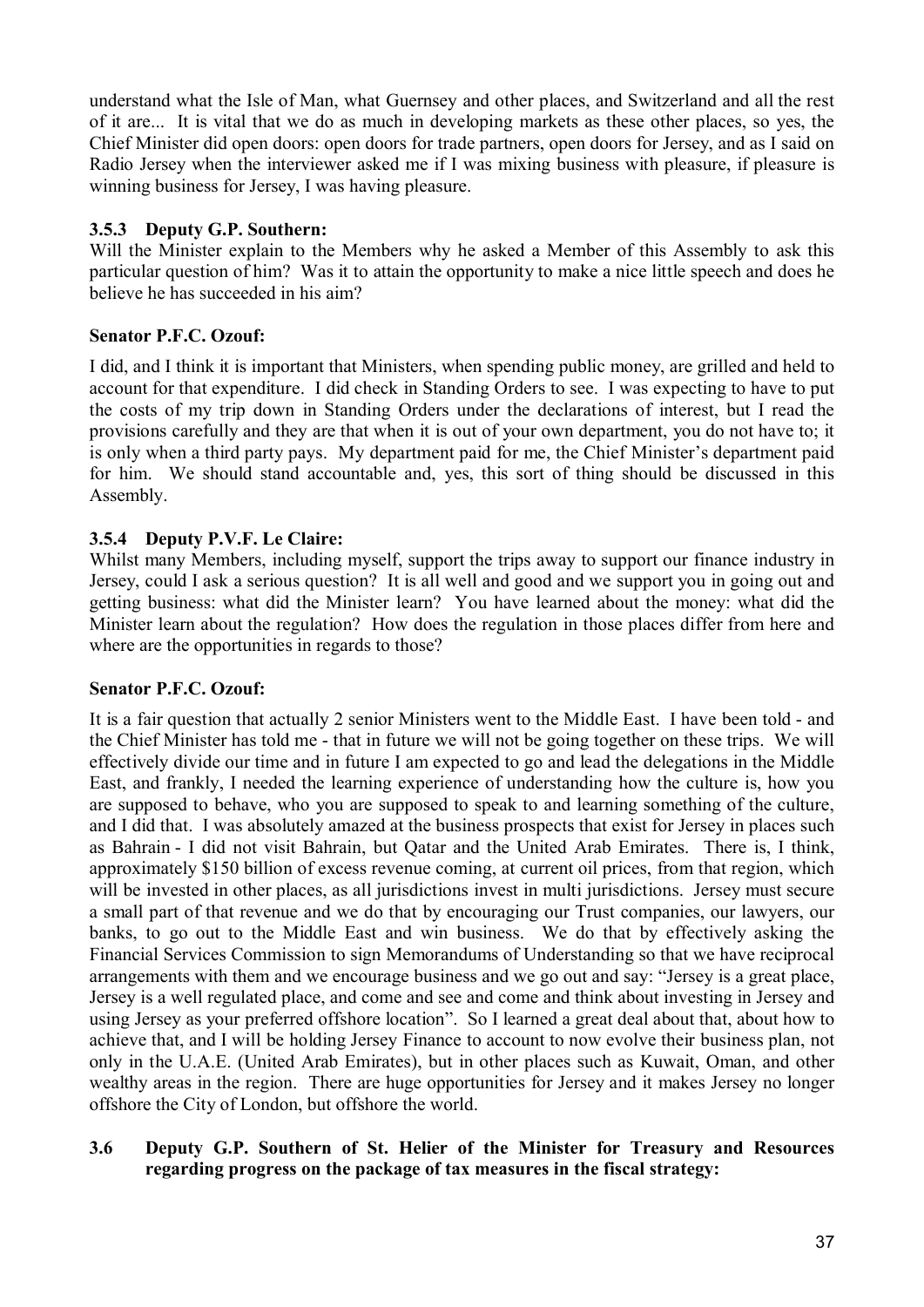Will the Minister inform members what progress, if any, has been made towards finalizing the package of tax measures that constitute the fiscal strategy and, if not, when progress will be made?

## **Senator T.A. Le Sueur (The Minister for Treasury and Resources):**

Within the fiscal strategy there are specifically 3 tax measures aimed at raising between them up to £60 million a year to help fill the deficit caused by the move to Zero/10. In addition, we were charged with developing a policy in respect of the environmental taxes and working with Employment and Social Security to develop an income support system. Finally, we were charged with producing detailed proposals to see how the tax foregone on company revenues could be apportioned to individual shareholders through some form of look-through process. Work is now underway in all these areas with an agreed timetable and I will now comment on various key aspects. The first tax-raising measure was the Income Tax Instalment System (ITIS). I am pleased to say that that is now up and running and, despite a few initial teething problems, that seems to be running well. Second strand was the introduction of proposals to ensure that those with higher incomes contribute a greater proportion of their income towards the overall tax burden. Those proposals were withdrawn from the last budget for economic and social reasons and that has given me the chance to review and update the proposals in the light of more recent statistics. I hope to present updated proposals on 20 per cent means 20 per cent for consideration within the next 6 weeks. The third agreed tax-raising measure was that of a broad-based goods and services tax (GST) and I am pleased to announce that a paper on a draft law for its implementation has been issued today for consultation over the next 12 weeks. Finally, I am pleased to announce that proposals for the implementation for the Zero/10 tax model, including the look-through provisions, are now being finalised and a detailed consultation paper on that should be available next month.

### **3.6.1 Deputy G.P. Southern:**

Would it not be true to say that the look-through proposals have been abandoned for the following reasons, and I would like the Minister to comment on these three reasons; (1) that they require substantial policing and anti-avoidance legislation; (2) that they are very vulnerable to challenge under both company law and human rights law; and (3) that such provisions would not comply with the *E.U. (European Union) Code of Conduct On Business Taxation*. Is it not true that his original proposals should be and have been abandoned?

## **Senator T.A. Le Sueur:**

No, Sir, they certainly have not been abandoned and the principle remains totally intact. What we are doing is revising them and refining them in the light of further discussions - further consideration - and those proposals will be available to Members for discussion in the near future. As far as anti-avoidance legislation is concerned, that is potentially quite a large issue. We have tried to ensure that the proposals that we are going to bring forward will minimise the impact of anti-avoidance legislation and it is clear that some additional legislation in that area will be necessary. I am absolutely convinced that our proposals will indeed be E.U. compliant, as the written answer previously indicated, and all the indications I have from sources elsewhere on an informal basis confirm that they are indeed E.U. compliant. So I have no hesitation, no worries on this score whatsoever.

## **3.6.2 Deputy G.P. Southern:**

Despite the assurances from all sources, I understand that the Minister has read the PricewaterhouseCoopers report recently submitted to Guernsey, which suggests, and the words I chose were that: "It is doubtful that such provisions would comply with the *E.U. Code of Conduct on Business Taxation.*" On business taxation and on human rights and company law challenges, is it not true that the method he was proposing - of attribution - risks being challenged seriously on those 2 grounds?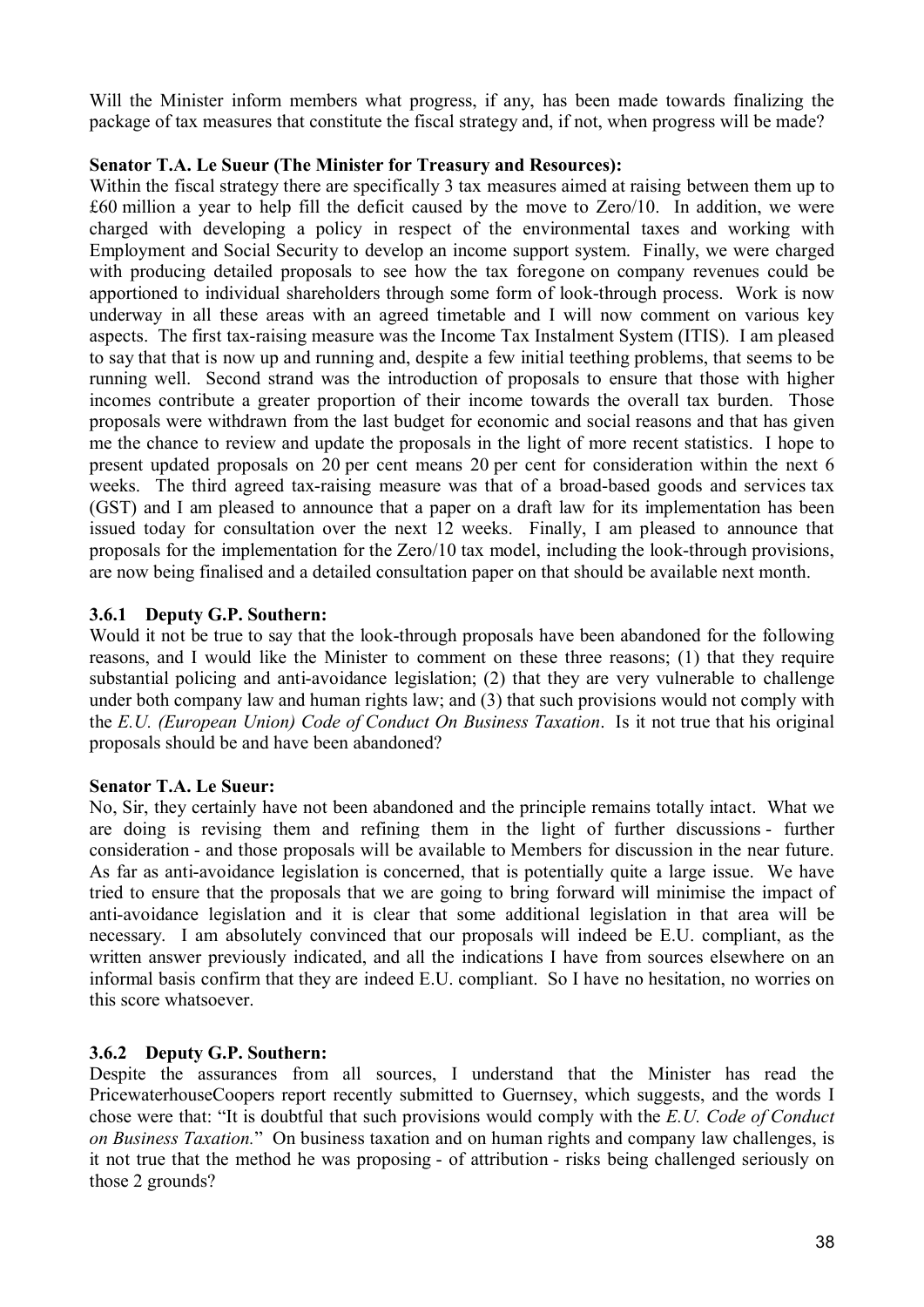## **Senator T.A. Le Sueur:**

As I have already indicated, the original method of attribution has been modified slightly - more than slightly - and when the proposals are published the Deputy will then be able to assess whether our new proposals still raise the concerns he mentions now. But until that stage I think it is premature for him to comment on proposals that have not yet been published.

### **3.6.3 Deputy G.P. Southern:**

Is it not true that the major reassessment of look-through amounts to moving from an attribution system to a distribution-only system, and that entails a substantial loss of revenue to the tax collection; is that true?

### **Senator T.A. Le Sueur:**

No, Sir.

### **3.7 Deputy J.A. Martin of St. Helier of the Chairman of the Comité des Connétables regarding cessation of firearms licence-issuing by the Connetables pending review of the Law:**

In view of the recent attention surrounding the possession of firearms under the Firearms (Jersey) Law 2000, would the Chairman advise whether the Constables will voluntarily cease issuing licences under the Law until a full review of its provisions has been undertaken and, if not, the reasons why?

### **Connétable K.P. Vibert of St. Ouen (Chairman of the Comité des Connétables):**

The Connétables cannot consider the question of ceasing issuing licences under the Firearms (Jersey) Law 2000 because under this Law they have no power to do so. In fact, the discretionary function for the granting or refusal of licences, having been conferred by Statute on the Connétables, they are obliged under Article 3(4), in part 2 of the Law, to grant a firearms certificate providing they are satisfied that the conditions under this Law have been adhered to. The Connétables are of the understanding that they would be acting outside the Law should they determine to refuse each and every application put before them. If an application is properly made, the Connétable is obliged, under the terms of the Firearms (Jersey) Law 2000, to consider such an application and failure to do so could leave the Connétable in question vulnerable to appeal in Law. Connétables are satisfied that they have, since the law was introduced, made every attempt to consider licences strictly according to the terms of the Firearms (Jersey) Law 2000 and I assure the House that they will continue to do so. Nevertheless, the Connétables, without the need of the 10th anniversary of the Dunblane incident to remind them, have sought advice from the Attorney General in January of this year to ensure that the Law was being correctly administered.

## **3.7.1 Deputy G.C.L. Baudains of St. Clement:**

In light of the comments, which have been attributed to the Constable, could the Constable enlighten us as to what particular action he seeks with a view to the gun laws, because it has been reported that urgent action is required on the gun laws and the Parish Constables have given their unconditional backing to that. Could the Constable - the Chairman of the Comité - firstly assure us that he is aware that a working party has been working on reviewing the gun laws for the last 5 years and has turned up nothing of any moment and therefore, would he advise us what his main concern is?

## **The Connétable of St. Ouen:**

I am aware that there has been a working group of firearms users, which was set up by the Comité following the introduction of the Law in 2000, because in fact I chaired that for the first 3 years of it. I think that every law needs revision at times and I think that this is possibly an opportunity for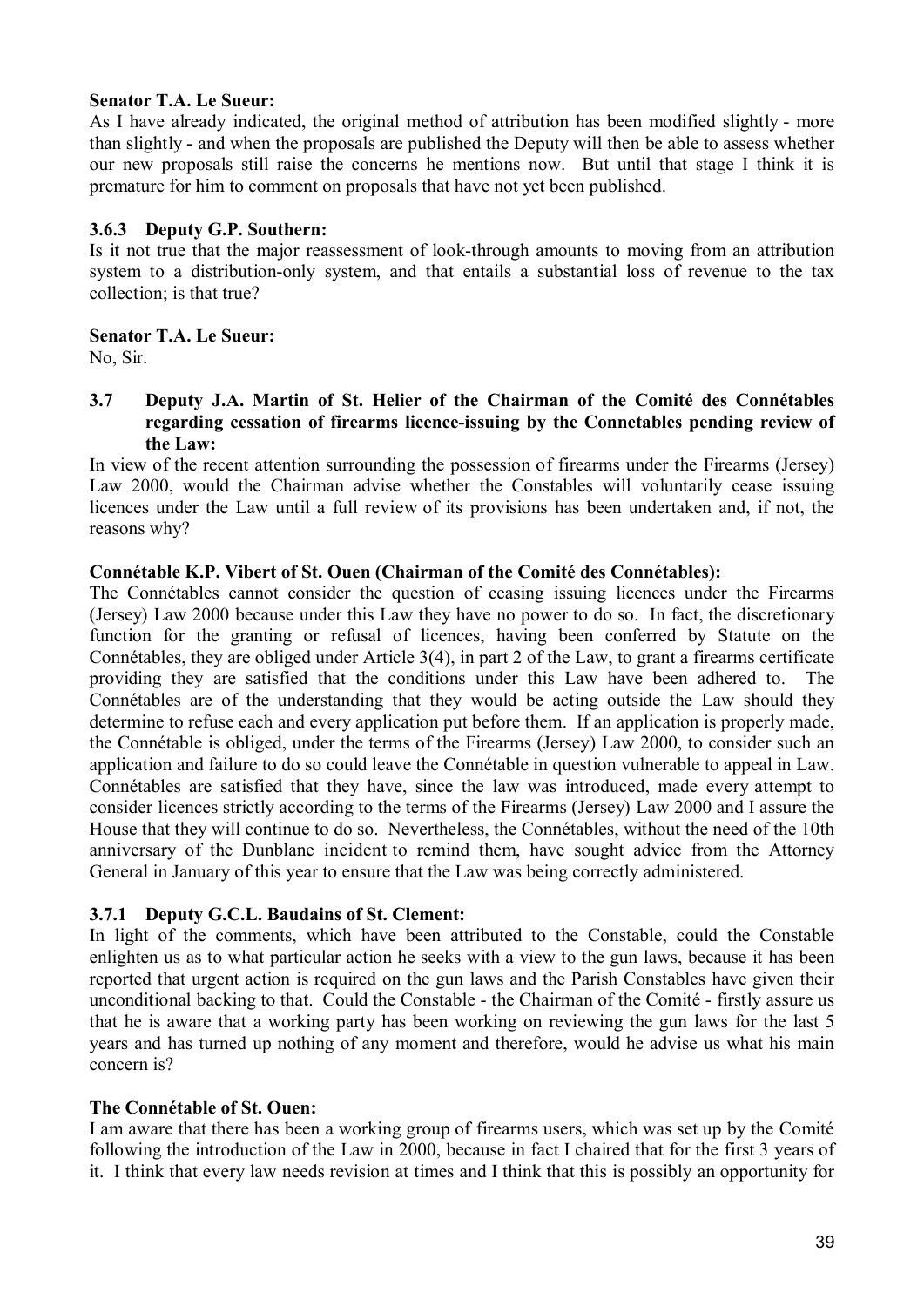us to look at the Firearms (Jersey) Law 2000 and if anything can be identified within it, which needs revision, this is the moment to revise it.

### **3.7.2 Deputy S.C. Ferguson:**

Does the Chairman of the Comité des Connétables consider that, as implied in the interview published in the Evening Post, that they have been careless in their issue of licences to people who are unsuitable?

### **The Connétable of St. Ouen:**

No, Sir, I would not agree with that article. Every firearms application has been duly considered on its own merits, as is requested by the terms of the Law.

### **3.7.3 Senator S. Syvret:**

So, is the Connétable then saying that in his view it is satisfactory, upon application, for somebody to be issued with a firearms licence even though they might have convictions for firearms offences and drugs offences?

### **The Connétable of St. Ouen:**

No, I would not say that, Sir, but I would point out that there is a set of guidelines that have been issued by the Home Office for Chief Officers on the Mainland, who do the licensing firearms applications, and, if I may be allowed to quote from it, it says that: "Decisions on applications and revocations should be made on an assessment of all the relevant information and must be made on the individual merits of each case. Evidence of previous convictions or intemperate behaviour, for example, might not result in an automatic refusal if, since the conviction, the applicant has led a law abiding life and shown the capacity to be entrusted to be in possession of a firearm."

### **3.7.4 Deputy J.A. Martin:**

I am grateful the Constable has explained why he cannot, and hopefully if he could, he probably would. **[Laughter]** I will follow that, Sir, as all 12 Constables are very reasonable men and I find it hard that this Law... All I can find out is that we have 28 gun clubs in Jersey. Nobody needs to keep a register of who shoots at these gun clubs. There are really major issues here and I really do not have a problem with the Constables issuing the licences but the Law - and I am sure the Constable will agree with me - is very deficient. I heard on the radio today we only have 1,500 people licensed but we still have 11,000 guns on the Island. Now, as I say, there are many questions, and I am sorry that he cannot stop under the current Law.

#### **The Bailiff:**

You must come to one of them, Deputy. **[Laughter]**

#### **Deputy J.A. Martin:**

Yes. Would he not agree that even not knowing where these guns are being used and by whom is a real cause for concern for the Constables, as responsible men?

#### **The Connétable of St. Ouen:**

The application for possession of a firearms certificate: part of it does ask the question where the firearm is to be used and for what purpose, so every firearm application does have that information on it. As far as club licensing is concerned, which was not part of the question from the Deputy but was something that she referred to, the licensing of gun clubs is down to what was the Home Affairs Committee, which is now the Minister for Home Affairs, and yes, I agree that maybe there is some deficiency in the licensing of the clubs. Nevertheless, I would say that the clubs are very well run and have a history of being well run and I would like to take this opportunity of congratulating the Assistant Minister for Home Affairs this morning when he tried to make a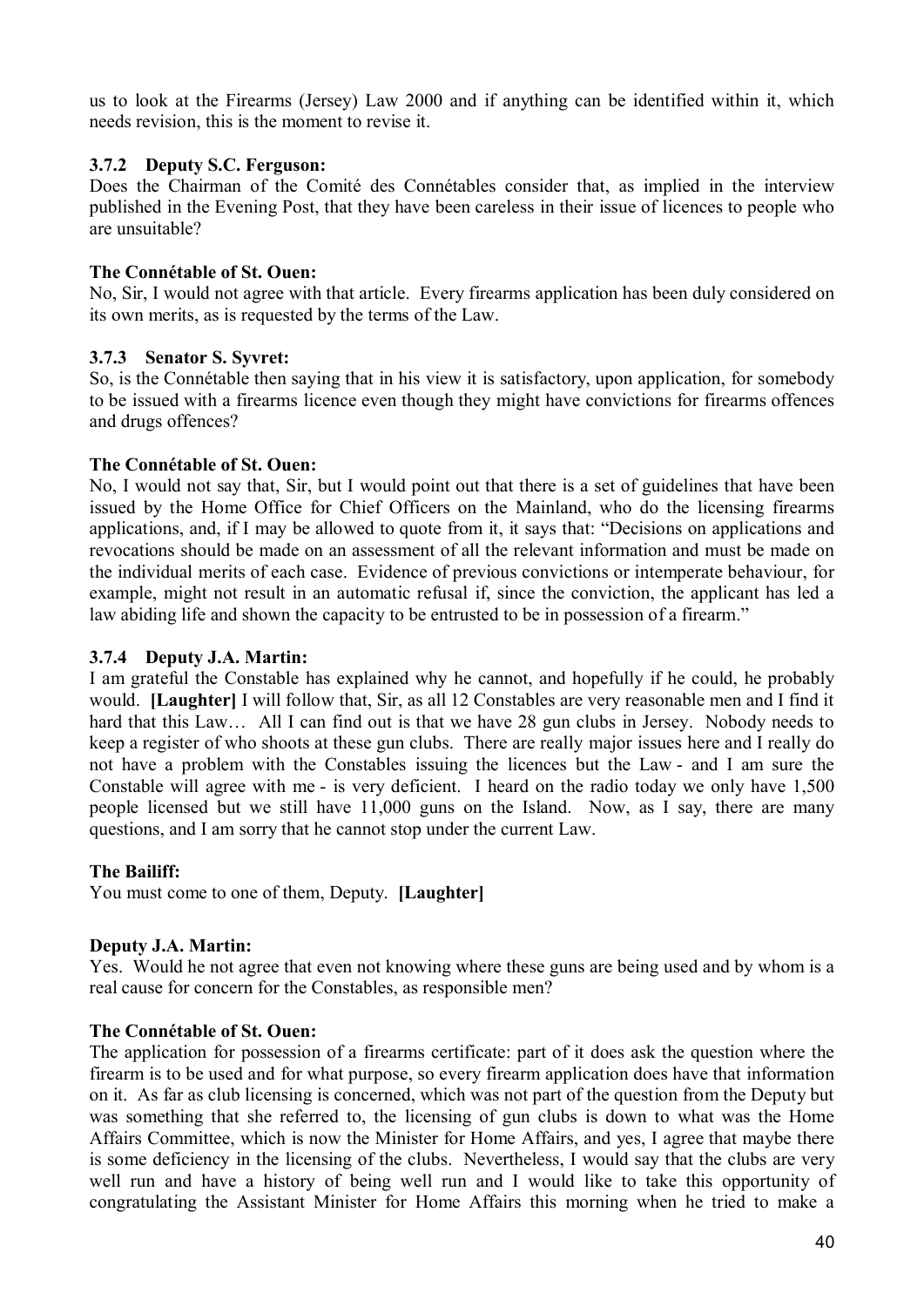reassurance on the radio that the *bona fide* club members have nothing to fear from a review of the Law.

# **3.7.5 Connétable D.J. Murphy of Grouville:**

Could the Chairman of the Comité des Connétables confirm to this House that in fact every application for a firearms certificate is processed through police headquarters in Jersey and that their comments are obviously taken into account prior to the issue of this licence?

# **The Connétable of St. Ouen:**

Yes, Sir.

# **3.7.6 Deputy A.D. Lewis of St. John:**

I just wanted to ask the Constable whether he thought it was appropriate, with modern day compliance process in mind, that Constables should be issuing licences to people that quite often they know very, very well and would he not think that maybe an impartial adjudicator would be the way that we should be progressing?

## **The Connétable of St. Ouen:**

No, Sir, I actually see no advantage in that. Whatever adjudicator you are going to use is going to come up against someone that he will know in an Island of this size.

# **3.7.7 Deputy G.C.L. Baudains:**

In order to allay public concern and give reassurance, could the Chairman of the Comité des Connétables assure us that, to the best of his knowledge, none of his fellow Constables has issued a licence for machine guns to be owned on this Island? As far as I am aware, under Article 31, only the Home Affairs Minister is allowed to issue authority for the ownership of a machine gun and as far as I am aware, there are none on the Island, unless that is the police have any.

## **The Connétable of St. Ouen:**

I would just say that the Deputy has correctly read the Law, Sir.

# **3.7.8 Deputy F.J. Hill of St. Martin:**

Could the President inform the House, once a licence has been issued, what monitoring system, or who is responsible for ensuring that those weapons are kept in safe places and what system is in place to ensure that there is a monitoring system to ensure that those guns are kept in safe places?

## **The Connétable of St. Ouen:**

The responsibility for ensuring that the guns are safely kept rests with the Connétables and I cannot speak for my other Connétables because I have not actually asked them the question, but I can say that as far as the Parish of St. Ouen is concerned, that we do do regular checks of individuals' premises.

# **3.8 Deputy R.G. Le Hérissier of St. Saviour of the Minister for Education, Sport and Culture regarding policy options relating to the cost of top-up fees for higher education:**

Would the Minister outline the policy options that were considered in relation to the extra monies required to meet the cost of top-up fees for higher education and why was the eventual decision not announced earlier?

## **Deputy J.B. Fox (Assistant Minister for Education, Sport and Culture):**

Four policy options were considered regarding the cost of top-up fees. These were; absorbing the entire cost within an overall provision made for student grants; Number 2, adding the new cost to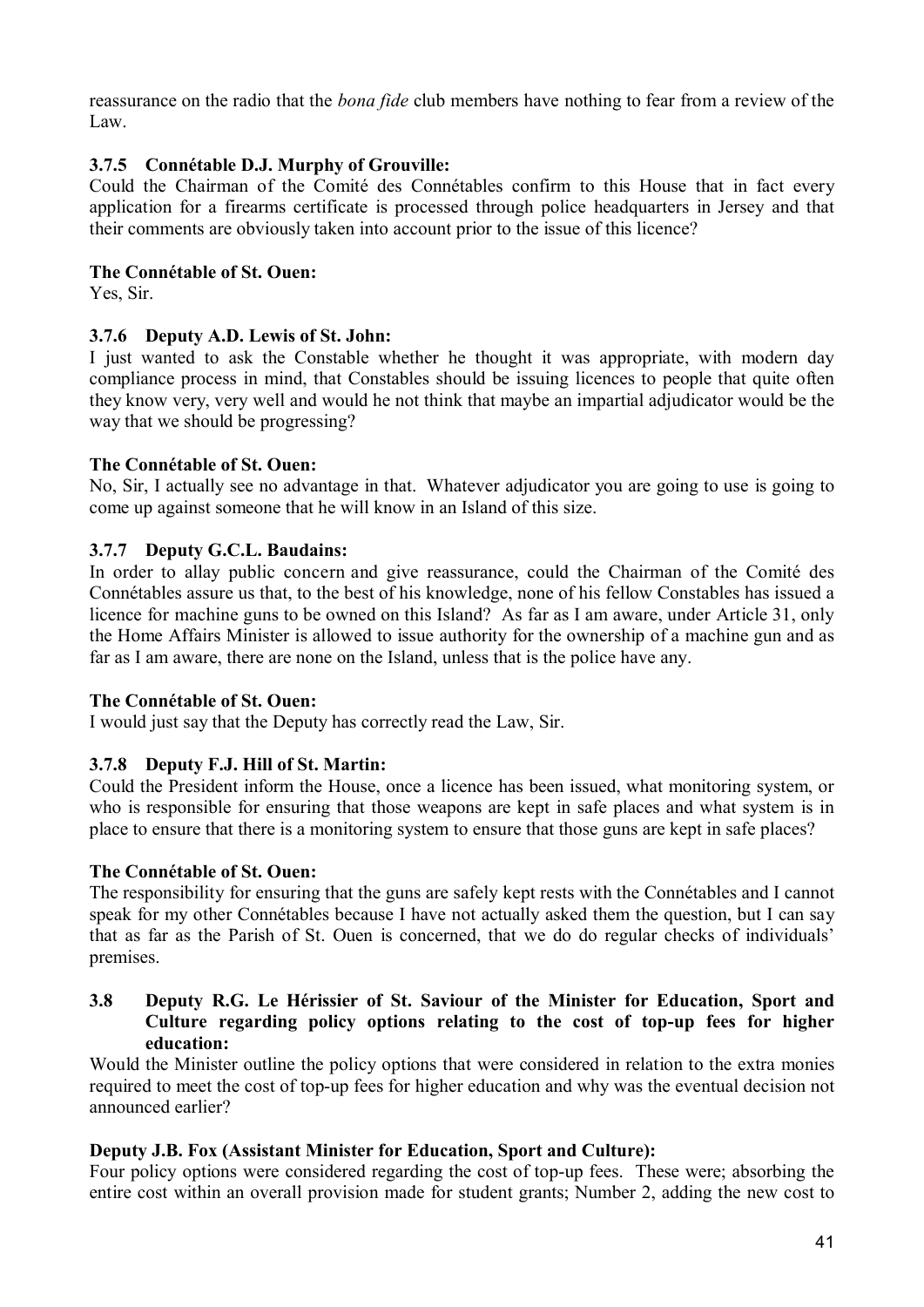the overall student grants budget and then apportioning the cost to parents according to their income; Number 3, passing on the cost to students supported by a schedule of student loans and Number 4, passing on the full cost to students or their parents. It was the fourth of these options which the Minister proposes. Negotiations with the United Kingdom Universities was concluded in October 2005. In December 2005 a meeting was held between the Minister and officers of the Department for Education, Sport and Culture and Treasury and Resources to consider this and other financial issues. During the same month we were advised by the UK Department of Education and Skills that the scheme for student loans managed by the UK Student Loan Company could not be developed. It was early February 2006 that having considered the outcome of these negotiations the Minister, following further discussions with our Minister for Treasury and Resources, brought forward this proposal. The proposal should have come as no surprise to parents with children seeking admission to university in September 2006.

## **The Bailiff:**

I am sorry you are time expired now.

## **3.8.1 Deputy G.P. Southern:**

Could the Assistant Minister give details of the discussion that has taken place with the Treasury and Resources Minister over the overlap between the new '20 means 20' proposals and this additional burden on middle-earning taxpayers?

## **Deputy J.B. Fox:**

The answer is I would love to but I have not been privy to such detailed conversation. I would be happy to find out the information and relay it to the Deputy, or to the House, if desired.

### **3.8.2 Senator B.E. Shenton:**

Did the Minister make his decision after full consultation with his Assistant Ministers and if not, why not?

## **Deputy J.B. Fox:**

Yes, we had a meeting at the department where the various options were discussed. As a result of that the proposals were taken to the Council of Ministers who arranged an urgent meeting due to the fact that the Minister was going away. Also I understand there was discussion between the Minister and the Minister for Treasury and Resources in relation to this issue. So, yes, we were advised and gave our views as Assistant Ministers to the Minister.

## **3.8.3 Deputy R.G. Le Hérissier:**

Would the Assistant Minister concede that this decision was made precipitously - there was very little forewarning given to parents - and will he now say that he is advising the Minister to withdraw it so a rethink can occur?

## **Deputy J.B. Fox:**

I think the first part of the answer is that in the United Kingdom this question of additional top-up fees has been in the public arena for over 2 years, and certainly has to my knowledge. Certainly in 2005 all parents in relation to their students due to go to university in the United Kingdom in 2006 had information given to them about this potential top-up fee at parents' evenings, given out at higher education fairs in February, and in other supporting documents. As far as the last part of the question - the decision - as far as I am aware it has not been made yet. It is still subject to discussion and will be subject to the Council of Ministers meeting of 8th April when my Minister will be bringing his proposals and his considerations forward. It will be discussed with the Ministers and then, no doubt, my Minister will make a decision. As regards the views of the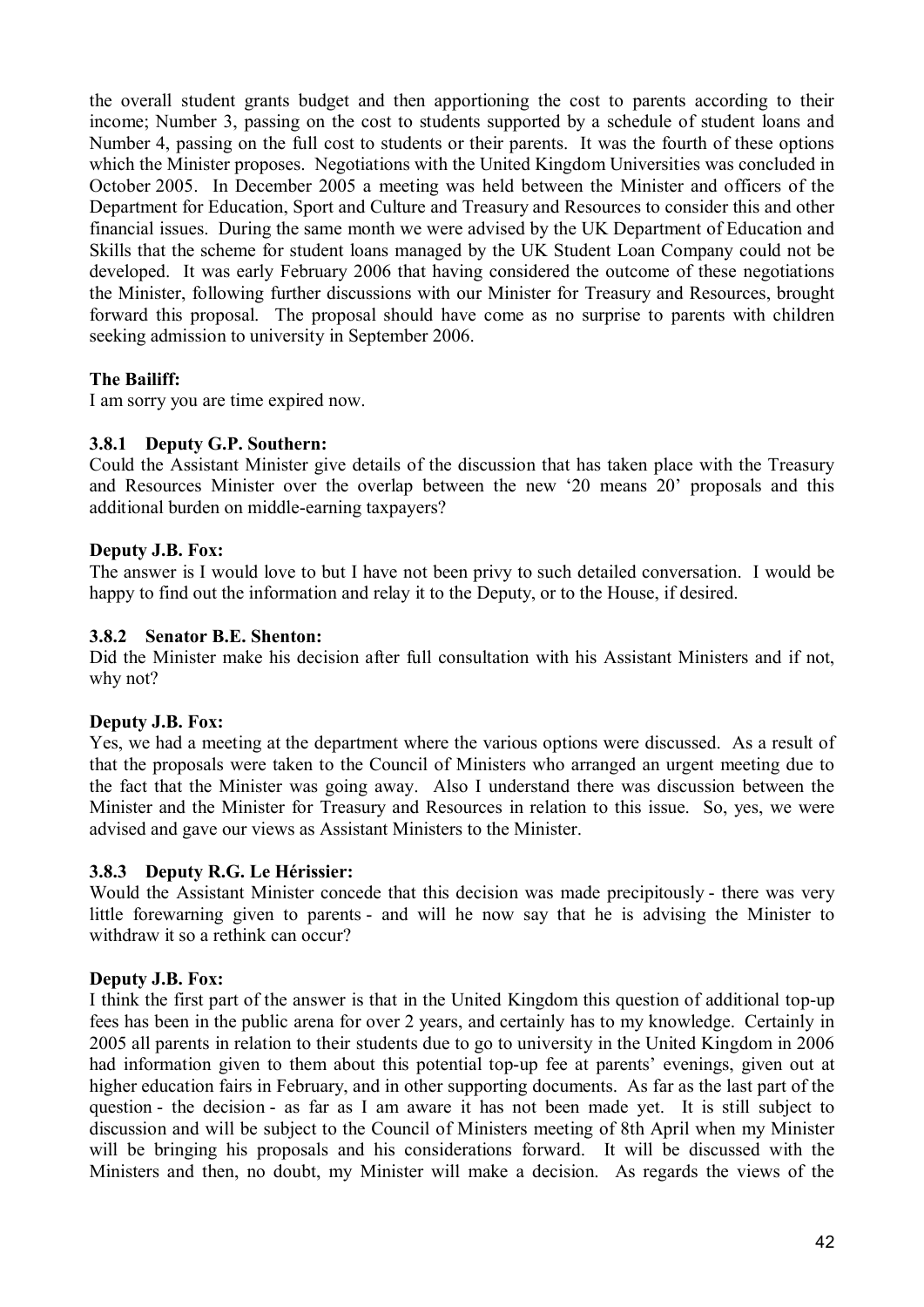Assistant Ministers, they have already been given to the Minister as can be confirmed by my fellow Assistant Minister.

### **3.8.4 The Deputy of St. John:**

I wonder if the Assistant Minister could advise as to whether proper consideration has been given to a student loan scheme? He did suggest before that they had difficulties in securing an agreement with a loans company in the UK. We do have substantial funds here in funds such as the student reserve - has it been considered to borrow funds from that on a temporary basis to bring forward more quickly a student loans policy?

### **Deputy J.B. Fox:**

At the current time - since the announcement in February that we would not be able to tap into the existing student loan company scheme in the United Kingdom - the Department of Education, Sports and Culture is negotiating or having discussions with local financial institutions in order to find a way forward as soon as possible in the interests of our students that are going away this September.

### **3.8.5 Deputy G.P. Southern:**

Is it not true to say that in fact the Minister has made his mind up and following making his mind up and making his decision he called his Assistant Ministers in to inform them of his decision?

### **Deputy J.B. Fox:**

Yes, Sir, but I was pleased to see that the Minister listened to his Assistant Ministers and we are now going forward and hopefully will find a resolution within due course.

### **3.8.6 Deputy R.G. Le Hérissier:**

Could the Assistant Minister comment on whether constitutionally it might be very unwise to use a UK government agency, i.e. the Student Loan Company, in order to secure a loan service, albeit one that has now been abandoned? But would he think that was constitutionally a very unwise move? Secondly, would he convey to the public the fact that there is now a rethink going on with education? This was a precipitous decision, and could he give comfort to parents sending their children away in September that the whole thing is now in suspension and is going to be fundamentally reviewed?

#### **Deputy J.B. Fox:**

The answer to the question is that the UK Student Loan Company is already set up and it is accredited and, yes, it might very well have political differences, and therefore may be one of the reasons why it was not permitted to continue. That certainly set us back. It was regretted that this was a tripartite between the Isle of Man and Guernsey - if you recall, from the question 2 weeks ago - and it was a pity that this was not made clear to the tripartite Island legislators and departments so that we could have advanced far more quickly in looking at alternatives that were going. Sorry, what was the second part?

#### **Deputy R.G. Le Hérissier:**

Could the Assistant Minister give comfort to parents of students and to students that the whole issue is going to be rethought and that the whole thing was too precipitous?

#### **Deputy J.B. Fox:**

The question of the whole of the higher education and funding is currently being reviewed and it is hoped that this review will be published or brought to the States during this year. Certainly on this particular subject, as already stated, the review is taking place and has been since December, and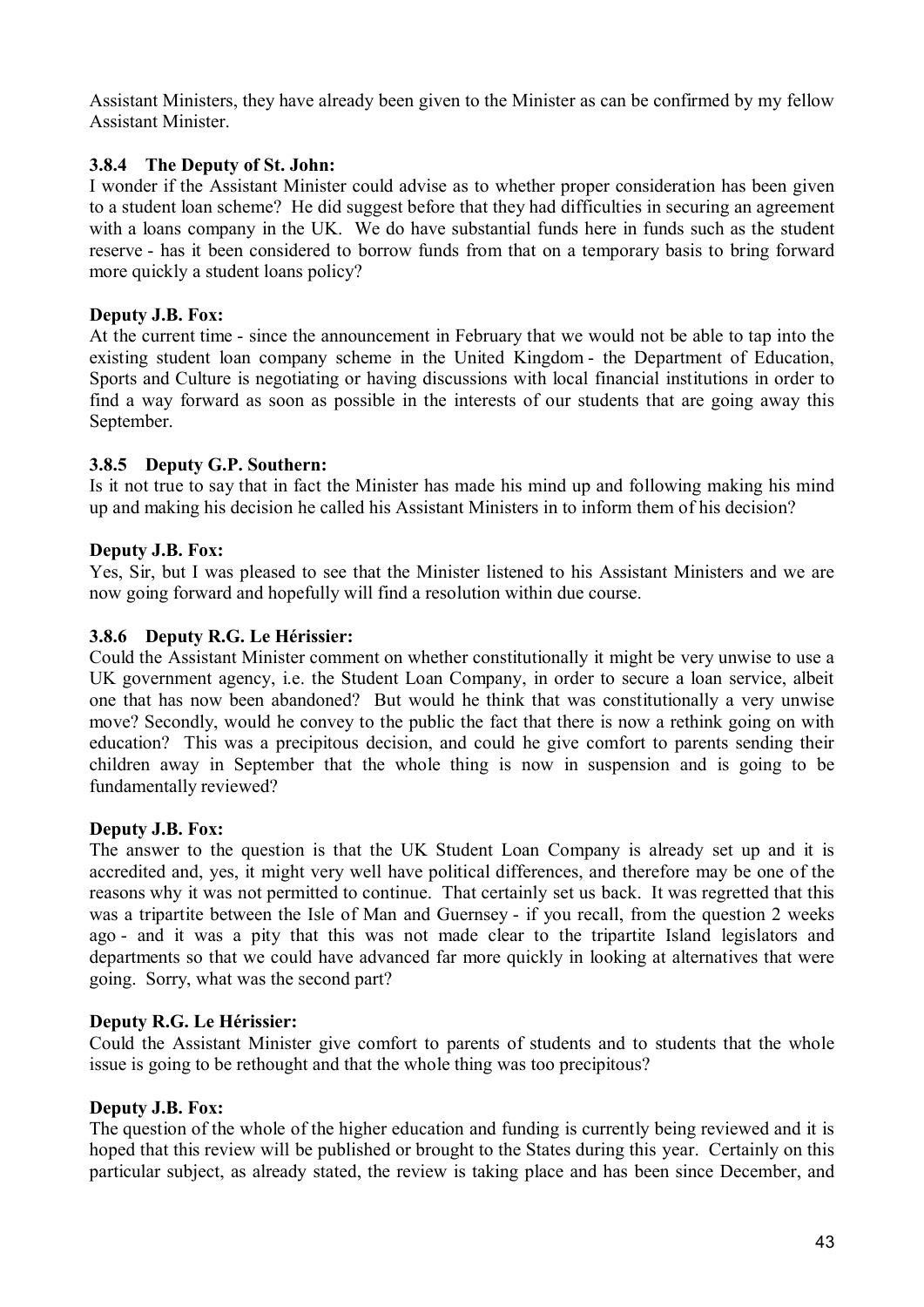will be subject to the meeting with the Council of Ministers on 8th April. By then, hopefully, we will have a much more positive way forward that we can bring to the House.

## **3.8.7 Senator J.L. Perchard:**

Since Education, Sports and Culture's unacceptably late announcement to pass on costs of student top-up fees to students and their families, the Minister for Treasury and Resources has announced some budget surpluses. Will the Assistant Minister, through his Minister and department, be targeting some of these budget surpluses to solve this unfortunate, immediate short-term problem and situation?

# **Deputy J.B. Fox:**

As far as I am aware, and if I take the minutes of the previous Committee of 25th October, the decision at a meeting then which was looking at costs was that the Committee was mindful that student grants budgets was always a broad estimate and impossible to determine in advance and agreed that urgent discussions should be held with the Finance and Economics Committee to seek retrospective adjustments to the student grants budget similar to that placed for employment and social contributions supplementary budget, and the Act also went to the Economic Development Department. As far as I am concerned this subject is still live. Some decisions, I understand, relating to surpluses were made at the Council of Ministers last week where some of this money was utilised, especially for topping-up shortfalls because of increased students and costs, et cetera, in higher education. I understand - although this is hearsay evidence - that this did not include this top-up fee but that the Council of Ministers have noted the concerns by my fellow Assistant Minister who brought up the subject, and so we await the return of the Minister and the discussions that will take place at this meeting on 8th April.

## **3.8.8 Deputy G.P. Southern:**

May I seek a point of clarification on the Assistant Minister's previous answer to the question did he believe that the action was precipitated? Did his answer mean yes or did it mean no? Which word was he looking for?

## **Deputy J.B. Fox:**

Sorry, you have confused me.

## **Deputy G.P. Southern:**

Your previous answer to "Was the decision precipitated"; were you looking for the word "yes" or were you looking for the word "no?"

## **Deputy J.B. Fox:**

I was looking for the word yes.

## **3.8.9 Deputy D.W. Mezbourian of St. Lawrence:**

The House will be pleased to know that this question requires only a yes or no answer from the Assistant Minister. The question is, will the Assistant Minister assure the House that no students will be precluded from attending university in 2006 due to the introduction of top-up fees?

## **Deputy J.B. Fox:**

I cannot answer that for my Minister. **[Laughter]** But if you want my personal reassurance the answer is a simple yes.

## **Deputy G.P. Southern:**

Can I ask a point of procedure, Sir? When the Assistant Minister stands-in for the Minister does he not speak in the Minister's place, and he can actually answer for the Minister? Is that the case?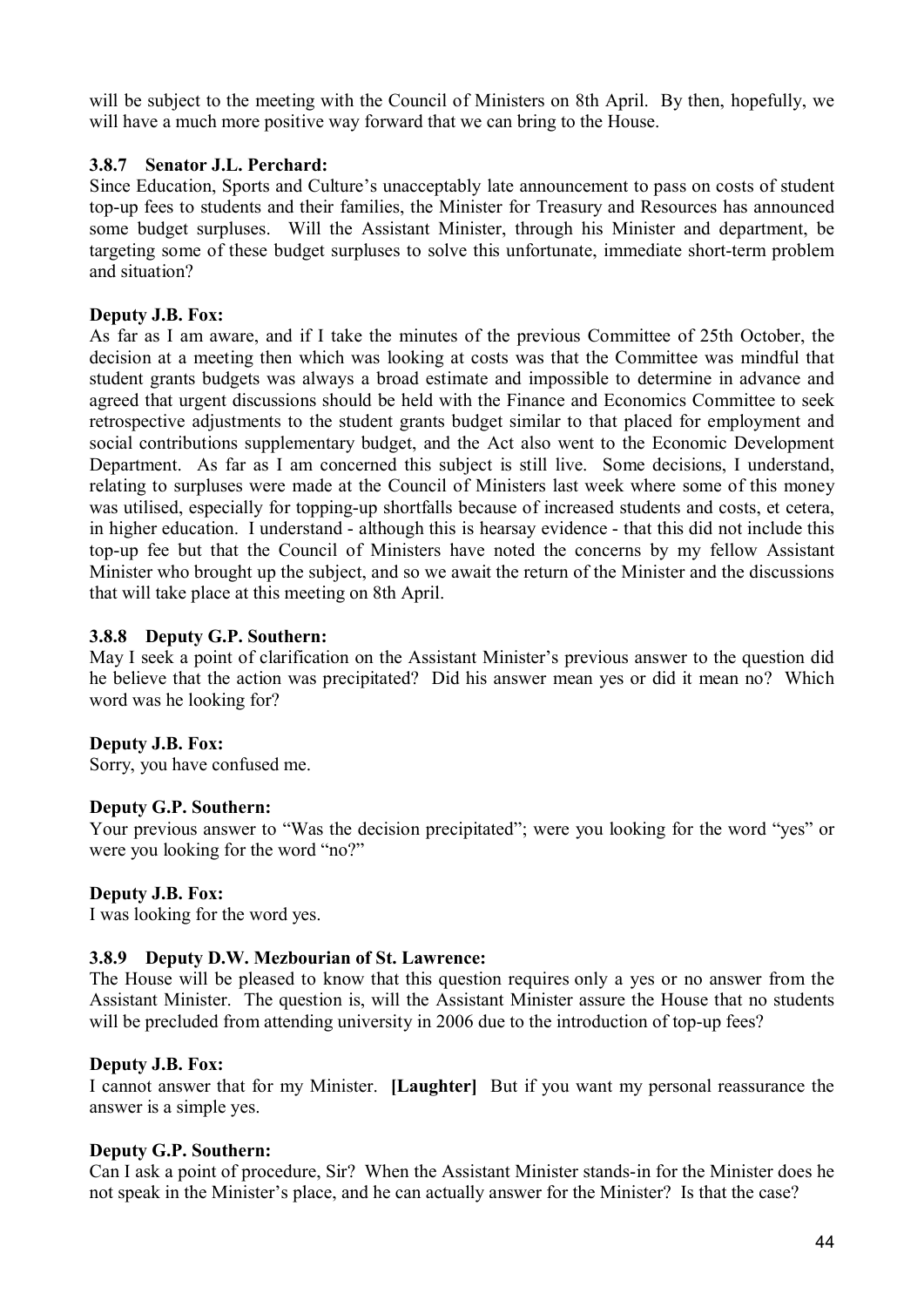# **The Bailiff:**

I hesitated, Deputy, because I thought I saw the Greffier's head shaking. But, in fact, the Greffier's head was nodding, which is the right answer. Assistant Ministers who stand-in for the Minister certainly hold the Minister's portfolio and they reply for him. Now we come next to a question by Deputy Southern of the Minister for Economic Development.

### **3.9 Deputy G.P. Southern of the Minister for Economic Development regarding the impact on Jersey Post revenues of revised fulfilment policy:**

Will the Minister inform Members what further consideration has been given, if any, to the potential impact of the revised fulfilment policy on the industry, and particularly on the revenues of Jersey Post?

## **Senator P.F.C. Ozouf (The Minister for Economic Development):**

On the instruction of the Assistant Minister, who has responsibility for Jersey Post, the Connétable of St. Lawrence, and the Treasury and Resources Minister, Jersey Post has conducted financial analysis on a number of scenarios that might impact on its future profitability. Such analysis not only included the potential impact of the revised fulfilment policy, but also other potential actions by the U.K. government in the E.U. (European Union) that might affect the current application of the low value consignment relief (LVCR). In the very worse case Jersey Post still remains profitable. In all scenarios Jersey Post remains a viable and profitable concern though progressively over time, with the worse case scenario indicated, profitability of Jersey Post does or would be expected to - return to the much lower pre-fulfilment levels. On the basis of the analysis performed I am content that Jersey Post remains profitable in any plausible scenario. I am joined in that assessment by my Assistant Minister, but also importantly by the Treasury and Resources Minister, and as a consequence we wish to move forward with the plans for incorporation.

## **3.9.1 Deputy R.G. Le Hérissier:**

Would the Minister outline what the relationship is between the price of a local and a U.K. stamp and the profit from the fulfilment industry?

# **Senator P.F.C. Ozouf:**

I am not sure that I actually understand the question and so maybe the Deputy can try again?

## **Deputy R.G. Le Hérissier:**

To what extent, Sir, is there cross-subsidisation from one service to the other, and were there to be a diminution of revenues what would happen to that cross-subsidisation?

## **Senator P.F.C. Ozouf:**

Cross-subsidy is a difficult and perhaps not the correct word. Let us be clear: the fulfilment industry and the Jersey Post involvement in that means that Jersey Post's revenues are more buoyant than they otherwise would be, and so the fulfilment industry benefits Jersey Post. The scenarios that have been run have been on the basis that the fulfilment industry would not continue to provide such buoyancy. There is an issue of profitability but there also is, of course, an issue of the price of stamps. But perhaps the most important thing is that this debate seems to be - in the question - on the basis of incorporation. These things happen whether or not Jersey Post is incorporated or not.

# **3.9.2 Deputy G.P. Southern:**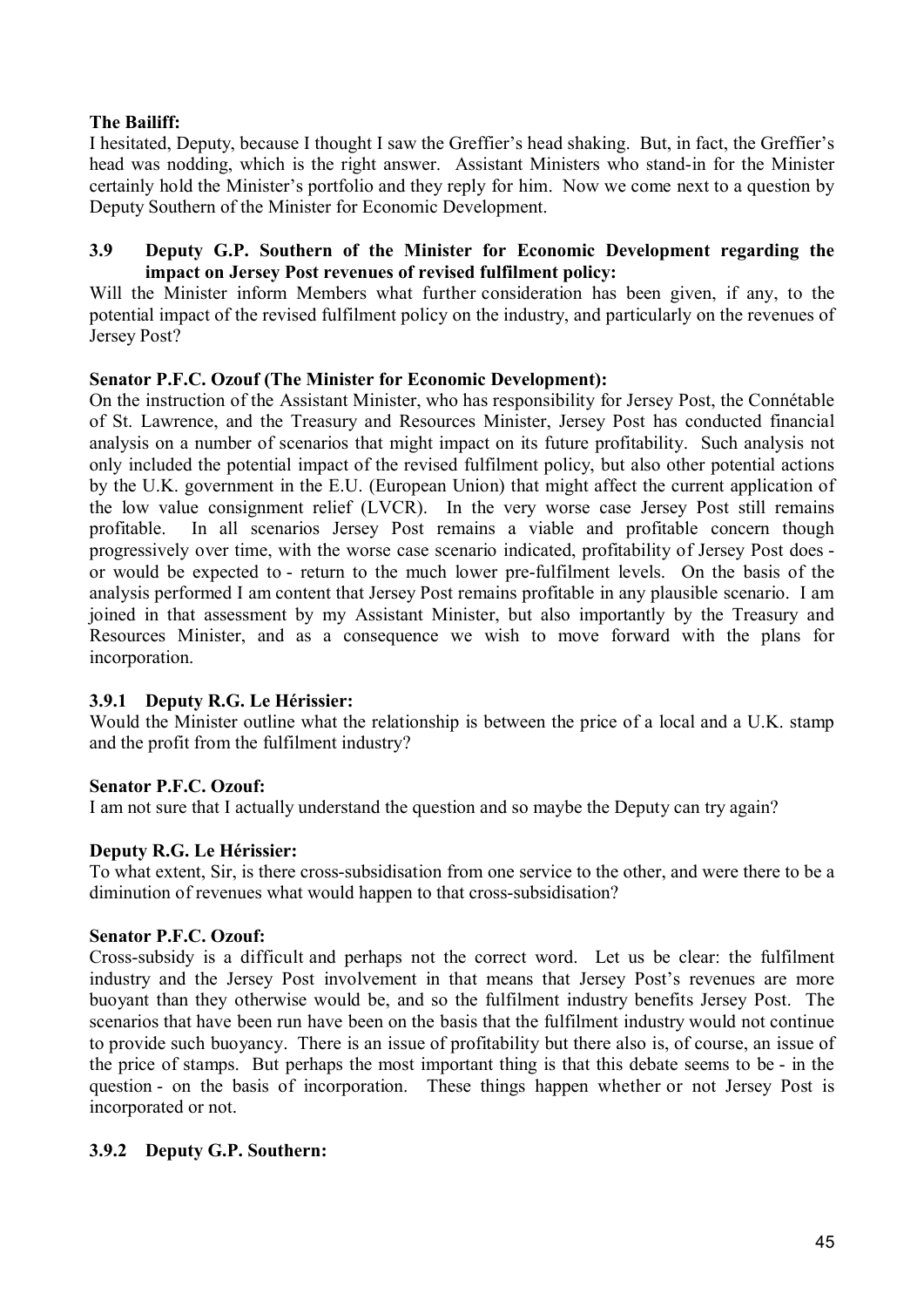Will the Minister release details of these calculations from worse case to best case scenario and, in particular, will he undertake to answer question 7 submitted to him on 14th March which he refused to answer on the grounds of confidentiality?

### **Senator P.F.C. Ozouf:**

The Scrutiny Panel has asked for and commenced a review of the fulfilment industry. I welcome that. I welcome the fact that the policies that we put in place a few weeks ago are going to be scrutinised. There are financial issues and financial scenarios that have been done and Scrutiny will have those made available to them with, of course, the normal procedures in terms of confidentiality. There are incredibly sensitive commercial issues in those arrangements and in those reports because Jersey Post, of course, is not only a postal undertaker but they also are operating as a fulfilment company in their own right, and there are competitors in that market. So Jersey Post must, of course, maintain the confidentiality and have the assurance of confidentiality. But Scrutiny Panels with all of their powers has access to all of that information. But that is an important issue and it is important issue for the Scrutiny Panel to look at but it does not change whether or not Jersey Post is going to be incorporated. Action by the U.K. - action by myself as Minister dealing with Regulation of Undertakings - will have impacts on Jersey Post. We want Jersey Post to be set up as a separate incorporated body regulated for the first time by an independent regular, the JCRA (Jersey Competition Regulatory Authority), and blocking Jersey Post's incorporation stops us achieving that prize which has been the wish of this Assembly for 2 years. I just do not understand why Scrutiny is using their precious powers to block a piece of regulation which, in any event, are not achieving any objective at all.

### **3.9.3 Deputy G.C.L. Baudains:**

Can I just pick up on the question previously asked by Deputy Le Hérissier about the correlation between fulfilment and the price of a local stamp? Could the Minister assure us that the fulfilment industry is no longer going to cause an imbalance between the incoming and outgoing mail? It is my understanding it is that imbalance which is causing the local stamp to be held at the price it is because the imbalance requires negotiation between us and the Royal Mail, and that agreement hinges on the price of local stamps.

#### **Senator P.F.C. Ozouf:**

I think it is important for me to scotch a rumour straightaway that somehow the fulfilment sector is causing the increase in the price of stamps. The fulfilment industry is a benefit to Jersey and it is a benefit to Jersey Post, and that is why we must do everything that we can legitimately to protect it subject to, of course, the maintenance of our reputation to ensure the Island is not being in any way used inappropriately. But the fulfilment industry is good for Jersey Post. That must mean then that it is good for effectively the consumers of Jersey Post. I am not sure that I can add any more to the basic answer than that.

#### **Deputy G.C.L. Baudains:**

I wonder if he would try answering the question?

#### **Deputy G.P. Southern:**

I want to try and deal with the questions that the Minister referred to as to why Scrutiny should choose to investigate the incorporation of Jersey Post, except to say that it is an issue whereby we are supposed to be holding the Minister to account and not accepting bland assurances. So I am firm on that. However, he did not answer whether he was going to answer question 7 under confidentiality. Does he accept that we are all part of government and that confidentiality rules equally apply to the Scrutiny side of things and does he accept my assurance that confidentiality will be treated with proper respect? But, secondly, does he accept that the questioning process question time in this House - is also part of the process of holding Ministers to account and he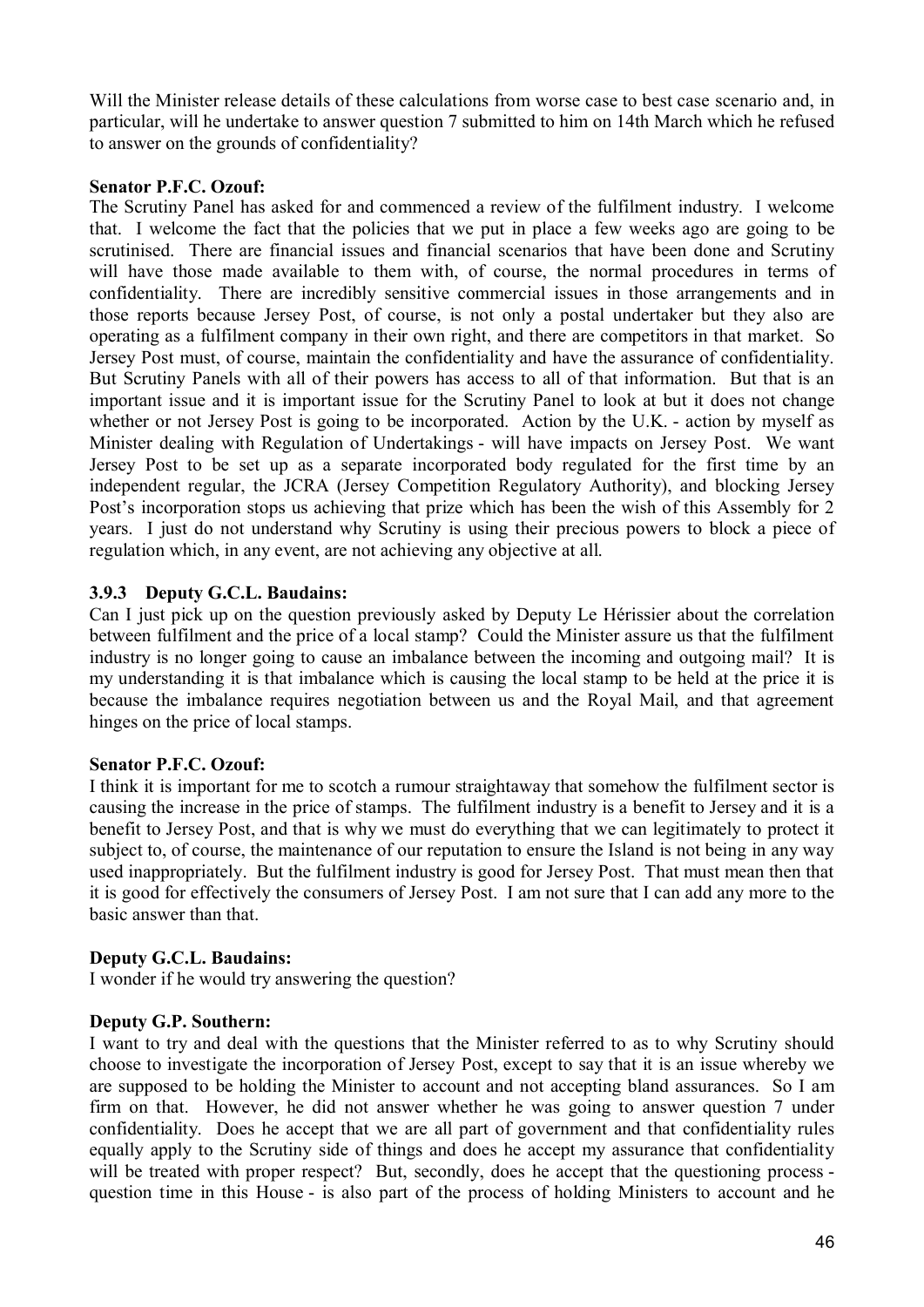cannot hide behind the fact that Scrutiny investigation is going on in order not to answer questions in this House?

### **Senator P.F.C. Ozouf:**

Very happy to answer all of those questions and to get this straight. Yes, confidentiality is respected between Economic Development and the Economic Affairs Scrutiny Panel. Yes, question 7 will be answered. I have been attempting to answer all the questions as soon as they come in. Question 7 is a much more detailed question; it is currently being answered by Jersey Post and the answer will be with Scrutiny in the next few days. And I hope that the Scrutiny Panel chairman will confirm that Economic Development are bending over backwards to ensure that all their questions - of which there are many - are answered in the most timely and complete way. I would also say that the answers that come through for the Scrutiny system are going to be, by their definition, much more fully answered than any question that I am allowed to answer in a few seconds on the floor of this Assembly, and that is quite right too. But we are somewhat confused as to the way in which we are being asked questions. I am being asked written questions, I am being asked oral questions, and there is a whole swathe of information coming from Scrutiny. I have no problem with it but I just want Members to be aware and that we are doing our best to answer all of these questions. I did not answer - perhaps I should have done - the question that Deputy Baudains says about inbound and outbound mail and, I am sorry, I should have done that. The issue of Jersey Post's increased costs is due to Royal Mail becoming more - as the previous Postal President addressed this House and the previous Postal President before him - keen in its pricing. They have put their prices up. That is nothing really to do with the fulfilment industry. Royal Mail are becoming more commercial and attempting to ensure that they are getting sufficient revenue to provide the services, and that is why there has been a crown dependency joint negotiation on the issue of postal arrangements with the UK.

### **3.9.4 Deputy G.C.L. Baudains:**

It is not the case that if our incoming mail is greater than our outgoing mail they will be paying us instead of us paying them?

#### **Senator P.F.C. Ozouf:**

Yes, of course that is right. But, of course, then it is on a unit basis and that is quite right. If, in fact, the old days when there was just simply a switch-over in that virtually the amount of incoming mail was the same as the outgoing mail, then there would just simply be a set-off. But in a world in which that balance is either one way or the other there is going to be some sort of correction and that, of course, is at the heart of some of the negotiations that go on with Royal Mail. But these are commercial organisations: Royal Mail is becoming more commercial and the price is going up. That is why we have to ensure that Jersey Post is as lean and efficient as possible. That is why we want independent regulation - done by the JCRA - no longer being a States department.

#### **3.10 Deputy R.G. Le Hérissier of the Minister for Health and Social Services regarding the future provision of cardiology services:**

What decisions, if any, has the Minister made regarding the future provision of cardiology services?

#### **Senator S. Syvret (Minister for Health and Social Services):**

Last summer I announced that the Health and Social Services Department would undertake a review of cardiology services with the intention of determining the best form of cardiology service for Islanders. Specifically, the terms of reference examined what cardiological services could be provided in Jersey and which specialist services would be most effectively provided from a major tertiary centre in the United Kingdom. The working party consisted of managers, clinicians, nurses and technicians, and included Dr. Andrew Luksza, Consultant Physician at the General Hospital.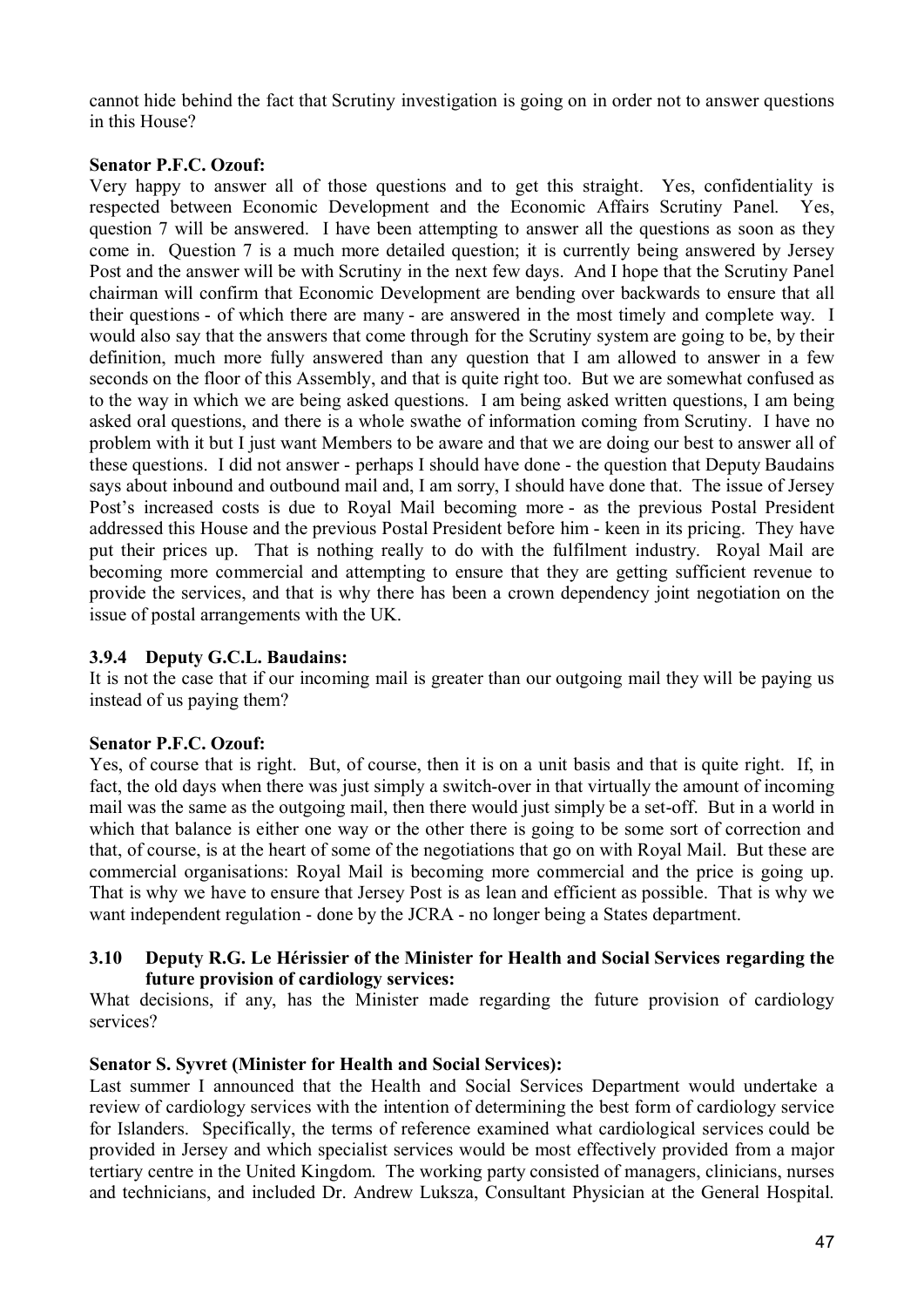The working parties report was produced in early February 2006 and I have accepted its recommendations and conclusions, amongst which was that it was not safe or viable to engage in invasive cardiology techniques such as angiograms with a population cohort as small as Jersey's, therefore I intend to make a Ministerial decision to this effect very shortly. In the meantime, the Health and Social Services Department is already in the latter stages of finalising the job description for the post of Consultant Cardiologist. The agreement to this job description by the Royal College of Physicians is expected shortly. The subsequent recruitment process will then be entered into and the appointee will be in post by September 2006. All the auguries would suggest that this would be an extremely popular post and my department expects there to be a strong shortlist. In the meantime, our service continues to be delighted by Dr. Andrea Strauss, locum consultant physician. Dr. Strauss has been successful in reducing the public waiting time for elective cardiology consultations down from 3 months to 6 weeks.

### **3.10.1 Deputy R.G. Le Hérissier:**

Would the Minister outline the options that were considered in reaching the decision and, secondly, what are the cost savings, if any, that will follow from it?

#### **Senator S. Syvret:**

I do not believe there are cost savings. It will probably be, effectively, a cost-neutral decision with obvious increases for inflation and things of that nature. The other options that were considered were, for example, engaging in invasive cardiology work in the Island, which would have involved the creation or the importation of a catheterisation laboratory and all of the ancillary staff required to be with it. Also the clinical governance requirements would mean that any invasive cardiology work carried out would require the constant presence and ready access to a cardiac crash team. Also there has to be the ready access to a team who are capable of carrying out cardiac surgery in the event of procedures perhaps going wrong in the event of invasive diagnostic techniques. This is the kind of provision that exists in other tertiary centres which specialise in this activity in the U.K. These were the kind of options we considered. None of the other jurisdictions of comparable size, Guernsey, the Isle of Man, or the Isle of Wight, engage in invasive cardiology, instead they use specialist tertiary centres. So, that was the conclusion that we came to. Indeed, that conclusion was further reinforced by a letter from the British Cardiac Society which said, and I will quote a little from it: "Dr. Nicholas Brooks has passed me your letter dated 11th January 2006 and I have taken from the Chairman of the BCS (British Cardiac Society) Professional Standards and Peer Review Committee and the President of the British Cardiovascular Intervention Society. We agree with you that a cardiac catheter laboratory angiography service is not viable or safe for the Jersey population of 87,000. These arguments are even stronger for a local PCI (Percutaneous Coronary Intervention) service served by a single-handed cardiologist, let alone a single-handed physician with an interest in cardiology."

## **3.10.2 Deputy R.G. Le Hérissier:**

Would the President acknowledge that the model that has been chosen will still rely very much on people making air trips which will add, of course, to the stress of the heart condition? Secondly, Sir, would he agree that the figure quoted in his report of £250 per trip when one considers special planes - these planes being met on arrival - taxis/ambulances across London, and a possibility of relations is a totally misleading figure?

#### **Senator S. Syvret:**

That assertion is not correct. The figure is accurate. And it also has to be borne in mind that of those patients who undergo invasive cardiology diagnostic techniques a certain percentage invariably require further physical intervention. That will, for example, be under the Jersey cohort, 89 patients out of 215 would expect, upon the taking of an angiogram, then to be subject to immediate work such as the insertion of stents and catheterisation. Therefore, people would need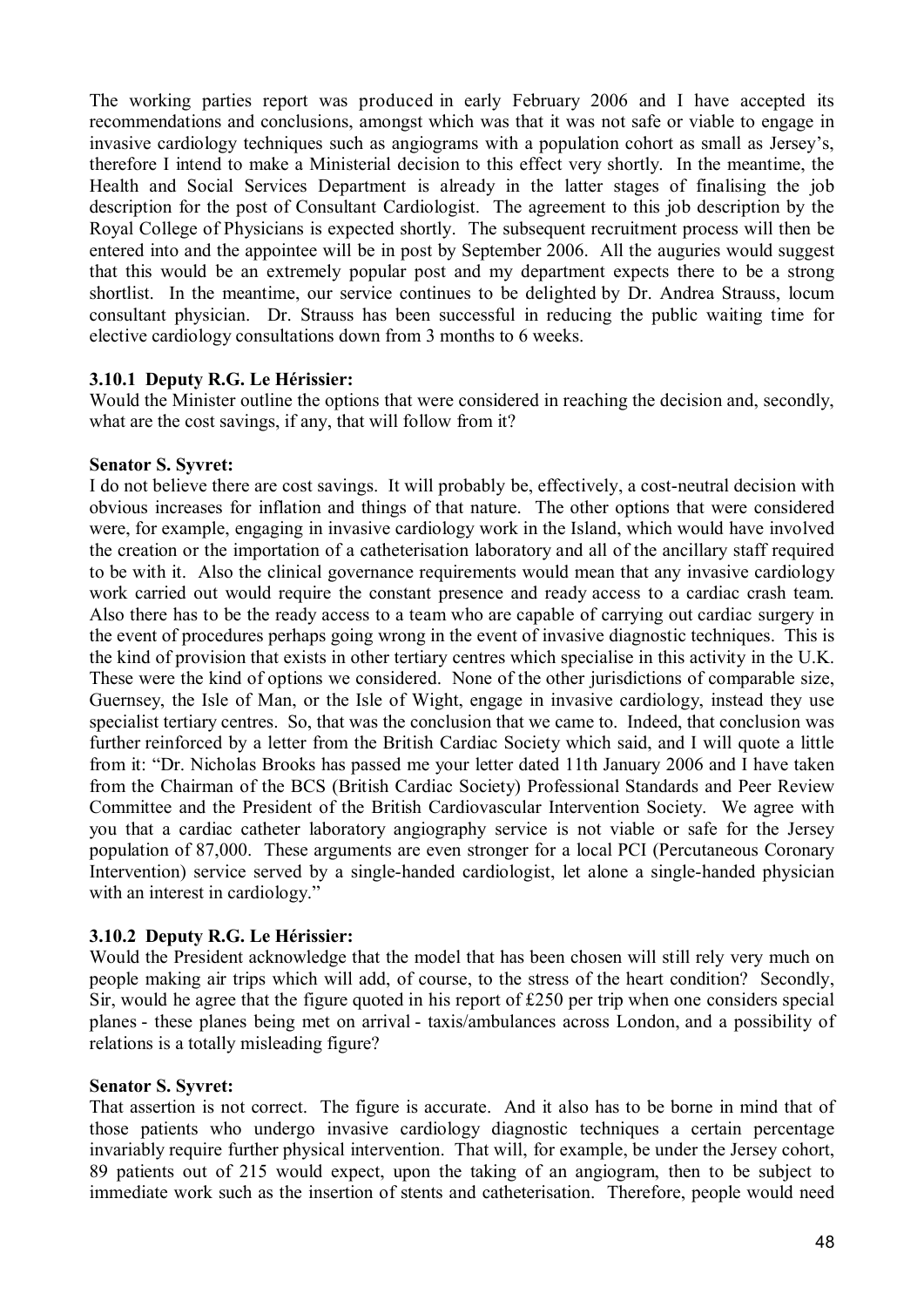to be in a tertiary centre where that kind of work could be carried out. It could not be carried out safely in Jersey. The fact is, it is not ideal, of course, for people with any clinical condition to have to travel to the United Kingdom but the fact is people have to travel more and more to specialist centres, this is not just a case of Island populations but it is the case in the United Kingdom. There may not be a district general hospital or hospital of any description near where you happen to live that provides the particular specialist service that you need. We are seeing a greater and greater move to specialisation and certain tertiary centres specialising and developing a highly successful rate of treatment for certain conditions, and that is the trend that we are working with.

# **3.10.3 Deputy R.G. Le Hérissier:**

Would the Minister promise to provide me with the figures as to how that £250 per trip was arrived at? Could I please have the figures so I can analyse those? Secondly, Sir, would he not acknowledge that in fact the U.K. experience is very different from the continental experience where such services like angiography are placed in smaller district hospitals? They have a very different approach, why was this not considered?

### **Senator S. Syvret:**

Yes, I am happy to provide the Deputy the figures. It was not considered in Jersey because the physical isolation of a small island community means that when things go wrong you do not have access to the other expert emergency teams, which may be the case in France. You may have another hospital 50 miles down the road that can deal with the specialisms you require. But what the Deputy does not state in his question is the fact that the health service in France, whilst acknowledged to be one of the finest in the world, costs an extremely large amount of money. Now, perhaps, we could start doing things like invasive cardiology work in Jersey; renal transplants; radiotherapy, for example, is another service that sometimes is requested to be placed on-Island. Now if it is the wish of Members of this Assembly to start raising vastly increased amounts of tax to pay for these things then we could possibly consider doing some of them. But you are looking at many, many more tens of millions of pounds to pay for all these services to be on-Island. But, in any event, even if money were no object, the fact is the clinical outcomes, the success in terms of treating the specialist illnesses is greater, is better, and is of higher quality in tertiary centres where they specialise in doing this kind of work.

#### **3.11 Deputy S.C. Ferguson of the Minister for Home Affairs regarding the press interview with the Deputy Chief Officer of Police in relation to firearms:**

When did the Minister learn of the press interview by the Deputy Chief Officer of Police concerning firearms, and would she explain the reasons, if any, why States Members were not notified in advance?

## **Senator W. Kinnard (Minister for Home Affairs):**

I believe the Deputy is referring to enquiries made by the *Jersey Evening Post* to the Deputy Chief Officer, States of Jersey Police. There was no press interview as such. I was informed of the release of information on 15th March. I am not aware of any precedent whereby States Members have to be notified in advance of issues entering the public domain. Under the Committee system it was standard practice within the Home Affairs Committee to notify Committee members of controversial issues notified to or picked up by the media. However, it was not always possible or practical to notify Members in advance of broadcast or publication.

## **3.11.1 Deputy S.C. Ferguson:**

I am interested in whether the Minister, in fact, was aware of the content of this article? We have an irresponsible and sensationalist article, which would have made Alistair Campbell proud, and which spins the facts successively. It has caused distress to the population in general, concern to *bona fide* gun owners; does the Minister not consider that the article was alarmist and unnecessary?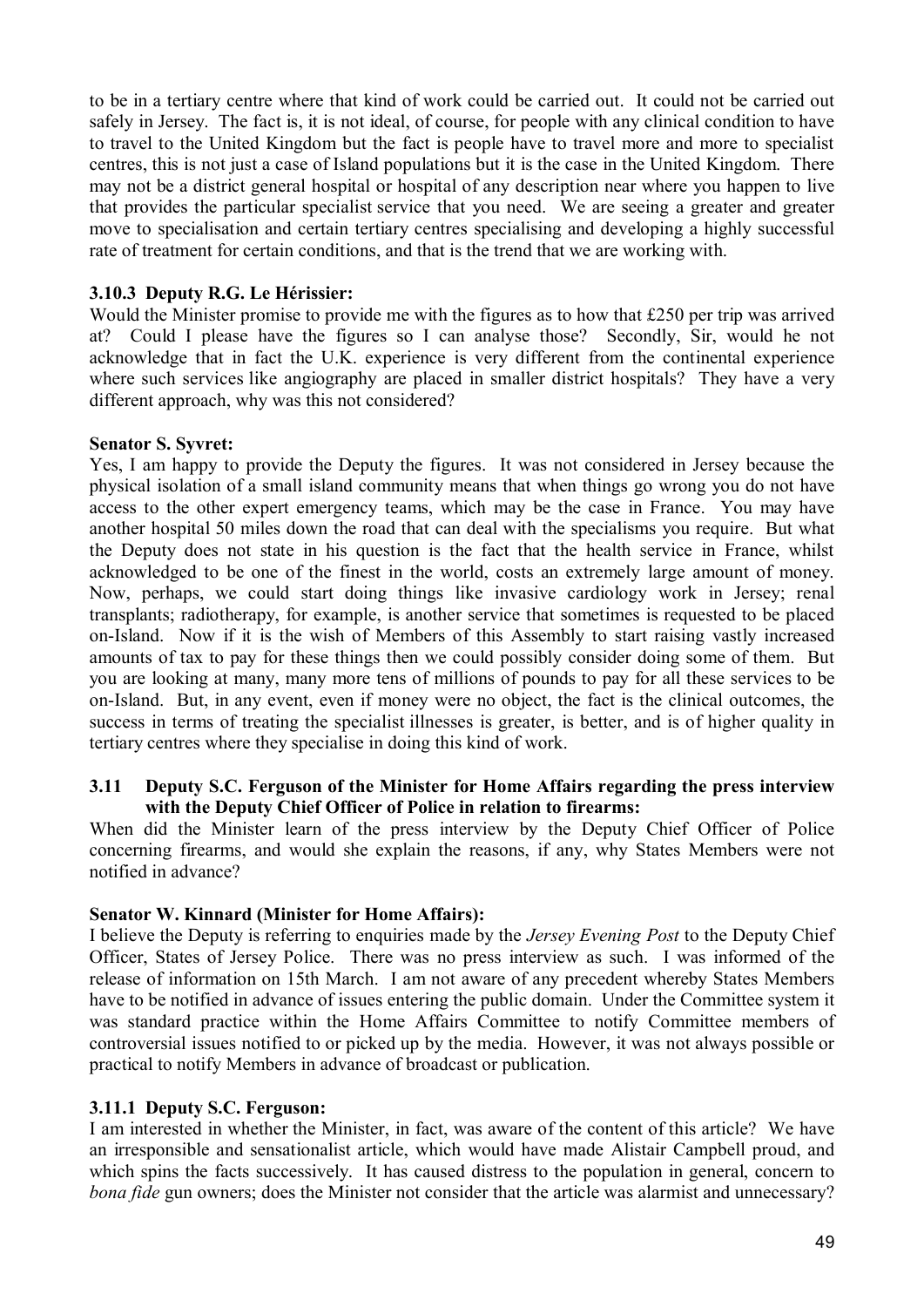What steps will be taken to prevent a recurrence and what steps will she recommend regarding the question of accountability of departments to their Ministers?

### **Senator W. Kinnard:**

Thank you, Sir, I value your guidance in that I think this particular supplementary question veers over into the question that I have next from Deputy Baudains of St. Clement. I do not know which way you would prefer me to answer: the substantive question with all of that information in or to the answer the supplementary, Sir?

# **The Bailiff:**

You must answer it succinctly whenever you choose to do it, but the question has been put now, Minister, so I think you must deal with it.

### **Senator W. Kinnard:**

The first point that I think I would make, Sir, is that the nature of the article perhaps is not necessarily to be attributed to what the Deputy Chief Officer had to say. Certainly, with the nature of the article and the way in which it was written, I think there are questions that could be put to the organ which actually produced that article. Having been asked though, Sir, by the media, just to explain the situation - questions relating to the control of firearms in the Island - the States of Jersey Police at that point felt it necessary to release certain information both in the interests of public safety and for freedom of information. I was informed shortly after the information was released. But in answering the questions from the media I do believe that a balance has to be struck between withholding information - which can be legitimately put in the public domain in an area of freedom of information - and also being circumspect about the release of information that might alarm the public unduly rather than simply inform them or which might be obviously treading on the sensitive opinions of interest groups, in this case obviously the Parishes, the Firearms Council and shooting clubs. But on that point, Sir, proper legal advice was taken by the States of Jersey Police…

## **The Bailiff:**

I am sorry, Minister, your time has expired.

## **Senator W. Kinnard:**

I will finish answering it perhaps then when I have a chance to answer Deputy Baudains question.

#### **3.11.2 Connétable G.W. Fisher of St. Lawrence:**

In view of the many concerns about the issue of firearms certificates communicated to the press by the Deputy Chief Officer of the States of Jersey Police, and bearing in mind that all applications for firearms certificates are first vetted by the States Police, and that the States Police maintain all the firearms records for most Parishes and also maintain the central firearms index, can the Minister confirm that all such concerns had been specifically addressed with the respective Connétables involved soon after they came to light? And if not, which seems to be the case, does she believe that it is the duty of the Deputy Chief Officer to ensure that they are so addressed rather than first being raised in general by interviews with the local media?

#### **Senator W. Kinnard:**

As I had said, the information that was released was in relation to information sought by the *Jersey Evening Post* and I have made it quite clear that advice was taken in terms of legal advice, and also the Data Protection Commissioner so that that information could not, in any way, be withheld. I would say, Sir, that quite at the same time the Constables themselves had expressed some concerns and had written to the Attorney General requesting his advice on some of the concerns that they had about the way in which the Firearms Law is currently operating. I would say that both the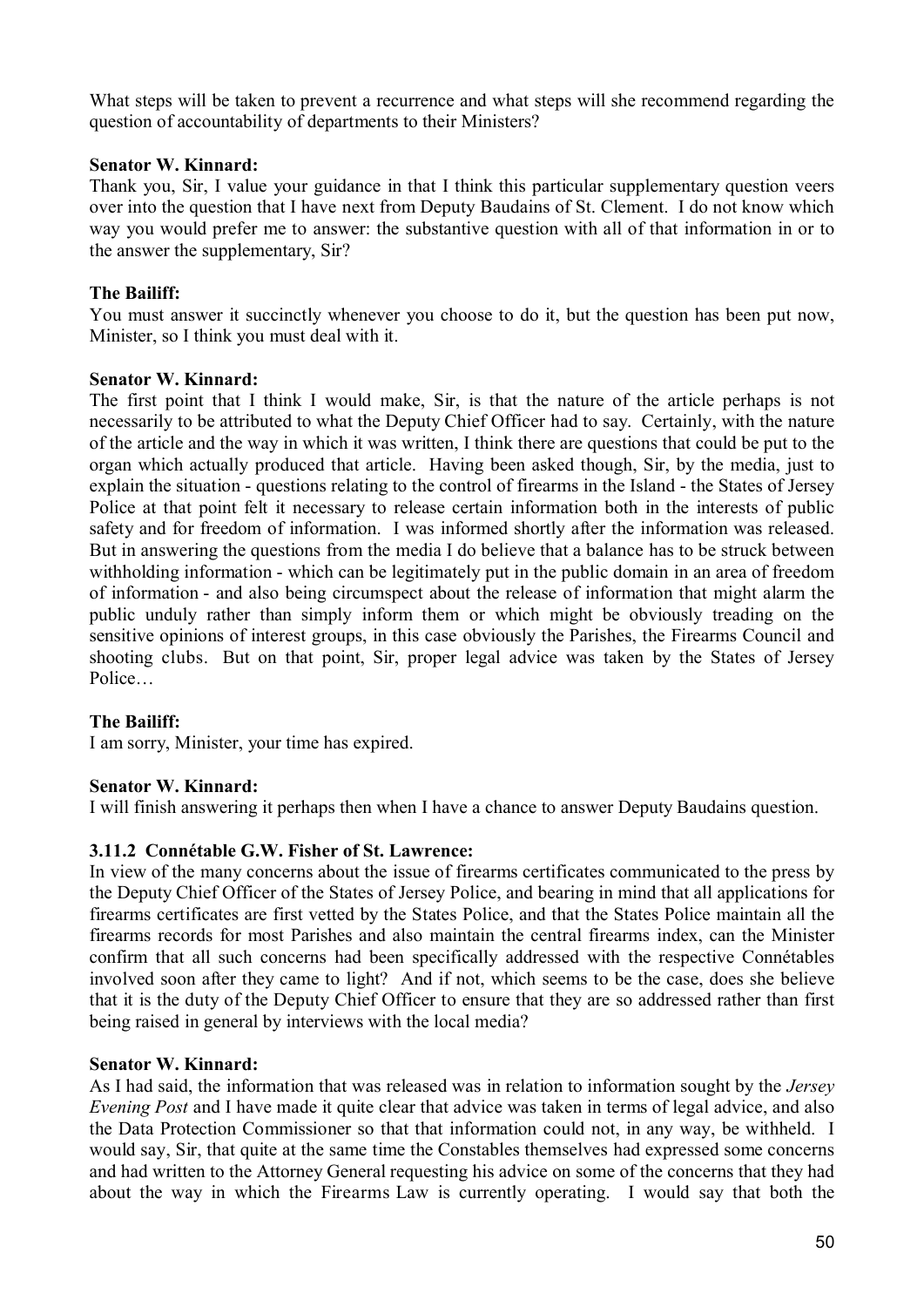Constables and certainly myself, as Minister, and my Assistant Minister, are absolutely dedicated to working together to ensure that the situation is improved, that we are of one mind on this matter.

# **3.11.3 Connétable T.J. du Feu of St. Peter:**

The Minister has referred to legal advice being sought on a number of occasions, could she inform the House where was the legal advice from?

## **Senator W. Kinnard:**

If the Connétable is referring to the nature of whether or not it was appropriate to release certain information, that advice was taken from the Solicitor General, and from the Data Protection Registrar, which is not legal advice but advice on protection issues.

## **Miss S.C. Nicolle QC, H.M. Solicitor General:**

I would like to clarify one point. My advice was taken on the release of one specific piece of information, and that was after the initial articles had appeared.

## **3.11.4 Deputy R.G. Le Hérissier:**

Would the Minister outline what protocols govern the relationships with the press in her Ministry, and what items, for example, are her prerogative and what items are the prerogative of civil servants or police officers? Secondly, would she disabuse us of the notion that every time she is approached for something we get this impression she has hunkered down in deepest St. Peter saying no comment, no comment?

### **Senator W. Kinnard:**

First of all, I am not hunkered down in deepest St. Peter. I do not actually live there. No, but that is not true. I do not know where the Deputy gets that attitude at all. But going on to the issues that have been raised substantially, I would certainly ordinarily expect to be consulted on issues that are potentially of a sensitive nature prior to the release to the media, but I also am quite clear that I do not wish to interfere with the police's ability to release information which is in the best interest of the public, and that is not because I am seeking to deny the media access to any sorts of information, I simply, obviously in most cases, would wish to be aware in advance of matters which were going to enter the public domain. The Chief Officer of the States of Jersey Police does have every right to release information to the media without having to clear absolutely everything before me. Indeed, in certain situations it would be appropriate obviously for him to consult with me first, but it is not my purpose, as I say, to interfere in every single operational matter. I have been reviewing, and will be further reviewing, the way in which information is released in terms of the procedures that we do have at the States of Jersey Police, and particularly I will be reviewing it in the light of the new development that we have in terms of the States of Jersey Communications Unit.

## **3.11.5 The Connétable of St. Peter:**

I invite the Minister to revisit her answer to me regarding the legal advice given the comment made by the Solicitor General.

## **Senator W. Kinnard:**

I accept the comment made by the Solicitor General. I was not actually answering my question as to the timing of advice, I was asked as to what advice was sought. Certainly the advice of the Data Protection Registrar was sought by the Deputy Officer prior to the advice that was later sought after the event of the Solicitor General. I am quite happy to accept that.

## **3.11.6 The Connétable of St. Lawrence:**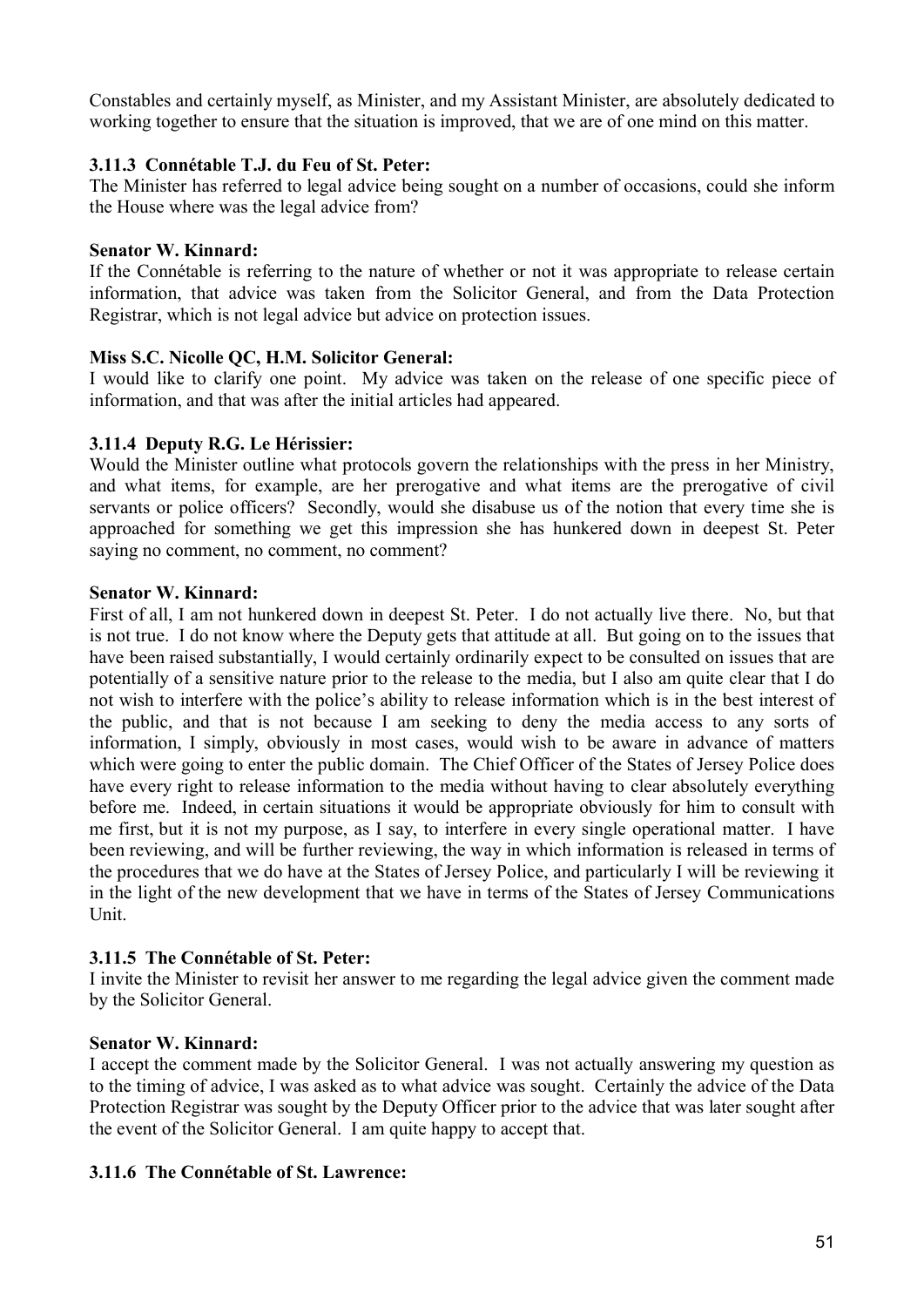I do not feel the Minister really addressed the question I raised earlier on. Does she accept that the way forward if the Deputy Police Chief is concerned with any matter in relation to firearms that he should go back to the Connétable concerned and raise the issue with him? As far as I am aware, having discussed with my fellow Connétables, that has never happened. Now rather than go to the press I then went on to say, does she accept that it is duty of the Deputy Chief Officer to ensure that such situations are properly addressed as and when they arise and rather than being dealt with through the media in some general way, which has happened on this occasion?

### **Senator W. Kinnard:**

Yes, Sir.

### **3.11.7 The Deputy of St. Peter:**

Would the Minister agree that in this instance, although it is in the right of the Police Chief to make a comment through the press, he would have been better had the Home Affairs Ministry been consulted before we got ourselves in this awful mess?

### **Senator W. Kinnard:**

The only thing I would say in defence of that is that it was an unfolding situation that, I think, information was released, the article appeared more quickly than was anticipated and that obviously it would be ideal with a sensitive issue that I had had more information prior to the information going into the public domain but, as I say, these things are sometimes difficult, as indeed they were under the Committee system. It is not always possible and practical to notify Members in advance of the media actually asking a series of questions to which they already know the answers very often.

### **3.11.8 Deputy G.C.L. Baudains:**

In the interest of efficiency I consider it probably best if I withdraw the following question and I would just have a supplementary if I may, Sir, to Deputy Ferguson's question? I am concerned because clearly most of the recent front page articles in the *JEP (Jersey Evening Post)* on firearms we now realise are grossly inaccurate. Would the Minister agree to find out whether this was a result of journalistic over-exuberance and lack of research or whether it was, in fact, incorrect information supplied by the States Police? Because, in my view, if it was the latter it should surely be a disciplinary matter. It seems to me that by creating public alarm based on inaccurate information it is not something that the Minister should simply allow to continue.

#### **Senator W. Kinnard:**

I have reviewed the email exchanges already between the Deputy Chief Officer and the journalist concerned and I do believe that my Assistant Minister has also written to States Members making it quite clear that some of the interpretations of the material have been what I would describe as inaccurate, but I do not consider looking at the email correspondence that the inaccuracies are due to information that was provided by States of Jersey Police.

#### **3.11.9 The Deputy of St. Martin:**

Could the Minister inform the House whether the States Police still employ a press liaison officer and was that press liaison officer present when the Deputy Chief Officer gave the interview, and if he or she was not there maybe the press liaison officer would be present when such interviews are carried out in future?

#### **Senator W. Kinnard:**

I believe, although I have not had it confirmed, that the press liaison officer was not involved, mainly because this was an ongoing email exchange. But clearly in the light of - as I have already described - the development of the States of Jersey Communications Unit and obviously the fact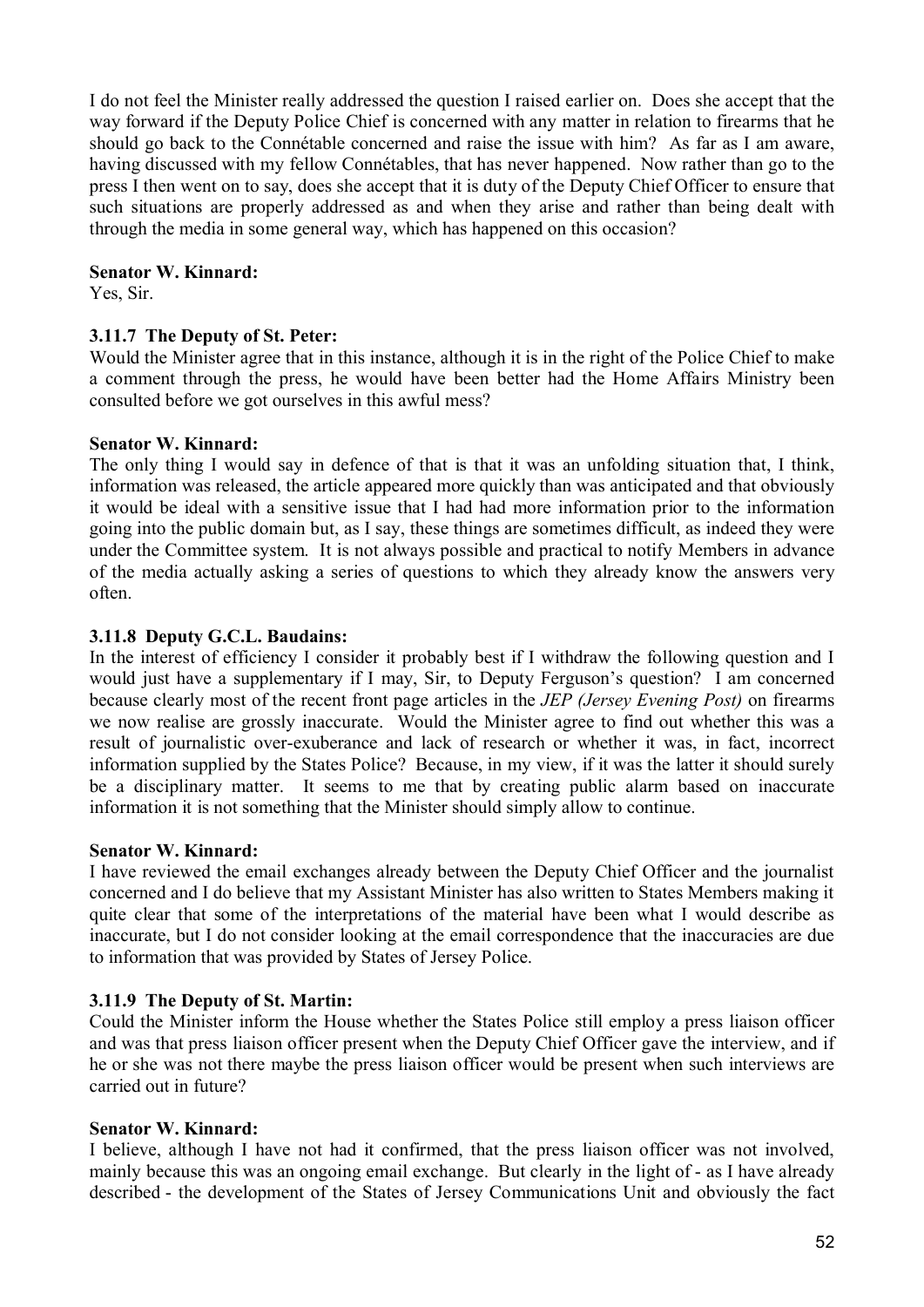that the States of Jersey Police do have a press officer, and in the light of these events, of course I am undertaking a review of exactly how these matters are dealt with.

# **3.11.10 Deputy J.A.N. Le Fondré of St. Lawrence:**

I think my question has already been answered but for clarification, is the Minister satisfied as to the accuracy of the information released by the Police and its interpretation by the *Jersey Evening Post*?

# **Senator W. Kinnard:**

That is a double-edged question. I am satisfied as to the accuracy of the information that was given by States of Jersey Police but I am not satisfied as to the accuracy of the material that appeared in the newspaper.

# **3.11.11 Deputy K.C. Lewis of St. Saviour:**

I have quite an unusual hobby, Sir. I like to restore old vehicles, namely old military vehicles. In fact I am a member of the Jersey Military Vehicle club. Some of the members for authenticity actually have very large, old machine guns on board their vehicles. I am not an expert but I have examined them and to the very best of my knowledge they are, in fact, deactivated.

# **The Bailiff:**

Deputy, this is not speech time, this is question time. You must stick succinctly to your question.

## **Deputy K.C. Lewis:**

The only way anyone will harm themselves is if they drop them on their foot. My question is, does the Minister not believe that the Firearms Law 2000 with very minor amendments is perfectly adequate?

## **Senator W. Kinnard:**

This issue of machine guns is quite an interesting one, and I think if Members wish to refer to the written question of Deputy Baudains, Members will see a very long explanation of, I think, how the misinterpretation of different forms of machine guns and high-velocity weapons and so on got, if you like, confused by those of us who are not experts in this area. But I would agree those machine guns that are in the Island are indeed deactivated. In fact, although the photograph that appeared in the *JEP* seemed to give the impression of certain types of guns, they were not necessarily the ones that were the subject of our concerns in that exchange. Sorry, I have lost my thread, could I ask the Deputy just to remind me of the second part of the question?

## **The Bailiff:**

I think you have answered the question, Minister. Two more supplementaries.

## **3.11.12 Senator J.L. Perchard:**

Will the Minister make available the email communications between the States of Jersey Police and the *JEP* over this issue?

## **Senator W. Kinnard:**

I hesitate to do that without getting advice before doing so and then considering them. If that is a request that is made by the Senator, and he intends to pursue it, I would like perhaps to have that request in writing and I will take the necessary advice.

## **3.11.13 Deputy S.C. Ferguson:**

I think the answer to the last question underlines my concerns. The Minister said that she will have to take advice as to whether to release emails for a department for which she is responsible and for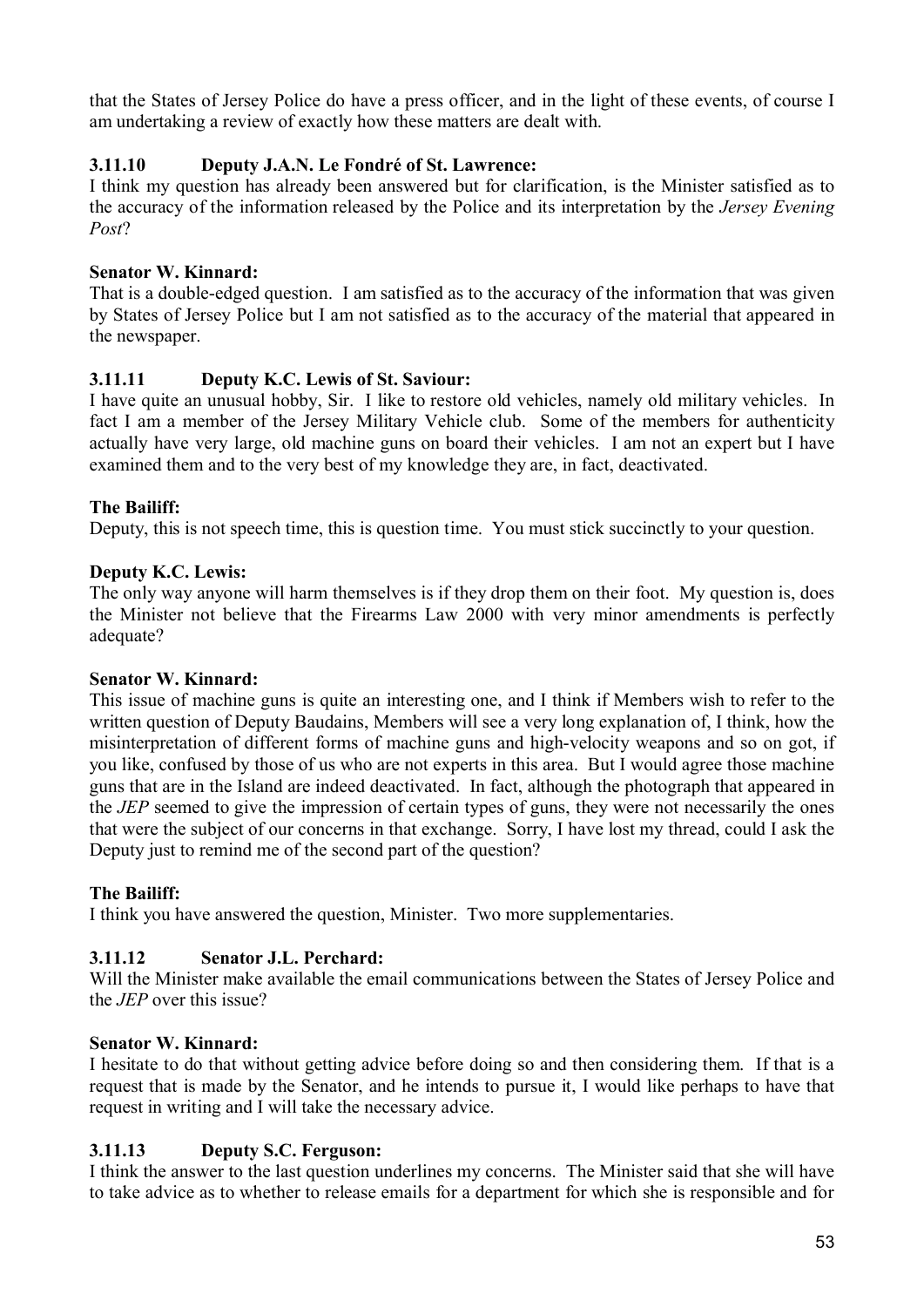which she is accountable. I am still concerned that the whole way this has been conducted raises into question the accountability of departments to their Ministers. Does the Minister not consider that that question should be reviewed?

## **Senator W. Kinnard:**

The issue about advice was purely and simply to advice in terms of in releasing it am I not going to fall foul of the Data Protection Law? Am I not going to fall foul of Freedom of Information codes and so on? Just to ensure that in releasing these matters that… I cannot imagine that I would in any way seek to withhold anything that should be in the public domain. But I, obviously, in this kind of situation have to ensure that there is a third party involved which is the *Jersey Evening Post* and I would have to make sure, I think, that we were doing things quite legally. In terms of accountability that is the only issue, as I say, that I am concerned about. If I get the go-ahead with that then obviously it will be up to me to decide whether or not the information is released. In terms of reporting or accountability within the department, Members should also be aware that in Home Affairs we have a slightly different situation in that I do have a Chief Officer of Home Affairs but I also have the Chief of Police who, in fact, reports directly to the Chief Executive. So we do have a slightly different situation and that is, in part, historical and does in fact cause from time to time a few difficulties.

## **3.11.14 Deputy S.C. Ferguson:**

I am sorry to intrude on the Assembly, but the comment that the Chief Officer reports to the Chief Executive Officer of the States, perhaps the Minister would like to confirm that in writing and carefully with exactly what responsibilities the Chief of Police where he is required to report to the Chief Officer of the States, because it is my understanding that the Chief of Police reports to the Minister?

### **Senator W. Kinnard:**

There is actually a departmental plan which I am more than happy to share with Members which explains exactly where we are responsible in the Home Affairs in terms of budgetary issues and so on, and where in fact it is the matter of a different scenario. There are 2 members who sit on the Corporate Management Board, both the Chief Officer of Home Affairs and the Chief of Police because it was felt at the time that the structure was developed that law and order was of such significance and importance to the Island that the Chief of Police should have a seat of his own on the Corporate Management Board, but I am more happy to share that information with Members.

#### **The Bailiff:**

Is this a point of clarification?

## **3.11.15 Senator J.L. Perchard (point of clarification):**

Actually it is Sir, I think. The Minister declined to forward the email communications between the States of Jersey Police and the *Jersey Evening Post* for reasons that she laid out, but the communication from the States of Jersey Police to the *JEP,* and not the other way, Sir, is in the public domain by nature and will she release that?

## **Senator W. Kinnard:**

It is not necessarily so. I would have to go through it to work out what is already the public domain and what is not. I wonder what the value of having one side of a conversation released without having the other side. Let me make it absolutely clear, I did not decline to release it. What I said was, I would want to check that in releasing it - if the Deputy wishes to see it or other Members wish to see it - that I am not causing any sort of difficulties for any third party in this matter.

## **6.11.16 Deputy P.N. Troy of St. Brelade:**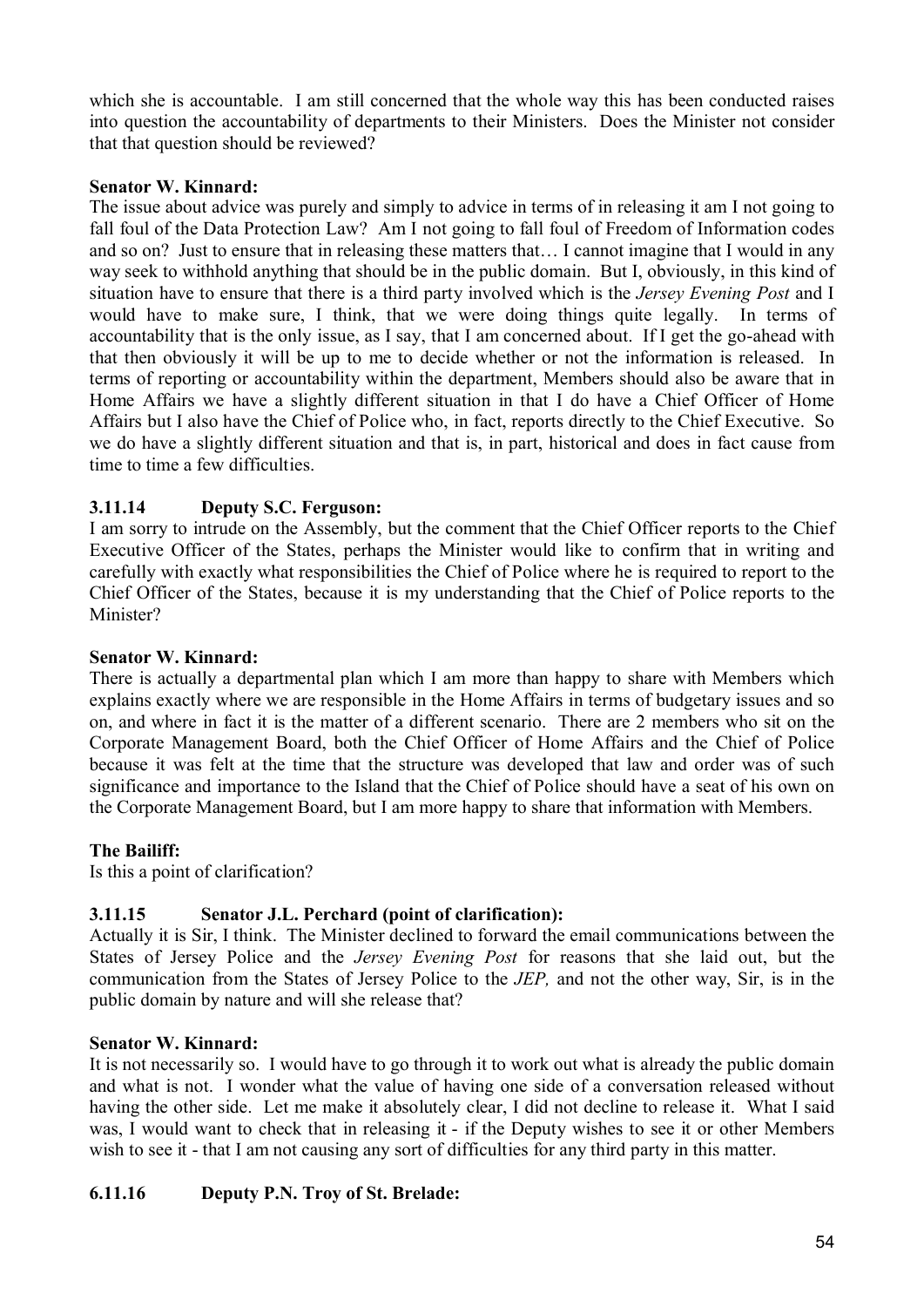Can I ask that this line of questioning continues because the Minister has brought forward a new piece of information to the Assembly regarding the reporting of the Police Chief and I think it is quite important that we explore that further because there is an issue here as to the Chief of Police reporting to a civil servant rather than the Minister?

# **The Bailiff:**

I think the Minister needs advice on this, Deputy, and I do not think it will be profitable for it to be examined any more at this stage. It certainly can be raised later on. The Minister has given the Assembly what information she can. I think, frankly, she needs some advice before being definitive on the…

## **Deputy P.N. Troy:**

Who from, Sir? The Chief of Police or the Chief Executive? **[Laughter]**

## **Senator W. Kinnard:**

It is actually an unusual situation but in fact this matter is in the public domain. Certainly at the time the Minister…

## **The Bailiff:**

Minister, I am sorry. I had drawn the period of supplementary questioning on this question to an end, and I remind Deputy Troy that the Minister of Home Affairs is subject to questioning without notice in due course. So we come to the next question, which is of Senator Syvret of the Minister for Home Affairs.

### **3.12 Senator S. Syvret of the Minister for Home Affairs regarding her satisfaction with the provisions of the Firearms (Jersey) Law 2000:**

Is the Minister satisfied with the provisions of the Firearms (Jersey) Law 200-, which appear to allow a licence to be issued to an individual enabling him or her to build up an arsenal of multiple weapons even though that individual has criminal convictions for firearms and drugs offences?

## **Senator W. Kinnard (Minister for Home Affairs):**

The fact that a person could obtain a firearm certificate with such criminal convictions must give cause for concern. Article 34(a) of the Firearms (Jersey) Law 2000 places the responsibility for determining whether a person is fit to be entrusted with a firearm upon the Connétable, and I understand that, as I have said before, the Comité actually wrote to the Attorney General in January seeking advice about dealing with applications from individuals who do hold criminal convictions, and that advice will help determine whether, and in what way, the Firearms Law should be amended.

## **3.12.1 Senator S. Syvret:**

Can the Minister inform the Assembly which Connétable was involved in granting this licence?

## **Senator W. Kinnard:**

I do not have that information to hand, and whether or not the Connétable concerned would be prepared to come forward and own up I think that is a matter for them. But actually I could find it out later today, but I do not have that specific information.

## **3.12.2 Deputy G.C.L. Baudains:**

Would the Minister confirm that the Firearms Law actually lays down criteria which states who and who cannot have a licence according to the convictions held by a person, for arguments sake, of somebody who had a parking offence? I am sure that would not, in most people's eyes, preclude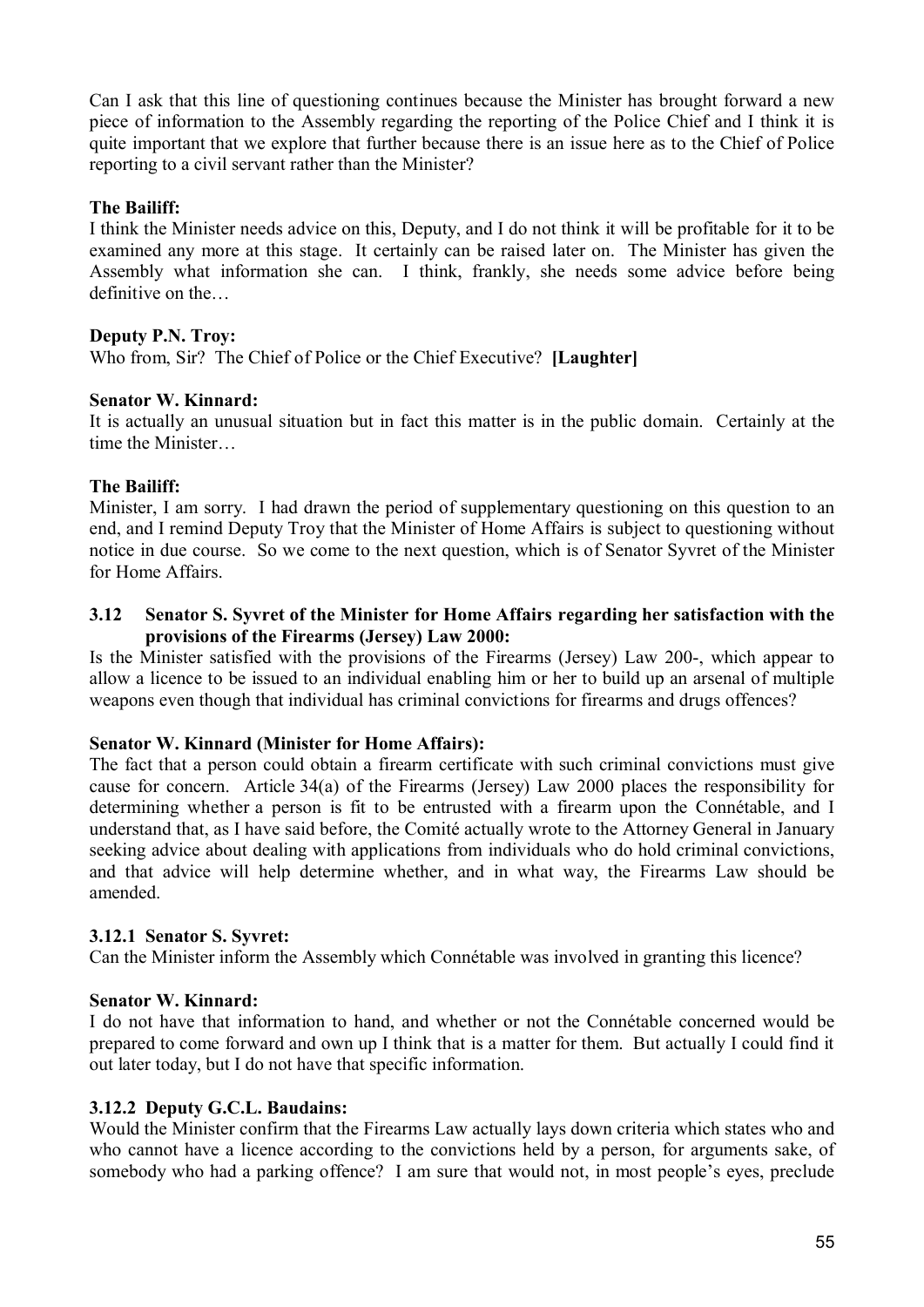them from owning a firearm whereas if they were guilty of grievous bodily harm that possibly would. Would she confirm that, in fact, the Firearms Law does contain those criteria?

### **Senator W. Kinnard:**

My belief is, in fact, that it does not contain those criteria and it is actually a matter for the Connétable to make that decision, and that is why obviously they are seeking advice about the sorts of convictions and so on that perhaps ought to be considered inappropriate. And out of that will be developed a set of Regulations which will, in fact, cover this area.

## **3.12.3 Deputy J.J. Huet of St. Helier:**

These 2 words here, "criminal convictions" for firearms and drugs offences, I would like to ask - to get it clear in my own mind - would somebody have a criminal conviction for firearms if they were late in renewing their licence? And the second one, would somebody… well I know they would have a criminal record for a drugs offence because in the olds days, Sir, when Centeniering - and I am going back 12 to 14 years… Nowadays one will not get a criminal conviction if one is using a drug for personal allowance - a very small amount - but in those days it was an utter offence to even have one puff of a roll-up, as they called it, and the person went to jail. They had no choice. Now that has changed from then to now.

## **The Bailiff:**

Come to the question please.

### **Deputy J.J. Huet:**

The question is, when we are talking about criminal convictions for firearms and drugs offences, are we including those things from way back in that length of time because nowadays they are not a conviction?

## **Senator W. Kinnard:**

The States of Jersey Police would have the role in actually confirming to the Connétables if an individual had any convictions but it would, at the end of the day, be up to the Connétable to take a view on whether or not they wished to still go ahead and grant the certificate.

## **3.12.4 The Connétable of St. Helier:**

I think it is unfortunate that the Minister has used the phrase "owning up" for Constables that are Members, Sir, that answer these criteria. If that is the phrase she wishes to use I am pretty sure that in St. Helier we do have people who have firearms certificates with things in their past that have come up in the Police check. Could she confirm to me, however, that the Constables make their decisions based on advice from the States of Jersey Police Firearms Unit and that that Unit has recently tightened-up the terms of its advice to the Constables?

#### **Senator W. Kinnard:**

I believe that it is very important that we do have procedures to ensure that we have a continual process of improving upon them. "Owning up", I apologise, it is an unfortunate use of terms and I do actually take that back. But I am pleased that, in fact, the Connétables themselves are expressing concerns about this area and have committed to work with us to ensure that we do improve matters. We have to improve matters in the way in which we deal with the law on our side, under the remit of Home Affairs, and I think there obviously needs to be tightening-up on the part of the actions of the Connétable. But, as I have said before, both sides are of one mind of trying to work together to improve matters.

## **3.12.5 Senator S. Syvret:**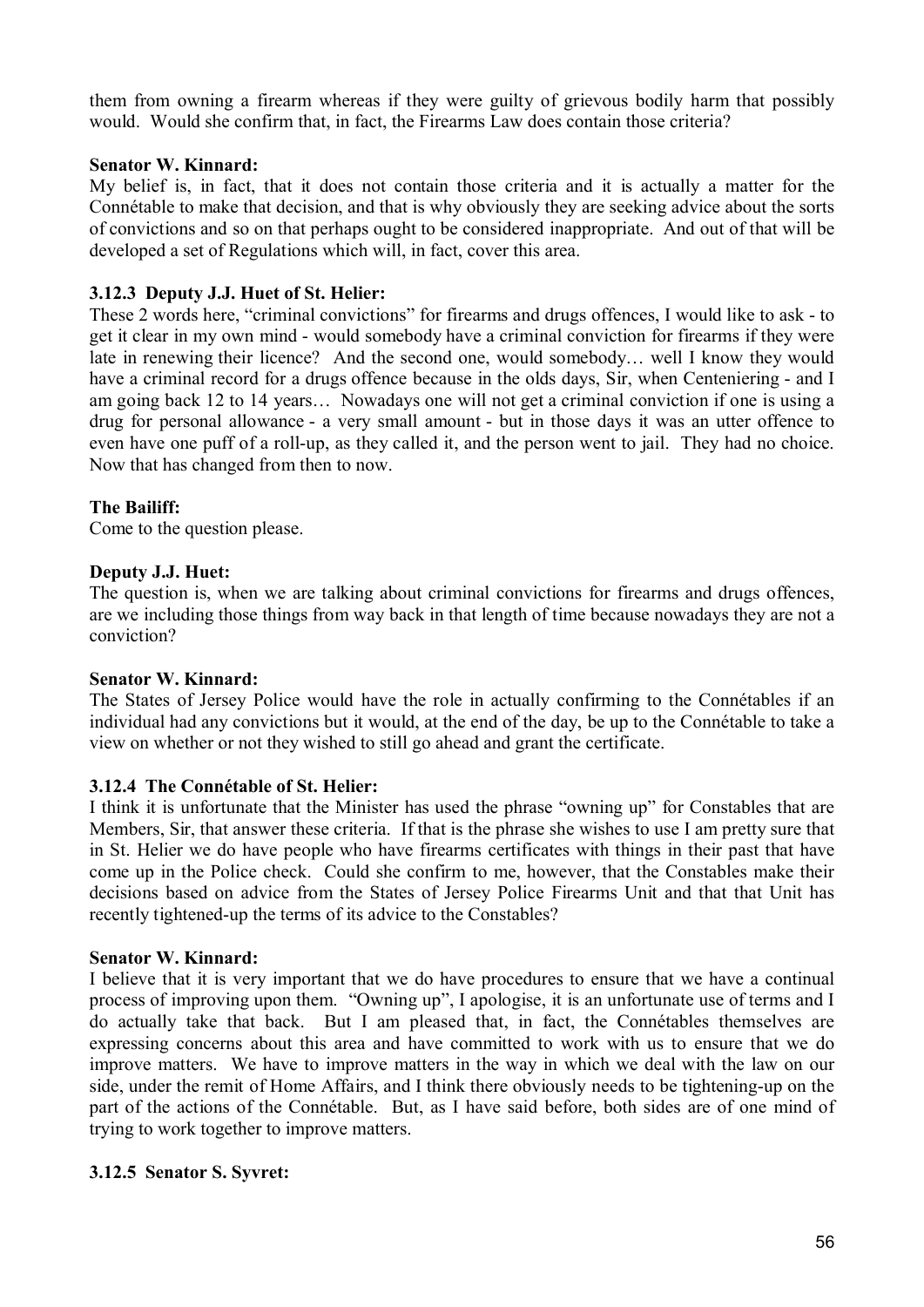Will the Minister confirm to the Assembly that the Hungerford and Dunblane massacres were carried out by people who were legally entitled to possess those firearms? And will she not accept the fact that the entirely random and inconsistent nature of the application and granting of licences by the separate 12 Parish Constables is no longer a viable way of proceeding on this basis and that we have to have Island consistency, and that it is not appropriate for people to be deciding whether to grant a firearms licence or not to individuals who may be friends of theirs?

### **Senator W. Kinnard:**

Leaving aside the rather inflammatory language, I would say that a central firearms licensing authority is obviously an issue that will be discussed with the Connétables as part of our review of the operation of the 2000 Law and will be discussed with the Firearms Liaison Group. But, of course, much consultation would have to go on before any such decision is made about whether it would be necessary to go to a centralised firearm licensing authority or otherwise because, quite clearly, I know that there will be divided views among the Connétables. In areas where some tragic events have taken place there has been a centralised licensing authority, so there is not an automatic correlation between the two issues. But I would say, Sir, what we do have in Jersey, I think, which is over and above what they have in the United Kingdom, is a central firearms index which is the database of certificate holders, and that was introduced by the 2000 Law and the United Kingdom is still awaiting such an index.

## **3.12.6 The Connétable of Grouville:**

May I ask the Minister whether she is aware of any case where recommendations have been given by the Police on the application for a firearms permit which had not been carried out by the Constable?

#### **Senator W. Kinnard:**

I do not have that detail of information. It is not necessarily helpful to go there, but clearly if it is required and the Constable requires that information I would perhaps suggest that he ask his fellow Connétables.

#### **3.12.7 The Deputy of St. Martin:**

It was reported in the media that the States Police had grave fears that the current licensing rules means that unstable and unsuitable people are legally getting hold of guns with the blessings of the Parish Connétables. Has the States Police passed on that information to the Minister? If so, when, and what action has the Minister taken to address those concerns?

#### **Senator W. Kinnard:**

I can actually say that what happened… to really raise these issues this time round, there was a short video clip that was brought to the attention of the Chief Officer of Police in January 2006 and apparently it had been circulating Jersey, and it was demonstrating a particularly unusual weapon, At that point it was raised with myself and with the Assistant Minister, and we then went on to raise it with the Chairman of the Comité des Connétables. At that point, Sir, we also then went on to raise our concerns with the Education, Sport and Culture Department because we were aware that individuals were seeking certification on the basis of using local ranges and the ESC (Education, Sports and Culture) Department have commissioned a U.K. expert to inspect their facilities and to report back on various issues, including whether or not local ranges are suitable for high velocity firearms and obviously, therefore, to establish whether such certification for possession would be invalid. Also, some research was undertaken on the general issue of firearms to really look at the operation of the Firearms Jersey Law and, as I mentioned, the Comité des Connétables also raised some issues at this point. What we have decided is what we would like to do, as a result of concerns that have been expressed to us and which we have taken forward now, is that in collating the information a report is nearly finalised as to the ways in which the current Law operates and, if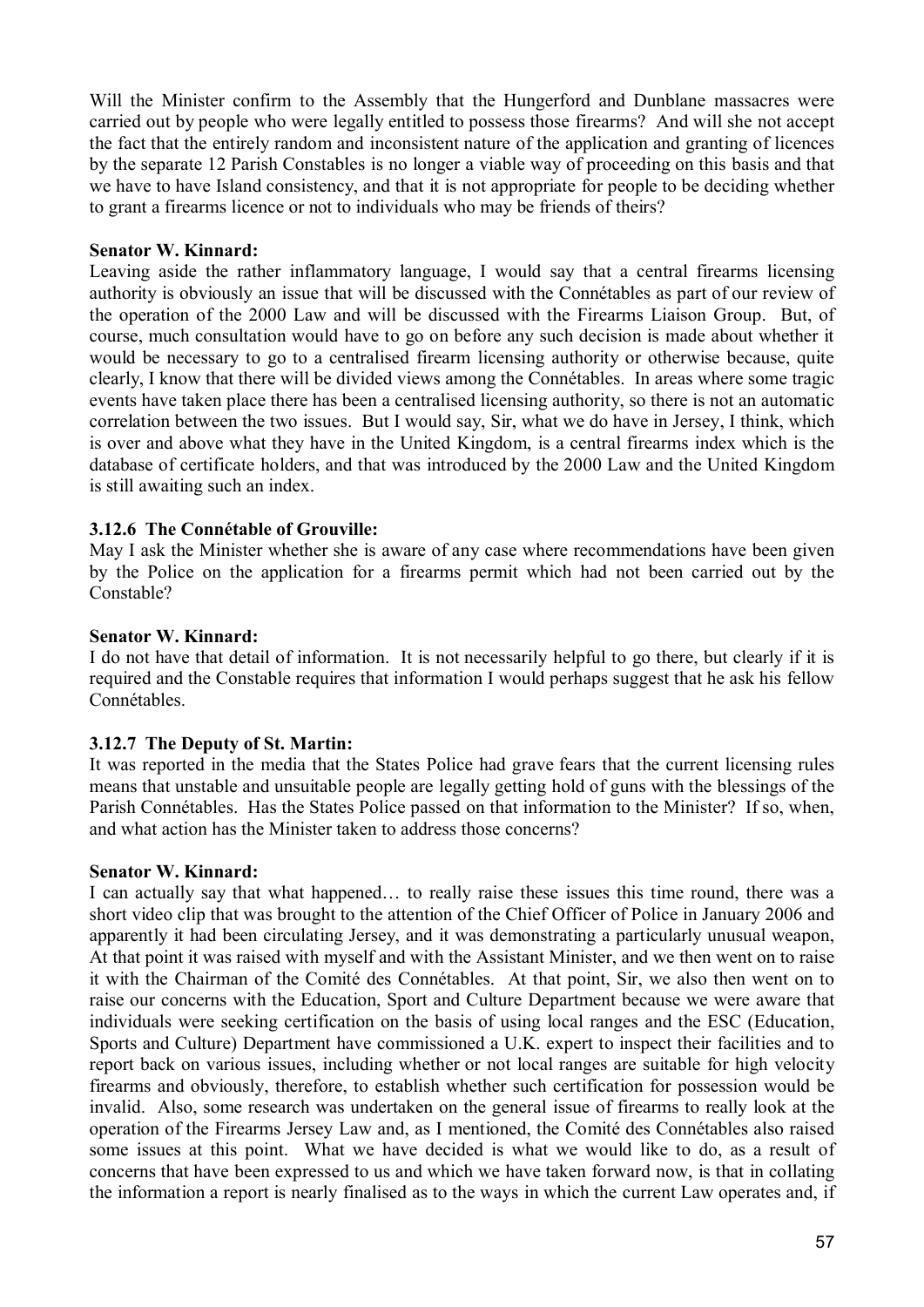you like, some of its inconsistencies and inadequacies, and on the basis of that report we will be trying to draw up a proposition to bring to the House for debate. Certainly what else has happened is that we have also decided to

## **The Bailiff:**

Sorry, I think your time expired.

#### **The Connétable of St. Lawrence:**

I was just going to mention something that occurred earlier which was a reference to whether we should have a central authority issuing licences or not? I was just going to make the comment that it did not help in Hungerford or Dunblane.

### **The Bailiff:**

Connétable, this is not comment time, this is question time.

### **The Connétable of St. Lawrence:**

No, Sir, I was just saying the particular point I was going to address and ask the Minister if she agreed with me in that case?

## **The Bailiff:**

If you wish to ask a supplementary question you can.

### **3.12.8 Connétable M.K. Jackson of St. Brelade:**

Could the Minister please confirm with regard to the review to which she just alluded that she has communicated with the Firearms Law Liaison Group which is, in fact, chaired by her Chief Officer?

#### **Senator W. Kinnard (The Minister for Home Affairs):**

It is not chaired by my Chief Officer. It is chaired by my Assistant Minister. The intention is to have a meeting and I gather that a date has been set to meet with the Firearms Liaison Group to look at methods for tightening up the controls of the 2000 Law in that Group. I am also going to be writing to shooting clubs - to their secretaries - to ensure that all shooting clubs are registered by given date because in the Law longstanding clubs do not necessarily have to but I want to change that. We are doing a lot of other things, Sir, like trying to identify who are currently club members who are returning to clubs and shooting at clubs and those that are on the clubs' lists but not necessarily taking up the opportunity to use the clubs. So, there are many things going on, Sir, to address this issue and I am aware that there will be much more work to do in conjunction with the Firearms Liaison Group.

#### **3.12.9 The Connétable of St. Peter:**

The Minister stated in the previous comment that this review started with the clip of a film. Could I inquire where this film originated from and was it requested by the Home Affairs Minister? Was it requested by herself as Minister or was it requested by the Police Chief and, if not, who?

#### **Senator W. Kinnard:**

Sir, it was raised, as I mentioned, by the public. It appeared to be circulating the Island. It was obviously open-source material which was referred to the Police Chief and indeed myself and my Assistant Minister have reviewed the clip.

### **3.13 Senator S. Syvret of the Chairman, Comité des Connétables regarding the discharge of duties by Connetables under the Firearms (Jersey) Law 2000:**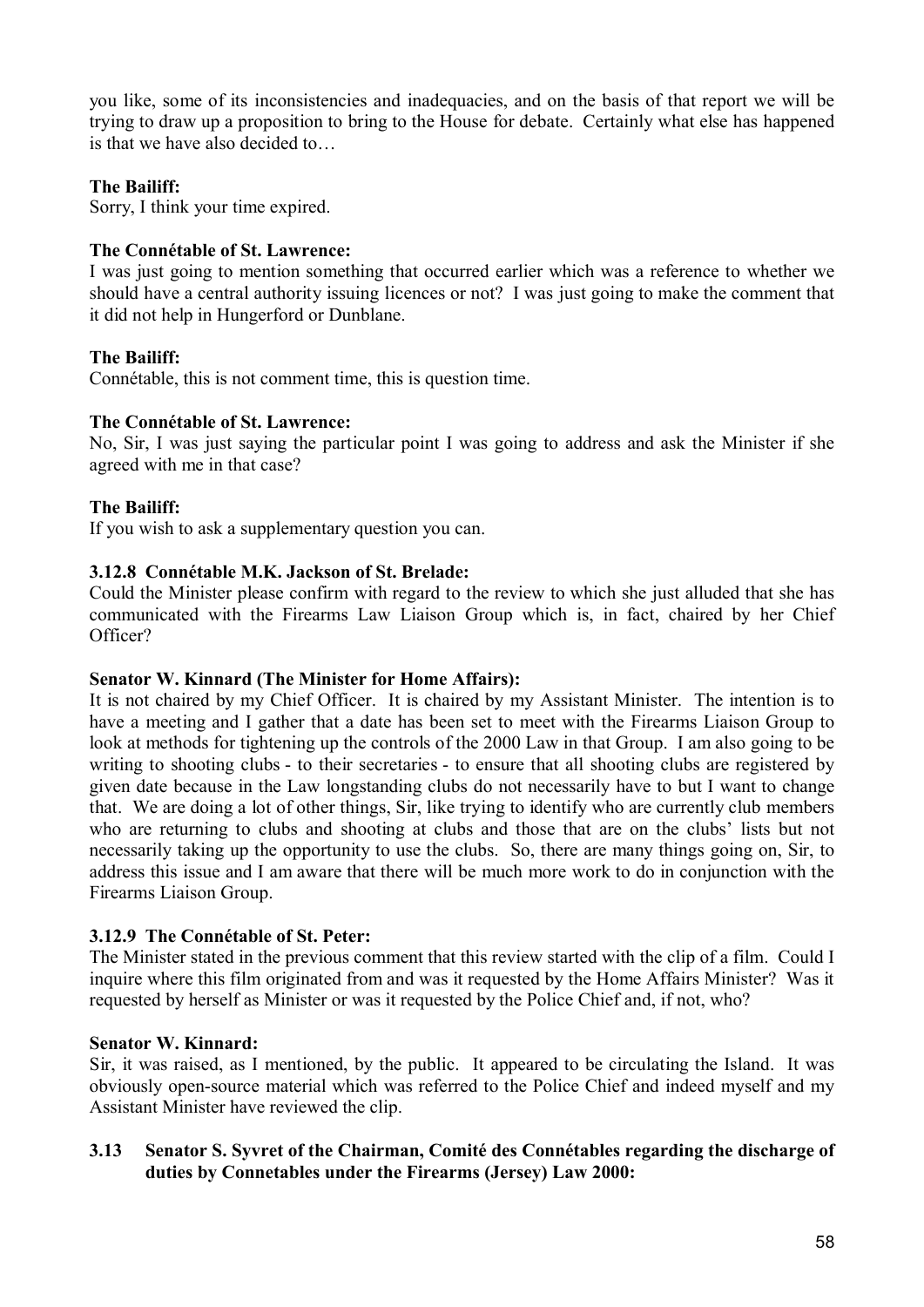Is the Chairman satisfied that all Connétables are correctly discharging their duties under the Firearms (Jersey) Law 2000 and if not would he explain whether there are any deficiencies in the application of the Law that he is aware and to which Parish this applies, if any, and whether any difficulties exist with the Parish in issuing firearms licences?

### **Connétable K.P. Vibert of St. Ouen (Chairman, Comité des Connétables):**

Yes, Sir, I am satisfied that Parish Connétables are correctly discharging their duties under the Law. I welcome the Senator's question because it gives me the opportunity to point out to the States and to the attending media that since the promulgation of the Firearms (Jersey) Law 2000 all - and I repeat all - the required paperwork for every application, be it for the grant, variation or renewal of a firearms certificate, has been forwarded to the States of Jersey Firearms Index Unit and has been recorded in the central firearms index maintained by the States of Jersey Police. Police checks have been undertaken on all applications prior to consideration of any application. The issue raised in the *Evening Post* regarding the non-compliance of 4 Parishes was an administrative one and following identification of which Parishes were involved - which I would say only occurred last Thursday - I can give an assurance that the information required should be made available by close of play today. I would further point out that all the information has previously been viewed and processed by the Index Unit at the time of application. As to the question as to whether difficulties exist for the Parishes, if any such do exist they will be identified and addressed by the proposed review of the Law.

## **3.13.1 Senator S. Syvret:**

Could the Chairman inform the Assembly which of the 12 Connétables was the one responsible for issuing or granting or renewing a firearms licence to the individual with firearms and drugs convictions?

### **The Connétable of St. Ouen:**

I have not been made privy to that information yet, Sir.

## **3.13.2 Deputy S.C. Ferguson:**

I wonder if the Chairman of the Comité will confirm that in fact as far as he is concerned the Rehabilitation of Offenders Act applies?

#### **The Connétable of St. Ouen:**

I cannot confirm that but I can confirm that under the Home Office guidelines to chief officers on the mainland, it says that they should consider the application firstly from the standpoint of the applicant rather than from that of a possible objector. Each case must be judged on its own merits, being mindful of the consistent administration of the law and the need to provide fair and equitable treatment to all applicants.

## **3.13.3 Deputy R.G. Le Hérrissier:**

Could the Chairman please confirm, following on the question from the Connétable of Grouville, that there have been no instances where the advice of the States of Jersey Police has been disregarded or denied or whatever?

## **The Connétable of St. Ouen:**

That is my understanding, although I have not sought positive proof of that statement.

## **3.13.4 Senator P.F.C. Ozouf:**

Can I just seek to get the Constable to answer the question the other way round. Are Constables taking the advice of the Police in saying that, yes, a firearm certificate could be issued but not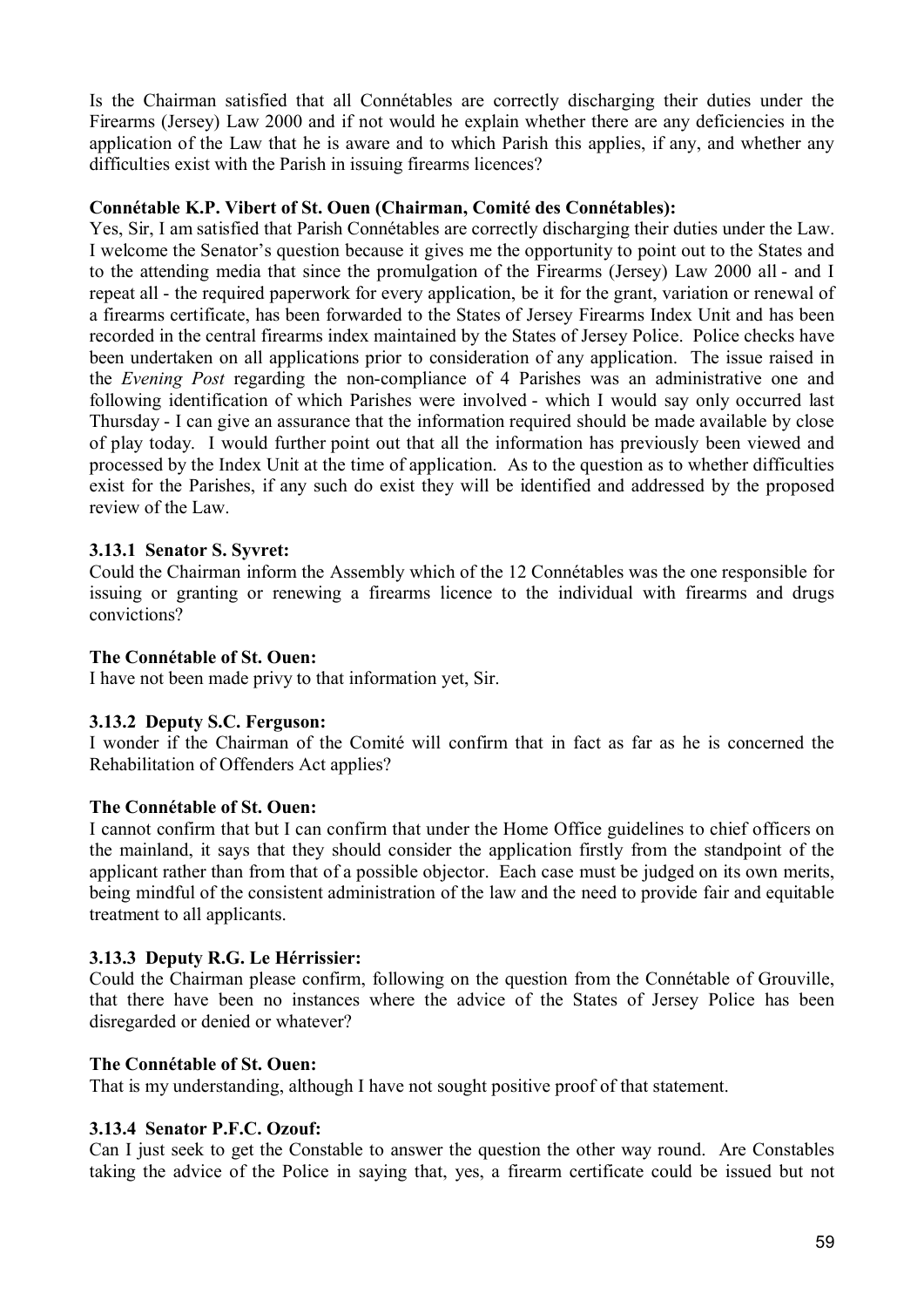agreeing it because of other information. Does he have any statistics to back any evidence of that arrangement where the Constables are being tougher than the Police are saying?

### **The Connétable of St. Ouen:**

We are going into a field where each Connétable has the consideration to be made on the evidence provided before him or her, only him in this case at the moment. Certainly from my own point of view - from the Parish of St. Ouen - if there is a query on the application form when it is returned to the Parish Hall, I will then discuss that with the relevant authorities at the States of Jersey Police prior to making my consideration.

### **3.13.5 Senator S. Syvret:**

Does the Chairman not accept there was a very, very important issue of public accountability here? If he is not at present party to the information as to which of the 12 Connétables was licensing firearms for a person with firearms convictions, will he undertake to find out that information and make it public and, as a matter of general policy, will the Constables be prepared to stand up and be counted for their decisions? Does he also believe that in the event of a firearms licence being issued to somebody with criminal convictions, if they were then to commit further criminal offences, particularly involving the firearm, that that Connétable would have no other decent option other than to resign?

### **The Connétable of St. Ouen:**

I can confirm that if that information is made available to me, I will ensure that the matter is properly looked at and properly investigated and that any mistake in the application of the Law is addressed by the bodies which need addressing them. I would refer the matter to the Attorney **General** 

### **3.14 Deputy G.C.L. Baudains of St. Clement of the Minister for Home Affairs regarding definition of automatic weapons as "prohibited weapons":**

**[Aside]** Would the Minister inform Members whether automatic weapons, such as M2 Brownings, are defined as "prohibited weapons" in accordance with Article 33(1) of the Firearms (Jersey) Law 2000, requiring the Minister's authority, following consultation with the Connétable, before such a firearm can be purchased or transferred and, if so, on how many occasions, if any, has such permission been granted in the last 3 years?

#### **Senator W. Kinnard (The Minister for Home Affairs):**

Yes, Sir, provided it is understood that the Firearms Law refers to Article 33(1)(a) to firearms which are so designed or adapted that 2 or more missiles can be successively discharged without repeated pressure on the trigger. During the last 3 years, there have been 3 occasions on which permission has been granted but none were automatic weapons as defined in Article 33(1)(a). Two cases of permission relate to deactivated flame throwers, which are exhibits at the Jersey War Tunnels, and one relates to a local company which supplies component parts to the UK Ministry of Defence.

#### **3.14.1 Deputy G.C.L. Baudains:**

I would not have thought a deactivated gun requires the Minister's permission. Would she advise, given that a review of the Firearms Law has been ongoing now for, I think, 5 years, whether any new review will be made by the existing Firearms Liaison Group or a new group and if so what would it be? We know that the press has already incorrectly said that 6 persons have permission to possess heavy machine guns and they are high velocity, which is not true, so therefore would she also ensure that her Assistant Minister is properly briefed on firearms so that he in future does not inadvertently add to the current misinformation?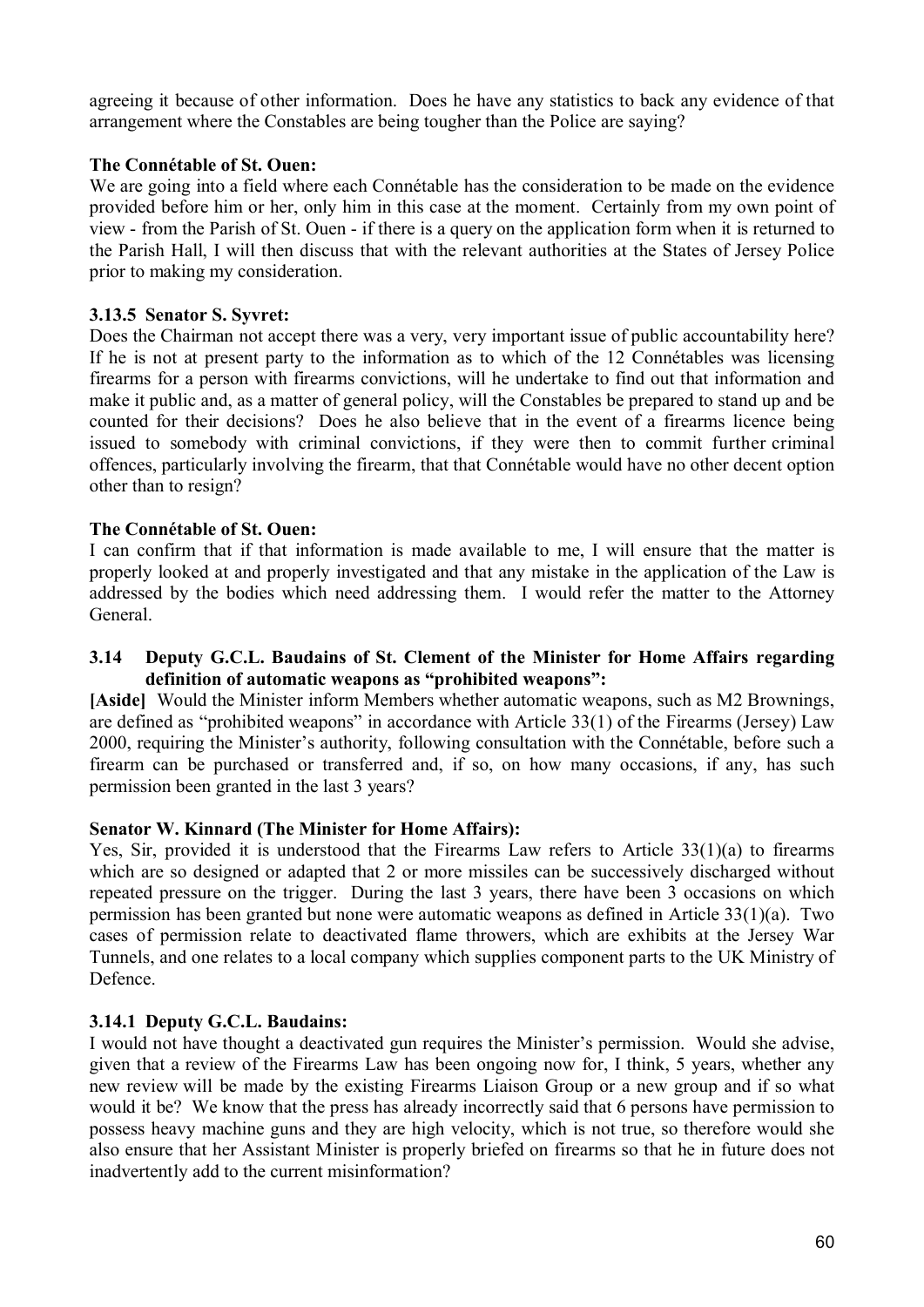### **Senator W. Kinnard:**

I think there is a confusion being put about here that in fact the issue that my Assistant Minister referred to was not the items referred to in the Deputy's question just now. The weapons of concern are, in fact, a weapon known as the Steyr bolt action rifle, sometimes referred to as a single-shot machine gun, that fires a .5 Browning machine gun round. Indeed its potential effects are devastating and we are aware that there is one already licensed in the Island and we are aware there are others who do not have possession of these weapons but permission to do so.

### **3.14.2 The Deputy of St. Peter:**

Would the Minister confirm that there is no such definition as a single-shot machine gun and that although this .5 calibre weapon fires what is termed as machine gun bullets, that all bullets in all guns - and the current most common bullet is a .762 - can be used in single-shot weapons for rifle target shooting as well as a weapon of war?

### **Senator W. Kinnard:**

I am not a ballistics expert but clearly in reviewing the Law we will take the advice of the said ballistics experts.

### **3.14.3 Deputy P.N. Troy:**

Can the Minister then confirm that all licences issued at present have been issued in accordance with the Law and the person who owns this single-shot rifle is operating within the current law?

### **Senator W. Kinnard:**

Yes, Sir, and that is one of the reasons why I feel the Law must be reviewed.

### **3.14.4 The Connétable of St. Ouen:**

Would the Minister confirm that at the time of the application which was made for possession of this particular firearm, Police Headquarters found nothing to mention to the Connétable about this particular firearm?

#### **Senator W. Kinnard:**

There was no reason for particular attention on that individual case to be drawn to their attention, as indeed it was within the Law. It is only, I think, with the situation where there are others now making applications that the red flag, if you like, popped-up to say we need to look at this more closely and, indeed, that is what has happened.

#### **3.14.5 Deputy S.C. Ferguson:**

I wonder if the Minister would comment on this particular Steyr 5-calibre gun. There has been a lot of talk about high-velocity and the velocity is very similar to the .303s and 762 mm which have been used at Crabbé for the last hundred years or so.

## **The Bailiff:**

You must come to the question, Deputy.

#### **Deputy S.C. Ferguson:**

I will indeed, Sir. I wonder if the Minister could comment on the fact that the briefing note said categorically that this 50-cal firearm cannot be licensed in the UK when there is a U.K. shooting club, the Fifty Calibre Shooters Association, registered by the Home Office?

#### **Senator W. Kinnard:**

We are getting down to absolute detail here. As I say, I am not a ballistics expert but I would say that there are, of course, other types of weapons using that kind of ammunition. We are talking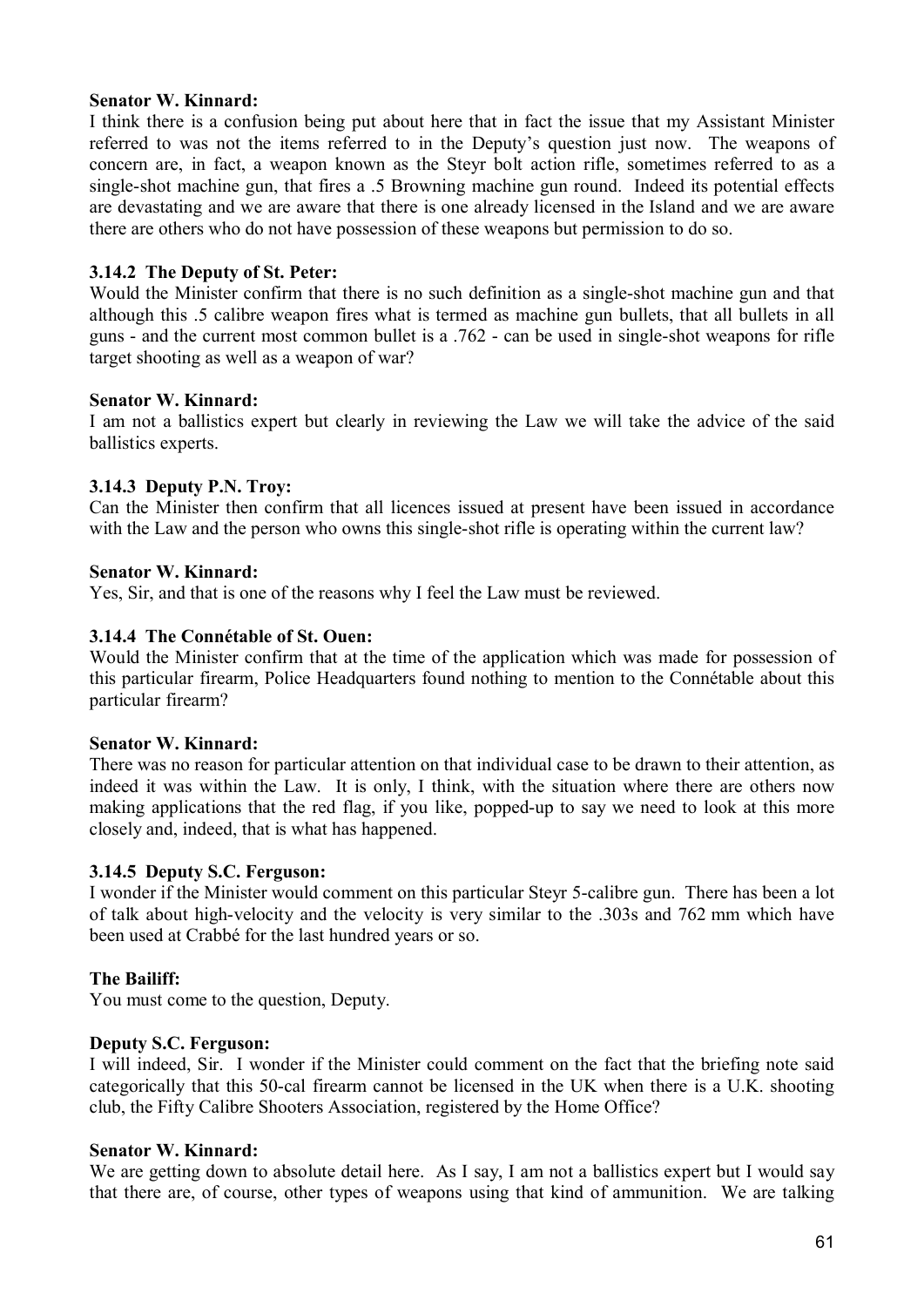about a specific very high-performance piece of kit here, Sir, which I believe indeed can have a devastating performance against light armoured vehicles at a range of a mile, and 3 miles in the case of unprotected targets. I would query, and that is indeed why we raised with Education, Sport and Culture, whether indeed the ranges we have in Jersey are capable of really accommodating this sort of weapon.

### **3.14.6 Deputy G.C.L. Baudains:**

In relation to the Minister's last comment, I wonder if she is aware that it is believed that a 303 those historic rifles - can fire bullets 7 miles and kill at 3? Would she confirm, Sir, that the singleshot rifle to which she referred 2 or 3 supplementary questions ago, is neither a machine gun nor of high-velocity?

### **Senator W. Kinnard:**

I am afraid that I am not a shooter so I do not have that kind of level of detail and I would need to have notice of the question as to the technical details perhaps that the Deputy requires. I think, Sir, what we must say here is that we are trying to have a very reasonable review of the Firearms Law and part of that will be to look at which kinds of firearms we consider to be perfectly legitimate to be held in Jersey and perhaps looking at a list of those under our review that we think ought not to be legally held in Jersey. We will do that in consultation but clearly what we are concerned about here is public safety. I am aware of the very hard and rough ride that the 2000 Law had in the States. Indeed, originally the Law came in in 1995 and was thrown out at the preamble stage because of opposition from the shooting fraternity. What I would say, Sir, is that we are not trying to curtail the actions of legitimate shooting fraternity who engage in sport and obviously add value to the reputation of this Island. What we are concerned about is ensuring that public safety is uppermost in our mind. The shooting fraternity do not have anything to fear from this review but we are absolutely clear, Sir, that the review is absolutely necessary at this time.

#### **3.15 Senator B.E. Shenton of the Chief Minister regarding his confidence in the Minister for Home Affairs following publication of H.M.I. report on H.M. Prison La Moye:**

Sir, following the H.M.I. report on H.M. Prison, La Moye, would the Chief Minister confirm whether he retains full confidence in the Minister for Home Affairs whom he nominated for this position in December 2005?

## **Senator F.H. Walker (The Chief Minister):**

Yes, Sir, I have full confidence in the Minister for Home Affairs who has responsibility for a wide portfolio, as we have heard throughout much of the morning, including Her Majesty's Prison. The H.M.I. report has highlighted a number of serious deficiencies in standards at La Moye Prison and Members will already be aware of these deficiencies from the extensive coverage that has been given to the report. Many of the concerns highlighted in the report are already being actively addressed and these include the recruitment of extra staff and the provision of a new accommodation block which is scheduled for completion in August this year. In addition, funding is available for a further new block in 2009 and, in fact, the Minister for Home Affairs is bringing pressure on the Council of Ministers to bring that forward to 2007. The Minister for Home Affairs is now actively addressing the remaining concerns expressed in the report. One of the main issues and it has been for many years - is one of resources and this is something which both the Minister and the Council of Ministers is addressing. In the meantime, I repeat that I have every confidence in the ability and the determination of the Minister for Home Affairs to carry this forward.

### **3.15.1 Senator B.E. Shenton:**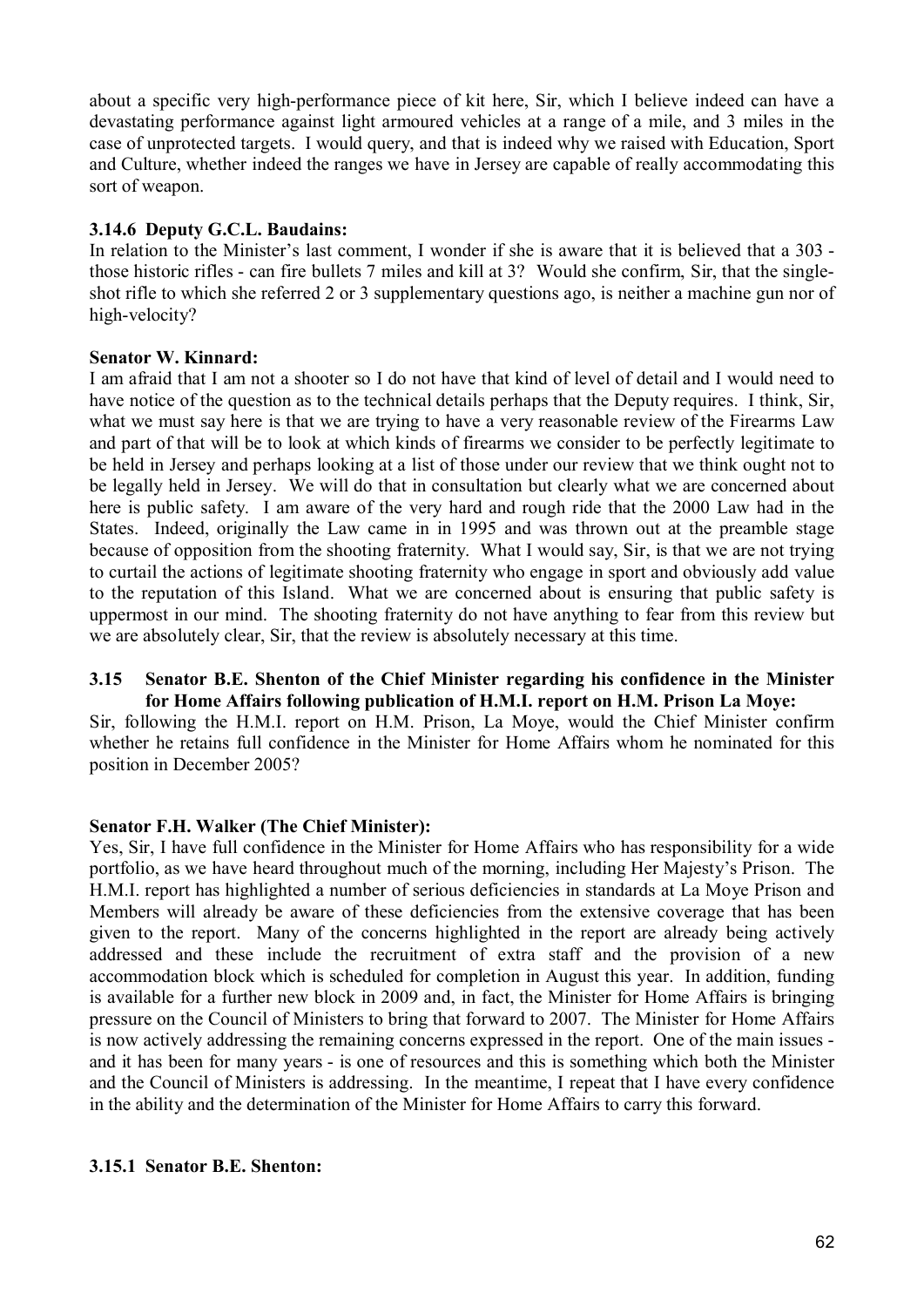The Minister for Home Affairs stood up in this Assembly a couple of weeks ago and said that it was not her fault she could not get the funding from Policy and Resources. Given that the Chief Minister was President of Policy and Resources, can he tell us whose fault it was? Was it the Minister for Home Affairs fault or Policy and Resources?

### **Senator F.H. Walker:**

I think the lack of resource going into the prison is a collective responsibility of past Committees. However, we do have a new system now. We are approaching this in a new way with the new joined-up ministerial approach. I repeat what I said in my original answer that I believe the Minister for Home Affairs, working with her colleagues on the Council of Ministers, will come up with the right solutions to all these problems in a very timely manner.

### **3.15.2 Senator J.L. Perchard:**

The 2005 Inspector of Prisons Report on La Moye described intolerable conditions for inmates with drugs freely available, serious security concerns, unacceptable sanitary conditions, bullying, racism and more. What makes these findings even more scandalous, Sir, is that they follow up an equally damning report from a H.M. Inspector of 2001. This unacceptable state of affairs has not come about as a result of an accident. This situation is no surprise. Given that the Minister for Home Affairs was Vice-President and President of the Home Affairs Committee for 6 years consecutive to her becoming Minister for Home Affairs, who does the Chief Minister think the buck stops with? Who ultimately takes responsibility for the welfare of inmates and the conditions at H.M. La Moye Prison?

### **Senator F.H. Walker:**

The buck very clearly now rests with the Minister for Home Affairs and she is well aware of that and, as I have already said in my answers, she is addressing all these issues as speedily as sensible.

## **3.15.3 Deputy R.G. Le Hérissier:**

Would the Chief Minister outline the conditions under which he would withdraw his confidence from a Minister?

#### **Senator F.H. Walker:**

Yes, Sir. If there was continued under-performance, non-performance or misconduct or whatever it may be, by a Minister then they would very quickly - and they are well aware of this and I have said this publicly - lose my confidence. This does not apply in this case.

#### **3.15.4 The Very Reverend R.F. Key, The Dean of Jersey:**

Would the Chief Minister accept from me that the 3 denominational heads on the Island feel that the Minister and her Assistant are to be congratulated on the alacrity with which they have worked with us on addressing the chaplaincy issues? Would he take an early opportunity when he visits the prison to pass on from us to the Governor and the staff our thanks and amazement for the relationships with prisoners that they have and the excellent work that they do?

#### **Senator F.H. Walker:**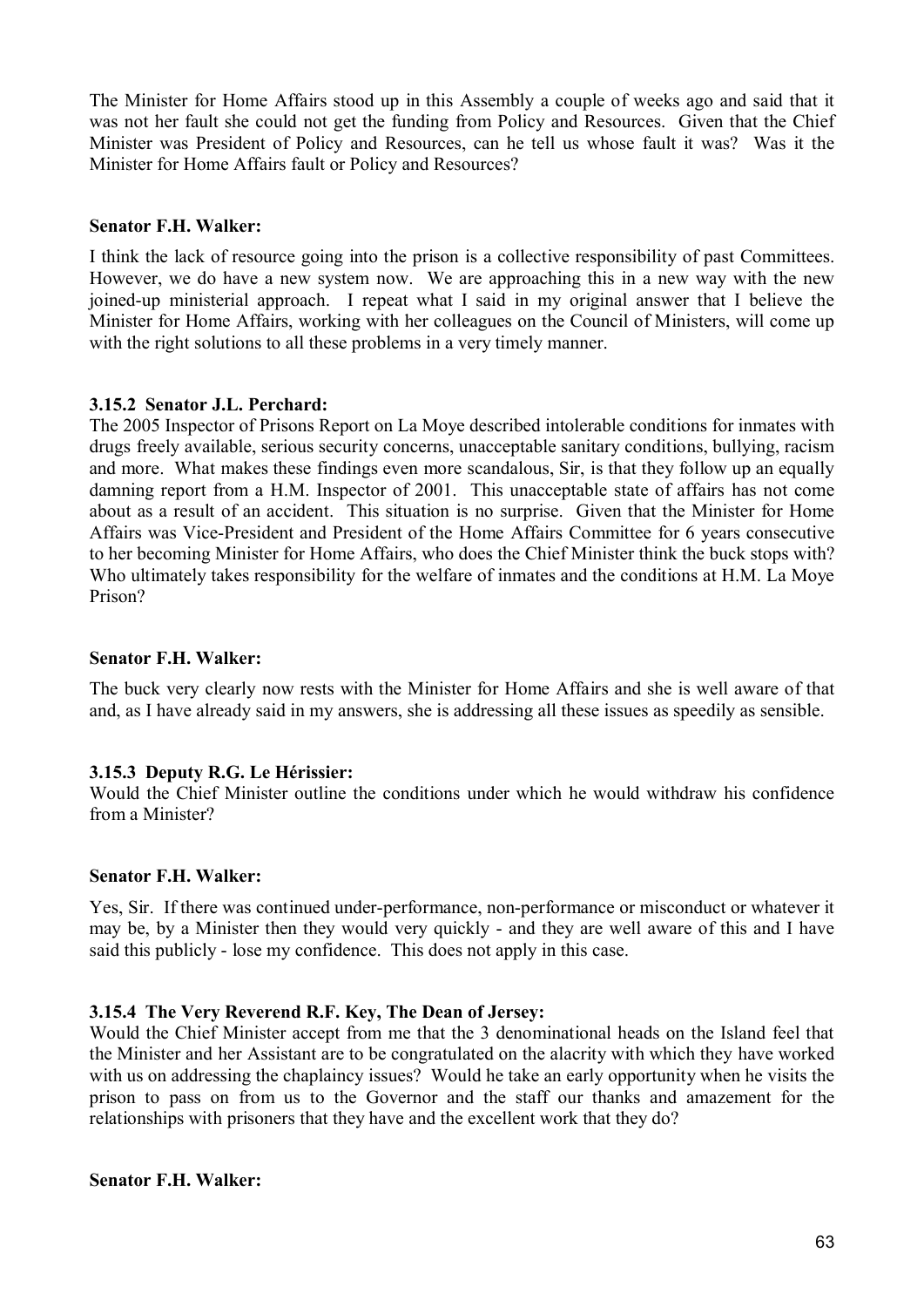I am very grateful to the Dean for that question and I fully accept the points he has raised and I will, of course, pass on the information as he has requested. I am extremely grateful.

### **4. Questions to Ministers without notice - The Minister for Home Affairs**

### **4.1 Deputy S.C. Ferguson:**

Following on from a few minutes ago - it seemed like a good idea at the time - would the Minister like to tell the House how she expects to have a reasoned and thorough review of the Firearms Law, given the effects of the adversarial interview given by the Deputy Chief Officer of Police?

### **Senator W. Kinnard (The Minister for Home Affairs):**

I do believe that we will have a reasoned review and I have to say, Sir, that one of the things that has disappointed is the way in which some individuals of the firearms fraternity have really taken a very knee-jerk reaction themselves and indeed, as I say, they did successfully prevent a law coming to this House in 1995. I regret if that is going to be the way in which this is going to be conducted. It certainly is not our intention that it will be conducted in this way and I have every confidence in my Assistant Minister, as the Chairman of the Firearms Liaison Group, to ensure that matters are brought forward in both a timely, sensible and - if you like - peaceful way.

### **4.2 The Deputy of St. Martin:**

The Firearms Liaison Group established after the passing of the Law in 1999 or 2000, can the Minister tell us how often the group has met and is the Minister satisfied with the effectiveness of that particular liaison group?

#### **Senator W. Kinnard:**

I have not got in front of me all of the minutes of the Group but I think Members heard earlier on that the Connétable of St. Ouen was in fact the Chairman of that Group for the first 3 years and they tended to meet, Sir, when they felt there was an issue that needed to be debated and discussed rather than meeting on a regular monthly basis. Indeed, much good work has been done and changes to the way in which the 2000 Law operates - amendments have been brought to this House - as a result of working within that Group. I do believe that it is a successful vehicle but there are occasions, of course, when there is not a meeting of minds and at that point it is the responsibility of both the Minister and this House to make the decision on what the Law should be.

#### **4.3 The Deputy of St. Martin:**

Could I just add then that if the Connétable of St. Ouen was on for 3 years, that there has not been a meeting of the group for the last 3 years, bearing in mind that is 6 years in total?

#### **Senator W. Kinnard:**

No, Sir, I do not believe that is true because, following on from the Connétable, in fact, it was the previous Deputy of St. John who chaired the Group and I am aware that he did chair meetings.

#### **4.4 Deputy J.A.N. Le Fondré:**

To return to the EP *(Evening Post)* article of Friday, 17th March - which is the one with the machine gun on the front page which we understand was based upon information supplied by the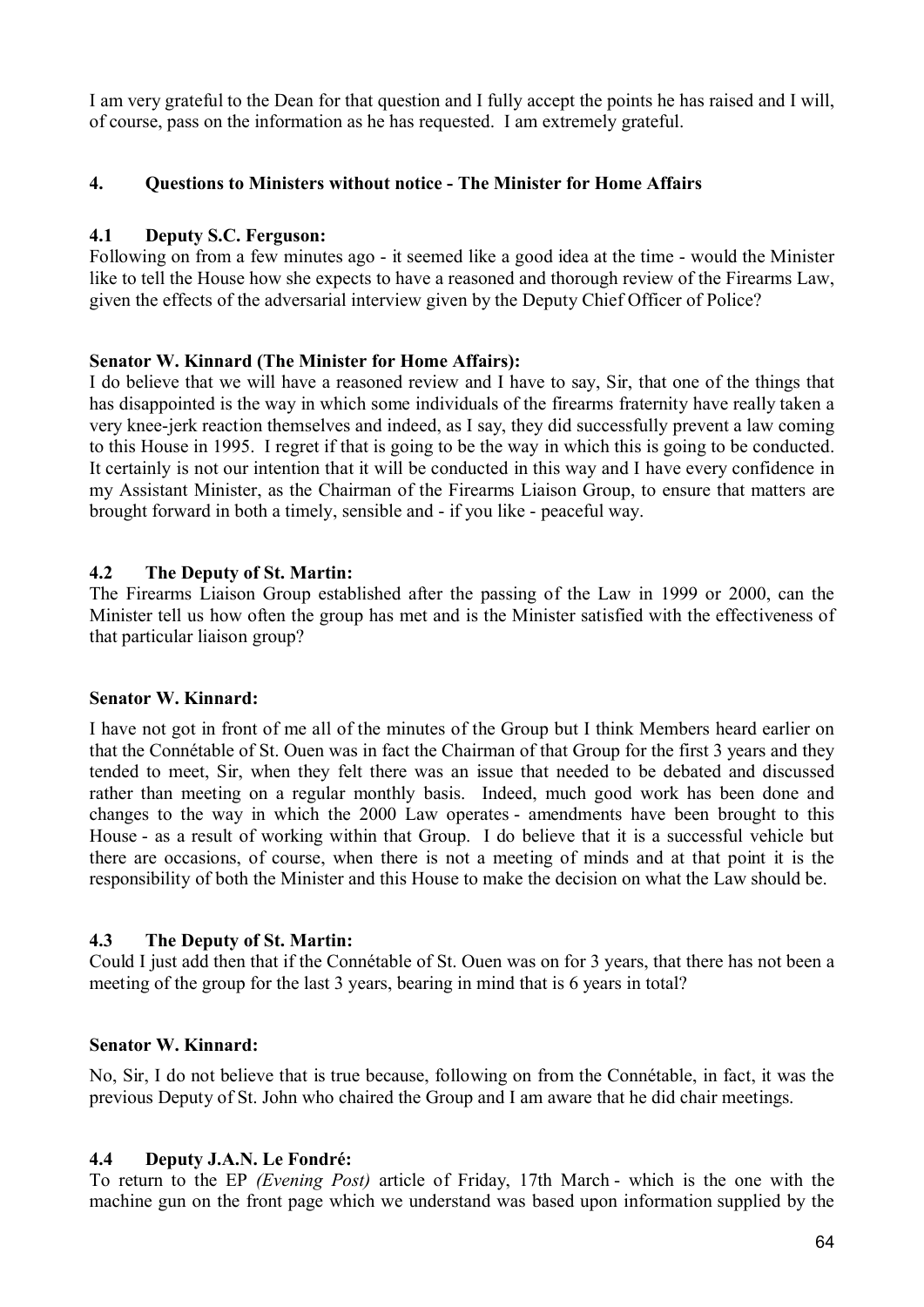police. Could the Minister confirm the method of calculation which backs up the statement that the people registered to own guns in the Island hold 6.5 million rounds of ammunition?

### **Senator W. Kinnard:**

That information will have come from the Firearms Index which records both weapons and indeed ammunition.

### **4.5 Deputy A. Breckon:**

I wonder if the Minister could give any information or statistics about the temporary release schemes and show whether it has been a success or a failure in comparison with other prisons?

#### **Senator W. Kinnard:**

The temporary release which takes a variety of forms - from both tagging to temporary release for home visits or for reasons for medical appointments or whatever - has been extremely successful. The failure rate has been virtually non-existent. In fact, there have been no sort of failures to return. Where there have been difficulties they have only been very minor in terms of people perhaps not abiding exactly by the terms of the release. I have not, I am afraid, got this in front of me at the moment but really there is nothing to report and in fact we have regular reports at our Ministerial meetings from the prison and indeed there has been nothing to report in terms of failures. It has been an extreme success and I think that is very much in part due to the panel which assesses risk in terms of whether or not individuals should be given temporary release and I pay credit in fact to them.

## **4.6 The Deputy of St. Peter:**

There have been several rumours over the future of the retained Western Fire Station. Would the Minister for Home Affairs comment on the possible closure and sale of this site, either now or in the foreseeable future?

#### **Senator W. Kinnard:**

Yes, I will, Sir. I just need some time to find my piece of information because I think it is important that I answer this question very carefully because I am aware that there have been some concerns expressed, obviously, in the western parishes. What I would say, Sir, is that there are no current plans to change the status of the Western Fire Station because some 16 per cent of our total fire-fighting force is stationed there. That is 18 personnel out of a total of 118 whole time and retained staff. The station has always been identified as a retained - that is part-time - resource and this is what it does in fact continue to be. No changes can be made without a comprehensive risk assessment of the future needs being made and one is planned in terms of an integrated risk management plan in 2007. So, certainly, no change could take place before that plan was undertaken. In fact, also if the physical site was lost to the service, there would also be a loss in terms of the impact on the revenue budget if we had to lease alternative accommodation to overcome any problems of vehicle garaging and equipment storage. But, as I say, Sir, there are no immediate plans to change the status of the station.

### **4.7 Senator L. Norman:**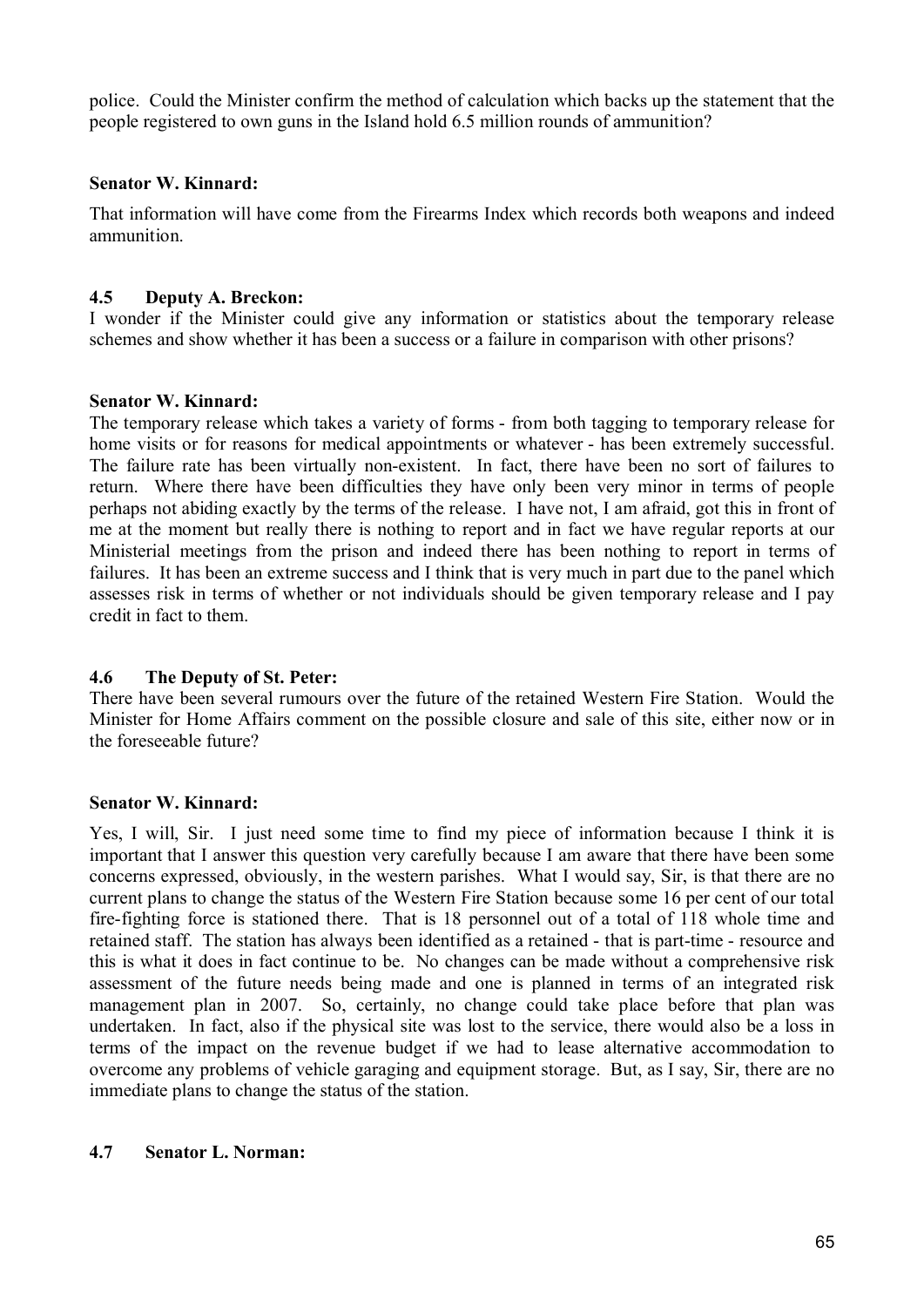In view of the startling revelation made earlier this morning that the Police Chief does not report to the Minister for Home Affairs, what comfort can the public take from the obvious conclusion that policing in Jersey occurs in a political vacuum?

### **Senator W. Kinnard:**

No, Sir, I am sorry, it is my fault. I did not make it clear. Of course, on a political level the Police Chief does report to the Minister for Home Affairs. What I was trying to perhaps try and explain, and did not do it very well, was that in terms of reporting and in terms of sort of professional Civil Service line, my Police Chief does not report to my Chief Officer of Home Affairs. So, he does not report through the Chief Officer of Home Affairs whereas the Fire Chief does, Immigration does and so on. The Police Chief on that particular aspect reports to the Chief Executive and I am sorry that I perhaps did not make that absolutely clear but, of course, in terms of political accountability it is here within the remit of the Home Affairs Minister.

## **4.8 Deputy C.J. Scott Warren of St. Saviour:**

Can the Minister inform Members of the progress being made to improve the educational facilities for all age groups at the prison? Thank you.

### **Senator W. Kinnard:**

Some Members will know that this has been a grave concern to me for some time and indeed it was a major aspect of the Criminal Justice Policy which unfortunately this House chose not to debate last November. However, had they done so I think I might have had more of a chance of keeping it in the Strategic Plan. It was originally in the Strategic Plan and unfortunately it has had to be removed because of the lack of funding. However, now I am faced with the reality of having to do what I can with the resources that are available. So, meetings are going to take place with Education, Support and Culture when the Minister returns to see what they can offer to us within existing resources. I have also met with the Probation and Aftercare Services to see whether indeed they could offer us some places on the courses that they have available. I am also working to provide accommodation - although it will probably be quite temporary accommodation - for better provision for classrooms while we are waiting for the building programme to go ahead. This, I think, is a very important matter and I will do what I can to progress it but, clearly, without that £100,000 that was identified in the Criminal Justice Policy, it is going to be a difficult one to achieve.

## **4.9 Deputy I.J. Gorst of St. Clement:**

The Minister may already have partially answered my question. Assuming, Sir, that we no longer subscribe to the Victorian value of locking-up criminals and throwing away the key, Her Majesty's Chief Inspector of Prisons in her report states that there are no policies to help prisoners address their offending behaviour or to prepare them for release. Could the Minister confirm what measures she intends to introduce to correct this fundamental problem?

#### **Senator W. Kinnard:**

Again I would say this was a major pillar - Pillar 9 - of the Criminal Justice Policy, which I really, really regret that the House chose not to debate because that set out a whole programme of how we want to move forward in terms of the rehabilitation of prisoners. We are in fact doing a number of things: Post-custodial supervision. Funding has now been released to the Probation Service for some of the work also that they do in the prison in terms of preparing prisoners for release. That is going ahead. Staffing, of course. That is one of the 6 most significant things I see that we are moving forward on that will enable us to have officers doing the kind of work that we all know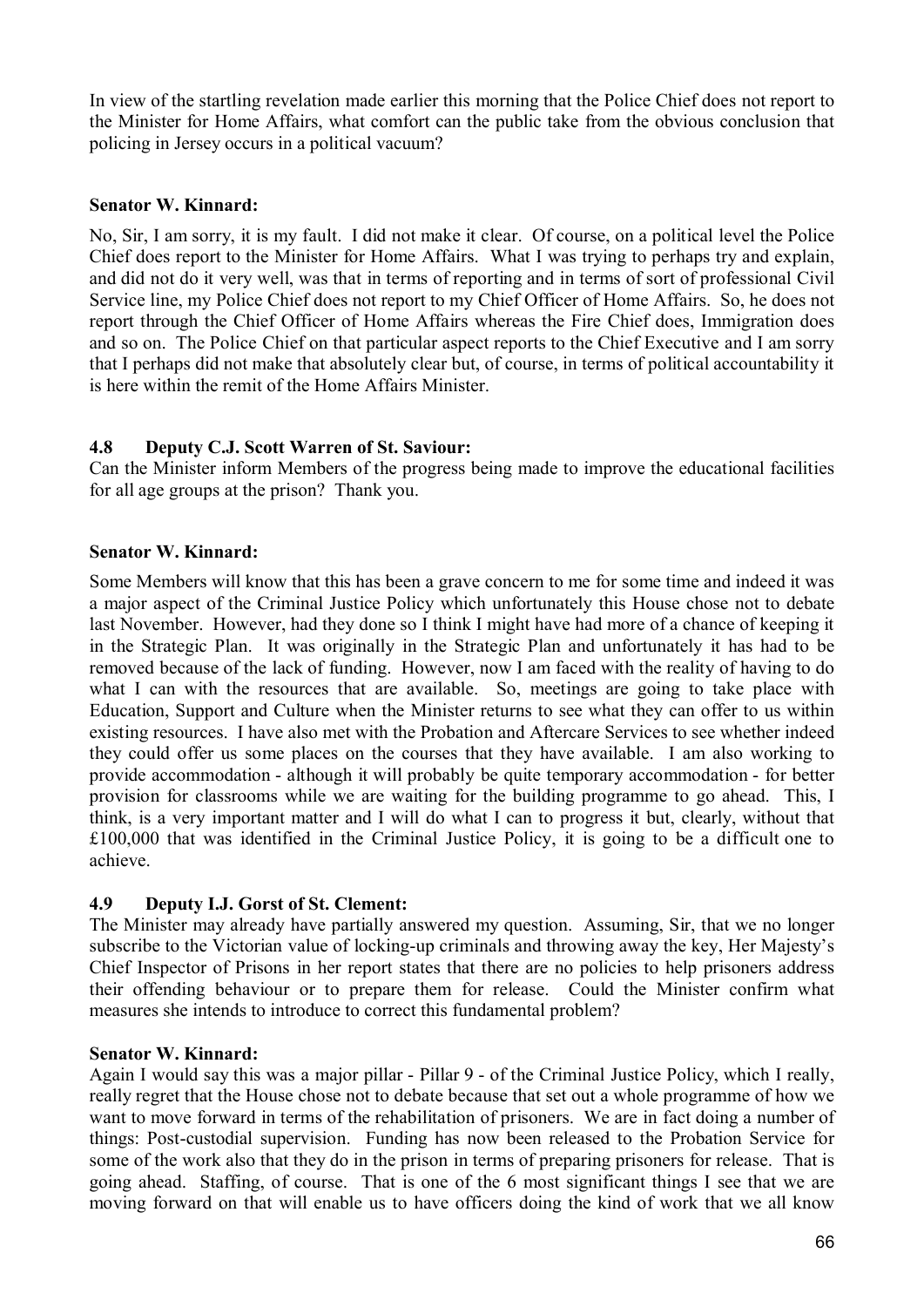needs to be done, which they have not been able to do because pressures in terms of understaffing, no available time and resources to deliver the education. So, yes, I agree absolutely with the sentiments that the Deputy has just expressed and I am absolutely determined that we are going to turn that place round because it sorely needs it.

## **4.10 Deputy P.N. Troy:**

Can the Minister explain the reasoning for the Chief of Police reporting to the Chief Executive Officer of the States, rather than directly to her Department? Does she feel that that dilutes her authority as Minister and dilutes the whole reporting process directly to the Department?

## **Senator W. Kinnard:**

As I explained, the Chief of Police does report to me politically. But there was this change to the way in which things were set up for this particular Department because of the significance of law and order. It was felt that the Chief of Police should have a separate seat in his own right on the Corporate Management Board, but there is also the issue around the split between policy and operational matters. Members may be aware of the fact that the Chief Constables in the U.K. also have this difference between operational and policy and they have quite a lot of flexibility within their operational area within set policies. That we are, in a sense, trying to emulate here. So it is an unusual scenario and I am more than happy to give Members a further briefing on that in detail - it is a written briefing - so that perhaps the misunderstandings that sometimes arise out of this scenario can be better understood.

## **4.11 Deputy G.P. Southern:**

Can the Minister provide for Members a list of the number of times in the last 3 years when she has approached the then Finance and Economics Committee for additional funding for the prison or for long-term solutions to the dreadful funding problems associated and with what outcome, and how many times she has been turned down, especially with short notice?

## **Senator W. Kinnard:**

Certainly, in terms of specifically going to the then Finance and Economic Committee for assistance, I attended on a number of occasions, 4 in particular where we provided major reports to - if you like - assist our case because we were facing severe budget deficits because it is quite clear that the prison budget has been under-funded for a great many years. In fact, if Members wish to refer to the written question of Deputy Le Hérissier that I have given an answer to, they will see a financial chart on the back and that identifies where the Home Affairs Committee has sought to clear their deficits and where they have received one-off funding. On many occasions, Sir - I think you will probably be able to read it from the figures for Members or they will be able to read it - I have not received what I have asked for. I have been grateful for what I have received but it has never been enough. What we have asked for in the past was just to have assistance to run the prison with the low level of service that it gives now. Otherwise, I have the other evidence here, Sir, which I have to share.

## **4.12 Deputy D.W. Mezbourian:**

Will the Minister comment on the current position regarding the implementation of the 32 recommendations made in the Wall Report?

## **Senator W. Kinnard:**

Yes, Scrutiny have been, I think, wanting to look at this and there has been some movement on the House Needs Analysis Report from Dr. Rosemary Wall. Sir, she proposed that there should be much closer joint working with Health and that has now been translated into a business plan and there is going to be a bid for growth funds from the Health and Social Services Ministry from 2007 and this, I believe, has officers' support in principle. So hopefully there is good news there.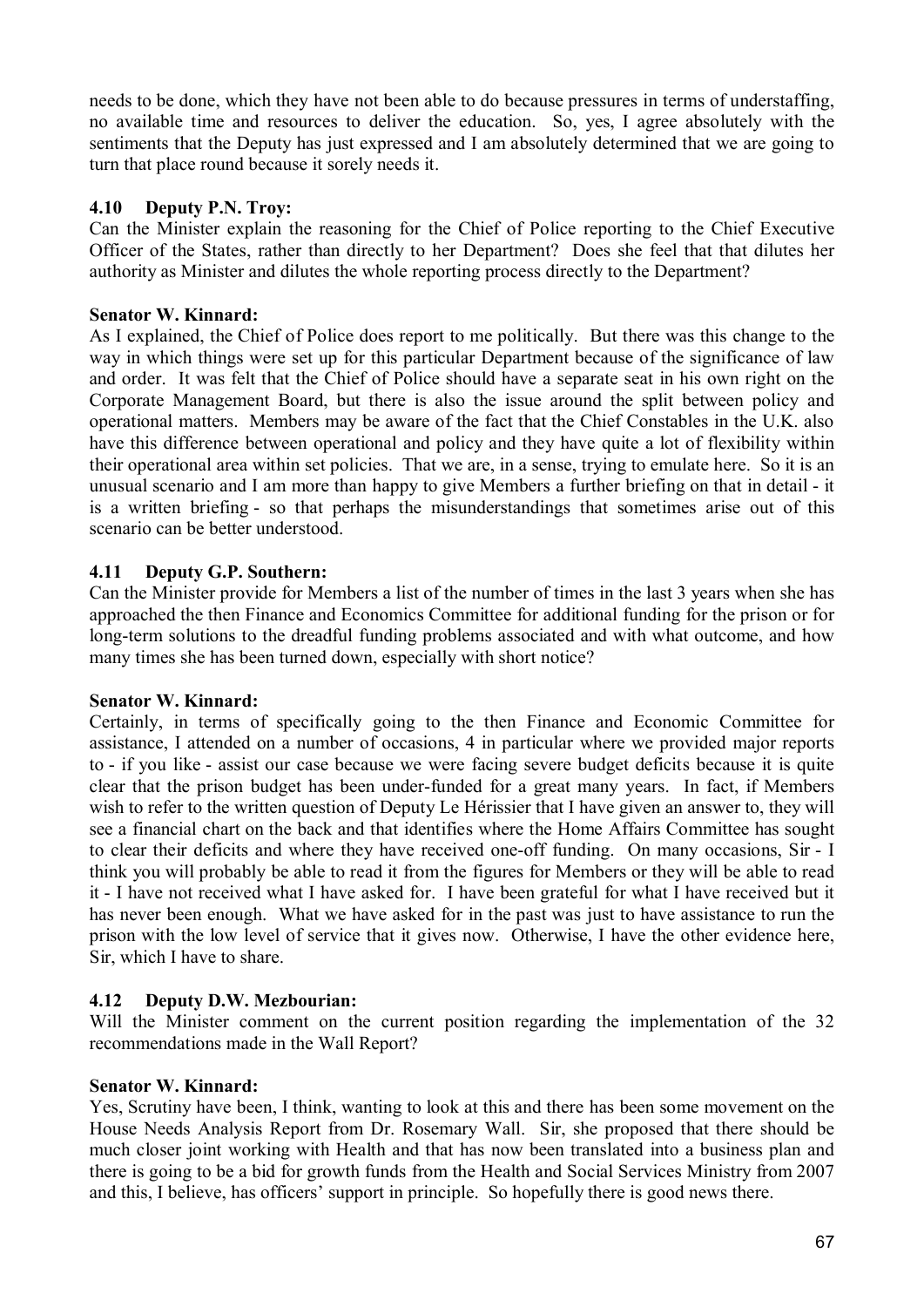## **4.13 Deputy S. Pitman of St. Helier:**

Would the Minister clarify whether she feels it is adequate that in 2006 all the Government can offer its people is race relations protection that is wholly voluntary in nature? If not, could the Minister also clarify what progress has been made to implement statutory legislation to bring us into line with other neighbouring European countries?

### **Senator W. Kinnard:**

I am answering this because it is sort of within my Home Affairs umbrella because I have got the budget. But I am doing it under the ambit of the Council of Ministers and I am working with officers and we are looking forward to putting out a consultation paper before the summer on how we move forward with bringing legislation into force at the earliest possible opportunity.

## **5. Questions without notice - The Minister for Treasury and Resources**

### **5.1 Deputy G.P. Southern:**

**[Aside]** Can the Minister inform Members what measures he has found and referred to earlier to modify the look-through provisions which do not result in a reduction of a tax base or of revenue produced?

### **Senator T.A. Le Sueur (Minister of Treasury and Resources):**

I think the Deputy may be trying to pre-empt the proposal that I will be presenting shortly but, in broad terms, as the PricewaterhouseCoopers Guernsey Report suggested, neither pure apportionment nor pure distribution are ideal solutions. So, I am, in my proposals, looking to a combination of both, which will in fact not lead to a loss of revenue but to a deferral in the timing of its collection.

#### **5.2 The Deputy of St. John:**

Would the Minister consider creating our own student loans system using existing reserve funds until such time that an outsourced arrangement can be achieved, if indeed it is determined that this is the best approach to take with regards to the current higher education funding crisis?

#### **Senator T.A. Le Sueur:**

I shall want to work with the Minister for Education and indeed the Council of Ministers in order to provide a consistent and long-term policy for the future of students' support at universities, part of which could include a short-term loan facility, bearing in mind that the U.K. student loan arrangements which I hope to be used do not seem to be available at the present time. But I would point out that there are grave dangers in the States or Government becoming a banker.

#### **5.3 Deputy S.C. Ferguson:**

On a sort of general overview, Sir, does the Minister consider part of his brief - when looking at the overall performance of the Civil Service - to look at departments which are having problems and perhaps send in consultants, so to speak, from his own departments, such as the Internal Audit Department? If you are in business…

#### **The Bailiff:**

Deputy, I am going to rule the question out of order unless you are concise. Just come quickly to the point, please.

## **Deputy S.C. Ferguson:**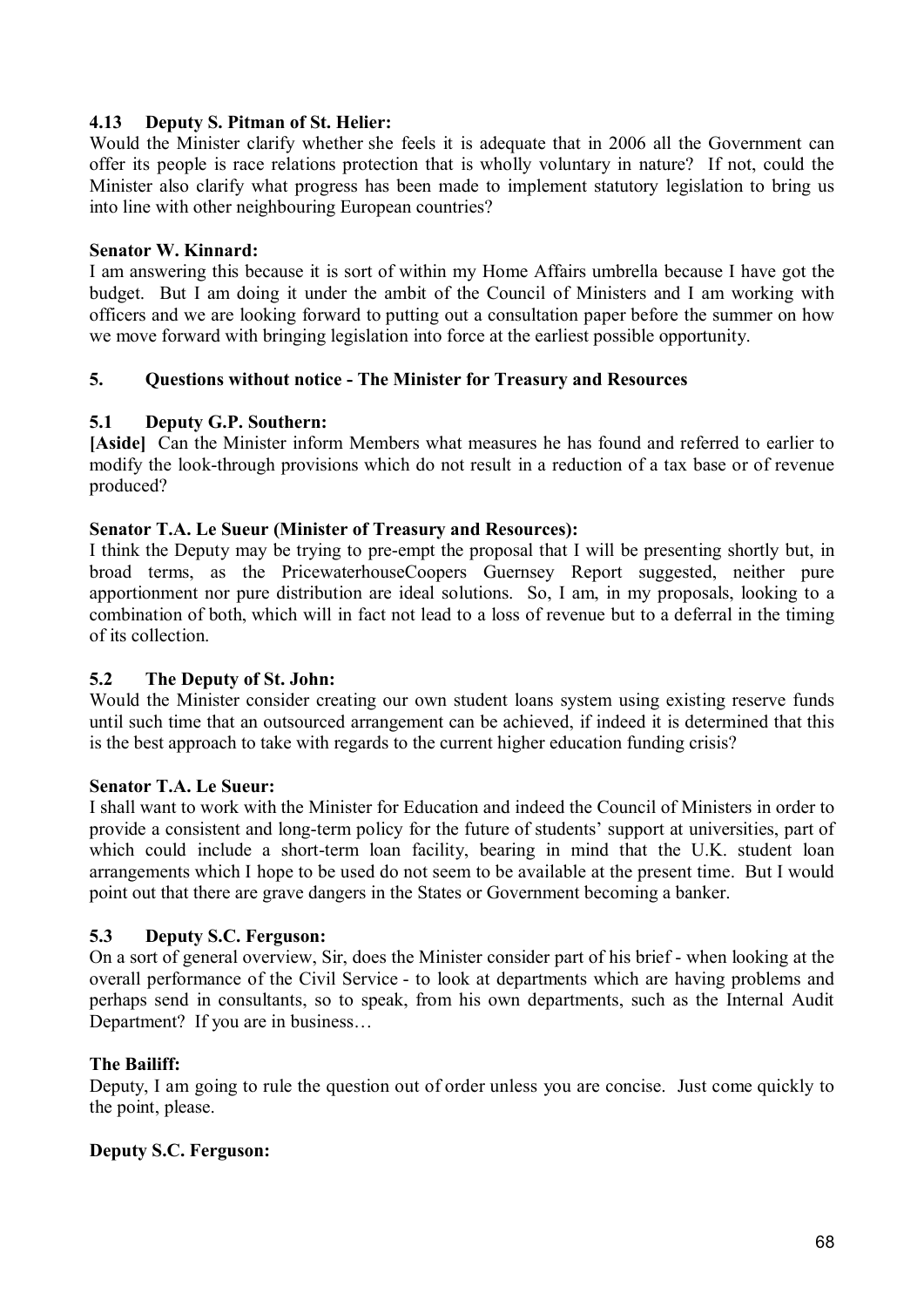I am sorry. Does the Minister not look over the whole working of the States and say: "This Department is having problems? We had better send people in to have a review of it and see what is going on"?

## **Senator T.A. Le Sueur:**

I would like to have the luxury of having staff to spare to be able to put them into departments when that might arise. Unfortunately over the last few years we have been squeezing and squeezing the resources in the Department to such an extent that we can barely cope with the workload within our Department, let alone put out staff to other areas. But, nonetheless, there is an Internal Audit Department, which I know will work in conjunction with the Public Accounts Committee and the Comptroller and Auditor General to assist where there are clear needs that seem to arise.

# **5.4 Deputy P.J.D. Ryan of St. Helier:**

I would like to ask, or rather refer the Minister to a couple of things in the Strategic Plan and then one thing in R.28, which we received today. In case anybody wants to see it, it is on page 37 of R.38. I would like to ask a question once I have done that, Sir. The 2 things on the strategic plan…

# **The Bailiff:**

You have got 5 seconds, Deputy, or I am going to rule you out of order.

# **Deputy P.J.D. Ryan:**

Well, I will do it the other way around, so I will ask the question first and then...

## **The Bailiff:**

You had better ask it quickly or you are going to be out of order.

## **Deputy P.J.D. Ryan:**

Okay. On page 37 of R.28, Article 8, it says: "1. GST should be charged at a rate of 3 per cent"; Under 3, it says: "The States may amend paragraph 1 by Regulations" and 4 says: "The power in paragraph 3 should not be exercised before the third and"…

## **The Bailiff:**

Deputy, I am sorry. I am ruling your question out of order. Constable of St. Helier?

## **5.5 The Connétable of St. Helier:**

Would the Minister give us a date when he is going to set up the working group, which he has promised in questions on 14th March to set up in respect of the payment of rates on States-owned properties, given that the outcome of the Island-wide rate will be announced in May or June this year?

## **Senator T.A. Le Sueur:**

As I said at the time, Sir, once the outcome of the Island-wide rate is known, I am happy to meet with the Committee's, Constables and others to determine the way forward. It is not simply a matter of talking with the Constables. There are other people involved in that process.

## **5.6 Senator J.L. Perchard:**

Would the Minister for Treasury and Resources, as he recently announced a welcome £12 million surplus to the budget, consider making available as a one-off payment part of these surpluses for payment of university top-up fees?

#### **Senator T.A. Le Sueur:**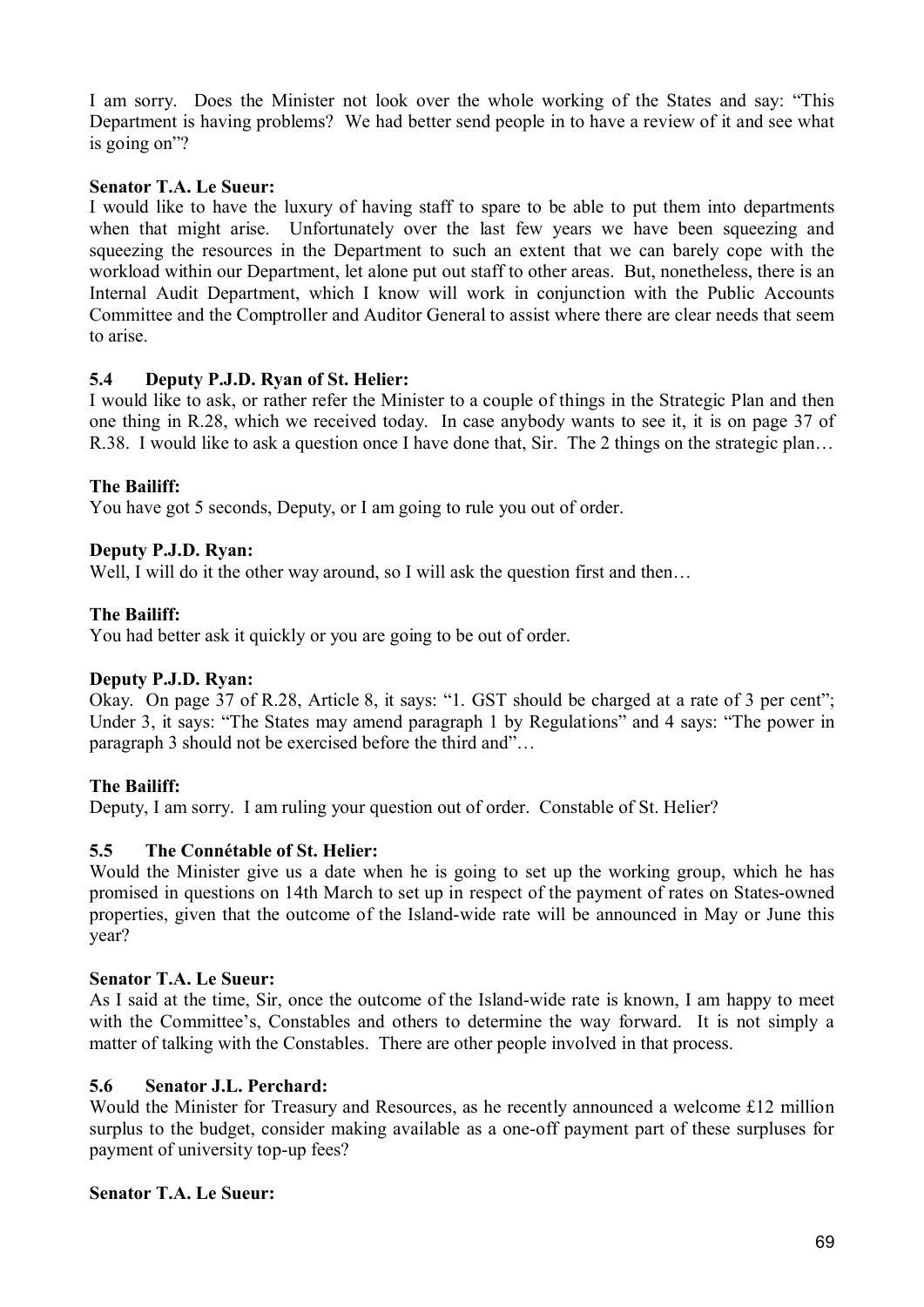Could the questioner clarify what he means by  $\pounds 12$  million surplus because I am not clear what he is talking about?

## **Senator J.L. Perchard:**

Yes, Sir. It is information that I gleaned from the *Jersey Evening Post* front page.

### **Members:** Oh!

### **Senator T.A. Le Sueur:**

If the Deputy is talking about underspends and carry forwards in the General Reserve, were that money still available and there were no other calls on it, it might be considered useful in the short term to deal with the student problem. The fact is that against that £11.7 million that is available, I have received requests for £19 million worth of unforeseen and essential expenditure and I have the unfortunate job of trying to match a quart into a pint pot.

### **5.7 Senator B.E. Shenton:**

Would the Minister admit that his letter, dated 20th March, concerning the public employees' pension scheme was a little bit misleading, given that the pre-1987 liability rose from £118 million to £123 million?

### **Senator T.A. Le Sueur:**

No, Sir, I do not believe my letter was misleading in the slightest. What my letter said was that we have now found a solution for dealing with the pre-1987 debt. That was agreed by this House last year, as a result of which there is far better certainty going forward as to the extent of the liability of the PECRS (the Public Employees' Contributory Retirement Scheme).

### **5.8 The Deputy of St. Martin:**

Yes, the Minister has pledged to provide £2 million to be provided so as to protect income support claimants from the increased costs that would arise following the introduction of the Goods and Services Tax (GST). Will the Minister confirm whether this is to be just a one-off £2 million or, as these costs will increase every year for the people on low income support, that this £2 million will be recurring every year? Thank you, Sir.

### **Senator T.A. Le Sueur:**

The figure will be whatever it takes. An initial estimate is that it will be up to £2 million in the first year. In future years, as costs go up, no doubt that will go up as well, as will other expenses of this House. So that is not a fixed amount. It will go up in relation to the extra costs incurred as a result of GST.

#### **5.9 Deputy S. Pitman:**

Is the Minister aware of the Isle of Man's proposals to cap not only the tax of wealthy individuals but also company tax? Does he accept that this is a clear invitation to tax avoidance, which will not meet the EU Code of Business Taxation rules, but that such a move seeks to undermine our economy?

### **Senator T.A. Le Sueur:**

I am certainly aware of the Isle of Man proposals and I think, in terms of capping tax at high levels, that is a competitive issue which all jurisdictions face. We all would like to see wealthy taxpayers contribute to our economy but equally I think we have to be fair. This House debated some 2 years ago now the arrangements in respect of  $(1)(1)(k)$  residents. In terms of whether that gives the Isle of Man a competitive advantage, it may give them a very slight advantage but I think there are other things to be considered when you decide to live or not live on the Isle of Man.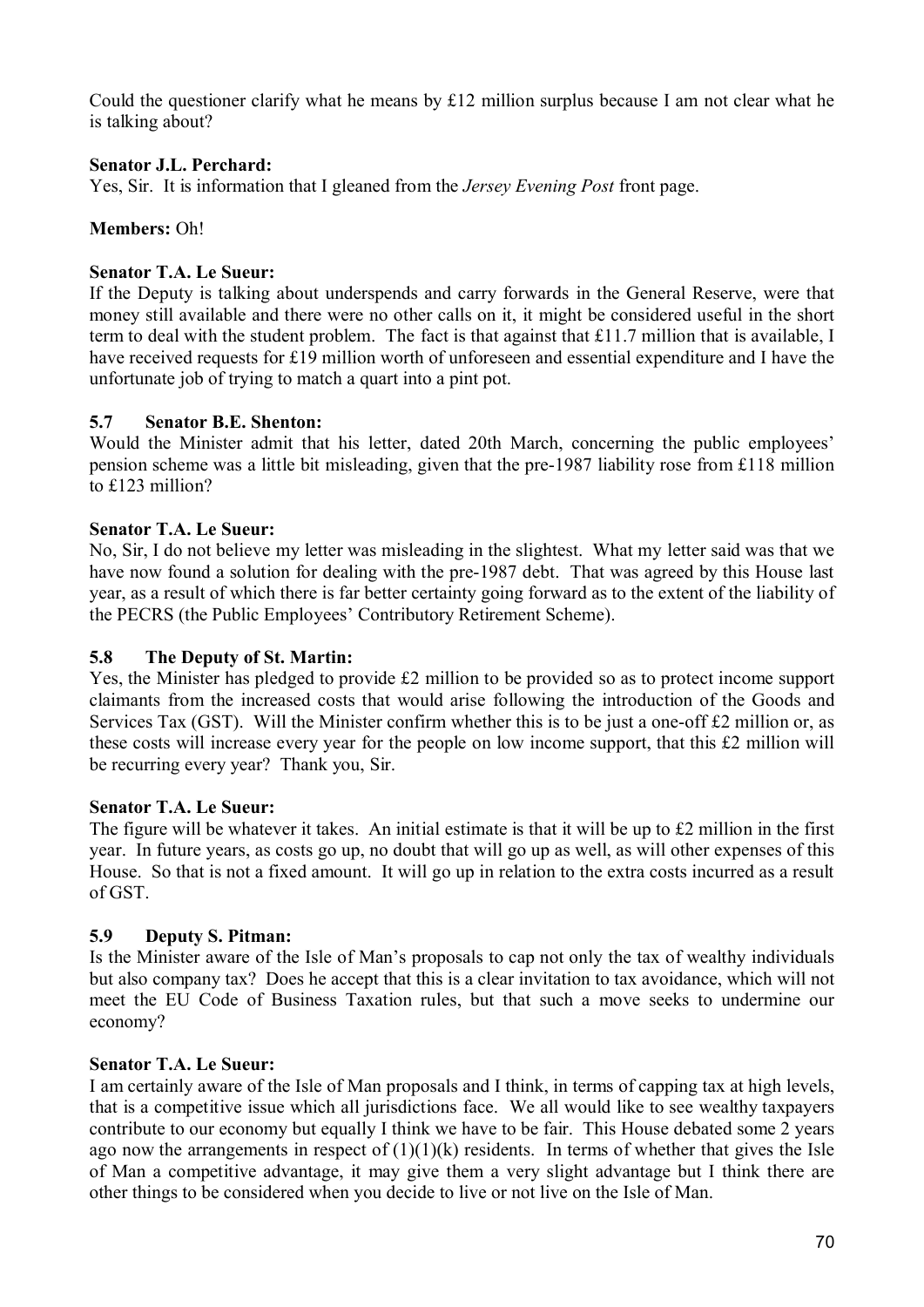## **5.10 Deputy A. Breckon:**

A number of documents have been published today - draft discussion documents - in relation to Goods and Services Tax and they do outline some exemptions. Has the Minister got an open or a closed mind to other exemptions?

### **Senator T.A. Le Sueur:**

Sir, I am guided by the wishes of this House. This House last year decided that it would approve a broad-based Goods and Services Tax at a very low rate with a higher threshold. The draft Law which has been presented today for consultation reflects the decision of this House last year. To answer the question, if there are other suggestions put forward and accepted by this House, then clearly this House is the supreme judge of those things and that will be whatever is decided.

### **5.11 The Deputy of St. Martin:**

Yes, Sir. Will the Minister give the average revenue lost each year because of people who purchase their property by way of share transfer? Does he not think that the money lost really should be a spur to ensure that the House's wishes to ensure that the share transfer loophole is stopped?

### **Senator T.A. Le Sueur:**

I have no way of assessing the actual amount of tax or stamp duty lost as a result of that but I could quite accept that it is quite considerable over the years. I am aware of the Deputy's special interest in this and he has asked questions quite often in the past and there is a proposition which we have before us to introduce a mechanism. That is being discussed with the Law Officers and I refer the Deputy to the answer I gave him some 6 weeks ago.

### **5.12 Deputy G.P. Southern:**

It is the question that was ruled out of order a minute ago. Succinctly, the Minister appears to have hard-wired the rate of 3 per cent into the Law for 3 years. Does he not accept that whenever I try and hard-wire something into law I am always told that is not the way to do it? Should Article 8 not be in Regulations completely and not hard-wired into the Law?

#### **Senator T.A. Le Sueur:**

I think, Sir, that is one of the purposes of having this consultation document: to enable questions like that to be answered. What the draft Law at present reflects is what this House agreed last year, that the rate of 3 per cent should be fixed for a minimum of 3 years.

#### **Deputy G.P. Southern:**

Answer the question, Sir. Should it not be in Regulations is the question.

### **Senator T.A. Le Sueur:**

That is up for discussion. It may well be better in Regulations. What the Law as drafted does is reflect what the States agreed.

#### **5.13 Senator J.L. Perchard:**

Can the Minister confirm in his quart/pint pot calculation if any of the budgetary under-spends are being targeted or will be targeted to pay student loans?

#### **Senator T.A. Le Sueur:**

No, Sir. The expenditure which we are talking about here is really for one-off situations which are generally unforeseen. The student fees question is an ongoing question which needs to be funded by a permanent source of funding, not a one-off. Furthermore, it might not be entirely unexpected.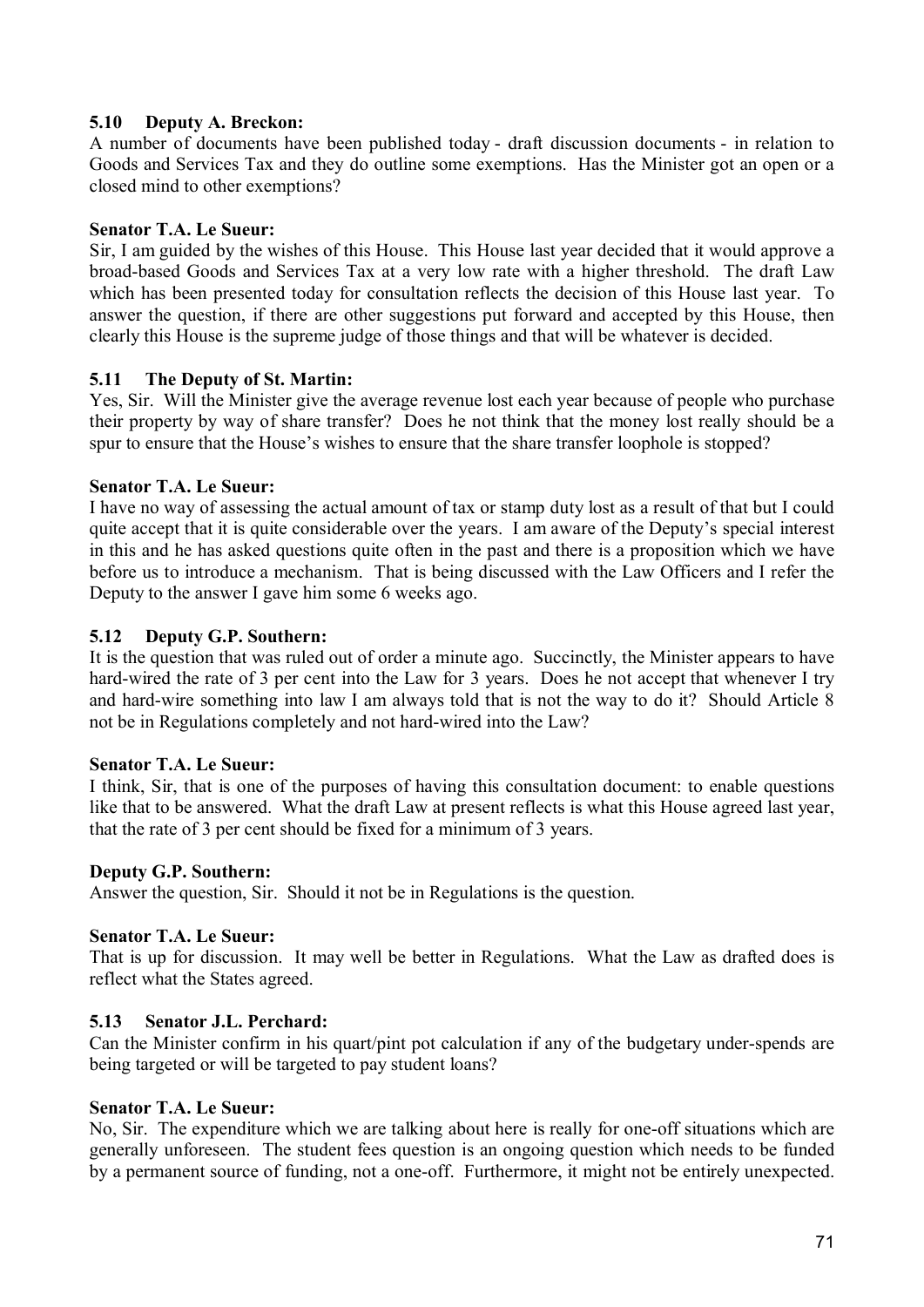The question has been in the public domain, certainly as far as Education, Sport and Culture is concerned, for some considerable time now.

### **5.14 Deputy J.A. Hilton of St. Helier:**

Can the Minister inform the House how much progress has been made in relation to new taxes on land rezoned for housing?

### **Senator T.A. Le Sueur:**

Some progress has been made in respect of environmental taxes generally. Our timetable on that one is to come back to this House with a report by September of this year. At the present time, the person leading the environmental tax work has been rather more heavily involved in urgent matters relating to avian flu and the like and has not been able to devote sufficient resources at this time.

### **5.15 Deputy P.J.D. Ryan:**

Will the Minister give any consideration to ring-fencing environmental taxes for environmental gains in terms of the various things that we can all think of? Has any consideration been given to that?

### **Senator T.A. Le Sueur:**

I would give consideration to it, Sir, depending on the nature of the tax. But I think, in general, I am against hypothecation of taxes without very good reasons.

# **5.16 Deputy J.A. Hilton:**

Does the Minister not think that, due to the fact that the Environment Minister will be considering very soon the possible rezoning on the H3 and H4 sites, that the matter of new taxes on the redevelopment of land should be high on his agenda?

#### **Senator T.A. Le Sueur:**

There are a number of matters which are high on my agenda and there are various ways of dealing with H3 and H4 and indeed planning issues generally. The issue of planning obligations and other weapons available the Environment Minister will, I hope, enable the use of those resources on those sites to be best achieved in the public interest.

#### **5.17 Deputy G.P. Southern:**

In an earlier tabled answer today, the Minister referred to revised income forecasts and detailed analysis on '20 means 20.' Will he ensure early release of these documents to the appropriate Scrutiny Panel?

#### **Senator T.A. Le Sueur:**

Yes. I have already indicated to the Chairman of the Corporate Affairs Scrutiny Panel that as soon as those figures are finalised, they will be made available to that Panel, should they so require them.

#### **Deputy G.P. Southern:**

No, Sir. While I accept the Minister's answer, the intention was early release, not when finalised. Scrutiny is supposed to be part of the decision making process, so I was seeking something earlier than when they are finalised.

#### **Senator T.A. Le Sueur:**

What I meant was once I had made up my mind what was the correct way to proceed before they are then put out for consultation. Once I know which way I am going, I will then share that knowledge with the Scrutiny Panel prior to sharing it with the rest of the Members and going out for consultation.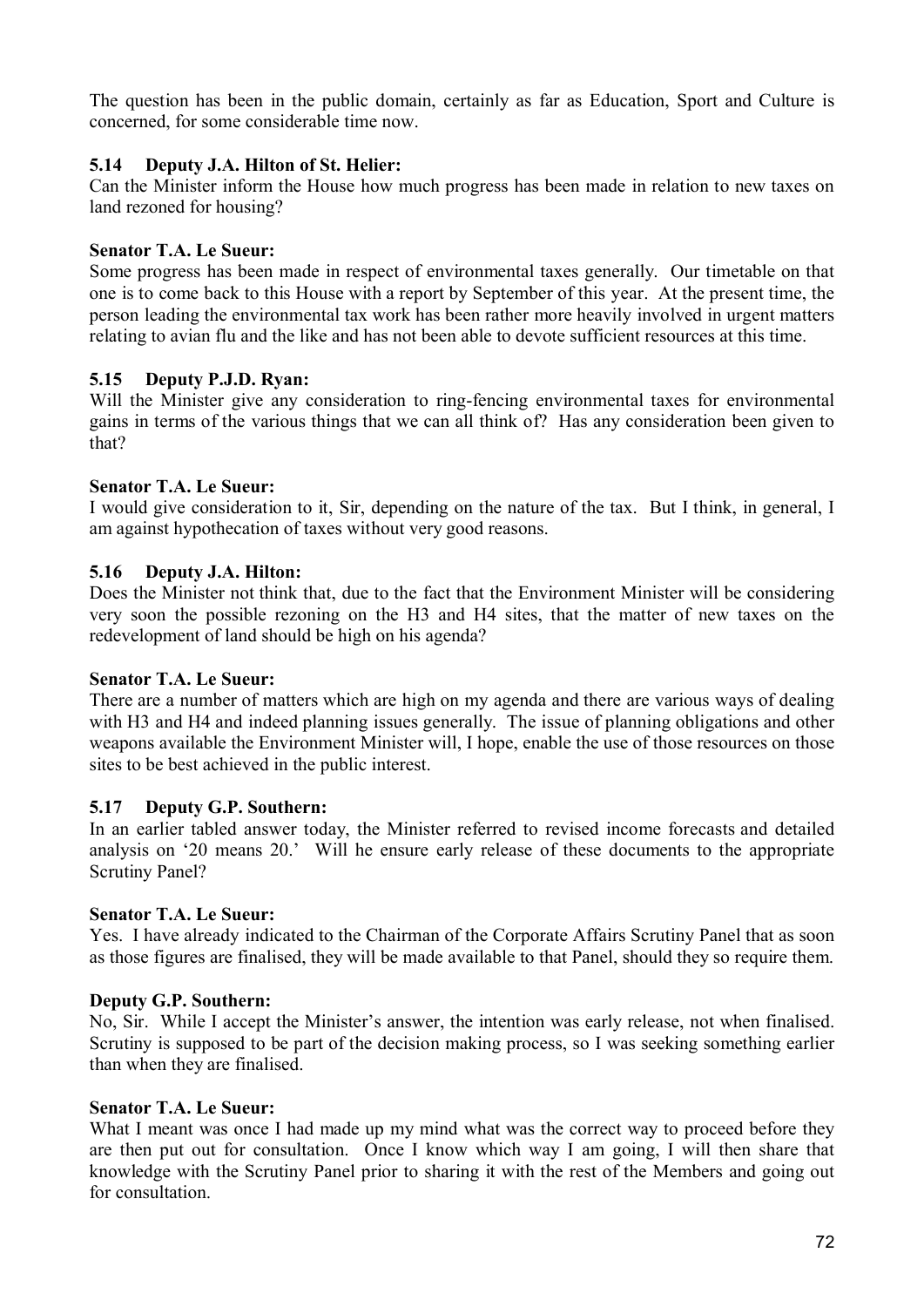# **5.18 The Bailiff:**

That concludes the second question period. Before we move on to public business, I wonder if I might assist Members by drawing attention to the fact that there were, I think, 4 or 5 Members who were hoping to put questions to the first Minister, the Minister of Home Affairs, under the first question period but were not able to do so. That is the reason why Standing Order 65.2 provides that the Presiding Officer shall rule a question out of order if the question is not concise. It might be helpful to Members to know that, in my judgement, if a question takes more than 20 seconds to ask, it is getting in danger of not being concise. So Members might bear that in mind for the future. Deputy Ryan took considerably longer than that. **[Laughter]**

# **PERSONAL STATEMENTS**

### **6. Deputy G.W.J. de Faye (The Minister for Transport and Technical Services) regarding the location of the Energy from Waste and Compost Plants:**

Following the answers I gave to Members during question time on 14th March 2006 and the subsequent report and proposition, P31/2006 from the Connétable of St. Helier, I would like to clarify my position regarding the location of the Energy from Waste and Compost Plants and how I would like to address the concerns of the Connétable and Members. Having discussed Members' concerns with Ministerial colleagues, I believe it is correct that this Assembly should be given the opportunity to debate the location of the Energy from Waste Plant and the new Compost Facility. On reflection, I do accept the Connétable's concern over the lack of consultation between the Parish of St. Helier and the former Environment and Public Services Committee when the composting operations were transferred from Crabbé to the existing site at La Collette. Consequently, it is my intention to propose to the Connétable that if he is prepared to withdraw his proposition, I will undertake to bring the issue of the location of the Composting Plant to the States at the same time as I put forward the proposition for the relocation for the Energy from Waste Plant from Bellozanne to La Collette. Time is now of the essence and Members will be aware that the Environment Scrutiny Panel has issued terms of reference for a further review of the Waste Strategy. I would therefore ask Members to support my proposal that I lodge a report and proposition on the location of the Energy from Waste and Compost Plants on 10th April 2006 and that a period of 10 weeks is allowed for lodging to enable the Environment Scrutiny Panel to conclude its further work. Therefore, I would ultimately like to propose a date of 20th June 2006 for the debate on this matter.

# **6.1 Deputy P.J.D. Ryan:**

Would he accept that a full report and - shall we say - a resolution perhaps of the roads situation, the access to La Collette, is necessary before any meaningful debate can be had on either of these 2 ways of processing waste. The question of roads access is crucial to the whole thing before we can decide. Would he agree with that?

# **Deputy G.W.J. de Faye:**

Yes, I would agree with the Deputy that an analysis of the road situation has to be an element of the process.

# **6.2 The Connétable of St. Helier:**

The Minister said that he shares my concern over a past Committee's unilateral decision to dump composting on the residents of St. Helier. Would he go so far as to offer an apology to the residents of the St. Helier and other parts of the urban area who have suffered and had their lives blighted by the smells, some of which have come from the composting operation, and undertake to take any measures this summer which may be necessary to avoid this happening again?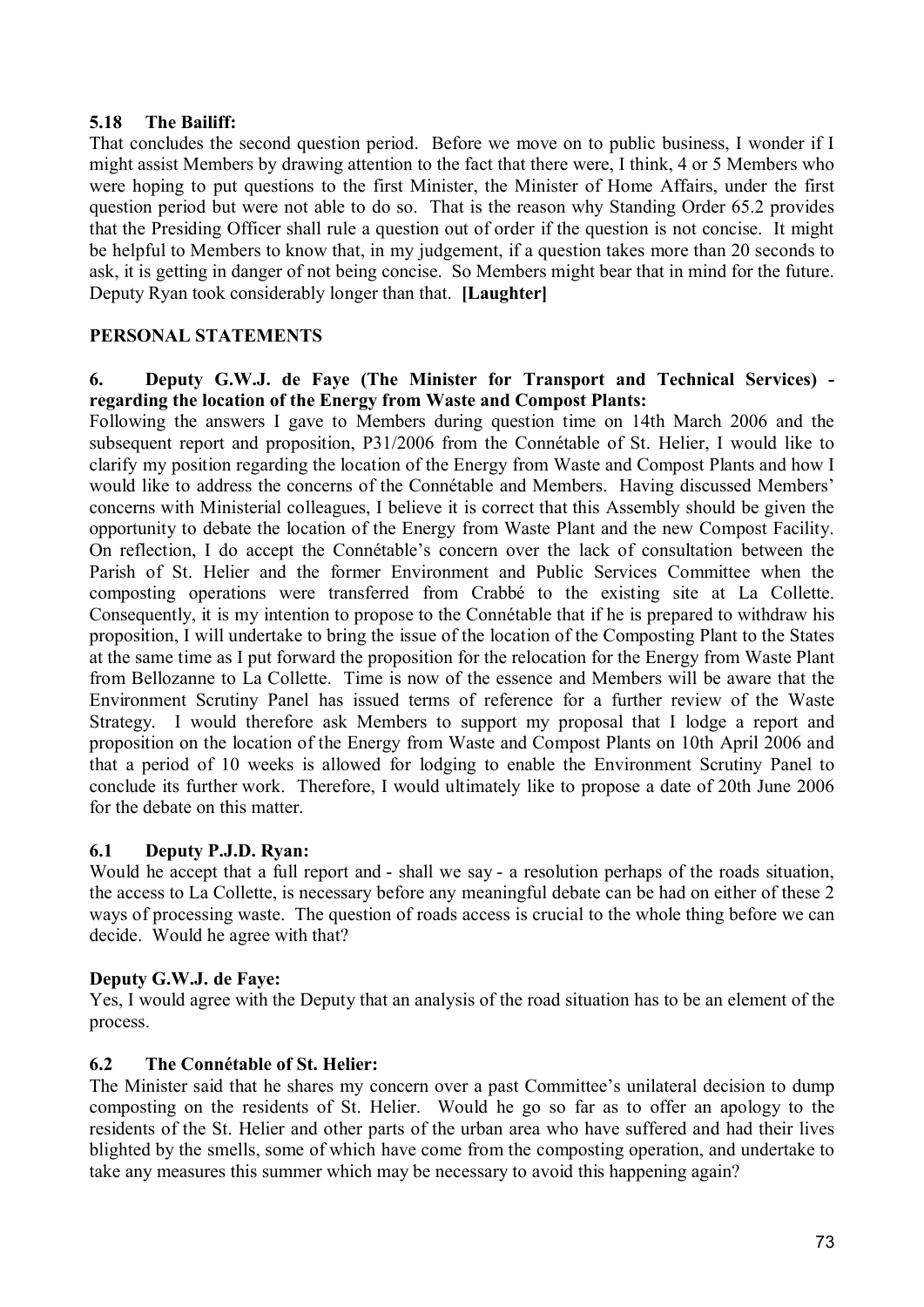# **Deputy G.W.J. de Faye:**

I have investigated this matter within the Department and it does appear to me that there was a minimal level of consultation - possibly no consultation at all - with the Parish of St. Helier with regard to the transferring of the composting operation from Crabbé. With that in mind, I of course am prepared to give a full apology to the Connétable and the Parish of St. Helier for the way that that process was conducted.

# **6.3 Deputy G.P. Southern:**

The Minister had stated here that he will undertake to bring the issue of the location of the Composting Plant to the States, but not to bring the issue of the composting mechanism to the States. Is that a deliberate omission?

# **Deputy G.W.J. de Faye:**

No, Sir, it is not a deliberate omission or an oversight in any way. The fact of the matter is that the issue of composting technology has already been considered by the States and decided upon. As a result of an amendment to the Waste Strategy in July 2005, it was quite clearly concluded by a vote of 36 votes to 12 that the States is content and approves a green waste composting strategy, which is the strategy that is currently being pursued.

# **6.4 Senator P.F.C. Ozouf:**

Sir, could the Minister confirm for the avoidance of doubt that it was not the Committee that he was part of in the last 18 months that was responsible for moving composting unilaterally? Would he also explain what he now intends to do in respect of the planning process? Irrespective of his undertaking - which, no doubt, is welcome by Members - in respect of bringing the location, will he be putting in place the necessary planning approval process to run either concurrently or shortly after the approval by this Assembly of the location? Finally, would he agree with me that in bringing the proposition for the location of the composting facility to La Collette, this Assembly is going to be able to be informed about the latest view of technology and therefore is going to have the final say in relation to not only the composting but the Energy from Waste Plant as well?

# **Deputy G.W.J. de Faye:**

Yes, I would agree with the Senator and I would be the first to, of course, exonerate the Senator in his previous role as President of Environment and Public Services. The unfortunate Crabbé episode did not occur under his particular term of office. Yes, I do think, as I say, time is of the essence. I have to warn Members that energy from waste plants are a commodity that costs very substantial amounts of money and they are now due to the introduction of a number of EU directives, a commodity within the European and global market where the supply is starting to be exceeded by the demand. Quite frankly, the longer we wait on this issue, the more expensive the ultimate solution is likely to be. Therefore, I will be intending to progress the planning application side of the issue, so that time will not be wasted, although of course the ultimate decision on locations will be a matter for this House.

# **6.5 Deputy R.C. Duhamel:**

The Minister just told this House that indeed the method of composting green waste was decided by the previous decision. Would the Minister like to correct his statement or advise this House which method was decided at this particular decision-making opportunity?

# **Deputy G.W.J. de Faye:**

No detailed method of technology to tackle green waste composting was decided, because clearly that really is a matter for the engineering expertise contained within the department, and other advice that the department cares to seek, both in terms of international tendering processes and elsewhere. However, the matter that was concluded by the States when it determined the waste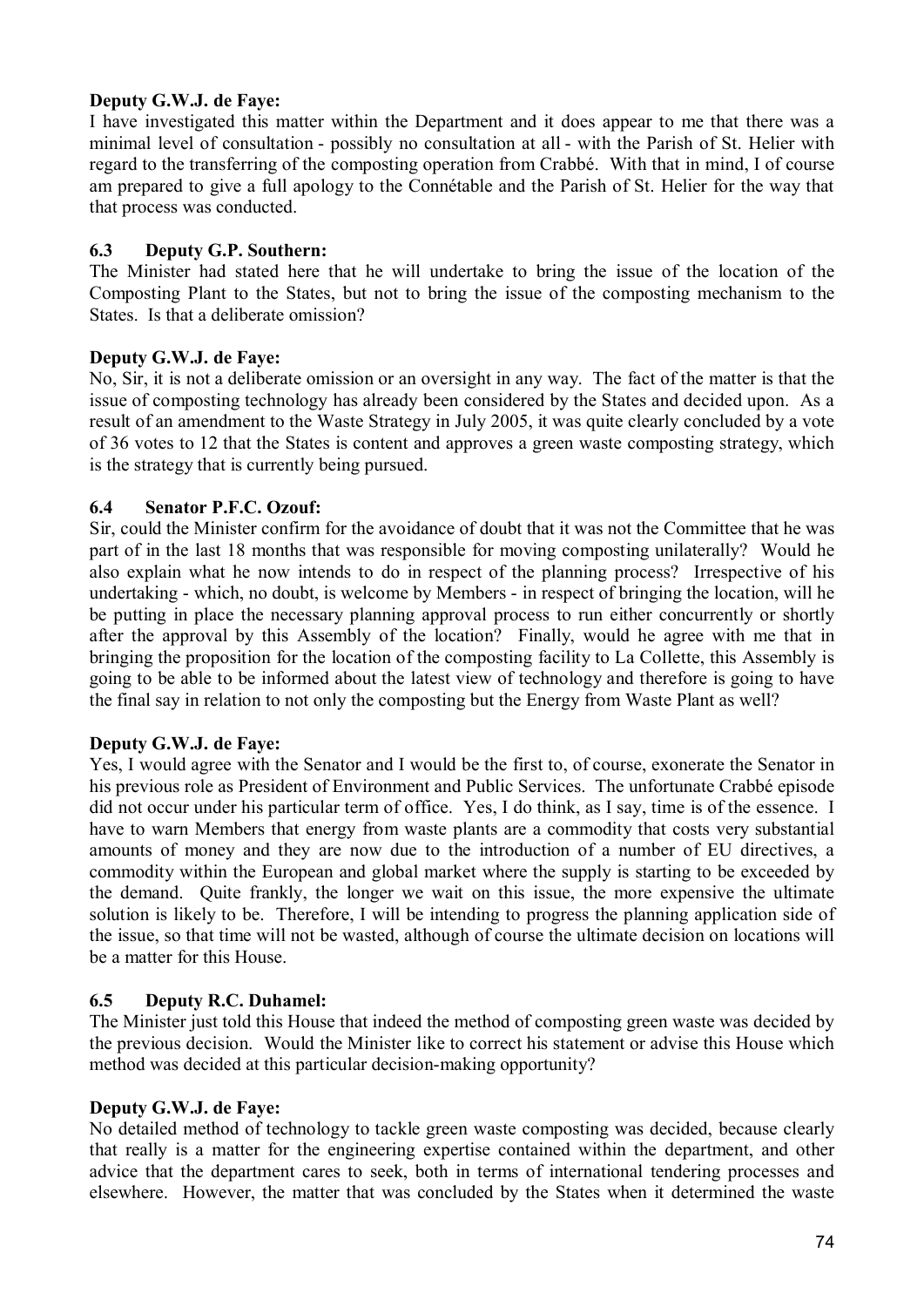strategy was that the States determined that we would pursue green waste composting as opposed to food composting.

# **Deputy R.C. Duhamel:**

So the Minister is actually withdrawing his incorrect statement in relation to advising this House that the method, i.e. the technology, was decided on a previous occasion?

### **Deputy G.W.J. de Faye:**

No, the Minister is not withdrawing his previously incorrect statement. The Minister is clarifying the statement he earlier made.

# **6.6 The Connétable of St. Helier:**

The Minister omitted to respond to the second half of my question, when I asked what steps he would be taking this summer should the residents of Havre des Pas and its environs suffer the kind of odour nuisance directly from the composting site; what will he do about it this summer?

### **Deputy G.W.J. de Faye:**

The staff who operate the current open windrow system at La Collette are both expert and conscientious in the work they carry out. They go to extreme lengths to ensure that whenever the work that they have to do is likely to produce odours, that the wind is blowing away from local residents. I regret that from time to time, on rare occasions, the work has to be carried out irrespective of what the wind is doing. I take regular and constant soundings from our colleagues at Health, who assure me that as far as is known, there is no health risk whatsoever. I accept that the smell is not pleasant. The smell, as we understand the evidence so far, is not harmful. It is a nuisance and it is a nuisance that we have been seeking to address as soon as possible, and that is why I reiterate that time is of the essence, and that is why I have appeared to be perhaps robust in my determination to see a solution and conclusion to the known problem of odour.

#### **6.7 Senator P.F. Routier:**

In the interests of clarity of time scales, my understanding is the department have a time plan for putting in place the new composting in vessel system by September 2007; that is the time scale which has been published. Does the plan of the Minister to have a debate in June of this year delay that implementation of September 2007 for the new plant?

# **Deputy G.W.J. de Faye:**

Yes, Sir, inevitably it does. At the time when the former President of Environment and Public Services was giving assurances to residents of Havre des Pas that he wished to expedite this matter as a priority, the realistic completion date for an enclosed composting facility would have been roughly June-July of 2007. That time has subsequently drifted, and if we were to continue the planning process, as it were, tomorrow, the completion date would be approximately September 2007. Clearly, if we are now to debate the location issue in July - the Senator can do the mathematics as well as I can - it will push the likely completion date of the project, wherever it happens to be, to the end of 2007.

# **The Bailiff:**

Well that, I am afraid, concludes the period allowed by Standing Orders for questioning a Minister on his statement, and we come therefore to public business.

# **CONSIDERATION OF ADJOURNMENT**

**7. Senator P.F.C. Ozouf:**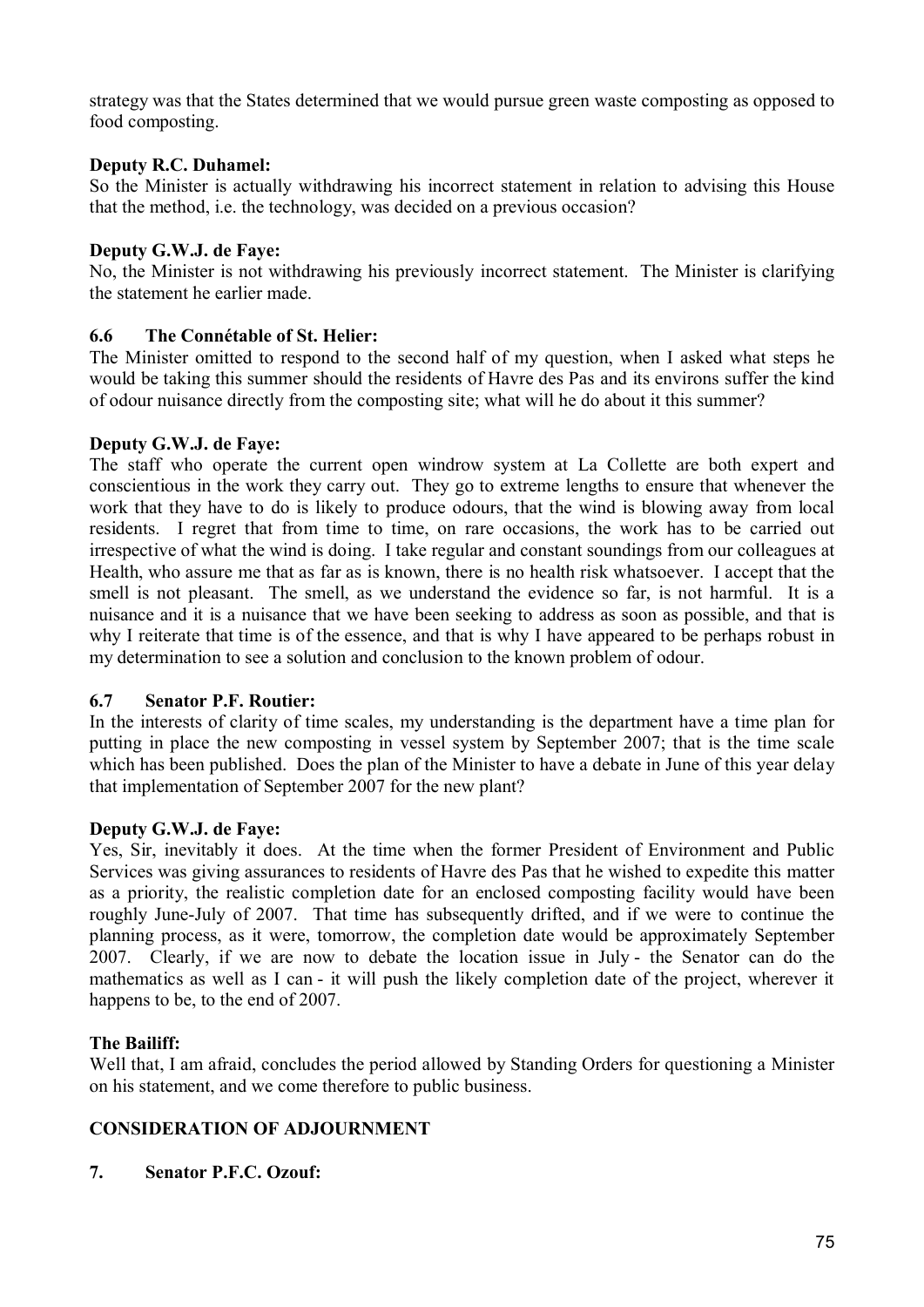I think we are just about to start some major debates. Can I suggest that potentially we deal with the one item on the Order Paper that may not be of serious controversy - the WEB (Waterfront Enterprise Board) item? Sir, would we not consider the adjournment at 12.45pm?

# **The Bailiff:**

I am in the hands of Members. If a Member wishes to move the adjournment, he can, Deputy.

# **A Member:**

I propose the adjournment.

# **The Bailiff:**

Very well. The adjournment is proposed. Do Members agree to adjourn now and to reconvene at 2.15pm?

# **Senator F.H. Walker (The Chief Minister):**

Sir, I think we are always doing this. We did agree to sit until 1.00 p.m. and now repeatedly we are turning the clock back, as it were, to 12.45 p.m. I am more than happy to take the P.30 - the Waterfront Enterprise Board - and it seems to me if want to adhere to our decision of 1.00 p.m. we should continue. If we do not, we should take our decision again to revert to 12.45 p.m.

# **The Bailiff:**

Old habits die hard, Chief Minister. I am in the hands of Members. I have a proposition that we now adjourn and reconvene at 2.15 p.m., but I think I shall put that to Members. Members in favour of that proposition kindly show. Those against? I sense there is a bare majority for continuing.

# **PUBLIC BUSINESS**

# **8. Waterfront Enterprise Board Limited: appointment of directors (P.30/2006)**

# **The Bailiff:**

Members agree, therefore, to deal with Projet 30, being the non-controversial matter. I ask the Greffier to read the proposition.

# **The Greffier of the States:**

The States are asked to decide whether they are of opinion (a) to appoint Senator Paul Francis Routier, Senator James Leslie Perchard and Deputy Jacqueline Jeanette Huet of St. Helier, to serve as States directors of the Waterfront Enterprise Board Limited, from 1st April 2006 until 31st March 2009; (b) to instruct the Greffier of the States to notify the company of the States' decision.

# **8.1 Senator F.H. Walker (The Chief Minister):**

The Waterfront Enterprise Board memorandum and articles of association provide for 7 directors, 3 of whom should be Members of this House. The terms of office of the 3 existing States directors, namely Senator Paul Routier, Mr. Gerald Voisin - of course, the ex-Deputy of St. Lawrence - and Deputy Jacqui Huet, all expire on 31st March of this year; and there is therefore a need to appoint new directors. I am delighted to say that Senator Routier and Deputy Huet have both indicated that they are willing to stand for a further 3-year period, and I am grateful to them for being prepared to do so; and also delighted that a newcomer to the House, Senator Perchard, is also prepared to allow his name to go forward. And so I would like to pay tribute to the work of the retiring directors, primarily in this case of course former Deputy Gerald Voisin, who is no longer with us. Not that that infers that the other 2 States Members have not served equally well, but of course they are - as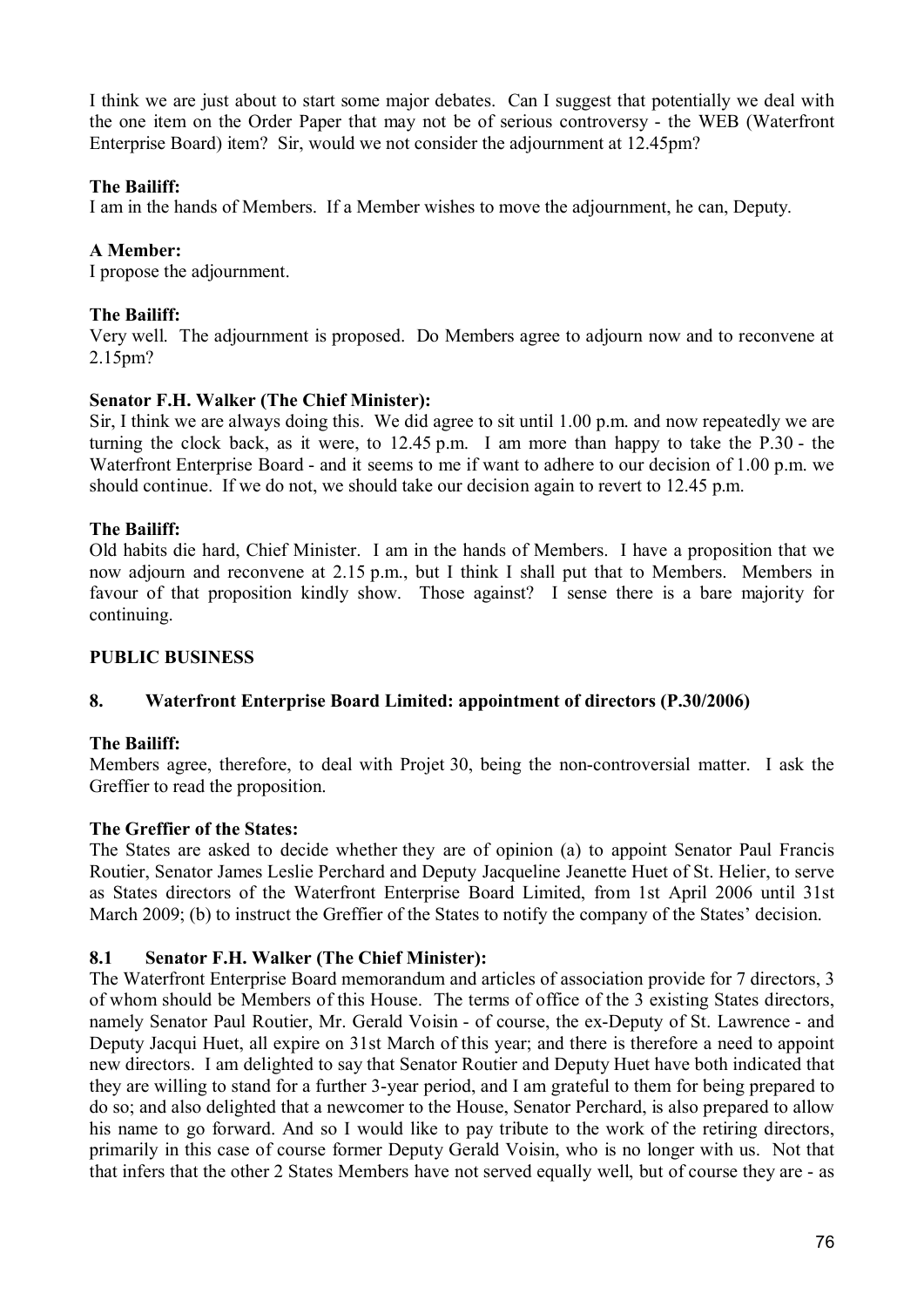I have already said - re-standing. They have, in my view, served the House well, and I have much pleasure in re-nominating Senator Routier, Deputy Huet; and nominating Senator Perchard.

# **The Bailiff:**

Is the proposition seconded? **[Seconded]** Does any Member wish to speak on the proposition?

# **8.2 Deputy P.V.F. Le Claire:**

Given the fact that No. 1 District is a district where most of the Waterfront Enterprise Board's business occurs, I wondered what consultation was given to the Deputies of that district in relation to their interest or otherwise of belonging to the Waterfront Enterprise Board. I for one would actually take a great interest in the work of the Waterfront Enterprise Board if I was given the opportunity to represent the people that it impacts upon the most.

# **8.3 Deputy J.A. Martin:**

Yes, mine is in a similar vein, Sir. It says that Senator Perchard was approached. I maybe never got my email or was not asked, and looking around I do not think many other people were. My second question to the Chief Minister, on the terms of office; how many times can people keep going back and doing the 3 years? Is it forever, or is there a time limit on it?

# **8.4 Deputy G.C.L. Baudains:**

Just seeking assurance from the Chief Minister that these directors will now be able to resolve all issues on the Waterfront.

# **8.5 Deputy S.C. Ferguson:**

I am very pleased to see these 3 Members be appointed. I would suggest that since Deputy Huet is an Assistant Minister, then perhaps she can be utilised to make sure that the Minister for Transport and Technical Services and his department consult properly with the Waterfront Enterprise Board in the development of Waterfront 2 around Normans Building and the Old Harbour.

# **8.6 Deputy G.P. Southern (point of order):**

I think it is a point of order, Sir. Is it possible to nominate from the floor?

# **The Bailiff:**

No. This is a proposition, and it could be amended, but it has not been. I call upon the Chief Minister to reply.

# **8.7 Senator F.H. Walker (The Chief Minister):**

Taking the St. Helier No. 1 point first, which in part at least I do accept. Senator Routier, of course, is a long-term resident of St. Helier No. 1, and formerly was a very active Deputy for that district. Also, I am not aware - and they will correct me, I am sure, if I am wrong - but I am not aware that I have ever been approached by either Deputy Le Claire or Deputy Martin expressing any interest in sitting on the board of WEB, and had I been approached, I have no doubt we would have taken their interest very seriously indeed. I am not quite sure what the position is in relation to how many periods of 3 years can be served, but I can, of course, find out. In answer to Deputy Ferguson's point, I am sure that the board of WEB will use Deputy Huet's talents in every possible way. Certainly, I would want to if I was a fellow director of hers. **[Laughter]** But Sir, I am sure that she will liaise with them. **[Aside]** On the subject raised, Sir, I make the proposition. **[Laughter]**

# **Deputy G.P. Southern:**

On a point of clarification, the projet - the report - says Senator Perchard was approached and Senator Walker in his summing up said I hadn't been approached. Who approaches who in this matter?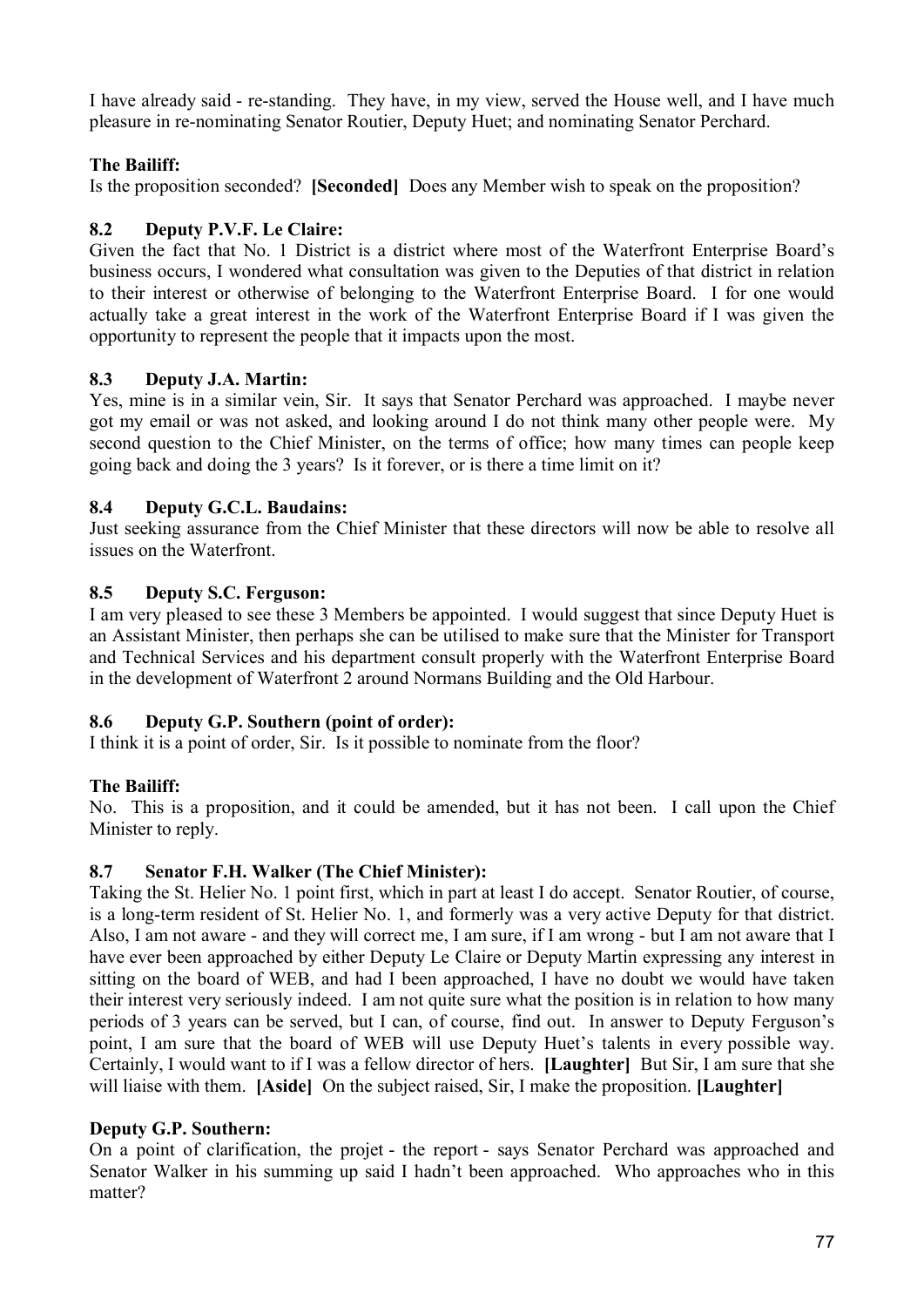### **Senator F.H. Walker:**

In this instance, we approached Senator Perchard, and I believe he is an excellent appointee, and of course he comes to the issue with an Island-wide mandate, and the Waterfront is overall an Islandwide issue. Sir, it still does not deny the point that anyone who has interest in serving on the board of WEB is, of course, free to express that interest and notify me or the Chief Executive or whoever of that interest at any time they think they would like to do so.

# **The Bailiff:**

I put the proposition. Those Members in favour of adopting it, kindly show. Those against? The proposition is adopted.

# **ADJOURNMENT**

### **Senator F.H. Walker:**

I propose the adjournment now, Sir.

### **The Bailiff:**

Very well. I remind Members that we return at 2.15 p.m. according to Standing Orders.

# **RECOMMENCEMENT**

# **9. Draft Postal Services (Transfer) (Jersey) Regulations 200- (P.9/2006)**

#### **The Bailiff:**

The Assembly continues with public business on the Order Paper. The next item of public business is the Draft Postal Services (Transfer) (Jersey) Regulations, Projet 9, in the name of the Minister for Treasury and Resources, and I ask the Greffier to read the long title.

#### **The Greffier of the States:**

Draft Postal Services (Transfer) (Jersey) Regulations 200-. The States, in pursuance of Articles 27, 28, 32, 34, 35, 36, 37, 38 and 83, of the Postal Services (Jersey) Law 2004, and Article 49 of the States of Jersey Law 2005, have made the following Regulations.

#### **9.1 Senator T.A. Le Sueur (The Minister for Treasury and Resources):**

The States have, in approving the Postal Services Law 2004, agreed to the modernisation of the provision of all postal services through the introduction of independent and professional regulation of those services through the offices of the Jersey Competition Regulatory Authority (JCRA). Hand-in-hand with that framework came the approval of the incorporation of the business currently undertaken by a States department into a group of companies wholly-owned by the States, enabling a more commercial outlook to be taken for the delivery of postal services in the Island. As the title says, these Regulations are about just that transfer of assets and liabilities and business of Jersey Post into a wholly-owned group of companies in accordance with the principles agreed by the States when they passed that law in 2004. The parent company for that group will be Jersey Post International Limited, and there are a number of subsidiaries, all of which have been incorporated, although at the present time the majority of them are inactive, other than applying for a licence from the JCRA. The only one is Offshore Solutions Limited, which is currently trading. Jersey Post International Limited will own all the shares in Jersey Post Limited, which will be the main trading and licence entity, and that company in turn will own all the remaining subsidiaries. The shares in Jersey Post International Limited are held on behalf of the States of Jersey. What these Regulations will achieve is a transfer of the business operations currently being undertaken by Jersey Post into those subsidiary companies. What they also achieve is a transfer of accountability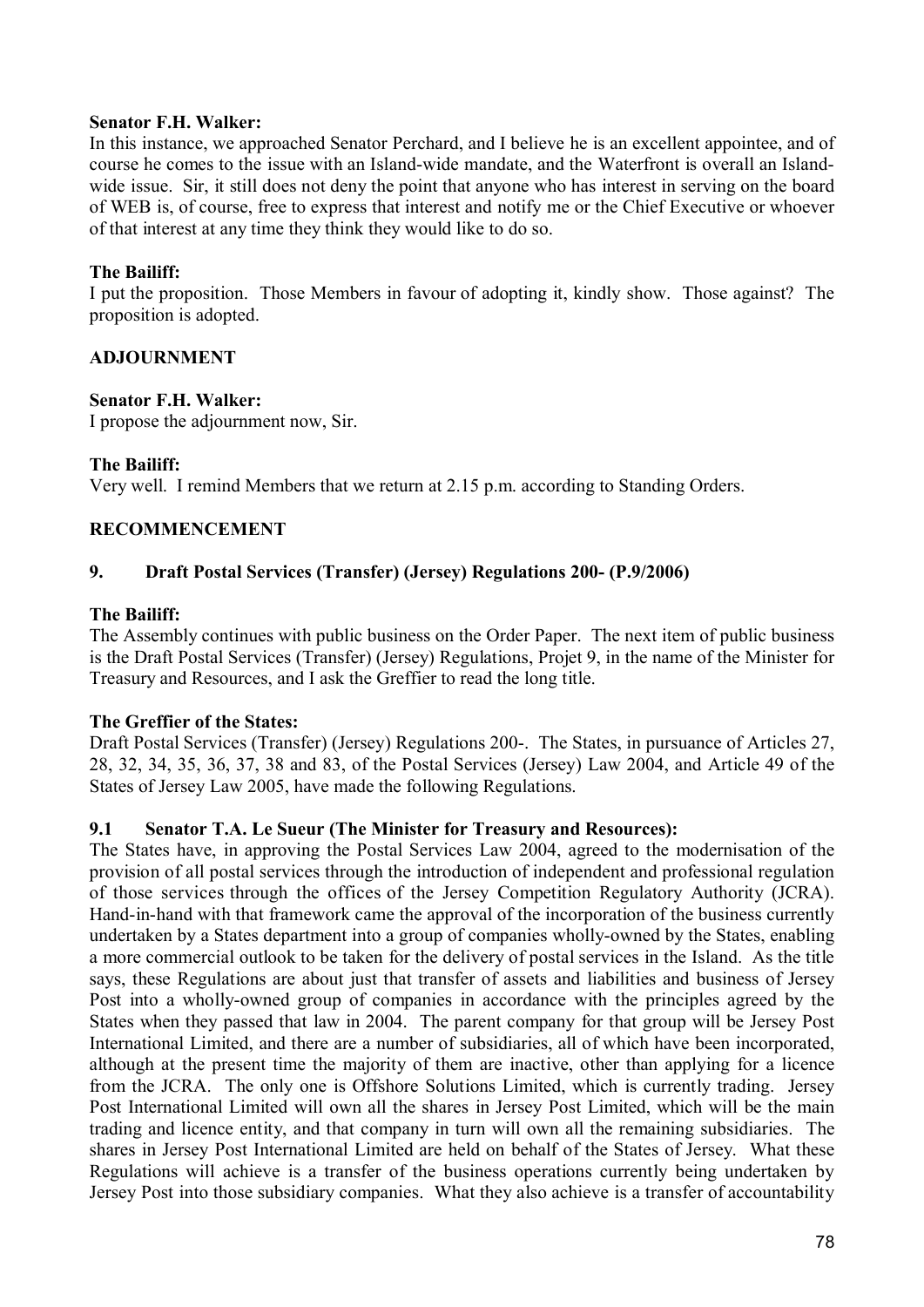from the Economic Development Minister to myself as Minister for Treasury and Resources. That arrangement allows for clear separation of duties and responsibilities, and it is only really workable following the introduction of a proper competition and regulatory framework. Whilst these Regulations are at this stage really in furtherance of incorporation, suffice it to say we have been working pretty closely with the JCRA to prepare to issue a new licence to the company from the date of implementation, which is proposed to be 1 April 2006. That will thereby ensure that the rights of the consumer are properly protected. I say properly, or adequately, because the regulator has a duty not only to look after the interests of the company but also an obligation to ensure that the business of Jersey Post remains financially viable and that there is a postal service within the Island. Another group of people who are particularly interested in incorporation are, of course, the employees of Jersey Post themselves. They are currently members of the Public Employees' Contributory Retirement Scheme (PECRS), and we have had to make sure that in the new arrangements they are still adequately protected and can remain members of PECRS, so that they get the same benefits and entitlements as they currently have. That undertaking will be backed by Regulations which will be lodged shortly and are confirmed by a letter from me to the Chairman of PECRS. Because, when those employees become part of Jersey Post Limited they cease to be employees of the States of Jersey, the effect of that is to crystallize the debt which exists in respect of their previous liabilities to the fund. That creates a financial liability which we have to take into account in making sure that the company is adequately capitalised. The amount of that debt has been calculated to be some £11.9 million and we will transfer that sum in total to PECRS on day one. What that does in effect, it does not increase the liability but it brings it forward; it crystallizes it on one day rather than spread it out into the long-term future. Should there be a future actuarial deficit, that would need to be resolved by the members in the same way as the rest of the employees, but the company itself would not be exposed to further liability. Because Jersey Post does not have £11.9 million hanging around I, as Treasury Minister, have agreed to make a loan to the company on commercial terms and build that into their repayment forecasts over the next few years in such a way that even paying-off that loan they can still remain profitable. That is good from the public funds point of view, because if I cannot get a better return on that investment, then I would put it straight into the bank. The company's point of view, of course, is equally good because they are borrowing from me at a competitive rate of interest rather than they having to go to the bank. I have also mentioned there are employees who are members of the previous postal pension fund that was closed down to new entrants, and there is a further liability of £2 million in respect of them. Against that liability, of course, the company has some significant real assets, both in Broad Street and Rue de Pres. They will form part of the company's balance sheet and that improves their solvency. Of course, it does not mean that the States lose any value, but since we own all the shares in the company that is equivalent to owning the property in the first place. However, a company does not just need a sound opening balance sheet; it needs sound prospects for the future. I have discussed those with the Chairman-designate and with the management of Jersey Post and I am satisfied that they have got a viable future in front of them. I think, more importantly, that they are satisfied and I think those who are becoming potentially directors of this trading company will particularly want to satisfy themselves that there is no danger of them becoming directors of an insolvent company. I know I am perfectly satisfied - and I think all of us involved in this incorporation are perfectly satisfied - that this viability remains the case irrespective of the impact of the fulfilment industry and a possible downturn in revenue from that source. I know that has been a concern for some people and I gather that it may even raise some level of a Scrutiny Panel Inquiry, but I would say that I am perfectly convinced that either way it is not a showstopper. Of course, as it was pointed out in Question Time this morning, whether the company is incorporated or not, that effect on the fulfilment industry will be there in one way or another. What we will have with incorporation is a well-balanced organisation; a type of structure in which the directors can be responsible, but it can also satisfy themselves that the company can pay profitably. I and the directors of Jersey Post are satisfied that the company can prosper, and will prosper, even in the worst possible situation as far as fulfilment is concerned. But I repeat that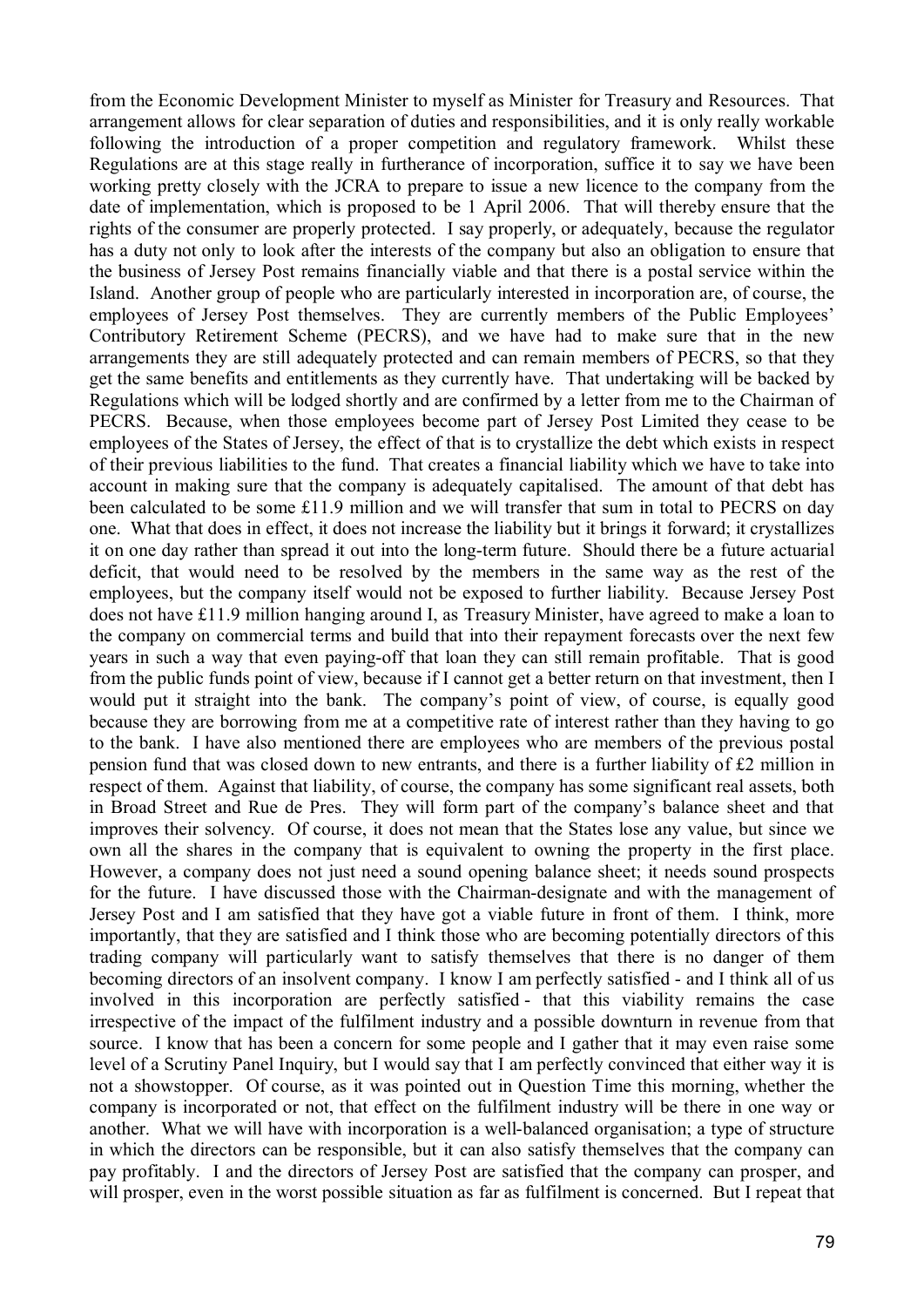success is not dependent primarily on the fulfilment industry; it depends on the calibre of management, the calibre of the directors, the ability to invest, and the ability to diversify and develop new products. I believe that all those things can be done far better in a stand-alone commercial organisation, but one which is regulated by the JCRA. In this new company, the Board of Directors will report to myself as representing the shareholder interests of the company, and there will be written agreement between the Board and the Treasury Minister regarding its ongoing activities. There will be a dividend policy to demonstrate the sort of return which I would expect as a commercial investor, and the whole operation will be designed to run in a strictly commercial manner. In conclusion then, Sir, approval of this proposition will bring to completion the policies agreed by the States some 2 years ago when they created the new Postal Services Law and approved the transfer of postal activities into a company or companies. We have spent the best part of 2 years now ensuring that there was a suitable framework within which the operations can have, and will have, a sound and successful future. We discussed this framework, not just with management, but with the prospective Board of Directors, with the employees, and with the Committee of Management of PECRS and with the JCRA who will be poking after the public interests. All those parties are in agreement with these Regulations before us today. The JCRA has indicated that it will issue a valid licence on the appointed day to the company. The Committee of Management of PECRS have confirmed that they are satisfied they will retain the employees within PECRS, and I am satisfied that the arrangements are financially viable. Furthermore, I repeat that I and the Minister for Economic Development, and the management of Jersey Post and the Chairman-designate, have all reviewed the various options about fulfilment, particularly in the depressing scenario. We are all satisfied that even in the worst possible situation the company has a viable future. So, I leave members with one parting thought: the JCRA have made it clear that they do not want to start regulating postal services until such time as the company is incorporated. Conversely, I think many Members of this House and many members of the public would like to see the activities of Jersey Post regulated and any delay to incorporation delays the time when that regulation gets a stage closer. We have had delays already and I am anxious that this law should now go forward sooner rather than later. In other words, right now, Sir, and I propose a preamble.

# **The Bailiff:**

The principles of the regulations are proposed and seconded. **[Seconded]** Does any Member wish to speak on the principles of the regulations?

#### **9.2 Deputy G.P. Southern:**

Following the preamble, I understand that the new Standing Order 72 should invite me to say whether I wish to examine this particular issue and I just say that, in fact, I do. Members will be aware that we have started a Scrutiny Inquiry on the fulfilment industry. We are informed that there will be some impact on the revenues of Jersey Post and OSL (Offshore Solutions Limited), its fulfilment arm. Therefore, what I propose to do is to examine the impact on the post office in particular as a first stop, and to respond to the House by 23rd May in order that this House can know what the circumstances of the situation of Jersey Post are. It will be absolutely useless for me to come back with a full fulfilment report in 4 months' time and say: "By the way, have you noticed we did Jersey Post some harm and there are some issues there?" So, that is what I intend to do - and I believe it goes to the House - I wish to call that in, Sir.

# **9.3 Senator P.F.C. Ozouf:**

A point of order, could I just clarify for Members that might not be aware exactly of what the provisions are: we are basically going to have a debate on the preamble. At that point then, the Chairman of the Scrutiny Panel is asked whether or not he wishes to scrutinise it and there is 4 weeks, or 4 sittings. I wonder whether you could assist me in understanding exactly how this works, Sir, as it relates to a number of propositions that we need to decide whether we start, pause, or do not start at all.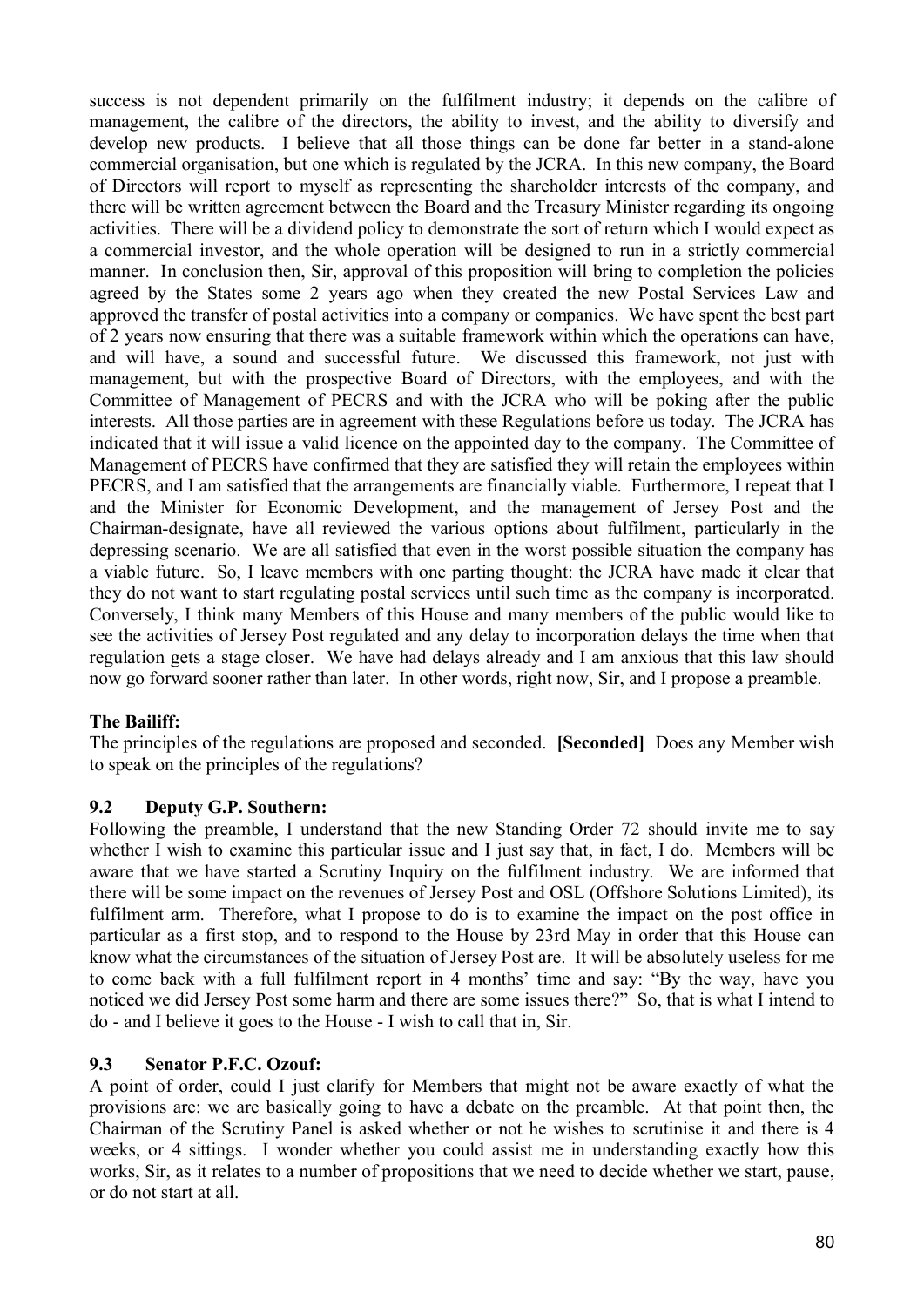### **9.4 The Bailiff:**

We do not debate the preamble any more, we debate the principles of the Regulations and if the principles of the Regulations are approved by the Assembly, then Standing Order 72 requires that the Presiding Officer should ask the Chairman of the relevant Scrutiny Panel whether the Scrutiny Panel wishes to scrutinise the Regulations. Deputy Southern has already indicated that the Panel does wish to do that and so the Regulations will be referred for Scrutiny. If that happens, the second reading of the draft shall not continue and the Scrutiny Panel will have not later than the fourth meeting day - I think I am right in saying - following the debate upon the principles, to give the report to the Assembly.

### **Senator P.F.C. Ozouf:**

So, can I just confirm, Sir, it is the second reading of the principles that is not permitted to go ahead and therefore, is it the case that we need to start? Effectively, what we are doing is we are putting the continuation of the debate on pause as opposed to it being withdrawn. Could you please also confirm, Sir, that it would then be in 4 sittings' time a matter for the Assembly to decide whether or not they continue with the actual debate on the Regulations?

### **The Bailiff:**

That is my reading of the Standing Orders, Senator.

### **9.5 Senator T.A. Le Sueur:**

My reading, and I certainly defer to the Chairman in his interpretation of Standing Orders, is that the States first of all has to agree to those principles and I propose that… **[Interruption]** …we agree only if those principles are accepted does it then get referred to Scrutiny.

### **The Bailiff:**

That is absolutely right, Minister. Yes, you have proposed the principle of the Regulations and you are entitled to see that through to a vote, and only if the Assembly approves the principle of the Regulations does the Chairman of the Scrutiny Panel have the right to refer the Regulations to Scrutiny. So, the debate continues for the time being on the principle.

#### **9.6 Deputy R.C. Duhamel:**

While being broadly in favour of this move, I just really have one question that I hope the Minister will be able to answer before we proceed whichever way and that is under the first page, it is itemised under 7 that: "The Delegator. All powers will be delegated to the Minister as holder of the securities in the Group except those relating to future ownership." The question, Sir - it is fairly simple - under the new structures that are being set up, is there any way that either the existing structure could be used to allow assets to pass out of the company, either by the way it has been set up at the moment or, indeed, by the creation of future subsidiary bodies, whereby presumably, some assets could be put into those structures? So, the key question, Sir, is whether or not - and I am relatively happy and content that immovable assets in terms of property are put into this holding in order to give it financial substance - but that said, Sir, I would like to be given the strong assurance that any request for those assets to be sold at any stage in the future, that that decision will be taken by the House. Thank you, Sir.

#### **9.7 Senator P.F.C. Ozouf:**

The former President of Finance and Economics did not tell the Assembly that there was, in fact, a joke on the previous Finance and Economics Committee that we would all be out of office before Jersey Post would be incorporated… **[Interruption]** and we were not joking. It has to be said - and for a variety of different reasons - there have been numerous delays with the incorporation of Jersey Post. Incorporation of Jersey Post was originally proposed back in, I think, 1996. This Assembly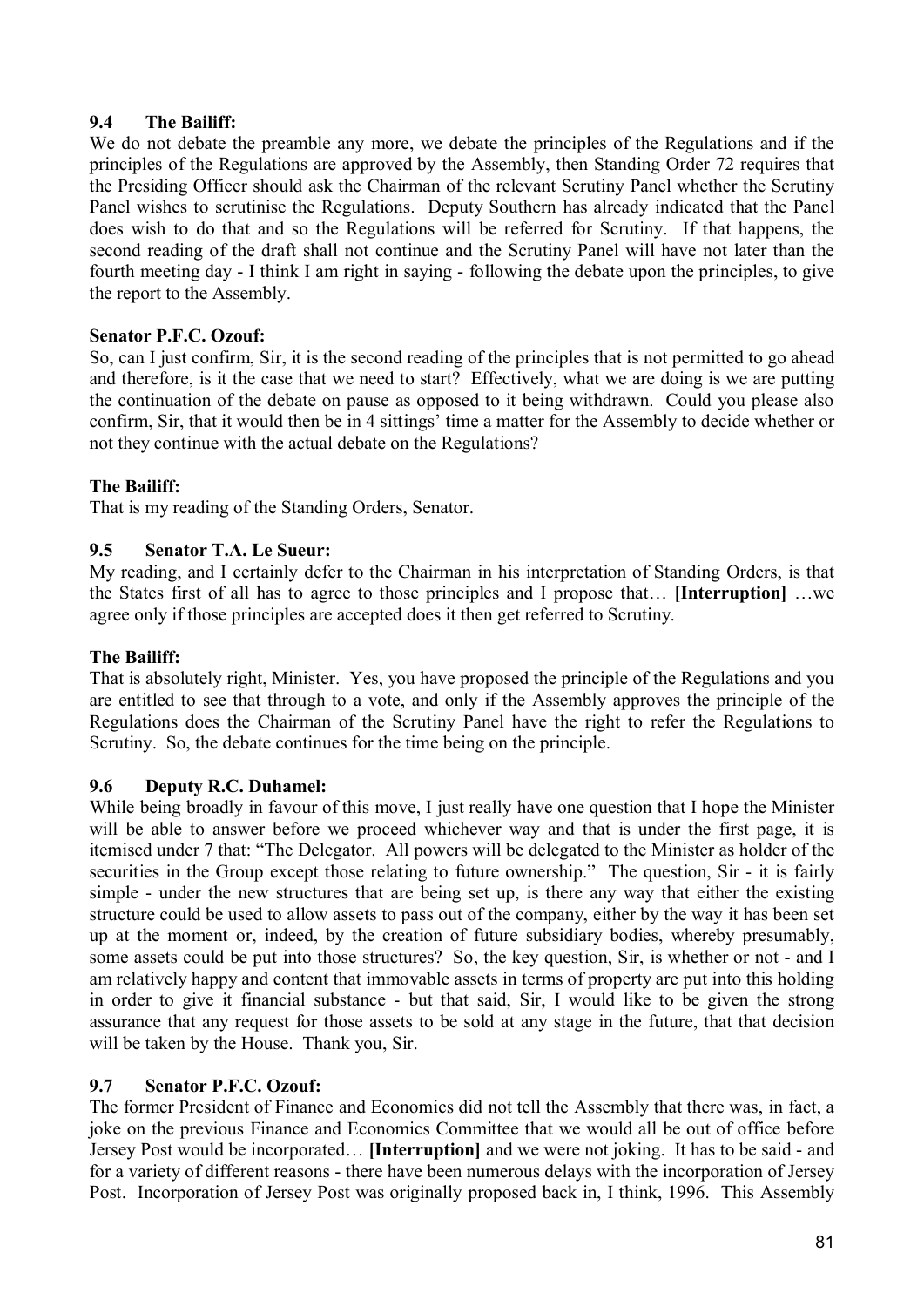has considered, I think on 3 occasions, the principle of whether or not to incorporate Jersey Post. Members will therefore understand why there is a measured sense of frustration to understand that there may well be a further delay. I think that is regrettable because the principle of incorporating Jersey Post has been agreed by this Assembly and irrespective of the outcome of the various happenings in the fulfilment industry, it will not change the principles of why we should incorporate. If the profitability of Jersey Post falls because we do not have fulfilment, corrective action will have to be taken, whether that be a States department or a company. Everybody in this Assembly, I am sure, agrees that that body is better as a limited company with all of the strictures that company law and company incentive provides. So, therefore while not undermining the right of the Scrutiny Panel to want to go on and scrutinise these Regulations in detail, I think it is a matter of regret that this Assembly and the Island, and Jersey Post will not have the prize, which is proper independent regulation of postal charges. So, there is nothing we can do about it but we express disappointment, and we express disappointment on behalf of Islanders who will continue to have an inappropriate corporate structure for Jersey Post.

# **9.8 The Deputy of St. John:**

A point of clarification from the Minister: he stated this morning that the States should not behave like a bank. I am not disputing the financial arrangements that he is suggesting for Jersey Post, however, it does sound to me a bit like the States is behaving like a bank. If that is the case, would he not seriously then reconsider what he said this morning about seriously considering a similar approach to student loans? Thank you. **[Laughter]**

# **9.9 Senator P.F. Routier:**

It has been a long and windy road to get to where we are today. Certainly, the meetings that have been held about the incorporation of Jersey Post have been long and protracted. I want a regulated postal industry because it is really something that Jersey needs to ensure that we have a postal service which is appropriate for the Island and can be held up as being the postal service that we all want. The way we are going to achieve that is by having a regulated postal service. I listened very carefully to the Minister when he spoke initially about the effect of the fulfilment industry changes which can, and may, happen over the next period. What he said was - it may not be word for word, but certainly the implication was - that whatever happens to the fulfilment industry, the Postal Committee or the company in the future will have to deal with the situation. It does not make the slightest bit of difference to the incorporation - this proposition - whether the fulfilment industry changes at all. We should be going ahead with the incorporation of Jersey Post, specifically so that we can have a regulated postal service. We are not going to achieve that unless we do get the incorporation in place. I would implore the Chairman of the Scrutiny Panel to reconsider his thought about taking a call-in this for scrutiny and delaying the postal incorporation even further than it has been. It is, I am afraid to say, a process which I hope that he will not go forward with, and I do believe that it may not be the whole of his Scrutiny Panel that supports that view. It may only be… **[Interruption]**

# **Deputy G.P. Southern:**

Point of correction, that is absolutely not true.

# **Senator P.F. Routier:**

Obviously, we all hear different things from different people and that is the view that I have heard expressed by… **[Interruption]**

# **Deputy G.P. Southern:**

Some of us hear what we want to hear.

**Members:** Oh!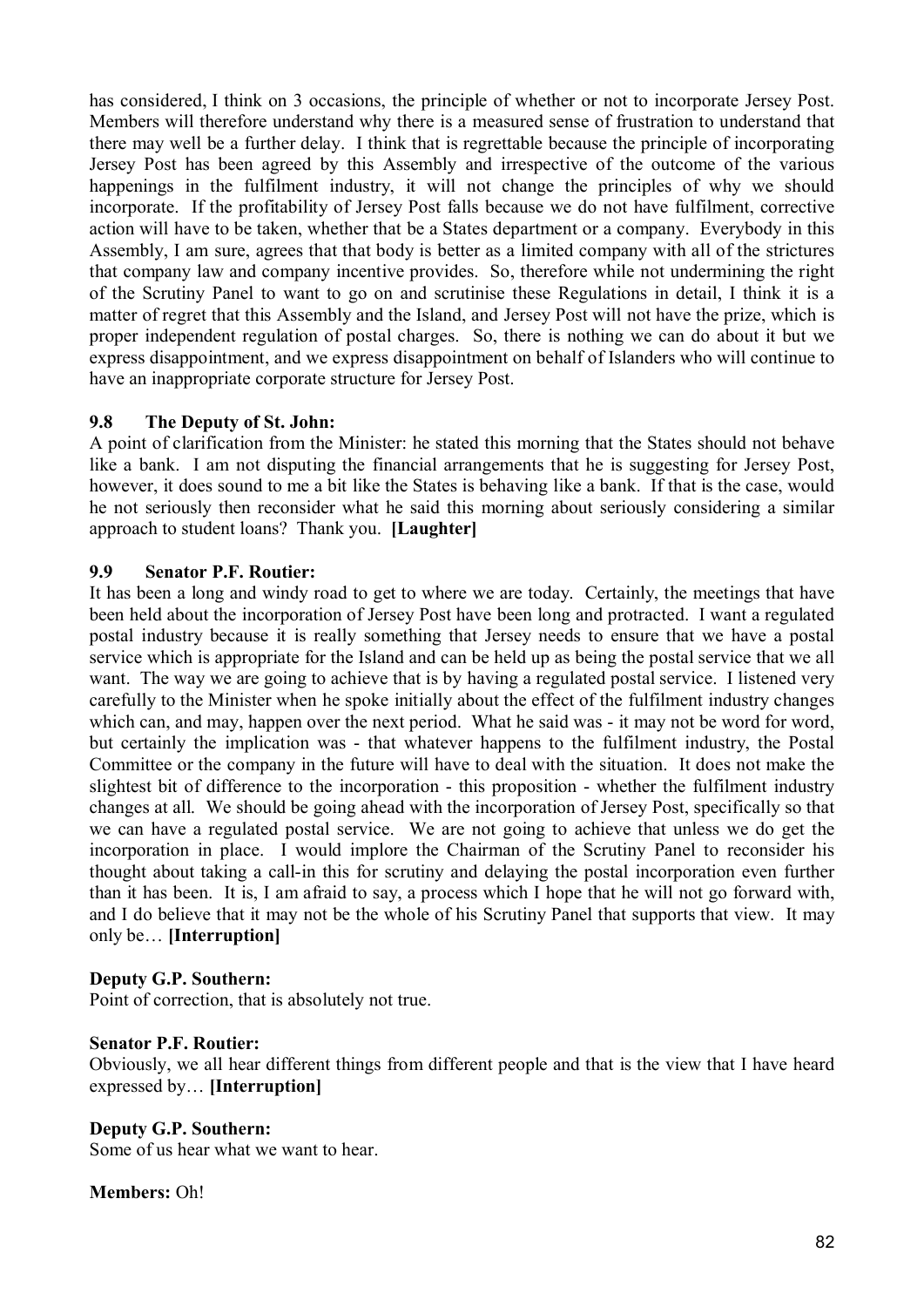### **Senator P.F. Routier:**

So, I would really just implore the Chairman of the Scrutiny Panel for the benefit of the public, for the benefit of the States, for the benefit of having a regulated postal service, that he does not delay that by the measure he intends taking.

### **9.10 Deputy A. Breckon:**

I should perhaps declare an interest, at the outset, in saying that I am a member of the Economic Development Scrutiny Panel. We did debate this as a Panel, because I have some concerns, as the Minister for Treasury and Resources did say, about the JCRA. In fact, the JCRA cannot act until it is incorporated, so they have no role and I do know from discussions that they wish to have a closer look at some of the cost centres within the post office, so they are able to investigate and have a look-through. But there is another Island not very far from here who do have a regulator for the post office and they do, in fact, make them work for price increases - we've been lacking that which I think is disappointing. They have a service level agreement, not very far away, with the public. It is measured and publicised and these are the things we are lacking. So, I did not come to the table, I should say, very easily with this. Having said that, as Senator Routier has just mentioned, this has been about 10 years in coming. But there is something also that was in the back of my mind and it was the wanting to be sure. We went the same road with Jersey Telecoms and not very long ago we had a glitch about the pensioner benefit and whether it was their role to provide that and, as they say, we are where we are. I was conscious that with the post office there were not measures that they could take to be cost-effective that would be detrimental to the public, and I am not going to give them any lead on that, but you might have things in mind that they could do to become more singing and dancing and cost-effective. That really was where I was persuaded that a delay, although not necessarily going to alter that much, it would be as well to look at some of these issues now and if there is some bad news, let us make a decision when we are aware of that rather than say: "Well, it may happen or it may not." That is really where I come from and I was swayed to ask for this delay.

# **9.11 Deputy J.A.N. Le Fondré:**

A point of clarification: can the House decide to suspend Standing Orders at certain times? The reason I ask, Sir, is it then possible that the agreement to the House to suspend Standing Order 72, if the House feels it could cause an unwarranted delay to the incorporation of the postal service? **[Laughter]**

# **9.12 The Bailiff:**

The question is an interesting one, Deputy, and I think I might just need a couple of minutes' notice of it because, although in principle the Assembly can suspend any Standing Order - and on that basis could, if it were so minded, suspend Standing Order 72 - I just want to make sure that it would not be necessary to suspend other parts of other Standing Orders in order to make sense of the procedure of the Assembly. So, perhaps I can defer a decision on that for a few moments.

# **9.13 Senator S. Syvret:**

While you are thinking about that point, could I make the point to the Assembly that I think it would be unwise to suspend Standing Orders for this matter? Whether one agrees with the wish of it to be scrutinised or not we have, for good or ill, made the Standing Orders and I think we ought to adhere to that. Let us be frank, we can imagine many, many situations and circumstances under which the Executive might not want the Scrutiny Panels to look at certain items, and if we allow the thin end of the wedge in at this point, then we might find similar devices being used down the road in the future. I would strongly counsel against suspending the Standing Order, Sir, at this time.

# **The Bailiff:**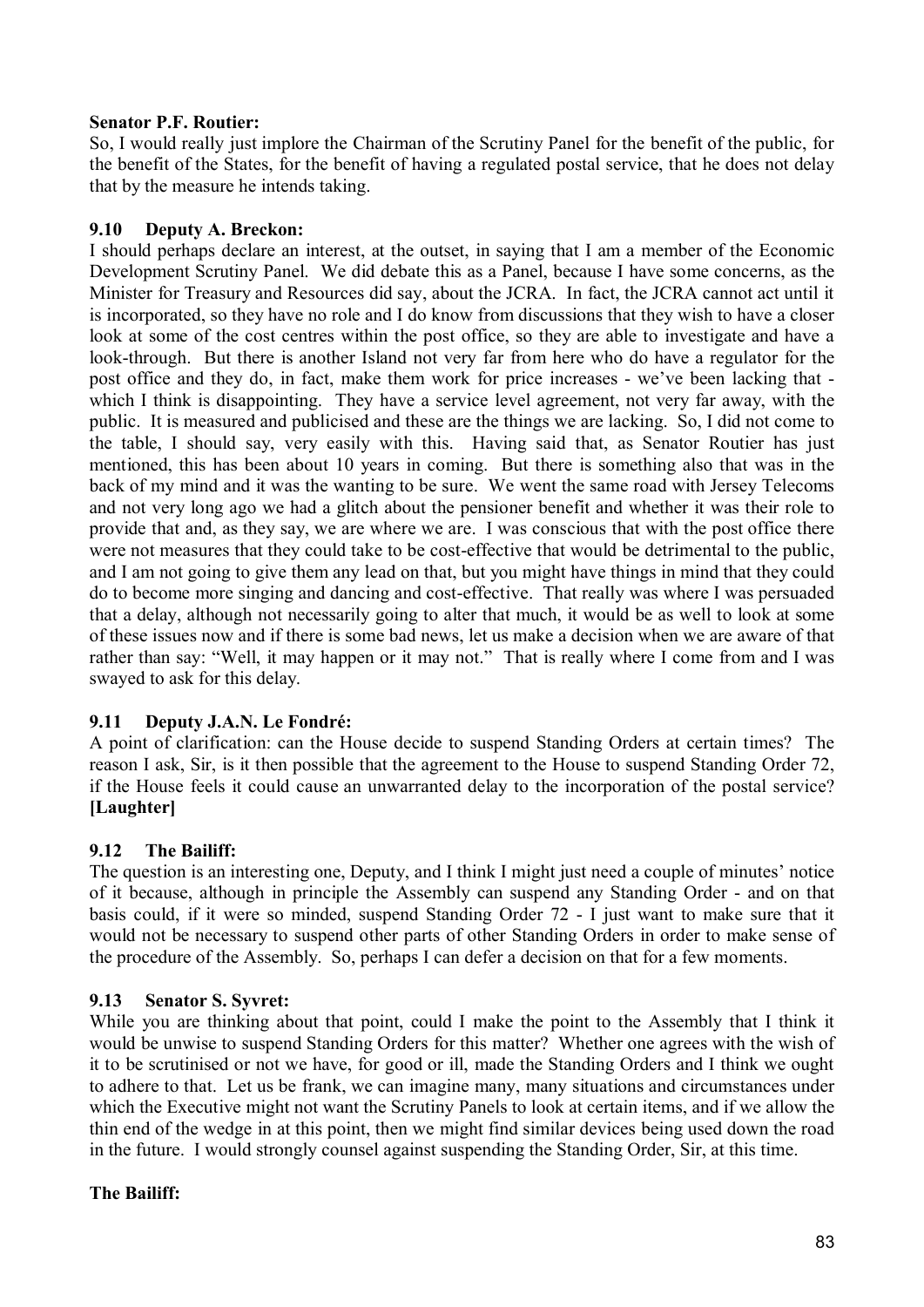We are not debating suspending Standing Orders. Does any other member wish to speak on the principle of the Bill?

# **9.14 The Connétable of St. Brelade:**

I would just like to confirm Deputy Southern's comment that the Economic Development Scrutiny Panel are, generally, as a whole on this, so I do not think there is anything malicious in it. Purely, we have got the situation where we have got £11/12 million pension fund to consider and there are enormous funds at stake here, Sir. I think it would be unwise for the House not to consider this in depth and, I think going through this process of scrutiny will be fairly quick. It has been agreed that it will be dealt with in 4 sessions and I think it would be the wise way to go, and I fully support the Deputy's proposal, Sir. Thank you.

# **9.15 Deputy P.V.F. Le Claire:**

As a member of the Public Employees' Contributor Retirement Scheme, Sir, on the Committee of Management, Deputy Troy and I attended a week ago last Friday to the Committee of Management, and I do not believe we were apprised of any need for scrutiny to safeguard the issue of the pensions. The pension matters, I believe, have been secured in respect of the agreements and the undertakings made. So, from a pension's issue, I believe I speak for the Committee of Management when I say that the assurances that we have required have been given to us, and that is not a reason… I understood that the scrutiny issue was to do with the loss of revenue in respect of the liability of Jersey Post, not the viability of the pension scheme.

# **9.16 The Connétable of St. Helier:**

Perhaps it may be seen as going from the sublime to the ridiculous, but the issue of the rates that are not paid by the post office shop **[Laughter]** is one that I have been banging on about. Deputy Ryan hides his head - not in shame - I think perhaps in relief, that at last this matter is going to be resolved when these Regulations are made. Clearly, I am impatient to see these Regulations made though, of course, in practice, the post office shop will not have to pay rates until next January because we have missed the deadline of 1st January this year. I will just let Members know that after various requests to the former Postal Committee to remit the sums that are, of course, due - if we had a level playing field with other town traders who sell similar products as the post office shop - I did approach the now Economic Minister to see if they would pay us for this year, given that we have missed the 1st January deadline. But I have been informed by his Assistant Minister, who is also a Constable - he got the Constable to do his dirty work for him - that there was no way they could find funds to pay rates, even an ex gratia sum, to the Parish in respect of this year's rates on the post office shop, which I think is unfortunate, and I think it would have been a generous gesture if the Minister could have found a way. I am sure he could have found a way, he is a very clever man, and perhaps he will. Of course, I look forward to the day when rates will be paid on the post office shop and I know that many retailers in town, who sell similar products, feel that this unfair situation has gone on for far too long.

# **9.17 The Bailiff:**

Deputy Le Fondré, I think the answer to your question is that it is open to the Assembly to suspend the Standing Order 72 on a proposition moved and adopted by the Assembly. If you wish to do that, the proper time, I think, would be when the Assembly has adopted the principle of the Regulations.

# **9.18 The Connétable of St. Lawrence:**

Yes, I was asked to do the dirty work for the Minister, although it grieved me to have to say to a fellow Connétable that he could not collect rates this year, but he would have to be a little bit more patient. If we do not proceed today, he might even have to be more patient than he was going to be in the first place. I just wanted to address a few points that Deputy Breckon raised. He talked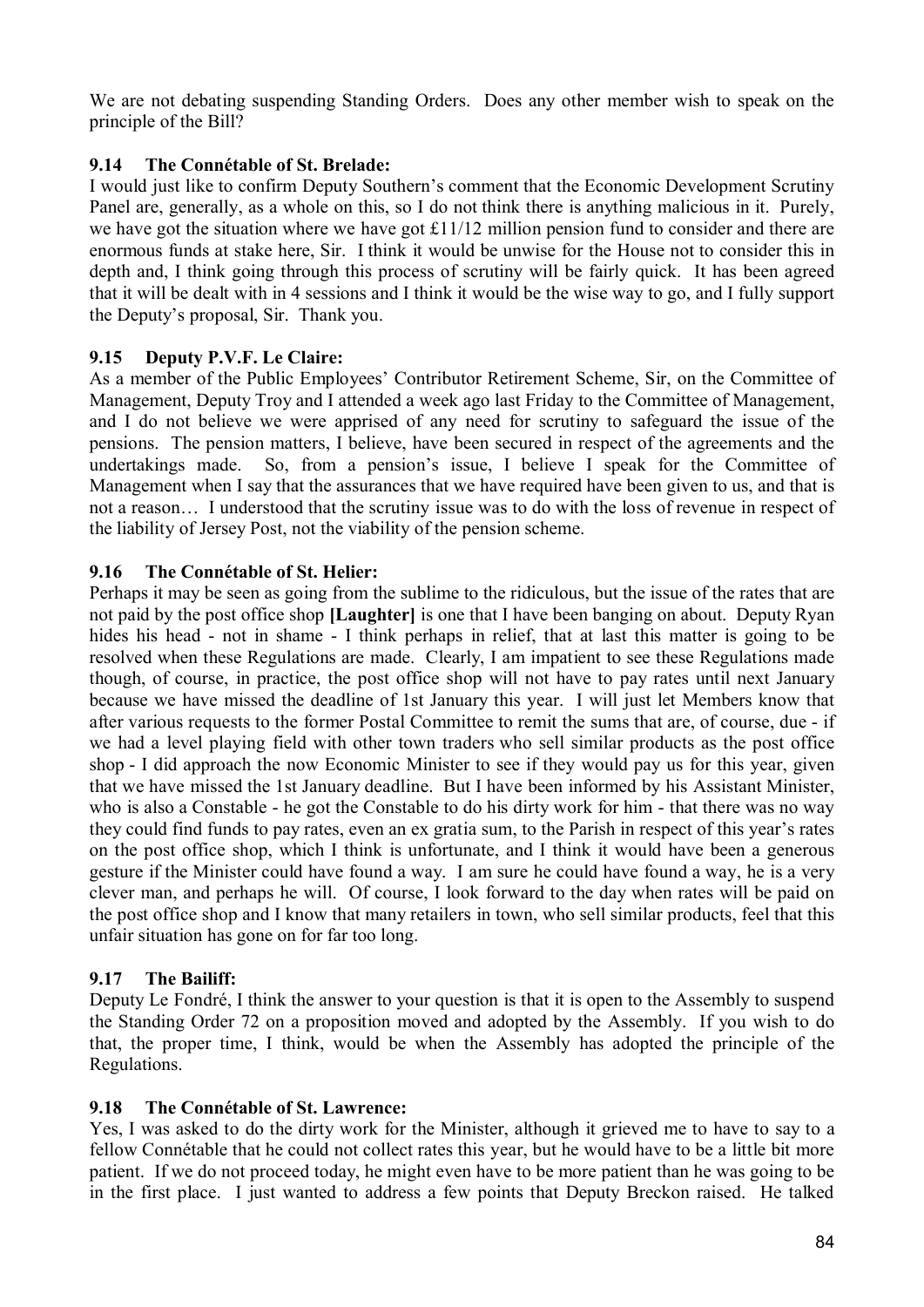about the Telecoms issue with the OAPs. I think that was unfortunate at the time and is not something that should be used as an argument to block the greater scheme of things. That was one issue which was probably not handled in the best possible way and, in fact, I was talking about that issue with the Board-designate of Jersey Post only on Friday. I pointed out to them that they have to be - assuming the whole proposal does go ahead - as conscious of their customers as obviously Jersey Telecoms were slightly not. Therefore, there has to be recognition that there is a political element to some of these issues when decisions are made. I have no doubt that the Board-designate fully takes that on board. Deputy Breckon also mentioned Guernsey Post having incorporated, and I was pleased to see - although it is Guernsey we are talking about - that their recent reports are showing that they are doing very well and no doubt they are new guys as a corporate body, and regulation is working out well for them, so I suspect it would work out well for us. Deputy Breckon also mentioned the review by the JCRA. That will happen in any event once incorporation takes place. This is a standard procedure that regulators make in these instances, as I understand it, in order to get to know the business and to see the areas that they need to concentrate on. So, that will happen whether we incorporate effective from today or later. The point that has been made already is that incorporation is not affected one way or the other by fulfilment in the sense that figures have been reviewed; they have been produced by Jersey Post. The management of Jersey Post are quite happy that in any scenario which was mentioned in Question Time this morning, Jersey Post would still be profitable. I will just repeat, more or less, what the Minister said this morning: "Jersey Post has conducted a financial analysis on a number of scenarios that might impact its future profitability. Such analysis not only included the potential impact of the revised fulfilment policy but also other potential actions by the U.K. Government and the E.U. that might affect the current application of the low value consignment relief. In the very worst case that the E.U. abolishes low value consignment relief in 2006, Jersey Post would still remain profitable. With each other possibility Jersey Post remains a viable and profitable concern, though progressively over time the worst-case scenarios indicated that Jersey Post profitability might return to the very much lower pre-fulfilment levels, though nevertheless still profitable." Now, the figures produced by Jersey Post, as I understand it, have been very fully vetted by the Treasury and they are satisfied and obviously the Minister of Treasury and Resources is satisfied as a result. With the figures that have been produced the existing management obviously of Jersey Post are satisfied and the incoming board - and this is very important from their point view because they do not want to end up as directors of an insolvent company - are satisfied. So everybody who has looked at the situation so far, which shows that Jersey Post is inevitably going to be profitable whether fulfilment disappears or not and the pensions are safe, there is no reason why we should not proceed now. Thank you very much, Sir.

#### **9.19 Deputy C.J. Scott Warren:**

I have some concerns regarding issues to do with retail under point 9 in schedule 1 and I certainly will be, if we get to this, supporting a referral to Scrutiny. Thank you.

# **9.20 Deputy G.W.J. de Faye:**

I am afraid I cannot let my good friend Senator Ozouf off the hook quite so easily when he turns around to the House and says: "Of course we all agree that incorporatisation - the commercial approach - is a view of the way forward we all share." No, it is not necessarily. Privatisation in one form or another and the waiving of the commercial magic wand is not necessarily the marvellous panacea that it is often made out to be. Witness only the entire shambles of the privatisation of British Railways and the ongoing knock-on effects that that has had. Witness the privatisation of British Telecom that then fantastically over-extended itself to the extent its share price shot up to £14 and then when the empire collapsed the shares fell back to about £2 to £3. A lot of smashed fortunes and broken hopes there. I think Senator Routier hits on an interesting point when he said: "We all want the postal service that we want." But I am not quite sure that we know what we want and I think this is one of the issues that we will have to face up to. I am hearing all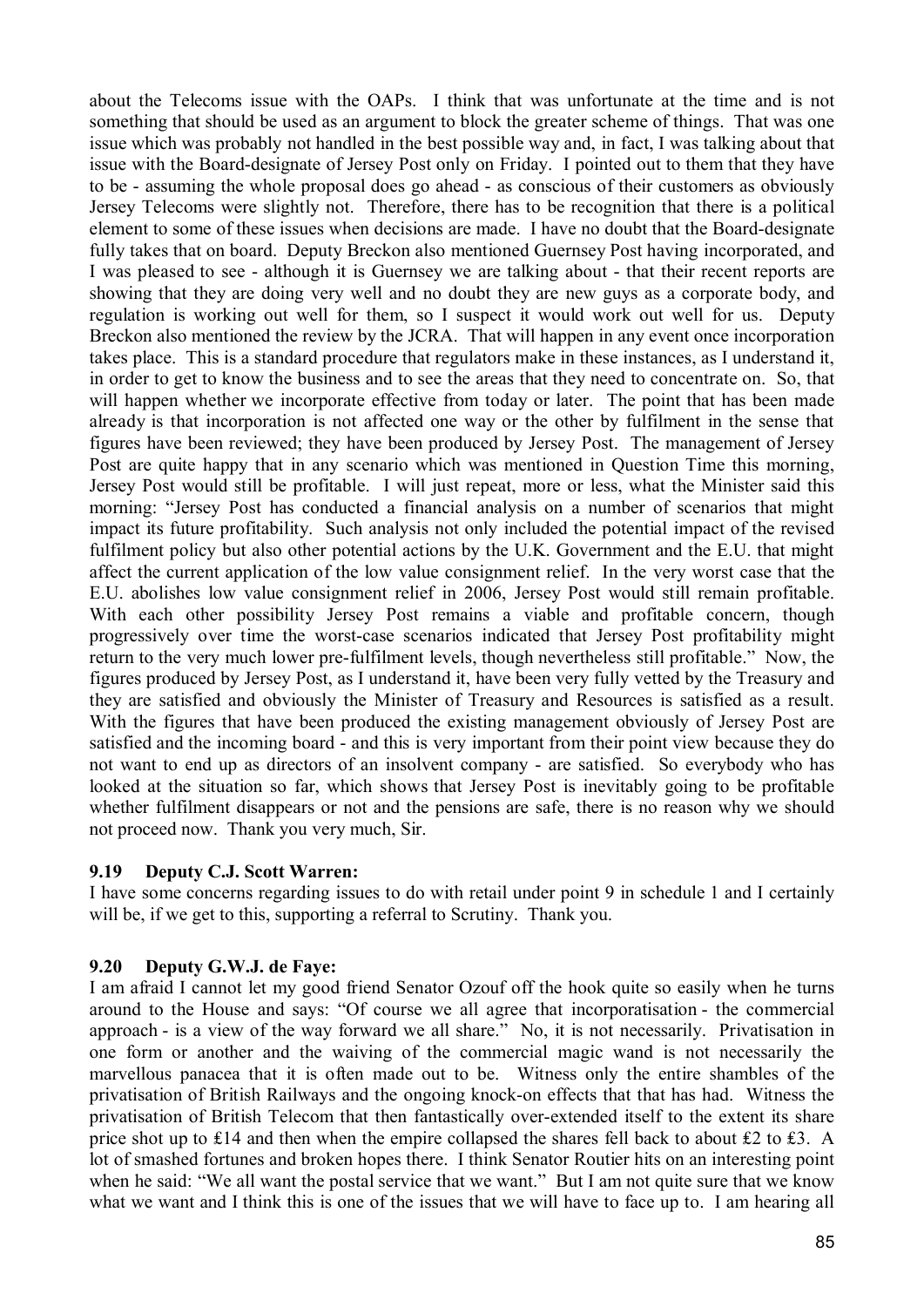sorts of glowing reports from various Members about how much the postal management are looking forward to being incorporatised. I am sure they are. If I was in postal management I would be looking forward to it too because if the story runs true to form then, like Telecom's management, I will be getting a few more thousand pounds on the end of my salary in due course. I will be recognised as a commercial manager, not a civil servant. So, yes, there are clearly going to be positive benefits for some but will we be getting what we really want? I ask that question, for example, in terms of the number of sub post offices that we have. Now, it is all very well to talk in terms of glowing efficiencies and cost-cuttings and money savings and the new way forward but a commercial interest does not necessarily lie happily alongside what is being considered to be public service. I think we have to be aware that there may be choppy seas ahead where those 2 philosophies clash. We have seen clashes of a sort in Telecoms and I have no doubt there may be problems with the postal service. So, we should be very careful before we simply regard that privatising in one shape or another, with the positional regulator on top, is necessarily going to be a happy and satisfactory formula for everything. I believe it may well be in terms of the post office but before we all get too enthusiastic I do wish to issue words of caution.

# **9.21 Deputy P.N. Troy:**

I would really like to back up what Deputy Le Claire was saying in relation to the PECRS. As a member of the Committee of Management it is described in items 13 and 14, on page 9, the procedure that will occur. Basically, an agreement has already been reached on the way on which the pension issues will be dealt with. So, I think that is a bit of a red herring and we need to look at that issue again. The Committee of Management and postal are in agreement as to the way forward, as to how this will proceed. I see no real reason to labour that point so I would support my colleague Deputy Le Claire on that and bring it to Members' attention.

# **9.22 Senator W. Kinnard:**

I really just wanted to pick up on one or 2 things said by Deputy de Faye. When this matter first came to the House in 1996 I was one of those who was quite keen to scrutinise it very closely because I had great concerns at that point about whether the States might be going forward to a privatisation model. What we have here is not a privatisation model. This is the corporatisation of the situation where, in fact, the States of Jersey are going to be the whole shareholder. It is an entirely different scenario. Indeed, at the time that this first came to the House I did quite a lot of work speaking to the staff at postal to be absolutely sure that they were content that this move would be made. Certainly at that time I received the necessary assurances and I have certainly not heard anything different since. There was the issue around the pension scheme which, again, we have heard from others more closely involved. There is agreement there. I really do not feel that there is anything to hold back this proposition today and I would urge the Scrutiny Panel to continue with the work that they are doing, certainly on the fulfilment industry, but I really do not see that there is any need for this particular aspect of the work to be held back. I do not know whether the Chairman of Scrutiny Panel would reconsider his position on this but I can certainly say, from the point of view of one who has been very concerned about privatisation issues in the past, I do not hold those concerns and fears in this particular instance. Thank you, Sir.

# **9.23 Deputy J.A. Martin:**

As the last Member to speak on the Scrutiny Panel, to follow on from what Deputy de Faye was saying, our third term of reference is to consider the affects of any potential changes in revenue upon Jersey Post and its ability to meet universal service obligations - which is your doorstep delivery, which is your sub post office and everything else. Now, I remember when Deputy Ryan was first elected to this House and his first job - and it was to be for 3 months - was going to be the Chairman of Postal. Now, we are asking for 8 weeks - 4 sessions - to have a look at this. We hear a lot from the benches I am facing at the moment, trust me we know. Now, we are also hearing rumours on the Scrutiny side. We have been down to Jersey Post and we have spoken to people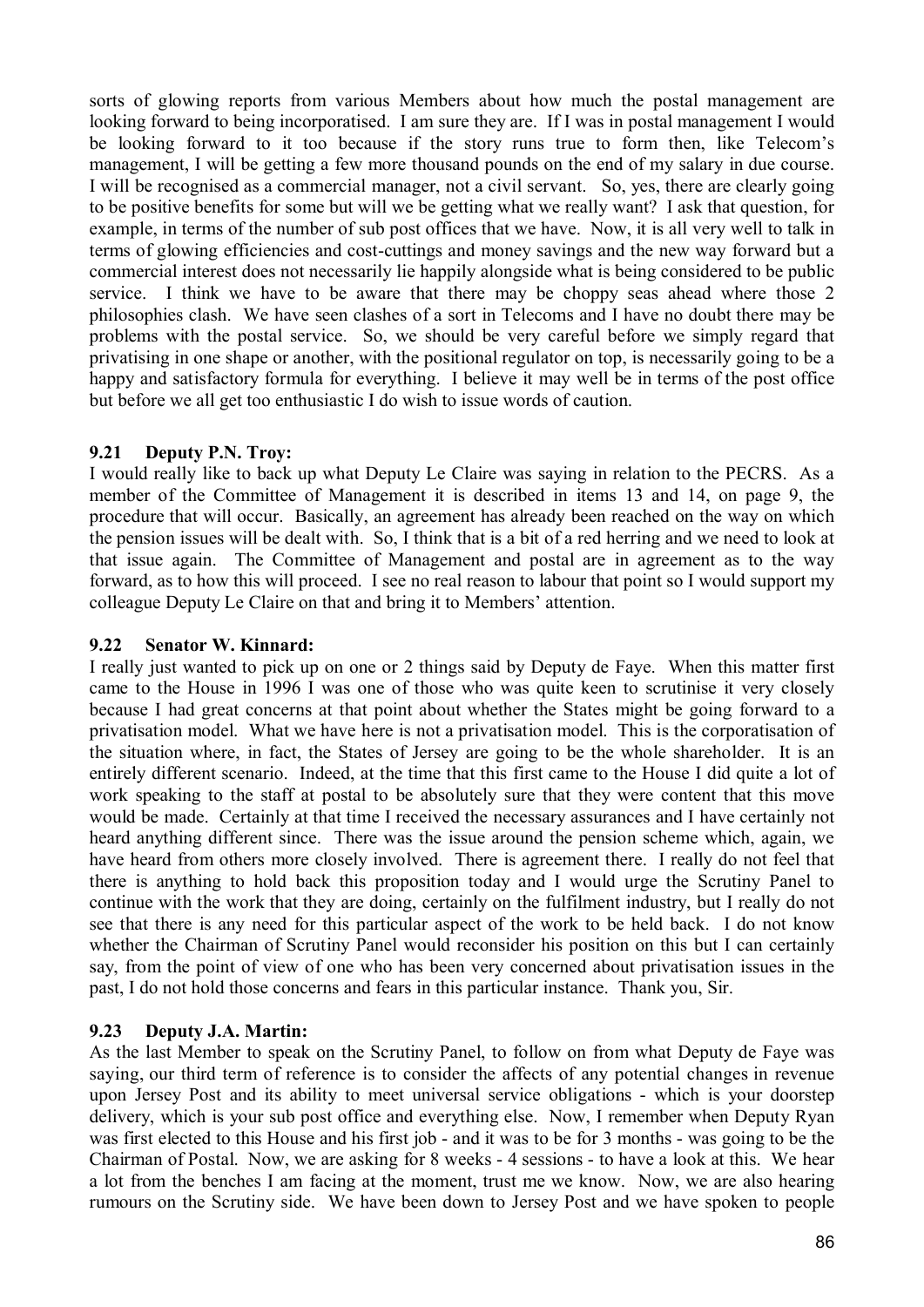and we cannot do one review without the other. They are totally interlinked. Senator Ozouf keeps shaking his head at me but **[Laughter]** ... I thank the Senator for his shaky smile. But this is why we are not trying to hold anything. As it has been explained by the Chairman we are asking for 8 weeks and I think just to make sure that everything that we are being told from the benches, that everybody is happy, services will carry on as we say. Do not forget they are going to be a business, albeit owned by the States of Jersey. I am told each part of the Post will have to make a profit whereas I think the Senator, Sir, said today: "Cross-subsidising is not the right word." When one part of a company is running a service for another part of a company in my book that is crosssubsidy. If this is going to happen we need to know they are going to continue to provide the services that Jersey wants. Just lastly, Sir, I have just read Standing Order No. 80, Proposal to Suspend Standing Orders. "A Member of the States may propose, without notice, that one or more Standing Orders be suspended for a specific purpose" and if, Sir, this specific purpose is to just stop Scrutiny looking at the Post Office I really think this is a sad day for the States of Jersey and Scrutiny. Thank you, Sir.

# **9.24 Deputy K.C. Lewis of St. Saviour:**

I do believe I am the last Member of Economic Scrutiny to **[Laughter]** … Yes, thank you. As Deputy de Faye has alluded to it is a postal service we are talking about and we do not want to repeat the same mistakes as happened in the U.K. with many regional offices and sub post offices closing down. But I would assure the House we will be as quick as possible in our deliberations but very thorough. Thank you, Sir.

#### **9.25 Senator F.H. Walker:**

I would like to follow up on Senator Kinnard's speech because I share her sadness, I suppose is probably the right word, at some of the things said by Deputy de Faye which are absolutely inaccurate and misleading, I am afraid, in this respect. This is nothing to do with privatisation. There is nothing in this proposal, nor has there ever been anything in the proposal, which looks at privatising the Jersey Post Office. This is about keeping the Post Office in public sector ownership but allowing it to compete properly and commercially in the market to the benefit of the people of Jersey who effectively are its shareholders. Nothing in the proposal here is seeking to change that in any shape or form. Now, I was President of the Postal Committee for a number of years, in fact I was President when the proposal to incorporate first emerged and it seems almost going back to my childhood it was so very long ago. I had then, and I have today, absolutely no doubt whatsoever that this is in the public interest. That is what the States decided when they agreed the principle, goodness knows how many years ago. I have heard nothing to suggest that that has changed. Nothing whatsoever. It remains in the public interest because the public will be the shareholders and the public will be beneficiaries of allowing the Post Office to compete on more equal terms in the market place, both locally and, indeed, internationally. This has been going, as the Economic Development Minister said, now for about 10 years. It has effectively been scrutinised by the States, scrutinised by the JCRA, scrutinised by the private sector directors, scrutinised by the previous Finance and Economic Committee and the Policy Resources Committee and, most recently, scrutinised by the Treasury and Resources Minister. Do we really now need any more delay and any more scrutiny? What on earth are we likely to come up with which has not been thoroughly debated and thoroughly resolved over the last 10 years by all the individuals and all the bodies that have been thoroughly immersed in this project. By all means I support Scrutiny in their wish to scrutinise the fulfilment industry. Absolutely no problem at all. But we have heard both from the Minister and his Assistant Minister that whichever way you look at it, whatever scenario develops, the Jersey Post Office will still be profitable. So what reason, therefore, do we have for delaying again on a decision that this House has taken, endorsed by everybody else who has looked at it, what possible reason do we have? What is the advantage to the public, which is a crucial question, of further delay in this issue? In my view there is no advantage, there is great disadvantage and we should continue with the incorporation as planned.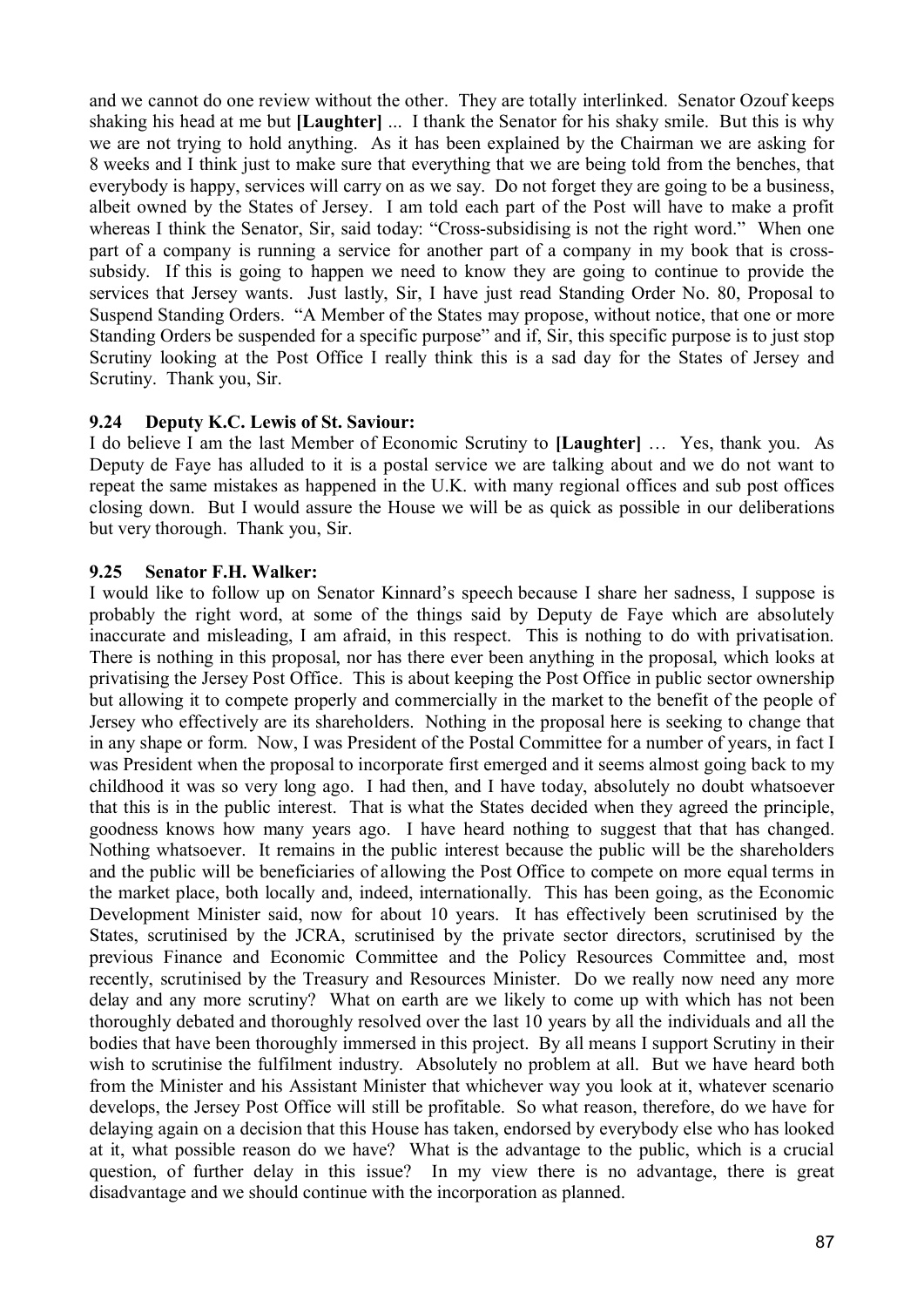### **9.26 Senator J.L. Perchard:**

Just a brief question, Sir, through the Chair to the Minister when he sums up, what are the implications other than the obvious 8-week delay of referring this to Scrutiny for the Draft Postal Services Transfer (Jersey) Regulations? Are there any commercial implications with a delay?

### **9.27 Deputy J.G. Reed of St. Ouen:**

I feel I must stand up as a past member of Postal Services Committee. I had, when I first became a Postal member about 3 years ago, concerns about incorporation and equally looked at all the various areas and eventualities and effects that incorporation may or may not bring. I equally, quite quickly, came to the understanding that the incorporation benefited everybody, whether it be general public, whether it be the States of Jersey and, more importantly, the greatest benefit was going to be derived from the employees. They equally know that. They are equally sitting there currently very, very, very frustrated that it has taken such an inordinate length of time. In fact, I do feel and hold my hand up as being guilty as one of those that seem to have been unable to speed the process between an initial decision of incorporatising Jersey Post back in 1996 or 1997 and 2006 which is the date that we are standing here today. Equally, I think there have been some misapprehensions being made by certain Scrutiny Panel members and others who suggest that: "Oh well maybe if we do not incorporatise we are going to save the sub post office offices. We are going to change pricing structures. We are going to secure pension schemes." Rubbish, I say. Absolute rubbish. All of those sort of things can be changed whether incorporated or not. Equally, I would point the Scrutiny Panel to the fact that they are speaking and looking at the effects of fulfilment on the incorporation of Jersey Post. Yes, it might take 8 weeks and, yes, quite possibly they will come back and say - and I believe they will - there is no problem. What happens in 6 months time when, as someone has suggested, the U.K. changes its policy or something else happens that relates to Jersey Post. Any business needs to operate in a commercial world. A commercial world recognises that changes in government policy - external forces - will affect their business. The whole point is that they have got to be able to react to those changes. Jersey Post is no different. Incorporating Jersey Post will free it, to an extent, to be able to adjust to those external forces far quicker and better than it has been under government control - direct government control. For that reason I totally support the incorporation and transfer of postal services and I, again, implore the Scrutiny Chairman to reconsider the referral to his Panel. Thank you.

# **The Bailiff:**

I call upon the Minister to reply.

#### **9.28 Senator T.A. Le Sueur (Minister of Treasury and Resources):**

Members might be excused for thinking that my overriding feeling at the moment is one of frustration. But it is not. That, I think, passed years ago. **[Laughter]** It passed about 3 years after Senator Walker first invited me on to postal for about 6 months before we incorporated. Since then I have sat through 2 Postal Committees, 3 years on F and E (Finance and Economics Committee) and now finally we are within sight at least of the winning post. So, I do not feel frustration. I feel pleasure that the end is in sight. I thank Deputy Southern for giving me advance notice that his Panel wished to scrutinise this. If I have a slight hesitation I wish you had given me notice 8 weeks ago, but anyway better late than never. I am heartened by the fact that there seems to be a willingness to get on with this within the timescale and to come back as soon as possible. I think most of the issues that have been raised have been dealt with by successive speakers. Yes, we do need proper regulation. Yes, we do need a commercial framework. Yes, we do need to get on with it. I am sure that I will do my best certainly to co-operate fully with the Economic Scrutiny Panel to ensure that they have all the information that they need and we get a proper decision. I would not want the Standing Order to be lifted on this one because I think it would simply mean that we have approved this under cloud and we would come to regret it in the future. So, I am quite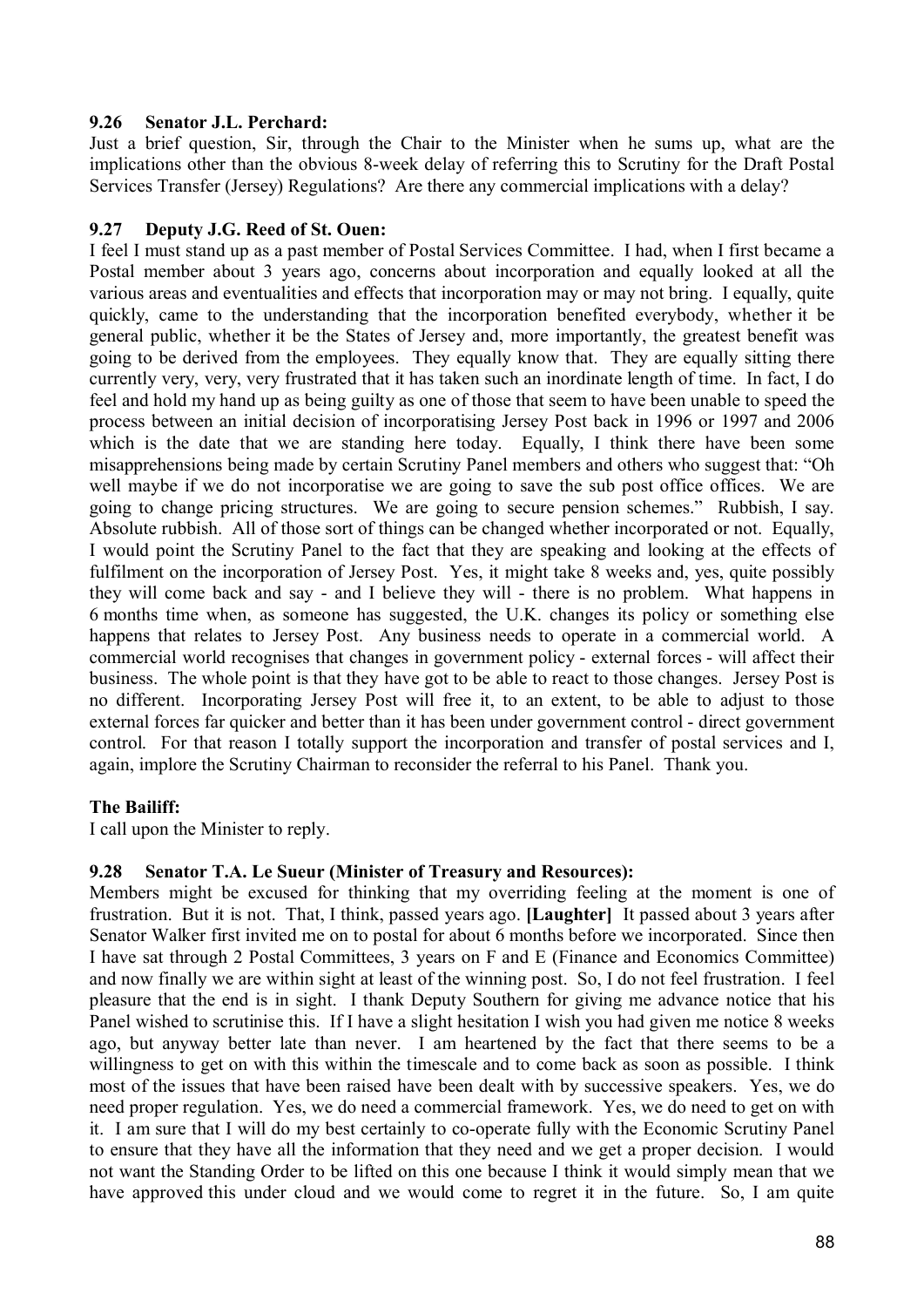prepared to go to Scrutiny if they are prepared equally to act swiftly. There were a couple of other issues that have not been dealt with. Deputy Duhamel asked about the powers of ownership and whether the Minister could, so to speak, pull a fast one or the company could pull a fast one. Had we got that far this afternoon one of the things which we might have debated would have been a second amendment to this Law which brings in safeguards to protect that. In addition, I have instructed the shareholders to pass a special resolution stopping the board themselves from doing that. So, yes, the point he raised is valid, it has been addressed and dealt with. The Deputy of St. John suggested that there might be a split in my thinking between the commerciality of the postal service and the commerciality of operating student loans. I simply say that if I were to be operating a bank I would want to have some expertise in the matter and one wants to run it on a commercial basis. I do not have the expertise, my friend does not have the expertise so I do not think we are comparing like with like. He may have been tongue in cheek there but I take the point. Deputy Breckon's comments I think have been dealt with quite succinctly by the Constable of St. Lawrence. I am grateful to the Members of the States who sit on the PECRS for their support. As I say, it has been through PECRS and through the staff and I think it was Senator Kinnard - or Senator Walker perhaps - who mentioned the relevance of the staff to this. The staff are fully behind these moves. They understand this as being in their long-term best interests. Deputy Martin talked about meeting the Universal Service Obligations (U.S.O.s) and, yes, but I would also recant to the articles and point out that there is provision in there to ensure in the JCRA that the company remains viable. Senator Perchard asked if there are any implications of the delay, commercial implications. I think there are no obvious ones to me except perhaps one for the staff - staff morale. I think the staff have been looking forward to this for some time now. They have been expecting it at the end of April. They now know that they will face another 2 months' frustration. It may not change their working conditions very much but I think it is indicative to them that the States are prevaricating. I think that cannot be good for morale and ultimately it cannot be good for the commercial activities of a commercial organisation. Nonetheless, in conclusion, can I thank Members for generally, I think, endorsing what has already been agreed, that we should move to incorporation as soon as possible. We have moved, perhaps not as rapidly as I would have liked to have done, but I hope the Scrutiny Panel can do better than I can in that respect and come up with the goods. Meanwhile, Sir, for the sake of formality, I do propose the principles.

#### **9.29 The Bailiff:**

I put the principle of the Regulations. Those Members in favour of adopting them kindly show. Those against. The principle is adopted. Now, pursuant to Standing Order 72 I have to ask the Chairman of the Scrutiny Panel whether he wishes to have the regulations referred to his Panel.

#### **9.30 Deputy G.P. Southern:**

Indeed, Sir, I do and I apologise for being a bit premature earlier.

#### **The Bailiff:**

Very well, in the absence of any proposition the Standing Order provides that the Regulations must be referred to the Scrutiny Panel and the second reading of the draft Regulations must therefore await the outcome of the Panel's report. Minister, how does that affect the subsequent matters on the Order Paper?

#### **Senator T.A. Le Sueur:**

There are 2 amendments to the Regulations that will obviously have to wait until the second reading of those Regulations. There is an Appointed Day Act. Now, I seek the indulgence of the House here, Sir. The Appointed Day Act for 1st April is now clearly untenable. The main Regulations themselves require a date of 1st April as well. I would not want to have to withdraw the whole of the Regulations and relodge a fresh set just to change the date. I trust that Chair would allow me a simple change of the date once the Scrutiny Panel have finished their investigations.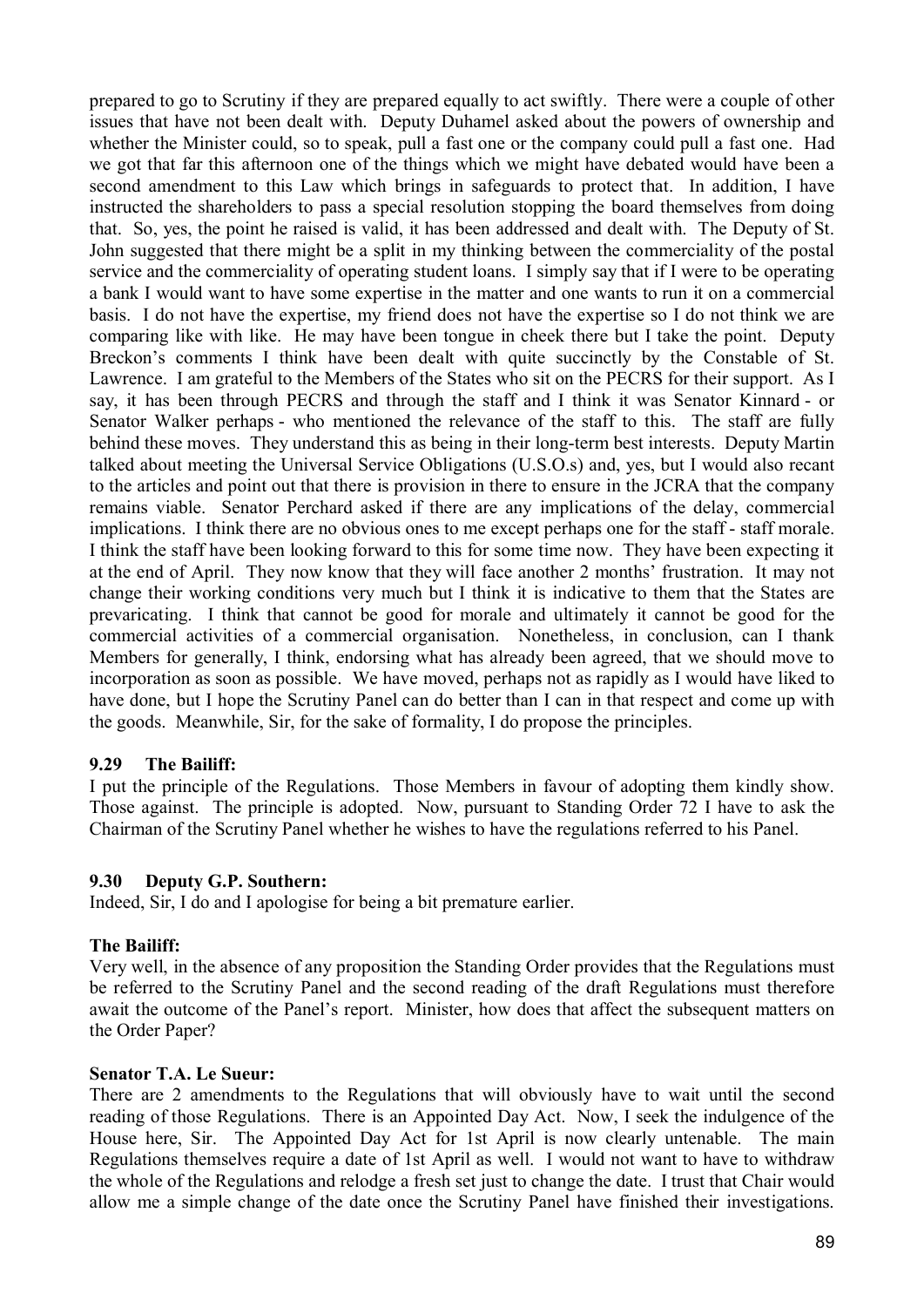On that basis, the Appointed Day Act cannot proceed either and, equally, there is a matter relating to the present arrangements between us and the U.K. Government. That, again, is date critical. Again, I would assume that we could just do it by a simple change of date rather than having to relodge the whole sets of papers.

# **The Bailiff:**

Perhaps that can await consideration by the Greffier in a little while but I would have thought that would be the solution to the problem, Minister.

### **Senator P.F.C. Ozouf:**

May I just clarify the Appointed Day Act. Is it that we are not going to be in a position that if we do not commence the debate on the Appointed Act where we have a debate on the principles and then it can be caused another delay for sitting. I just want to confirm that we do not need to start them all and then simply pause them all so that we can start again in 4 sittings' time.

# **The Bailiff:**

No. There is no provision for scrutiny of an Appointed Day Act or, indeed, of the proposition relating to exclusivity of personal services so those matters can proceed whenever the Regulations have been adopted.

# **NOTIFICATION OF LODGED PROPOSITIONS**

### **10. Draft Restriction on Smoking (Amendment No. 2) (Jersey) Law 200- (P.35/2006)**

#### **10.1 Senator S. Syvret:**

Yes, Sir, another matter. I just wonder if it might be appropriate to draw to the attention of the House, I am wishing to lodge a.

# **The Bailiff:**

Yes, thank you. Proposition 35 (P.35), has been lodged - Draft Restriction on Smoking (Amendment No. 2) (Jersey) Law 200-.

#### **Senator S. Syvret:**

It is enabling legislation. The detailed Regulations would come back to the Assembly probably after the summer recess, assuming this Law were to be approved. But as we have just seen with this previous item, when we debate these amendments there will be an opportunity, I understand, for the relevant Scrutiny Panel to ask that it be referred to them if they so wished.

#### **The Bailiff:**

Yes. Very well, Minister for Economic Development, may I just say you were content to adjourn Projet 8 and Projet 13.

### **Senator P.F.C. Ozouf:**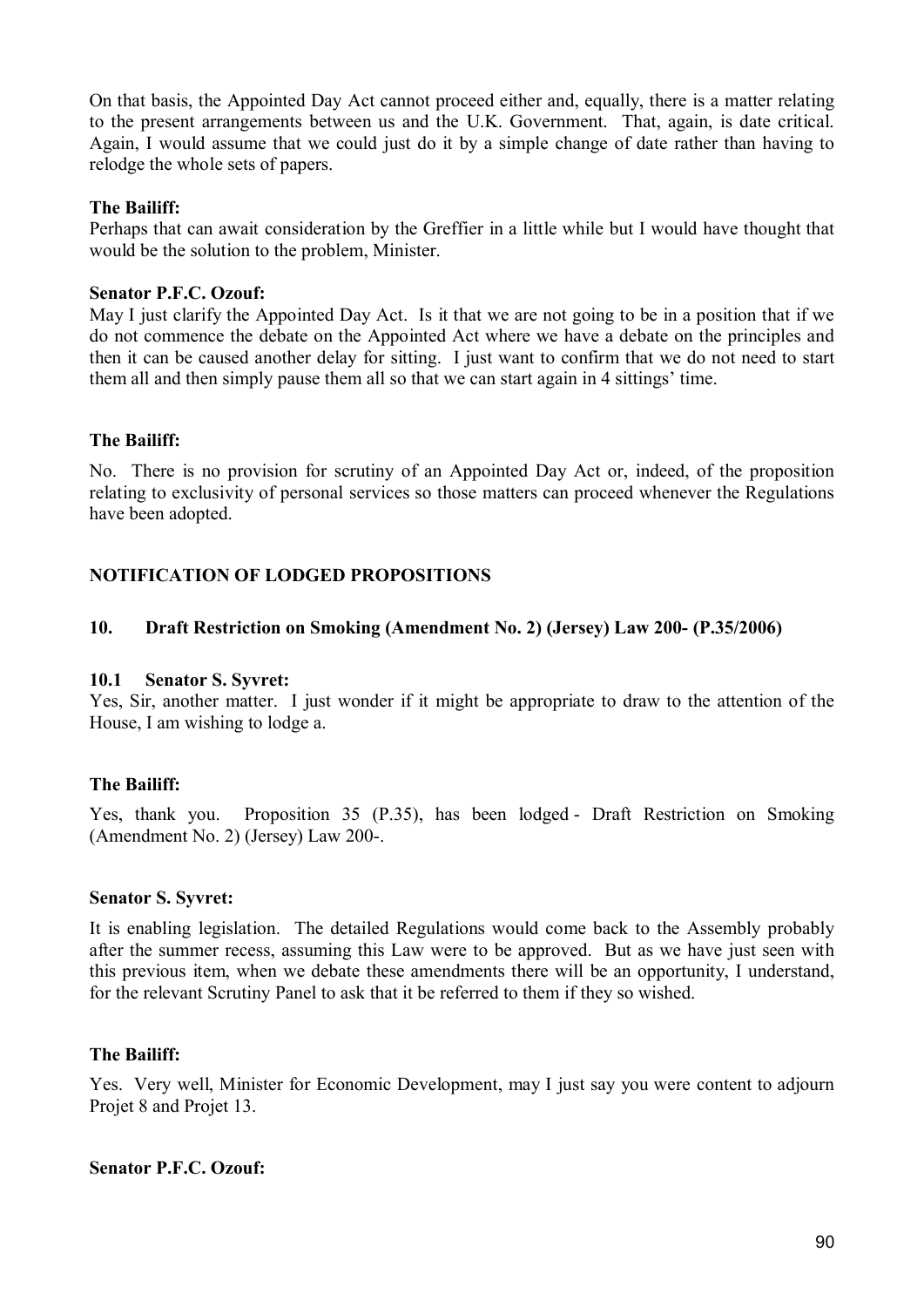Indeed, it was my Assistant Minister who I pass my dirty work over to but he, I think, wants to ask for a deferral, Sir.

# **The Bailiff:**

Yes, could we defer those for the time being?

# **Senator P.F.C. Ozouf:**

Yes.

# **The Bailiff:**

Projet 8 and Projet 13 are deferred to await the result of the scrutiny of the Regulations.

# **Senator P.F.C. Ozouf:**

Can I just say to the Assembly that this delay will mean that effectively the postal administration that has been inherited by Economic Development will continue as is at the moment but I have asked the Assistant Minister to keep the board on hold as an advisory group but to progress all matters that would have been taken by the board in relation to postal stamp prices, et cetera. So, the Assistant Minister will act almost as the Minister responsible for the former Postal Administration Committee with the future potential board acting as an advisory group. I just wanted the Assembly to be aware that that is how we are going to deal with the procedural issues that will inevitably occur over the next few weeks.

# **PUBLIC BUSINESS (continued…)**

# **11. Draft Water Pollution (Amendment No. 2) (Jersey) Law 200- (P.11)**

# **The Bailiff:**

Thank you. Now, we come to the Draft Water Pollution (Amendment No. 2) (Jersey) Law 200- (Projet 11)in the name of the Minister for Planning and Environment. I ask the Greffier to read the principles.

# **The Greffier of the States:**

Draft Water Pollution (Amendment No. 2) (Jersey) Law 200-; a law to amend further the Water Pollution (Jersey) Law 200-. The States, subject to the sanction of Her Most Excellent Majesty in Council, have adopted the following law.

# **11.1 Senator F.E. Cohen (The Minister for Planning and Environment):**

The Water Pollution (Amendment No. 2) (Jersey) Law will, when enacted, further amend the Water Pollution Law 200-. In general terms the amendments are connected with the separation of my regulatory activities as Minister for Planning and Environment under the principal Law from the operational activities provided by my friend the Minister for Transport and Technical Services, Deputy de Faye, notably in his role as the sewerage undertaker for Jersey. **[Laughter]** Allow me to explain further to the Assembly. Before the recent change from Committee to Ministerial Government, the Water Pollution Law was administered by the Environment and Public Services Committee. That Committee exercised both a regulatory and an operational function under the Law. Its primary operational function being that of the sewerage undertaker for the Island. For example, in the operation of the Bellozanne Sewage Treatment Works and associated sewerage network. When the Committee needed to make an introduction into the controlled waters that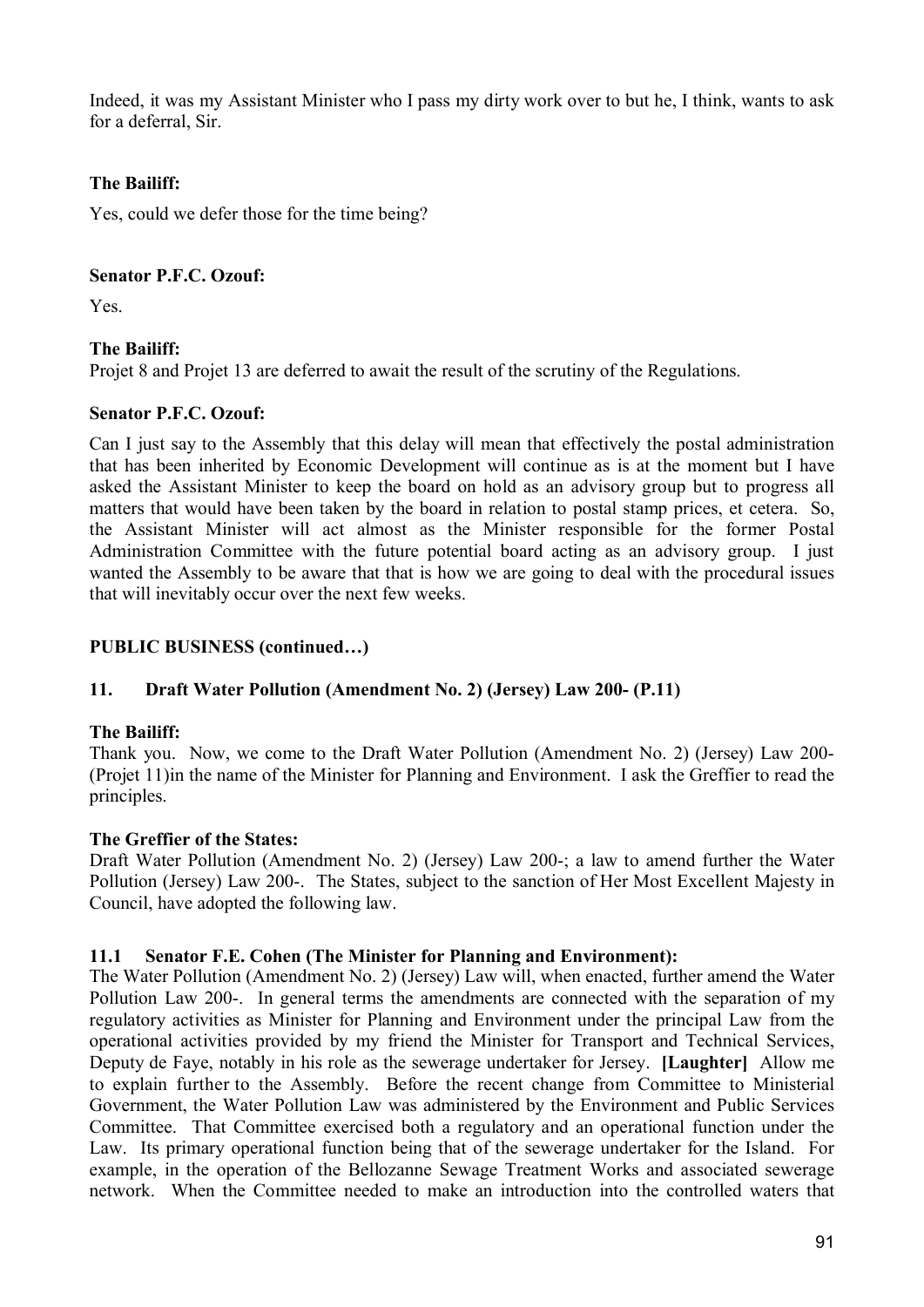would otherwise have been in contravention of the Water Pollution Law the Committee was required to issue a discharge certificate in favour of itself. An example being the discharge of treated sewage effluent from the Bellozanne Sewage Treatment Works into St. Aubin's Bay. The discharge certificate regime is subject to stringent controls including the need to advertised proposed discharges in the *Jersey Gazette*. The regime is also subject to review by the Royal Court, for example, on the application of the Attorney General. In contrast all other discharges into controlled waters made by companies or private individuals, for example, the discharge from a private sewage treatment plant, are subject to the discharge permit regime as detailed in the principal Law. On the transfer to Ministerial Government I, as the Minister for Planning and Environment, became the regulator for the purposes of the Water Pollution Law and the Minister for Transport and Technical Services, Deputy de Faye, became the operator in his role as the sewerage undertaker for the Island. Amendments are now needed to the Water Pollution Law in respect of the separation of the functions that I have just outlined, which, as I have explained, were previously jointly undertaken by the Environment and Public Services Committee. The draft Law before Members today contains the necessary provisions. In particular an introduction into controlled waters by the Minister for Transport and Technical Services in his operation capacity will, in future, be subject to the discharge permit regime in the principal Law. In exactly the same way as those by persons and bodies such as companies. Consequently, it will mean that once this amendment Law comes into force any Minister other than the Minister for Planning and Environment, whose department wishes to make an introduction into controlled waters, that would otherwise be in contravention of the Water Pollution Law, will be required to obtain a discharge permit from my department as the regulator in the same way as a private individual or company. The 6 discharge certificates currently held by the Minister for Transport and Technical Services will be converted into discharge permits. However, the discharge certificate scheme and the principal Law will continue to apply to introductions to controlled waters made by my department. For example, if a decision was taken at some stage in the future to operate a fish farm. However, this will not apply to my regulatory functions under the Water Pollution Law, for example, when my department carries out clean-up operations following a pollution incident. Finally, the defence of due diligence in the principal Law to a charge of causing or knowingly permitting pollution of controlled waters, which was not previously available to the sewage undertaker because of the Environment and Public Services Committee dual role, will be extended to apply to the Minister for Transport and Technical Services as the sewerage undertaker for the Island in the same way that it already applies to all other Ministers, private persons and companies. As stated in the report accompanying the draft Law, this Law, when enacted, will not have any financial or manpower implications for the States. I have also made a statement that the draft Law is compatible with the European Convention on Human Rights. It is vital that these amendments are implemented as soon as possible to ensure the effective and efficient administration of the Water Pollution Law and so I commend the Draft Water Pollution (Amendment No. 2) (Jersey) Law 200- to the Assembly.

#### **The Bailiff:**

The principles have been proposed. Are they seconded? **[Seconded]** The principles are open for debate. Senator Syvret.

#### **11.2 Senator S. Syvret:**

Sir, I will certainly be strongly supporting these amendments to the Law. Many of us have always been of the view that it was not appropriate for different States departments - Committees as they used to be - to be both the poacher and gamekeeper. Both the regulator and potentially one of the potential perpetrators themselves. Let us be clear, this particular example in respect of the Water Pollution Law is simply one example of many such administrative conflicts of interest that exist throughout public administration in the Island. There are a number in Health and Social Services,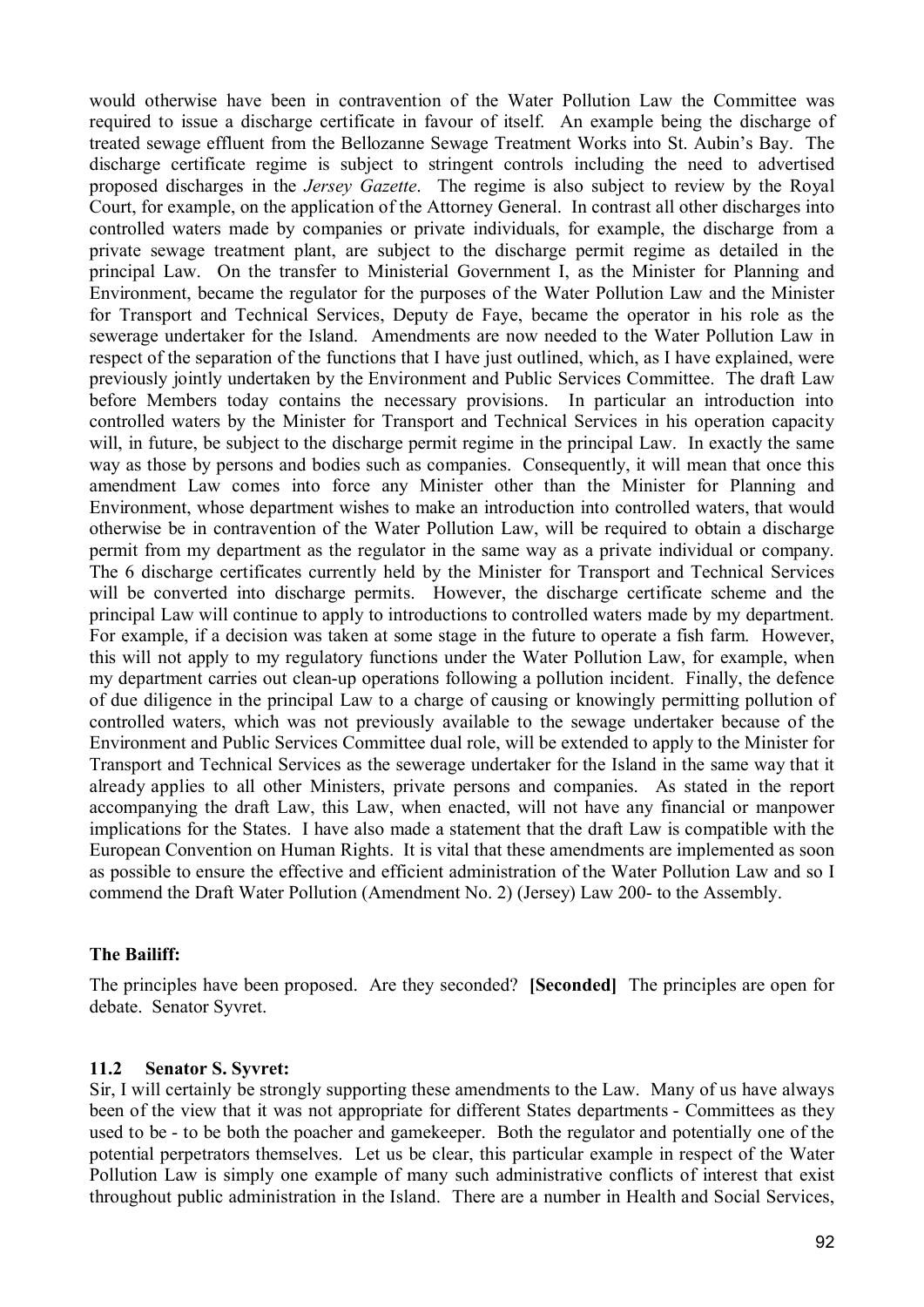for example, as there are a number in a range of other departments. I do think a wholesale review of such administrative conflicts of interest is something that we need to carry out. So, as far as is possible and practical in a small island environment, we do, in fact, avoid such conflicts. It is particularly necessary in this case because I remember when I was first elected to this Assembly as a Deputy and in my naivety joined the then Public Services Committee and mystifyingly the oyster farm that was on the south-east coast kept getting told that the levels of e coli in their crops were too great for them to be safely harvested and sold for human consumption, which led to quite some rather expensive and lengthy legal rows. But this was because of the complete failure of the then Public Services Department to properly refurbish and expand the sewerage network along the east coast to take account of all the dramatic number of buildings that had taken place along the coast road. As a consequence, every time there was heavy rainfall the numerous sewerage outfalls simply cascaded raw sewage into the sea off the east coast polluting, of course, the oyster fisheries and, indeed, the rest of the marine environment. I remember taking photographs of slicks of raw sewage bobbing around in the sea to Committee meetings and saying: "Look, it is coming out of the sewage pipes" and the then officers of the day saying: "No, it is not, it is purely agricultural run off, it is nothing to do with us." Even when we took a handy cam video of the sewage cascading out of the pipe into the sea this still was insufficient and I was accused, along with one of the oyster fishermen, of having faked the footage. So, that will give you an example of just what States departments are capable of doing to try and get away with things in the past. So, absolutely we should support these amendments today. The public interest requires that States departments, just as private entities, are properly subject to the full rule of law and do have to observe the kind of Regulations that everyone else has to observe.

# **11.3 Deputy P.N. Troy:**

One other point that I would like to raise and ask the Minister is under normal circumstances people making applications will have a time period in which their application is considered. Can he confirm that any Minister applying for a permit will operate under the same standards as other applicants and the government applications will not be rushed through as a disadvantage to other businesses?

#### **11.4 Deputy G.W.J. de Faye:**

I am sure the House must regret the absence of the former Deputy of St. John who I am sure would have had some interesting words **[Interruption]** to say on the subject. But we welcome his replacement. Sir, the role of an undertaker is a serious and solemn one and that of a sewerage undertaker carries with it a certain burden of odiousness. Therefore, it must surely be quite right that such an odious person **[Laughter]** should be regulated. The idea of an unregulated sewerage undertaker is one that is far too awesome to contemplate. Nevertheless it is a role that has existed and created some level of embarrassment. I know from my predecessor in the role, the former President of the Environment and Public Services, on a number of occasions found himself in the position of having to prosecute himself and appear in the Magistrate's Court to answer to his own charges. That is clearly a situation that should not perpetuate. This new amendment sorts the problem out once and for all and splits the role, quite rightly, of the regulator and the operator. Despite the fact that I now wear the odious title of sewerage undertaker I commend this to the House.

#### **11.5 Senator P.F.C. Ozouf:**

Just to make a very brief point, Sir. Deputy de Faye is absolutely right but he just needs to be corrected on one issue. Of course I was not prosecuting myself, it is the Attorney General that brings prosecutions after the relevant files and papers are sent to him for consideration. So it was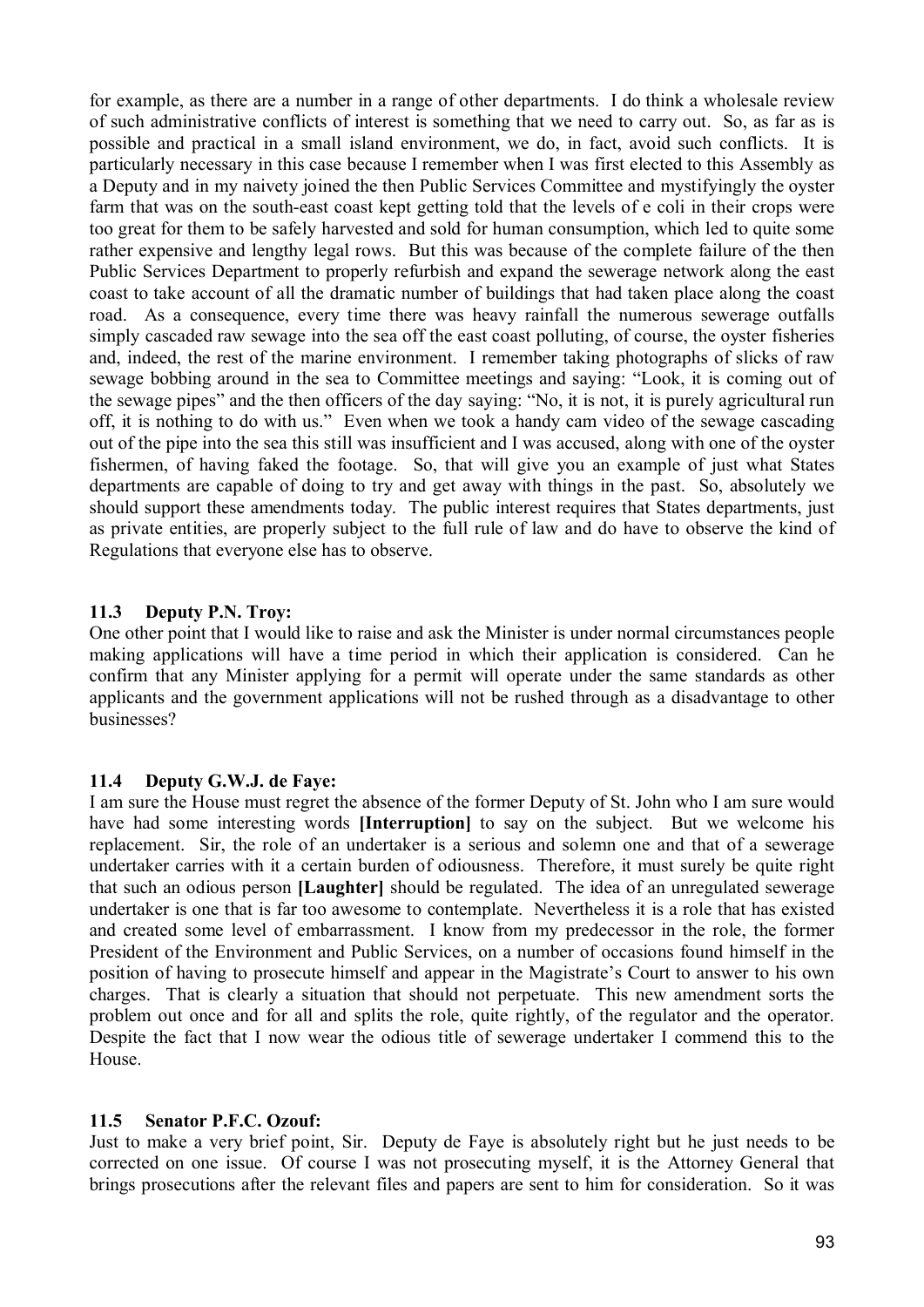under the Law in which we both operated on. But I think the point is well made, it should be separated.

### **11.6 Deputy P.V.F. Le Claire:**

Just briefly to ask the Minister, while giving him total support, to ensure in the future the issues in relation to St. Aubin's Bay and the outfall there is looked into and monitored with keen regard to the issues in relation to people bathing and people using the beaches there.

### **The Bailiff:**

I call upon the Minister to reply.

#### **11.7 Senator F.E. Cohen:**

Firstly, I thank Senator Syvret for his support of the proposed Law. Yes, I can confirm to Deputy Troy that other than in emergency provisions the requirements are the same for departments, companies and for private individuals. In response to the points raised by Deputy de Faye, very clearly here are significant benefits of the separation of the role of regulator from the operator. I can assure Deputy Le Claire, through the Chair, that all issues, including the St. Aubin's issue, are carefully monitored.

### **11.8 The Bailiff:**

I put the principles of the Bill. Those Members in favour of adopting them kindly show. Those against. The principles are adopted and, again, pursuant to Standing Order 72 I enquire of the Chairman of the relevant Scrutiny Panel, Deputy Duhamel, whether he wishes to have the Bill referred to his Scrutiny Panel?

#### **Deputy R.C. Duhamel:**

No, Sir.

# **The Bailiff:**

Then we turn to debate on the Articles themselves. Minister, do you wish to take the Articles together?

#### **11.9 Senator F.E. Cohen:**

Yes, may I suggest that we divide… **[Interruption]** 

# **The Bailiff:**

Too much advice, Minister, that is the trouble. You move all the Articles?

#### **Senator F.E. Cohen:**

Sir, Article 1 merely identifies the Law; Article 2 simply deletes the definition of the term "person"; Article 3 will plug a tiny loophole in the existing laws since at present surface water drains as opposed to surface water sewers are outside the scope of the law; Article 4 provides that if I am required to make an introduction into controlled waters I will not require a discharge certificate in order to do so; Article 5 reflects the change from Committee to Ministerial Government; Article 6 is the same, reflecting the change to Ministerial Government; Article 7 has the effect of introducing an new offence article into the Water Pollution Law to reflect the change from Committee to Ministerial Government; Article 8 will extend the defence of due diligence to the Minister for Transport and Technical Services in his capacity as a sewerage undertaker and, secondly, it will correct something of an anomaly in the original law which had required the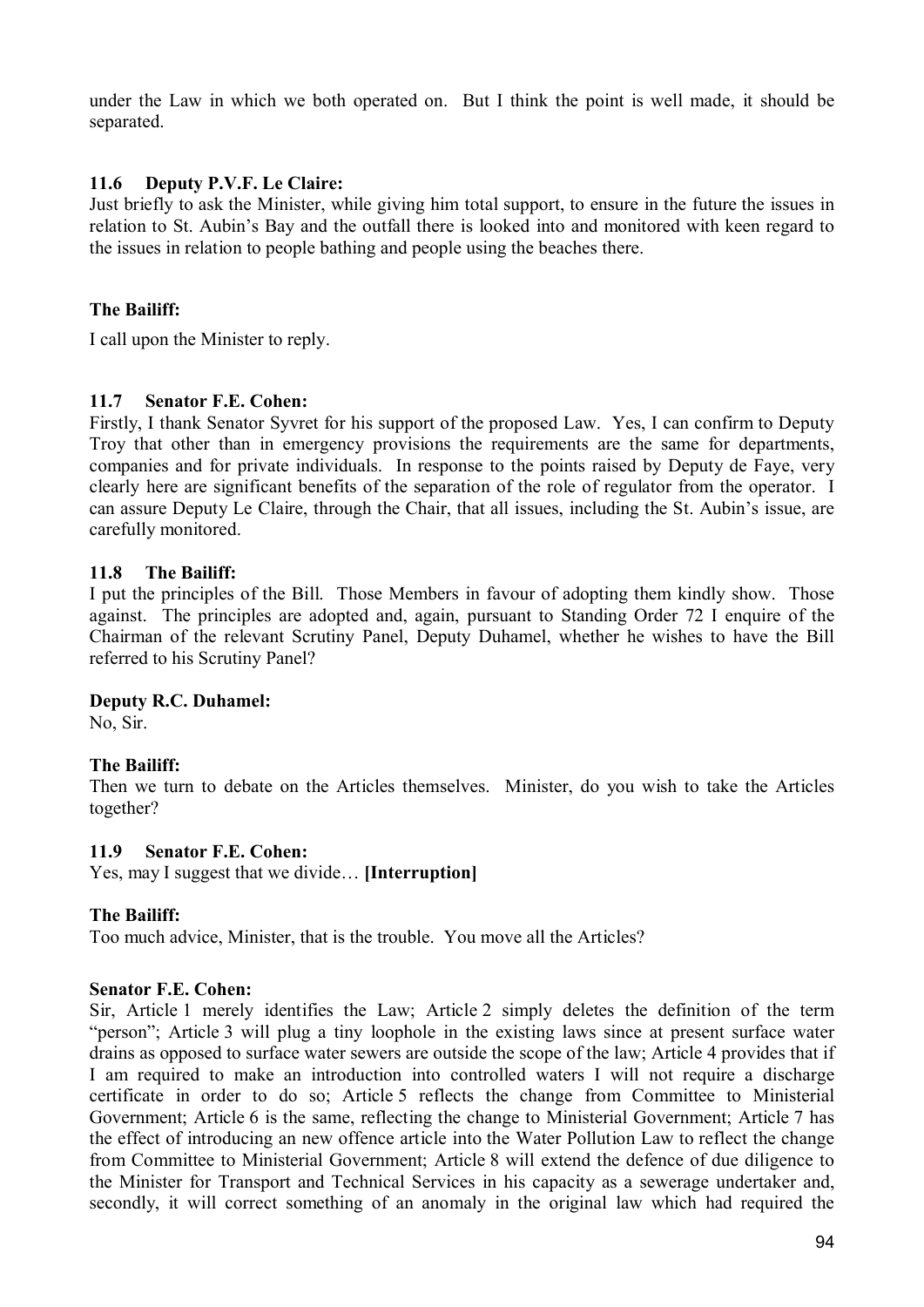regulator to give notice to itself when it sought to rely on the defence of emergency; Article 9 merely sets out some drafting alterations; Article 10 is required to reflect the fact that only the Minister for Planning and Environment being the regulator under the Water Pollution Law will be subject to the discharge certification regime; Article 11 affects further changes to the Water Pollution Law that are needed to correspond with the amendments that the Assembly have already approved; Article 12 effects a drafting alteration to the Water Pollution Law; Article 13 effects a drafting alteration to the Water Pollution Law in order to cater for the change from Committee to Ministerial Government; Article 14 again caters for the change from Committee to Ministerial Government; Article 15 provides for the conversion of discharge certificates held by the Minister for Transport and Technical Services into discharge permits; Article 16 provides that the amendment Law will come into force 7 days following the registration in the Royal Court.

# **The Bailiff:**

Thank you, Minister. Are the Articles seconded? **[Seconded]** Does any Member wish to speak on the Articles of the Bill?

### **11.10 Deputy G.W.J. de Faye:**

Just to congratulate the Minister on the way he is finding his feet so quickly in his job, Sir.

### **The Bailiff:**

I call upon the Minister to reply to that plaudit.

#### **11.11 Senator F.E. Cohen**

I thank Deputy de Faye for his kind comments.

### **11.12 The Bailiff:**

I put the Bill, those Members in favour of adopting it kindly show. Those against. The Bill is adopted in the second reading and do you move the Bill in third reading? **[Seconded]**. Does any Member wish to speak on the Bill in third reading?

#### **Deputy P.N. Troy:**

Can I just say that in discharging his duties the Minister of the Transport and Technical Services is sure to find himself in it, Sir. **[Laughter]**

#### **The Bailiff:**

I put the bill in...

#### **Deputy G.W.J. de Faye:**

Sir, could I just say that the Deputy has in fact been in it **[Laughter]** and as a younger man had the privilege of working as a finisher on the Gorey to Le Bourg) sewerage project. I am well acquainted with all the problems.

#### **The Bailiff:**

I think it is time this debate came to a close. I will put the Bill in the third reading. Those Members in favour of adopting it, kindly show. Those against? The bill is adopted in third reading.

### **12. Sea Transport: revised policy (P.24/2006)**

# **The Bailiff:**

We come next to Projet 24 - Sea Transport: Revised Policy - and I ask The Greffier to read the proposition: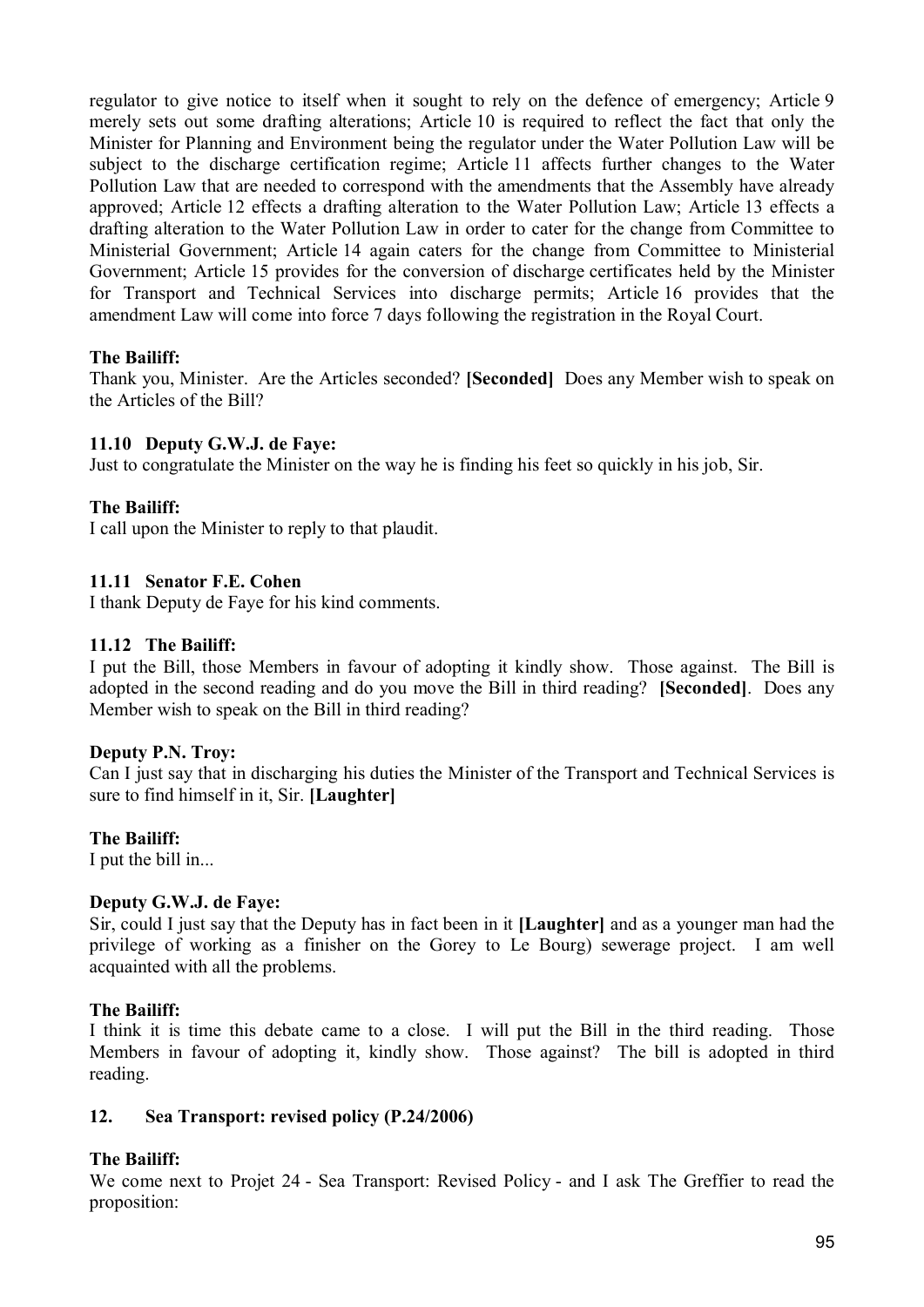### **The Greffier of the States:**

The States are asked to decide whether they are of opinion to request the Minister for Economic Development, after consultation with the Council of Ministers and any other appropriate bodies, to take the necessary steps to implement without delay a revised policy for the management and development of sea routes to and from the Island, and that; (a) each route, namely the northern and southern car ferry roll on/roll off sea routes, should be operated by a separate Service Level Agreement with the operator or operators in order to protect the operators and ensure that the Island receives a sustainable all year round service; (b) each Service Level Agreement should set out (i) the price structure for the route, which must be approved by the Minister and subsequently made publicly available; (ii) the required schedules for winter and summer services; (iii) the type and capacity of vessel(s) that must be used on the route; (iv) the appropriate level of reserve capacity which must be available for peak season and in case of breakdown; (v) an indication of how quickly normal services will be resumed by the operator after a period of inclement weather or a breakdown; (vi) a realistic financial penalty on each route should the operator fail to comply with the conditions laid down in the Agreement; (c) the Minister for Economic Development should take steps to identify and license additional operators on the routes to ensure that the Island does not remain wholly dependent on a single operating company.

# **12.1 Deputy J.B. Fox:**

I am seeking your guidance I think first of all, Sir. The Minister for Economic Development has submitted to all States Members that he is prepared to agree some of the propositions that have been brought forward and if so, if that is confirmed, whether I need to go through them or not, or just take them as read.

### **The Bailiff:**

You mean, the Minister will accept paragraph (b) or paragraph (a) or…

# **Deputy J.B. Fox:**

That is right. I can lay them out in the document that he has submitted: he agrees to (a),  $(b)(ii)(iii)(iv)$  with a couple of notes,  $(v)$  and  $(vi)$  but does not agree to  $(c)$  which I would obviously speak to.

# **The Bailiff:**

I would have thought, Deputy, if those are non-contentious you could concentrate your address to the Assembly on the bits that may be contentious and if necessary you can reply on other matters when you come to sum up the debate.

# **Deputy J.B. Fox:**

Indeed. Can I just seek ratification that this still applies with the Minister?

# **12.2 Senator P.F.C. Ozouf (Minister for Economic Development):**

I am happy to give an absolute undertaking that all those issues which were agreed are part of our policy and give that undertaking that we agree on them.

#### **12.3 Deputy J.B. Fox:**

Thank you. By way of introducing this, economic development is of strategic importance to the Bailiwick of Jersey and like any other jurisdiction its independence is reliant on its sea routes which must be guaranteed to ensure its stability and prosperity. Recent events have shown that any disruption to this stability can potentially have a devastating effect on the economic and social consequences to the community. This is recognised by national governments. For example, in the United Kingdom they have a critical national infrastructure policy under the umbrella of MI5 for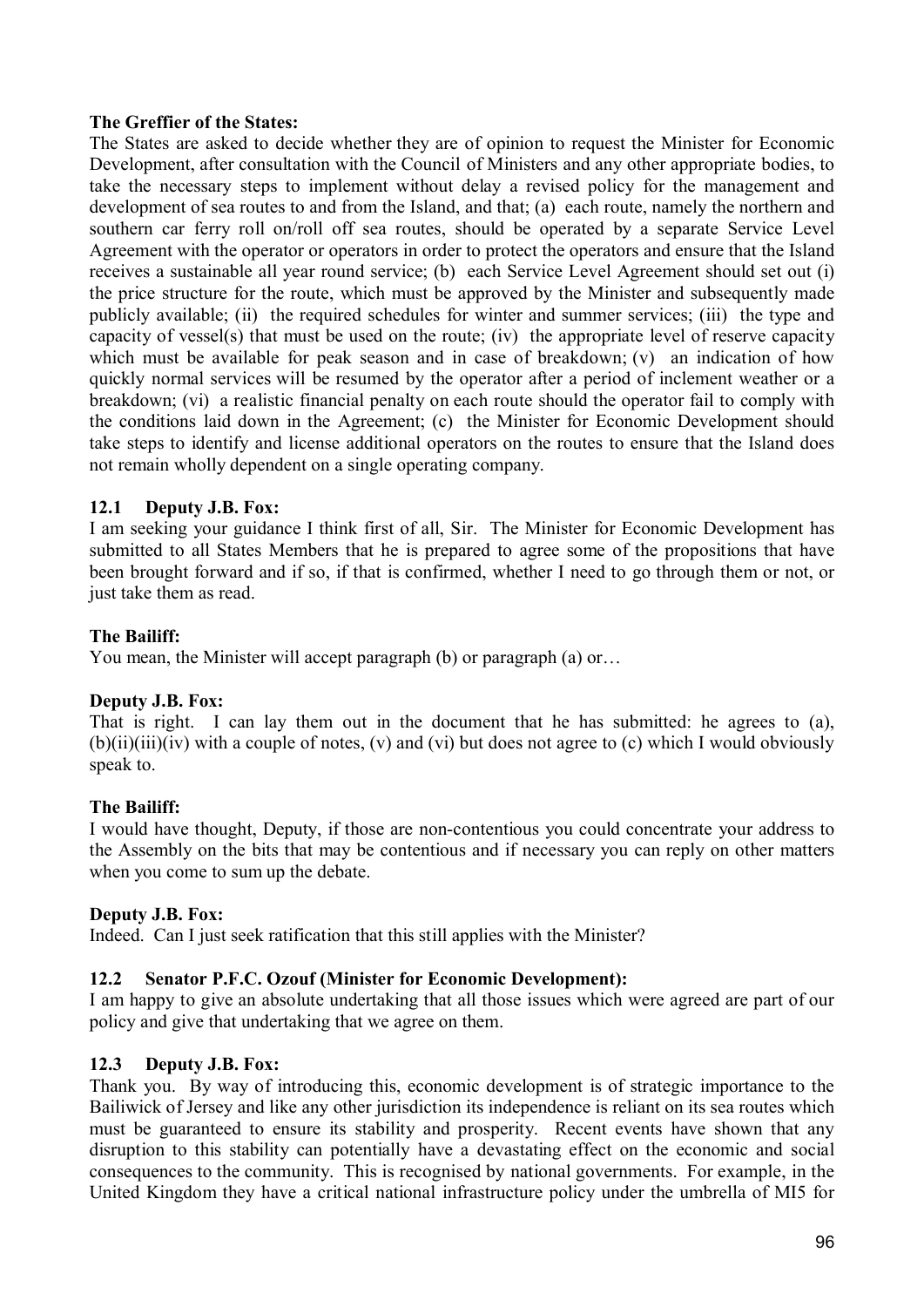security services. This is to advise, where appropriate, that those assets, services, systems and support the economy, political and social life of an area such as the Bailiwick of Jersey whose importance is such that an entire or partial loss or compromise could, for example, have a serious impact on the Island's economy, grave social consequences for the community or any substantial part of the community or immediate concern to the States of Jersey, among other things. I believe that this criteria has now been reached especially when it now only leaves one Ro-Ro carrier servicing the whole of the Island on the northern and southern routes and therefore for this reason I have brought this proposition to the States. Although it has been agreed by the Minister I think that this little part I should just cover because it is very important. In my proposition I have asked the States to request the Minister to implement, without delay, a revised policy that each route, namely the northern and southern route, should be controlled by a separate Service Level Agreement. As I say the Minister has agreed to this. Both to protect the operators and to ensure that the Islands receive a sustainable all year round service. Although the Minister for Economic Development may receive all the assurances from the remaining operator it is important that there is no opportunity for the Island to be left potentially vulnerable through any risk that may or may not be in the operator's control such as possible industrial action, for example, other predatory demands which could not only come from internal but external pressures which could also result in commercial blackmail to the Island. As I say, these are possibilities and that is why one cannot rule them out. Going onto (b)(i) the pricing structure for the route which must be approved by the Minister and subsequently made publicly available. The Minister does not agree with this policy but I submit that to ensure that the public confidence is returned and the pricing structure is set at such a level that is both sustainable to the operator and their clients, a base structure as far as possible to be equivalent in Euros and Stirling. Sometimes you can have differences between the 2 but it can make it more advantageous for others, but not necessarily for local residents. The availability of special offers to be part of the Service Level Agreement to local residents on an equal playing field throughout the various sea routes. It is clear from the Minister's comments that it is not agreed. All I am trying to do in this proposition is to ensure that there is some price structure fairness and comparability for local residents as well as travellers from the U.K. and Europe. I will leave the Minister to speak for himself. The other parts of (b) of the Service Level Agreement are agreed and I have no problem with the odd comments that have been made by the Minister, especially in relation to (b)(iv) under his notes. Turning to (c) this is the main one: "the Minister for Economic Development should take steps to identify and license additional operators on the routes to ensure that the Island does not remain wholly dependent on a single operating company." It would appear that at this time Sogestran only plans to introduce a foot passenger ferry operating in April 2006 with a replacement Ro-Ro ferry possibility made available at some time later in the future. It is therefore essential that without the surety of a return to the southern route that the Minister would be asked to actively seek and identify additional operators that might wish to consider providing a service one or more of the routes to and from the Island. It is with regret, in my opinion, that negotiations with Sogestran on the point of exclusivity did not consider the question of Condor wanting to protect its through-routes from the mainland via the Channel Islands to France. I perceive that negotiations could have resulted in possibly links between Condor operating its through-route ferries while Emeraude providing its traditional service. This would enable Condor 10 during the backup for its annual maintenance of the other 3 fast ferries during the winter months. This I submit would provide the assurances and safeguards that both companies seek and the viability of the winter service as a standard and price structure that would have been acceptable to the travelling public. The light freight operators, - that is your shell fish and fresh fruit and veg - social and sporting clubs and large motor homes basically that cannot be catered for at this present time. Recognising that previous propositions have failed because Ministers have deemed them to be over-prescriptive I have deliberately kept (c) simple and I believe self-explanatory. Clearly the Minister in his comments would agree if I just stipulate to identify additional operators. I believe that it is of the utmost importance and the purpose of this proposition is to safeguard our sea route and at least one additional licensed operator. Again, the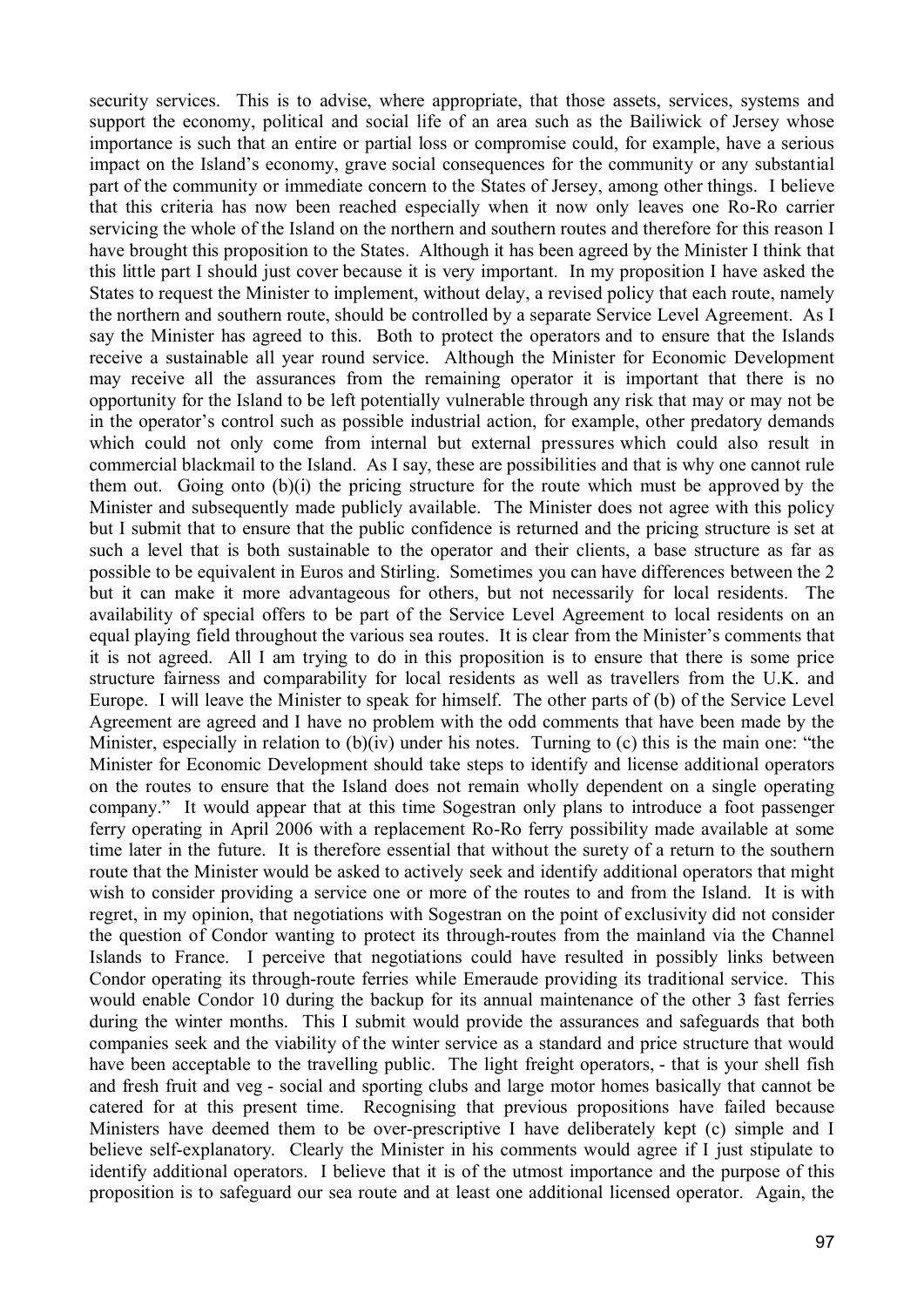Minister can seek guidance from MI5 if he wants reassurance on this point. I am sure they would be happy to come over. They have done in the past at our request. I have deliberately not been prescriptive on any things of the types of Service Level Agreement as I believe this is subject to negotiations between existing and interested operators and the Minister working alongside the Jersey Competition Regulatory Authority (JCRS). Referring to me not making any reference to the JCRA on additional comments, I did not want to. The contents of this proposition has already stated to be over-prescriptive and therefore I assumed that when referring to the pricing structure in (b)(i), this is the one that is not agreed, that the Minister would be including the JCRA in their final document. I note that Members with regard to the commercial price structure during the summer of 2005, this is where the Minister refers to Sogestran starting off with a price structure in January of £100 for a weekend break, a car and 2 passengers. I, in fact during the summer months, paid £145 for a weekend rate for a car and 2 passengers during that period on Solidor and on the week ending the 10th and 12th March 2006 I paid £257 for the same car and 2 passengers on Condor 10, just to complete that discussion. Consumer complaints, Deputy Sean Power spearheaded the public campaign. He received numerous complaints as a result of the 2 public meetings that he had organised. I do not propose to comment on this aspect but we will leave that to Deputy S. Power to respond. There is no point in me going through hearsay when he has direct communication. So, therefore to conclude, I think basically it is that the Minister has agreed the majority except for the 2 areas (b)(i), the pricing and (c) which is the major thing. I think (c) is of significant importance. The economic development of this is of strategic importance to the Bailiwick of Jersey and like any other jurisdictions its independence is reliant on its sea route which must be guaranteed to ensure its stability and prosperity. This is what my proposition is aiming to achieve. I think I will leave it at that at this stage. Thank you, Sir.

# **The Bailiff:**

Is the proposition seconded? **[Seconded]** Does any Member wish to speak on the proposition?

# **12.4 Senator P.F.C. Ozouf:**

Can I first of all say that I welcome the opportunity of explaining Economic Development's position in respect of Sea Transport and I welcome Deputy Fox's interest in this matter. Clearly, as Members will have found out in reading our comments there is a considerable measure of agreement between what Deputy Fox is seeking to achieve and what we at Economic Development have been putting into place. I should say that as far as the general portfolio of economic development is concerned sea ferries - our sea links - are absolutely top on our agenda and that is why they have consumed the time of both myself, the Assistant Minister with a specific responsibility for harbours, and importantly the Council of Ministers since we have been taking office over the last 100 days or so, and that is as Members would expect. We have had difficulties, there have been some uncertainties and we have been working hard in order to chart a course. I hope Members will forgive the navigational similes but we have been trying to chart a course to give certainty for our sea routes now and into the future. It is probably just worth saying that the current situation is that we no longer have an S.L.A. (Service Legal Agreement) on the northern route without it being extended. We are putting in place at the moment -- we have a Service Level Agreement but it is a Service Level Agreement which effectively expires at the end of this year and what we have announced is that we should be putting in place a Service Level Agreement on the northern route for 2 years for the period 2007 and 2008 in order that we can become… There is a very strange situation that emerged when I took office that I did not realise that we had the Guernsey arrangement which was expiring at an earlier juncture to that of Jersey. Clearly, this is a Channel Islands issue and putting in place a Jersey Service Level Agreement which expires at the same time as Guernsey means that we all arrive at a co-terminus position in 2 years time and that is what we are doing. Our options… and I say that, because our options in relation to any big decisions about our ferry routes are effectively limited by that later position of an expiration of a Service Level Agreement to 1st January 2009 and so what we are doing is that we have put in place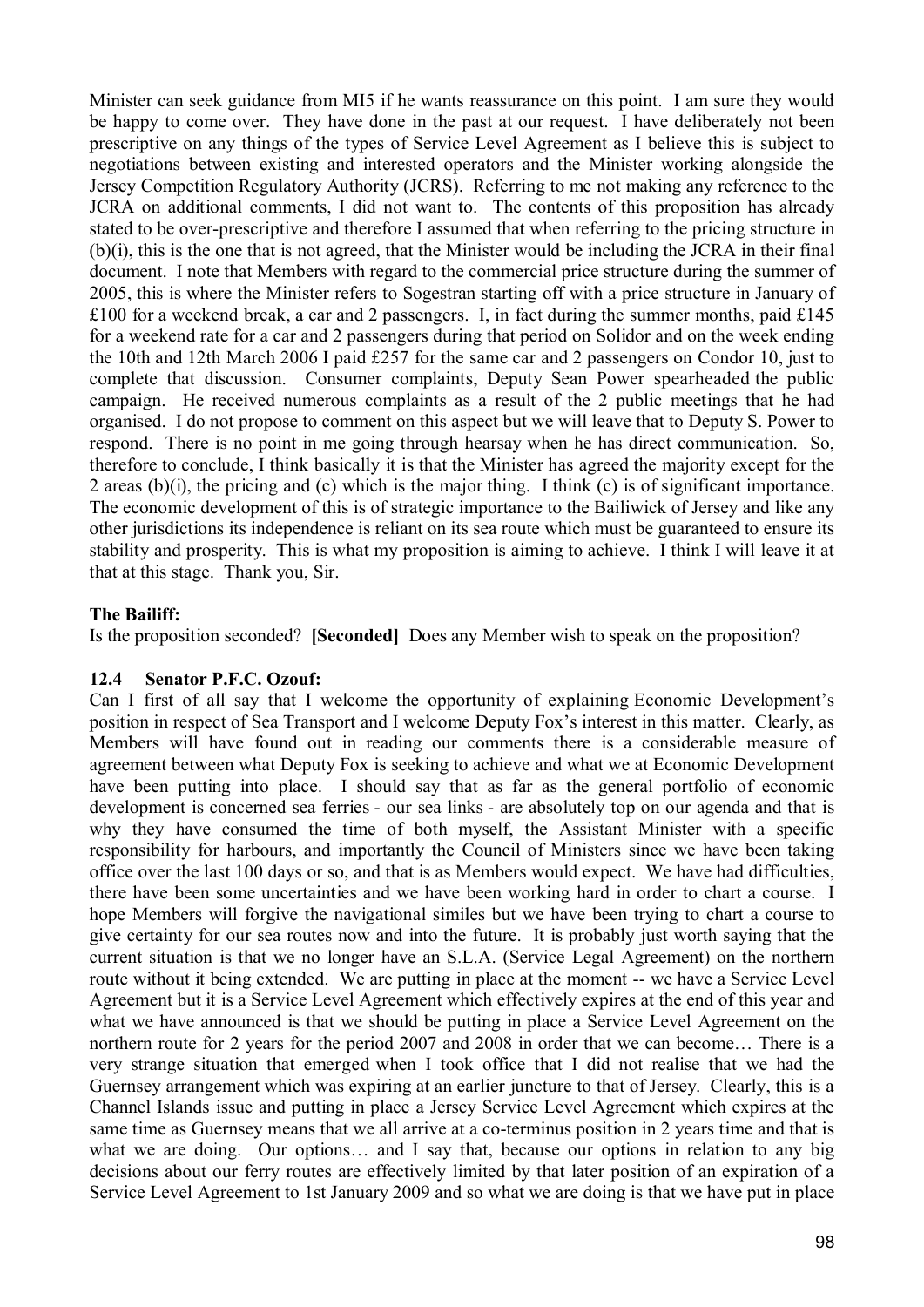that arrangement and I would urge Members, if they have not had an opportunity to read it, to read the policy which is attached to the proposition which sets out exactly what the arrangements for Service Level Agreements on the northern route are going to be. The situation in respect of the southern route is of course, as Members will be aware, tricky. There was not a Service Level Agreement for either of the 2 operators on the southern boundary and this has been the subject of questions in this Assembly. We are putting in place a Service Level Agreement with the operator that we know is going to be capable of operating on the southern bound route for the same period that we are talking about on the northern route and that is for the rest of this year and for the duration of 2007 and 2008. None of the service level agreements that we are putting in place will run further than 1st January 2009. Now, I just say that by way of background, because that is effectively what the situation is in respect of S.L.A.s (Service Level Agreements) which I think goes at the heart of many of the objectives which Deputy Fox was trying to achieve. I do not think there is any point in my going through, as Deputy Fox has done, the areas that we agree with. We have agreed all of these aspects, some of the things we were already doing, some perhaps we have been encouraged by Deputy Fox to go a little bit further but the terms on which we are agreeing those are set out in the report and proposition. I really do however need to try and urge Members and convince Members not to accept Deputy Fox's proposition in respect of (b)(i) and (c) because there are some quite serious implications if the Assembly was to agree that and I hope perhaps in making some remarks that Deputy Fox may even be convinced himself, if he has not already read our comments, but he may well wish… once he has heard what I have to say, he may well see the error of accepting (b)(i) and (c). I will deal with (c) first because this really is probably the most serious of the parts of the proposition which will bind our hands in a way which, I would submit, is unacceptable and indeed downright dangerous for the economic interests of Jersey. If we are to do what Deputy Fox is asking we effectively have 3 options; the first option is to find another operator to enter into competition on the northern-bound route with Condor. Now, I would say that at this point we do not have an exclusive Service Level Agreement with Condor on the northern route. Curiously Guernsey do, which is I think another point which goes to the heart of the explanation as to why the current state of affairs with Jersey and Guernsey in relation to ferry licensing is not particularly clear, in my opinion, and there needs to be some work on that matter. If we are to do what Deputy Fox says we could effectively - Jersey only, not Guernsey - get another operator on the northern route: option one. Option 2 is that we could find an alternative operator to operate on the southern route. Option 3 would be to find another operator to operate the whole network of the route. Effectively, I think, what would happen if we were to accept this proposition and Deputy Fox would get his way, would effectively to separate the routes from the northern to the southern boundaries. In other words, we would most likely end up with a situation of 2 different operators north and south. This becomes a real possibility if Members approve this proposition because effectively the barrier to entry - quite apart from the Guernsey issue - the real barrier to entry on the northern bound route is the back-up requirements that they have to have the conventional vessel requirement which Members will be aware of, to operate that Service Level Agreement, to abide by the Service Level Agreement - northern level agreement - the operator must have a conventional vessel on back-up in order to provide the necessary back-up to the fast ferry in the case of bad weather. Effectively, we have to be clear, that is a high barrier to entry and pretty well gives a natural monopoly on that northern bound route. So, effectively, if we are going to agree the proposition, we are talking about 2 operators, one on the northern bound route and one on the southern bound route. Now, the risk of that happening is that the whole network… and if one is going to have - which of course Condor is - one network operator, there are risks that, effectively having 2 separate operators, that one route may become sub-commercial and the current operator which we have been in very constructive discussions with, said this to me, that since 1997 the 2 routes, U.K. Jersey and U.K. Guernsey, have reduced substantially in terms of their traffic volume. The net result of this is that the operation of these Islands routes only makes economic sense if assets deployed by the company also serve other markets, including U.K./France and the Islands/France routes. By the provision of services to other markets the company is able to operate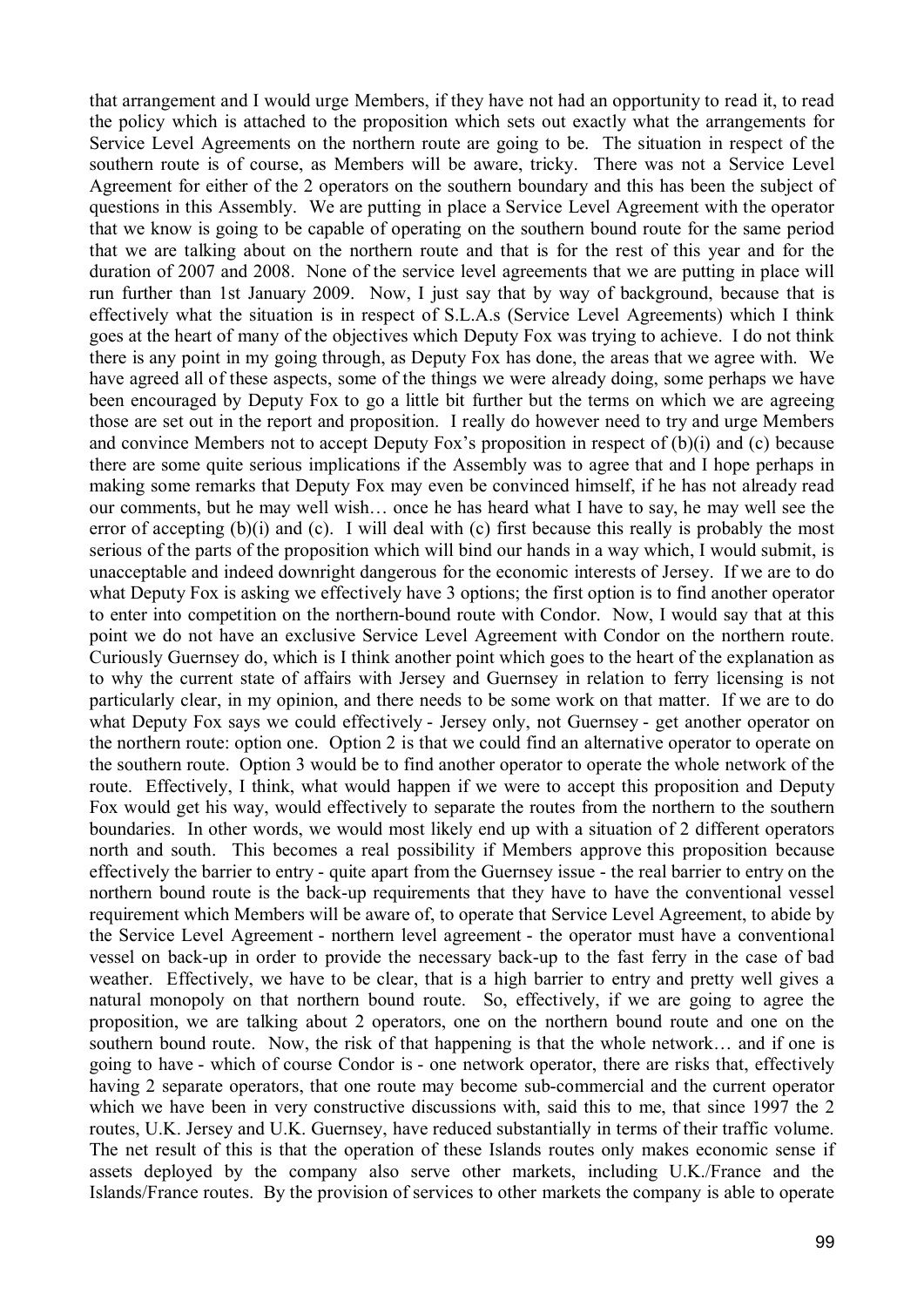a fleet of vessels which is of a size to provide in-built weather and technical back-up services on all the routes served. The concept of separating Jersey southern and northern bound routes from each other and from other routes in the region by licensing or other means would condemn the routes' operators to commercial non-viability. Now, I think it is very important for me to have said that because that may well be the consequence of separating out the north and south routes. Members may have their own views about individual operators and their loves or not loves of the different operators over the last period. I want to say of Condor that Condor has served this Island for the last 40 years. We would be in a position, if this proposition was to be accepted, in separating them - of effectively booting off Condor from the southern bound route because effectively Condor would have to carry on operating on the northern bound route and with 2 operators we would effectively have to remove them from the southern bound route. If that was to happen Condor are saying that effectively the whole network of routes becomes sub-commercially optimal and I think that is something that is potentially a very serious state of affairs and if we were to make that decision, that decision needs to be taken on the basis of serious amounts of evidence. There is a lot of talk of evidence in this Assembly at the moment but we would need absolute categorical evidence that that would be in the best economic interest of Jersey and what the operator is saying is far from it. I think that I have already explained that the Air and Seaport Transport policy has been approved by the Council of Ministers and I think that what I should probably do is basically highlight and perhaps try and give Deputy Fox some comfort that while we think that in the shortterm the passing of part (c) of the proposition is dangerous, it does not mean to say that we are not going to be doing anything over the next 18 months to 2 years. I spoke earlier of the situation and the importance of having a single date where all Jersey, Channel Islands, Guernsey routes end in terms of a Service Level Agreement because if we are doing that and we have one route then we do have the option - and I say the option - of tendering all of the routes at the same time. What we could do for the period starting 2009 is we could effectively seek expressions of interest for the whole network or any parts of the network but with the certainty that we effectively could have any one of a number of options and I think that it is that arrival at a situation of having a number of options which is where we should be, and where this Assembly should support us in being, in the beginning of 2009. I think that there is probably an argument for a single network operator on the whole route. I think there is an argument that needs to be examined and effectively putting in place arrangements where that single operator is regulated in a way in which I am going to come and talk on in a few minutes. I think that this Assembly should not simply bind the hands of economic development and slavishly apply a policy whereby we must definitely have 2 operators or 2 more operators. I think what I am asking the Assembly's approval for is effectively to keep all the options open and to have all of those options open across the Channel Islands for the beginning of 2009. Effectively, that goes to the heart of the reasons why I do not believe that this Assembly should be adopting part (c) of the proposition. Keep the options open. Keep all of the options open across the Channel Islands. Keep the options open in respect of the northern and southern route. We do not simply know today that it is wise - commercially sensible - to separate off the routes, which I would submit to Deputy Fox will be the consequence of acceptance of the proposition. He did say - and I probably should have said this earlier and I understand this - that there has been some disruption following the withdrawal of Emeraude as an operator and Condor being the remaining one. I must say that he will be aware of significant efforts made by the remaining operator to deal with problems that have emerged. There was a number of quite difficult situations which arose. There are oyster farmers which have configured vehicles particularly to run on Emeraude with the full expectation that Emeraude was going to continue and are then in the situation where Emeraude is no longer in business and therefore they no longer can support their oyster and fish exports. We also have some extremely difficult situations concerning certain people with motor homes. Effectively, the Emeraude boat could take a larger amount of freight than Condor on one single axle and so we have people in Jersey - it is a huge issue for them as individuals - where they effectively have motor homes that simply cannot travel on Condor's fast ferries. I understand that. Condor understands that and we have been doing our best to try and find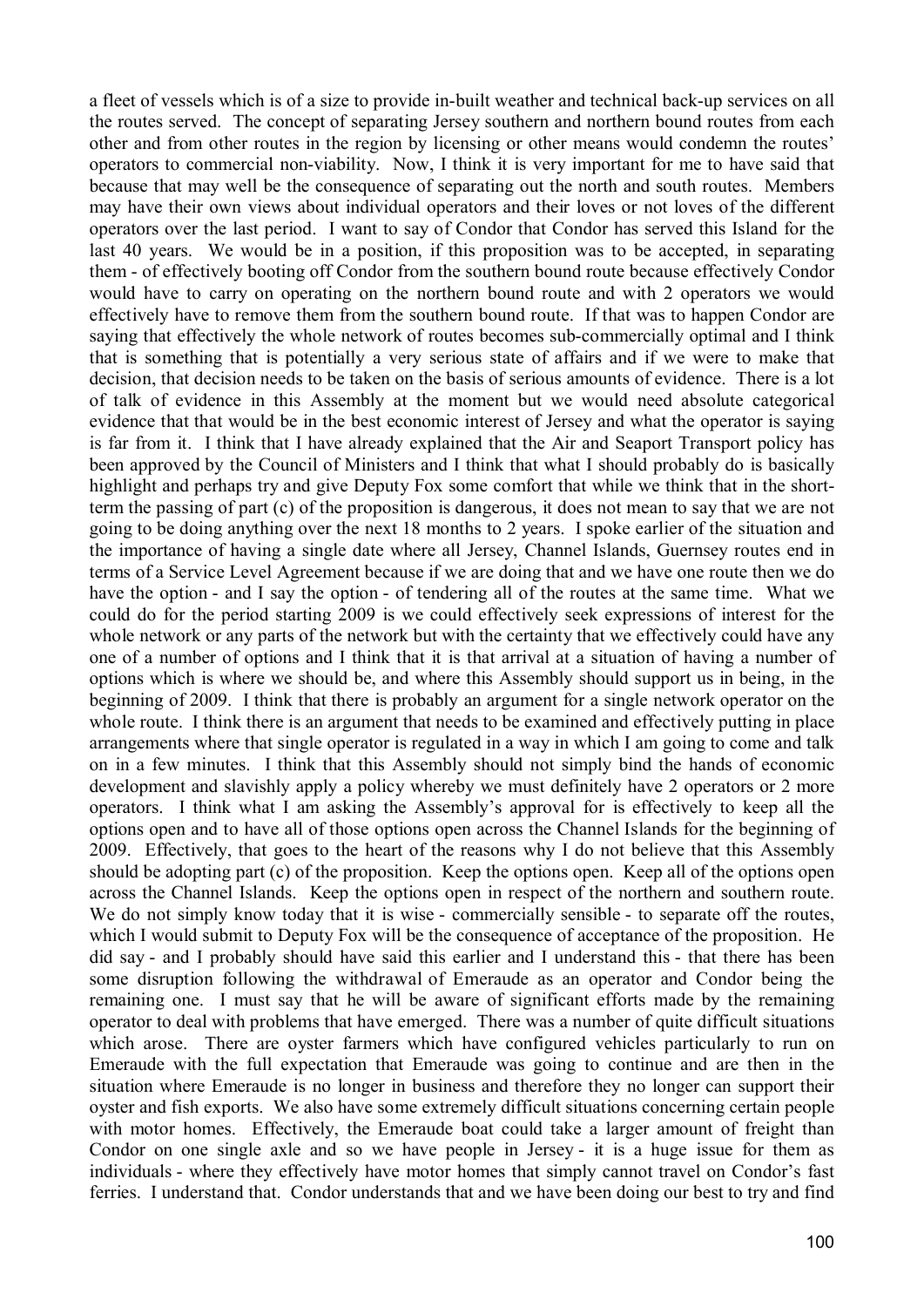solutions to these individual problems. But simply requiring Condor to bring in a large vessel in order to take these, effectively, minority of problems, is I am afraid not the way that a State should operate in terms of solving these problems and I also would say that it is not sensible for this Assembly to be trying to second guess the commercial realities of what is effectively a very competitive market place. There are dangers if this Assembly requests Economic Development to have 2 or more operators and to abide by the terms of that part (c) of the proposition. The other bit of the proposition which gives us - and gives me - real cause for concern is the issue of prices and I would ask Members if they would just simply turn to the particular wording that Deputy Fox has put on that. If Members could look for a moment at (b)(i) of the proposition. We agree that we want a Service Level Agreement. We are putting in place Service Level Agreements for the first time on all the routes as I have explained but what Deputy Fox is asking us in (b)(i) is that the price structure of the route must be approved by the Minister and subsequently made publicly available. Now, the difficulty that we have… and I will not go into Deputy Fox's report because there are some pretty strong statements in there. Obviously this Assembly is debating simply the word of the proposition and the report has really nothing to do with the decision at the end of the day. It is the wording of the proposition that matters. Now, we are taking this wording to be such that we must approve effectively the whole of the pricing structure. That means every single price that Condor or any other operator is going to be charging on different routes. We do do some element of price control on formally the northern bound route S.L.A., but that price regulation is at the standard tariff. It is that the full rack tariff that the industry parlance is and we do have to authorise, on an annual basis, or whenever the operator wants to increase it, and they do come along and they say: "We want to increase prices by 4 per cent or 3 per cent" and we say: "What is the justification for that?" I have to say that in reality that is only part of the story and in reality the rack price is effectively normally the highest price and effectively what we are doing is we are engaging in a process which effectively pretty well caps what the price on the route is going to be. It is certainly not full price regulation. Full price regulation in the modern world of fluid pricing strategy is extremely difficult and I think what the proposition is asking me to do is effectively to ask Condor to effectively give me all of their pricing information, whether these be special offers, whether they be 5 day weekend, 5 person, one car, 2 car, weekend breaks, Jersey/U.K., U.K./Jersey. I think what Deputy Fox is doing is asking me to effectively approve every single pricing mechanism that exists in their pricing structure. Now, somebody said that the Minister for Economic Development was a clever chap and I do not think I am very clever but I do not think that I am able to do that. I simply do not think that it is the role of a State Department, or a State Minister to approve the detailed pricing structure on a route such as a complicated arrangement in a competitive market such as the U.K./Jersey and U.K./France. I simply think it is not possible and I would be misrepresenting to the Assembly and I would be promising the Assembly something that I do not think we could deliver realistically. What we can do is we can try and continue to monitor effectively the rack price. What we can do is we can ask the JCRA for assistance and I think it is particularly the role and the potential role of the JCRA whereby we can draw some comfort even if I convince Members not to accept part  $(b)(i)$  of the proposition. Competition law deals with the general issues of anticompetitive structure. Competition law is there to promote competition and it is interesting because we have a debate this afternoon about Postal. Postal is going to have special powers - or the JCRA rather - is going to be given special powers in order to monitor and regulate prices, almost very much what Deputy Fox is actually asking. That level of detailed price regulation is what an Ofcom, Ofwhat, Ofgen kind of regulator does and effectively we are asking the JCRA… already we are giving them some specific powers to regulate prices in some individual markets. We are doing it for Telecom. I hope we are going to be doing it for Postal. The rest of the JCRA's activities are general generic anti-trust provisions. Where I think that we might be going, and which is where I want to try to convince Deputy Fox would be an acceptable way forward, is to consider with the JCRA whether or not if, at the point at which we are going to license the network of routes at the beginning of 2009… is to ask the JCRA to do that job that he is asking me to do. Nobody is asking the Minster for Economic Development to regulate the pricing structure for Telecoms because that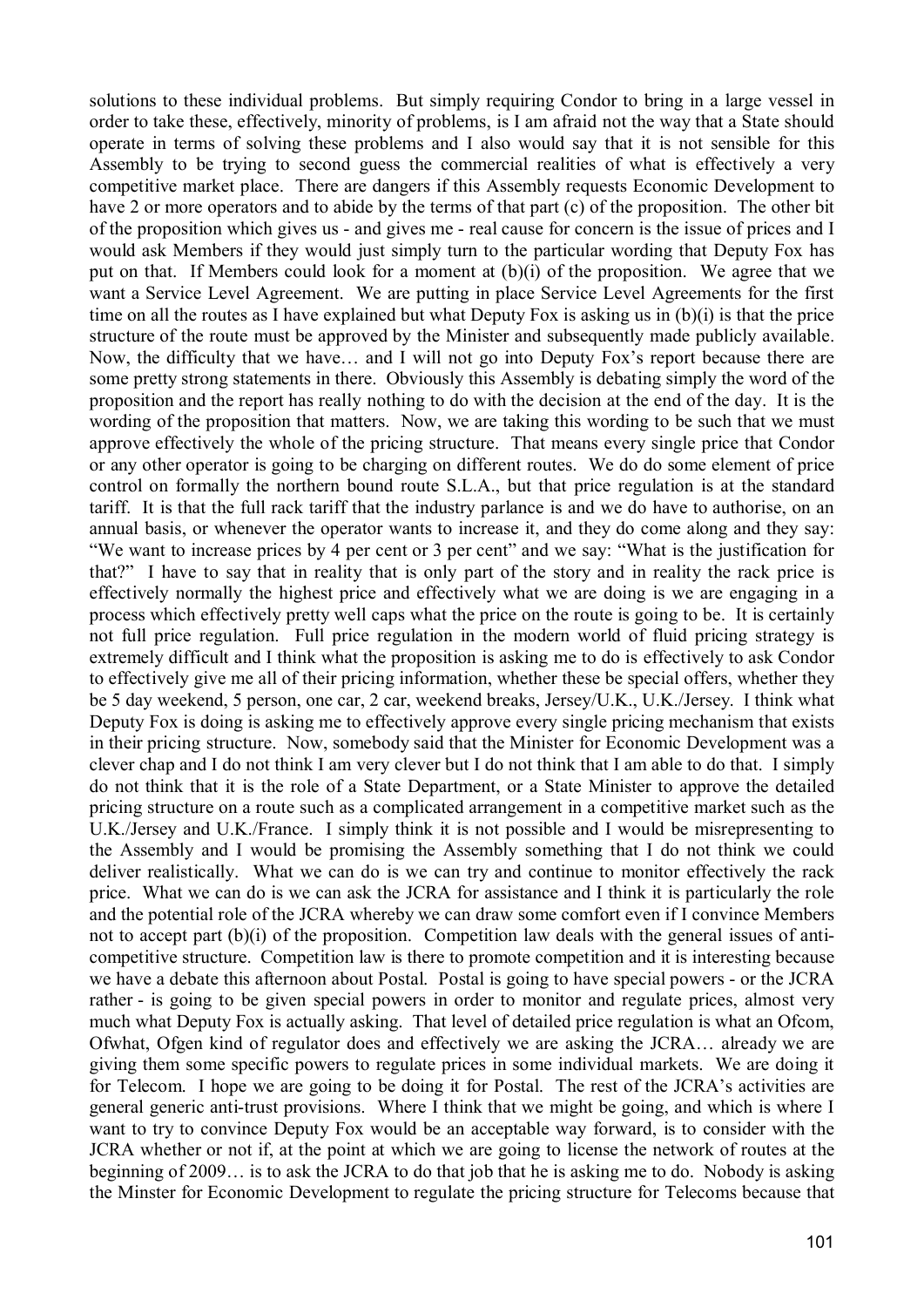is a non-political or should certainly be a non-political activity. What the potential could be for price regulation is to ask the JCRA to do that. What I undertake to Deputy Fox is, while not being able to accept this part of the proposition as it is currently worded, what I am willing to do is engage in this debate with the JCRA to find a way that they can effectively regulate prices on the sea transport routes in the future because I think that is something, certainly, that may well have to occur, if, indeed, we do end up with a single operator on the network of routes in relation to passengers and cars in the future. So, what I say, again, is (b)(i) - I cannot do that. I cannot ask my Assistant Minister to do that and I cannot ask the department to do that. It is just simply a Herculean task. We are not experts and I do not think that there is any best practice around the world when now politicians are signing-off on pricing structures for commercial entities. That is not a sensible state of affairs. What is a sensible state of affairs is to ask the expert Competition Authority to help us in that job. What I would say is: we have got 2 years, effectively, to plan with the JCRA, and, if necessary, bring Regulations or Laws to this Assembly to empower the JCRA to do that. That, I think, is the sensible way, and that, I think, would be, perhaps, the preferred way that also the travelling general public would prefer to see us go down. I understand that there is a concern about prices. I am as concerned as anybody else. Last year we were basically able to travel to France with a car and 2 people for about £100 return. Now we are seeing that prices are much higher than that. I understand the concern. What the travelling public want to know is that a fair price is effectively being charged within the dominant position of a single operator. So, what I say is, Members, please do not consider that we can do (b)(i). What we can do is we can ask the JCRA to carry out those duties for us. I undertake to engage… and, if necessary, Deputy Fox can come along to the discussions that we hold with the JCRA to try and find a way forward. But please do not ask Economic Development to do that job. I will finally say, in relation to (c), I think it is too early to say whether or not we definitely are in a position that we need to operate because I am sceptical. I think that there needs to be a great deal more work carried out in relation to our sea routes. By the way, I should have said that we have engaged OXERA (Oxford Economic Research Associates Limited). OXERA are also helping us and the Economic Advisor is also assisting us in giving us some specific insight into the whole and updating the previous reports that we had in respect of this whole issue of pricing. No doubt the Scrutiny Panel will also want to look at this issue. Perhaps, as we develop forward… The Chairman of the Scrutiny Panel is looking at me a little bit quizzically. But, effectively, what we have done is we have published the policy. It is now the policy of my department to administer that and I welcome the Scrutiny Panel's review of that policy, and, effectively, any recommendations perhaps assisting us in bringing forward and bringing-in the JCRA in this Assembly. So, in summary: enthusiastic support for the majority of what Deputy Fox is doing, but realistic not acceptance of  $(b)(i)$  and  $(c)$  of the proposition. I urge Members that when they vote, to bear those "impossible to do" comments in mind. Thank you.

# **12.5 Deputy G.P. Southern:**

It is really quite daunting and interesting sitting down here so close to the pit. I draw the attention of my Minister often. But he might be surprised to recognise that I rise to support his objections to Deputy Fox's proposition. Although he has denied it once today, I will say again: the Minister for Economic Development is, indeed, a clever man. **[Laughter]** Some would say perhaps too clever for his own good. But, nonetheless, I am surprised that he has not picked on the single objection that I have to Deputy Fox's proposition. He has talked about the difficulty of doing (b)(i). He has talked about the difficulties involved in (c). That catches my eye spectacularly, since the previous OXERA report suggested that if you get competition on the southern route, what you will have is a downward race to the bottom and eventually one of those operators going out of business, which is exactly what happened. They said 2 years ago that was a serious risk. It seemed to me that (c) invites a similar sort of process again. It says "additional operators." It does not say "alternative operators." It does not say "Have a re-tender." It says "additional competitors on the route." The inevitable consequence of that, I believe, will be another race to the bottom and another disruption in services. I have looked forward to doing this bit because it was the role of someone who used to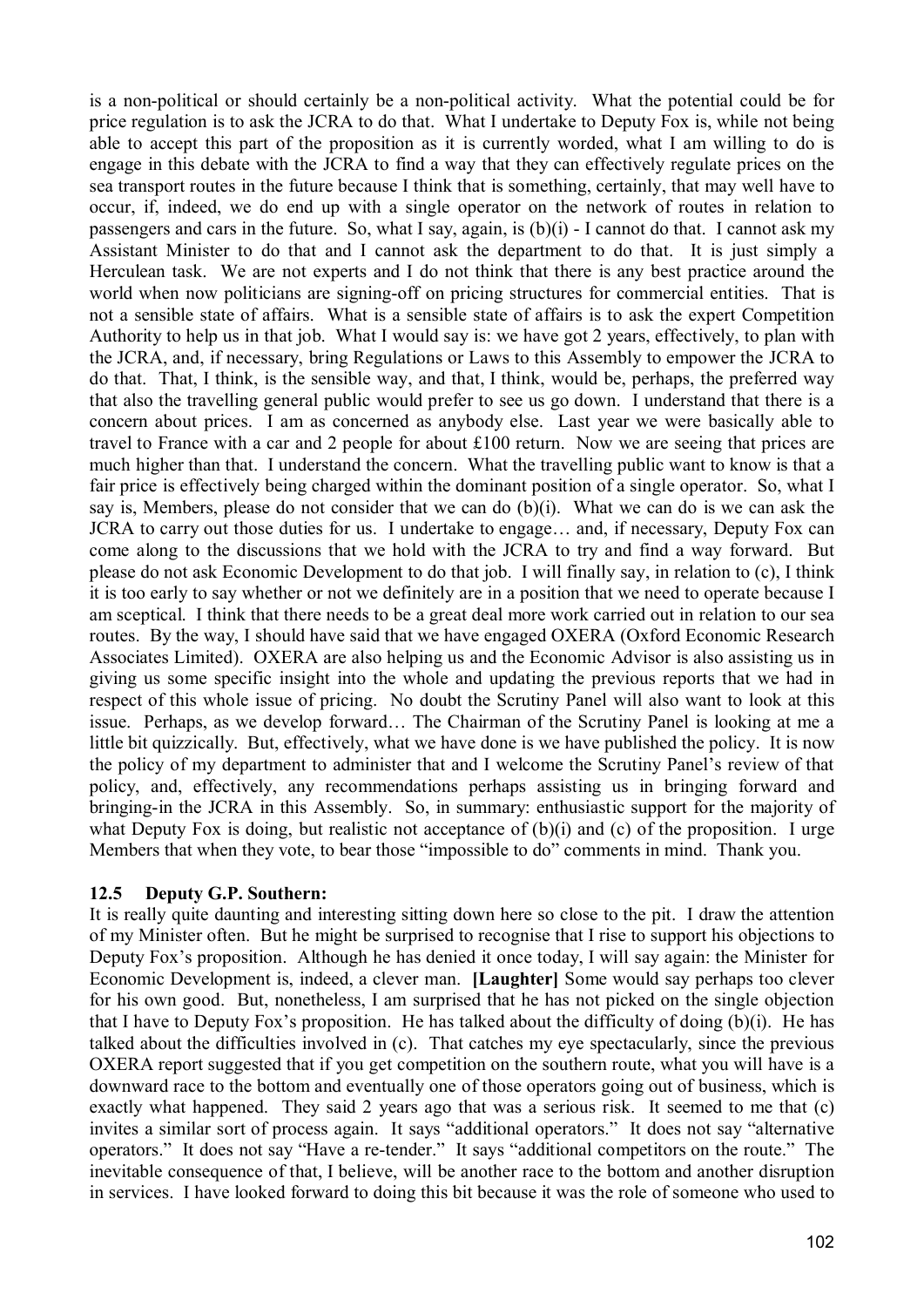stand behind me- Deputy Dorey, as was - who used to rise up to his feet and say: "Am I the only person who actually read propositions?" Because if you just read (a): "Each route, namely, the northern and southern car ferry roll-on, roll-off sea routes, should be controlled by a separate service level agreement with the operator or operators in order to protect the operators and ensure that the Island receives a sustainable all year round service". Now, I do not know about you, but a service level agreement is there to protect the public, not the operators. It is for the operators for putting their tenders and to look after themselves. It is not for a service level agreement to protect the operator. That, to my mind, is a contradiction in terms. Yes, (b) should be there in a service level agreement. You might consider that (c) might there in a service level agreement, but a service level agreement is there to protect members of the public and the users. So, to my mind, that sentence has not been thought through. "In order to protect the operators" should not be in there. It makes a nonsense of the proposition. The key, as the Minister for Economic Development correctly pointed out, is not what the fine print on the service level agreement is. It is that it is in place and that it is monitored. Now, the Minister for Economic Development already has in view a mechanism by which he is going to make sure that that service level agreement - north or south - is properly monitored. That is the key element. So, I see no reason to support this different proposition and I will be voting against it.

#### **12.6 Deputy P.V.F. Le Claire:**

I am just wondering why we went through the issue in relation to the JMT that we went through with the JMT before Connex, when all that seemed to surround that issue was a service level agreement and whether or not the company would open up its books so that we could have a good look at why there was cross-subsidisation, perhaps, in the Diamond Group of companies to the JMT. It was a fervent desire of many Members of this Assembly at the time - and the establishment led the charge - to ensure that the JMT buckled to pressure before it got its renewed contract for the £100,000 subsidy; that it exposed its finances in total to the States of Jersey before it was going to be granted a licence and therefore before the service level agreement could be signed-off. So, it does strike me as a little bit surprising to hear that we do not actually want to look at the books and that we do not necessarily have a service level agreement in place at this time. Why were we in that position with a bus company, which is a method of transport? I question the issue of transport in general and why the Transport Minister himself is not more actively focussed on this, if he is aware, when we have a very substantial connection to the Island in relation to not only tourism and vehicle movements but also the supply of goods and services to this Island from the sea routes. Now, I believe Senator Ozouf said that he had spoken to the people at Condor, who had assured him that there had been a reduction in arrivals in the harbours since 1997, I believe. I would have to look at the transcript to see exactly what was said. But I seem to recall that while 2 years ago - 3 years ago - air transport numbers had dropped, we were singing the praises of the harbours because sea transport had gone up. The arrivals at the harbour had increased. So, I personally am a little bit sceptical of the whole issue on the table before us today because a lot of it is leaving me with questions. There is a need, I think, to protect the routes, but I think there is also a need to protect the consumer. I believe that Deputy Fox had worded his proposition to take into consultation other bodies. Appropriate bodies in that case would, I imagine, include the JCRA. But there is another dilemma. If it is wrong for us to investigate a company's books, perhaps that is the new way of doing business in the future, not to get involved in these miniscule details. Maybe it is not the right thing to do. Then why are we looking to approve (b)(vi), when we will determine what an appropriate financial penalty will be for the company? What is an appropriate financial penalty, how will that be collected and what will be done with it once it has been collected? Where will the money go? How will it be spent? Should there not be some consideration by the JCRA whether or not there should be a financial penalty in respect of a company not meeting its obligations? Is it not a little bit odd that we have a whole hodgepodge here this afternoon of things that are being suggested that are acceptable and other things that are not acceptable, where both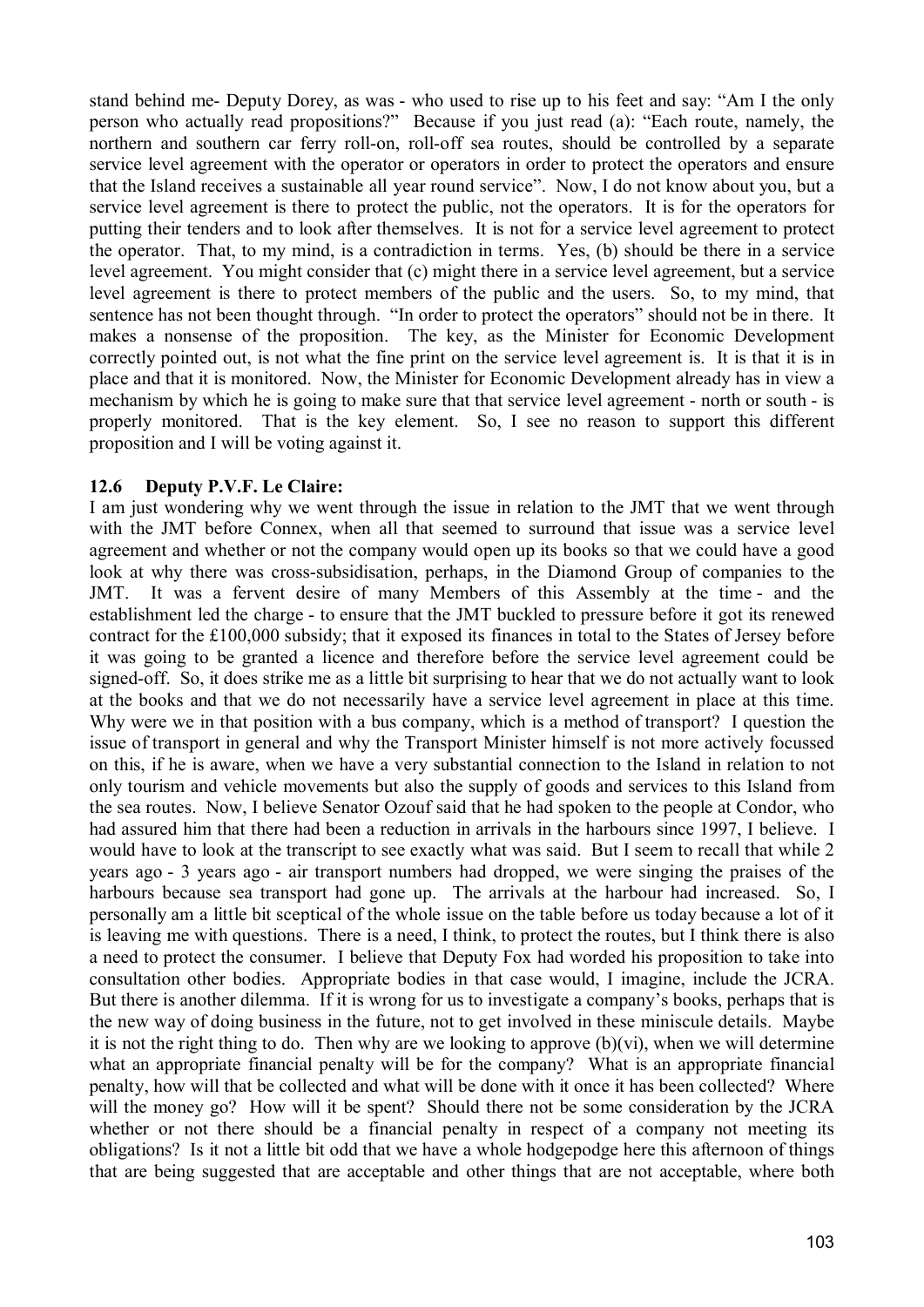ends of the arguments can be used against each other? I am listening to the rest of the debate with interest but I must say it is throwing up already a lot of questions.

# **12.7 Deputy P.N. Troy:**

The travelling public are extremely disappointed that there is no requirement for fares in both travelling directions to be offered at parity. Jersey travellers often complain that discounts and special price offers are given to those starting their journeys from outside of the Island, while here in Jersey prices are maintained at the highest levels. The people of Jersey are being disadvantaged, and this is an issue that really must be addressed when it comes to creating and negotiating service level agreements. Although the Minister is not content with (b)(i), I think - within the concept of (b)(i) - one could look at that issue as part of the overall negotiations on a service level agreement. It is something that really is irritating to the people of Jersey. Of course, I take on board the Minister's comments that the JCRA could be involved in looking at these issues as well. But there is a real problem there, that the people of Jersey are being disadvantaged and taken advantage of by some of these companies. I do not absolutely agree with (c) either but I would like to make the point that EDC (Economic Development) should certainly be open to additional operators on routes but going to different ports. So, if you have got Condor going to Jersey to Poole back to Jersey, why not have another operator going Jersey to Weymouth or some other port and back? That would give additional choice to people on the port of embarkation that they are going to and it would also segregate the routes, so it would also allow for different operating times even. It does not have to be a monopoly on routes. You can create different routes on which people are not operating on the exact same route. I think that is where part of the problem has been. On the southern route you have got 2 operators going to the same port and that is where there have been real problems. Also, of course, one could licence 2 operators but one might have a ship carrying 100 vehicles and the other one might have a ship carrying 300 vehicles. What you have achieved there is you have achieved competition on the first 200 seats because you have got one operator with a smaller ship giving prices at that sort of level. Of course, once their boat is full, then, of course, your second operator comes in, offering seats at other levels. So, there are various many ways of looking at this without necessarily monopolies being the total solution. We really need to have some flexibility. We really need to look at all the options. That is why I would like to see a full review of the facts and an exploration of all of the options before we go rushing down one particular route. I think that is important that that progresses before we take full decisions as to the future, locking ourselves in to a monopoly situation *ad infinitum* and in perpetuity. We really need to explore the options. So, those are my points. I do not think they help Deputy Fox in getting his proposition through but I think they raise other issues around this whole problem.

# **12.8 Deputy K.C. Lewis:**

Deputy Tory has partially asked my question. If I may refer to P.24 Com, page 2(g), there is a requirement to offer equivalent standard fares where the traffic originates in the Channel Islands, the U.K. or France. The Minister will probably remember I brought this question up a few weeks ago now. There was a play on words with the standard fare, many people complaining they can tune into U.K. television and see prices coming to the Channel Islands for £66 but going the other way it is around £300. Would the Minister undertake to remove the word "standard" from the service level agreements? Can the Minister assure the house that if he is in talks with his Guernsey counterpart, what assurance does he have that in 2 years' time that Guernsey will not again go it alone with the service level agreement? Thank you.

# **Senator P.F.C. Ozouf:**

Would Deputy Lewis be willing to give way before he sits down, so I can answer his question?

# **The Bailiff:**

He probably has not quite sat down, Senator.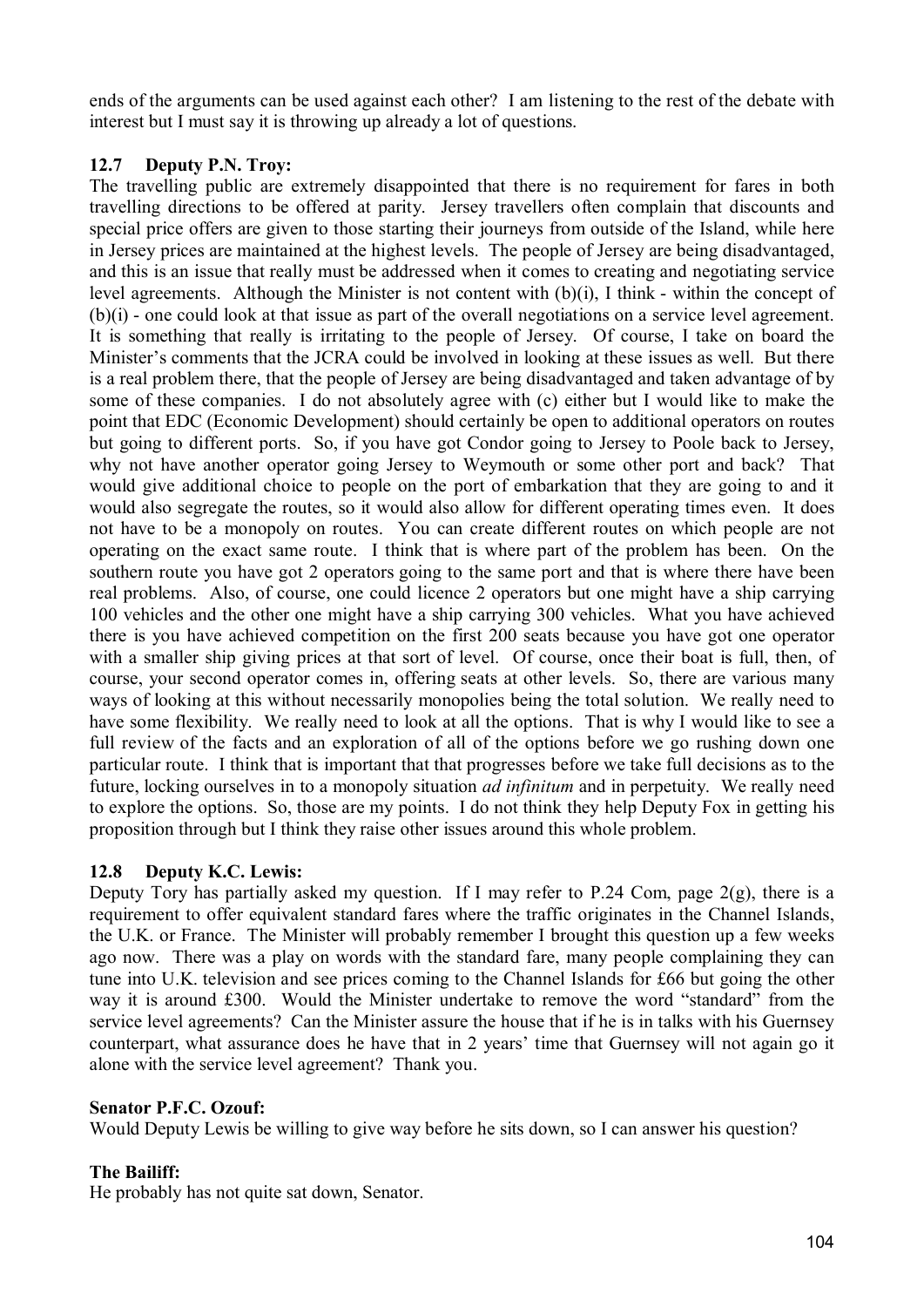#### **Senator P.F.C. Ozouf:**

The Deputy Lewis raises a fundamental point. He is absolutely right. The standard fare is the standard ramp tariff and there is no difference on Jersey/U.K., U.K./Jersey. The difficulties are raised because of this fluid pricing model in a competitive market. Effectively, Condor's pricing strategy and any other pricing strategy - Emeraude were the same when they were on the route; no doubt they will be the same when they come back on their passenger services - they are offering fares in order to attract people on a specific offer at a specific time. I understand the concern that the travelling public has when they see different fares from the 2 jurisdictions. It is a really difficult issue.

### **The Bailiff:**

I think you have probably clarified that.

### **Senator P.F.C. Ozouf:**

Okay. JCRA is a solution, Sir.

### **Deputy K.C. Lewis:**

Sorry, the second part of the question, Sir, regarding the Guernsey counterpart.

### **Senator P.F.C. Ozouf:**

I probably should have said that working with Guernsey is absolutely vital. I should have said that my ambition would be to effectively have a Channel Islands Commission, perhaps brought for approval by the States of Jersey and Guernsey, to appoint the operator or operators on the network of routes and to appoint, for the first time, a Pan Channel Islands regulator to deal with Pan Channel Islands pricing. That is the only way. We have got to persuade our Guernsey friends to have a Channel Islands solution and not go it alone.

#### **12.9 Deputy A. Breckon:**

I have some sympathy with the comments of the Minister for Economic Development because this is a situation that has been inherited. Some people with longer memories will remember the problems with Condor in the past. Indeed, when this went out for a 5-year operating licence I, at the time, organised a public meeting and Sea Containers were interested, as were Peninsula and Oriental, and P & O. Following that, there was a debate in this house. The Jersey Transport Authority at the time awarded a 5-year licence to Condor and the Jersey Transport Board, in their wisdom, gave a 7-year licence for the same thing with some exclusivity, I believe. But at the time that was a U.K. situation and it did not include the French leg of the journey. I think this is a vital component of where we are today and I think that is why a service level agreement is vital. I want to come back to that in a minute. But it is about routes and it is about ferry markets and it is about the change, because the change is significant in the ferry markets. If you look at the cross-channel ferry, the cut-price airlines have really hit the ferry operators. Now it is more convenient to fly somewhere into Spain or wherever for £39 and people hire cars. They do not take their cars anymore like they used to. If you look at the market, the figures prove that it is a declining market. So, that is the situation we are in. If we are going to go into that market then we will find that perhaps the interest is not as great as we think it is. But I believe that we should roll this up again and it should be become a Channel Islands/U.K./French bid that we look for. The Minister is absolutely right. Some flexibility is required. What we have at the moment is a sort of stop-gap situation because of the Guernsey situation and the French situation. So, we are - to some extent making it up as we go along and trying to satisfy people's demands, which is difficult, because the situation has changed. We have an opportunity, though, because the situation does give us that gap until 2009 and that gives us a chance to move on through the Economic Development Minister in line with, I think, most of what Deputy Fox is saying to test the market. That market would be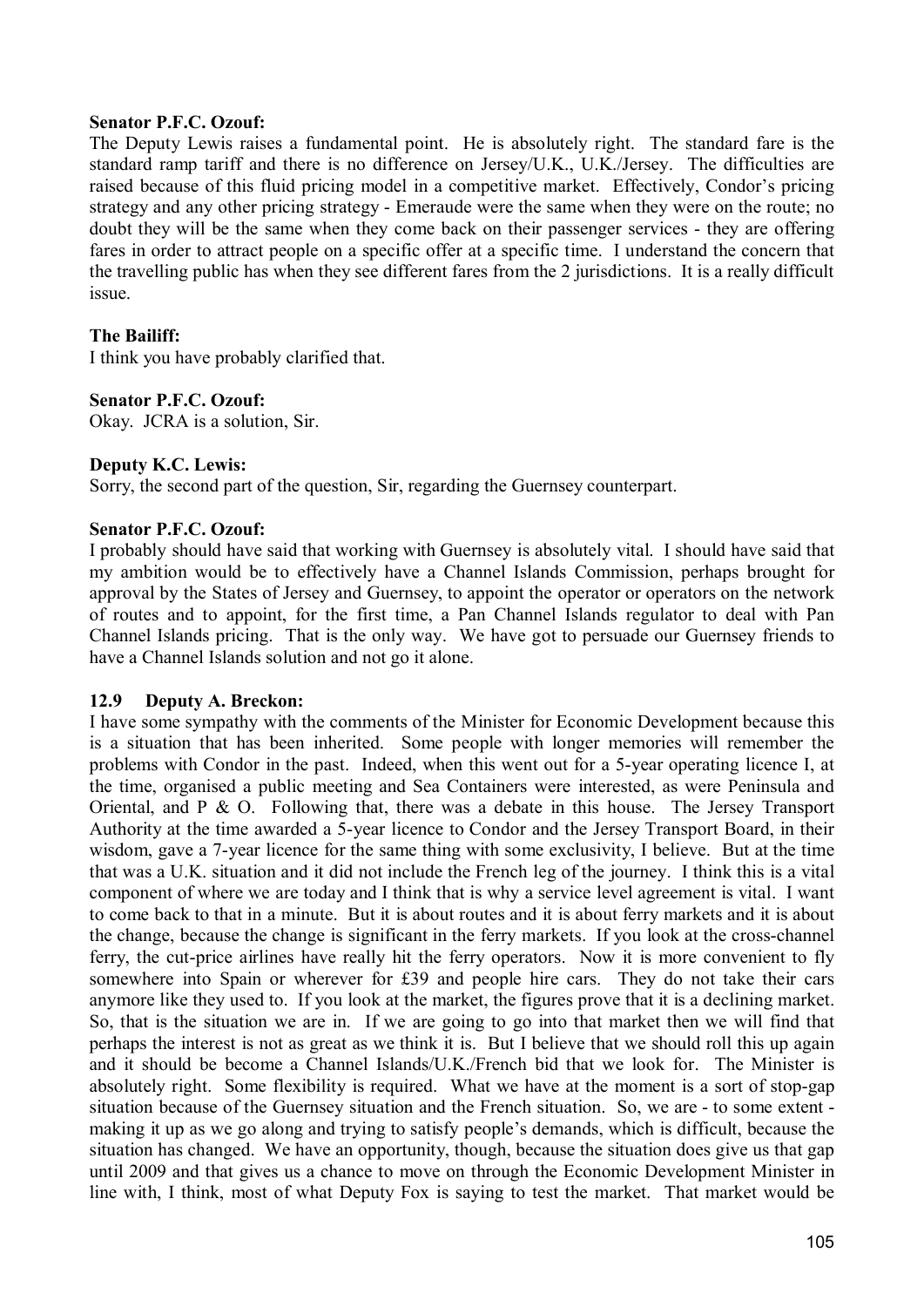what we want, to an extent, and say: "This is what we have. This is the sort of service level agreement we want" and go to the market and see what comes back. Because it is about providing a service to the public that they want. Again, I have looked at the proposition and I did have some problem with the wording about "protect the operators". I am also not sure why you need to have separate service level agreements for different routes. I am not sure why this needs to be because many other things would be the same: the timings of sailing, capacity, types of vessels, reserve capacity, how quickly certain normal services would resume, levels of compensation, perhaps, if the situation fails and I do not really see the difference, whichever direction you are going in. I would add to that: facilities on vessels and in ports, perhaps, for disabled; and price transparency as opposed to too much political interference, I would suggest. The other thing that needs to be in there, whichever way you are going, if there is going to be a service level agreement then somebody needs to monitor it. It is no good having it if it is just gathering dust somewhere. Then somebody needs to say that 85 per cent of the services are within what they are supposed to be, 10 per cent were affected by the weather and 5 per cent did not meet the standards. It is a case of: if you have the benchmarks, you can ask people to improve on them year on year and that is part of the reporting structure. That is vital in my opinion, because, as a government, we are going to licence somebody to do that perhaps exclusively and we must ensure that the public get a level of service and that is government's arrangement with an operator to deliver the service to the people. I think that is a vital part. Again, I agree with the Minister of Economic Development: I do have some problem with (b)(i) and also with (c) because I think, again, if you have the involvement of the JCRA, if you have a degree of transparency, then perhaps you are going to have to have one operator because of the size of the market. But if you have that transparency then that is, I would suggest, the public safeguard. But we do have this window. It is 2 years, which sounds a long time, but it is not. As far as I am concerned, the noises that have been made already by the Economic Minister are the right ones because it is an interim measure. What the Minister is saying is that this is the opportunity to work with others, including… well, Deputy Power's not here but he has had a lot to say on this issue. He has probably gone to France or something. But Deputy Fox is there. Then there are people who have a knowledge. It also says in there at the start of the proposition: "To request the Minister of Economic Development, after consultation with the Council of Ministers and any other appropriate bodies, to take the necessary steps". So, I would suggest that gives opportunity for everybody that wants to, to comment in the meantime. I think this proposition is 95 per cent right. But it does need a bit of tweaking. I am not sure, Sir, procedurally how we could vote on this, whether we could divide this up. But in general terms, I agree with the principle but I do have one or 2 problems. But I would not like, necessarily, to vote against the whole thing. Perhaps Deputy Fox can consider that when he sums up. Thank you, Sir.

#### **12.10 Deputy S.C. Ferguson:**

I think, really, the House needs to remember that in terms of economic reality, the problem for these operators is that we have, in effect, got 2 markets. We have got 87,500 people in Jersey and U.K. and France with very much larger hinterlands. I would suspect that these operators are making money on volume, which is why you get the differential in prices. It is unfortunate, but unfortunately, economic reality comes in. With due respect to Deputy Fox, the proposition is a bit like a set of audited accounts. It is all backward-looking. He assumes that there are only 2 routes to consider, when we have the possibility in the future of Cherbourg and Granville. We need to look forward and consider all the possibilities. It is for the Minister and his department to encourage other routes and not to be blinkered by one route and hindsight. I think at the same time we cannot tie them in too narrowly. As for the OXERA report, as Deputy Southern has already said, it forecast chaos if we had 2 operators, and, as happened last year, there is predatory pricing. This always ends in killing competition. This is a well-meaning proposition but it is rather out of touch with economic reality and I cannot support it.

#### **Senator P.F.C. Ozouf:**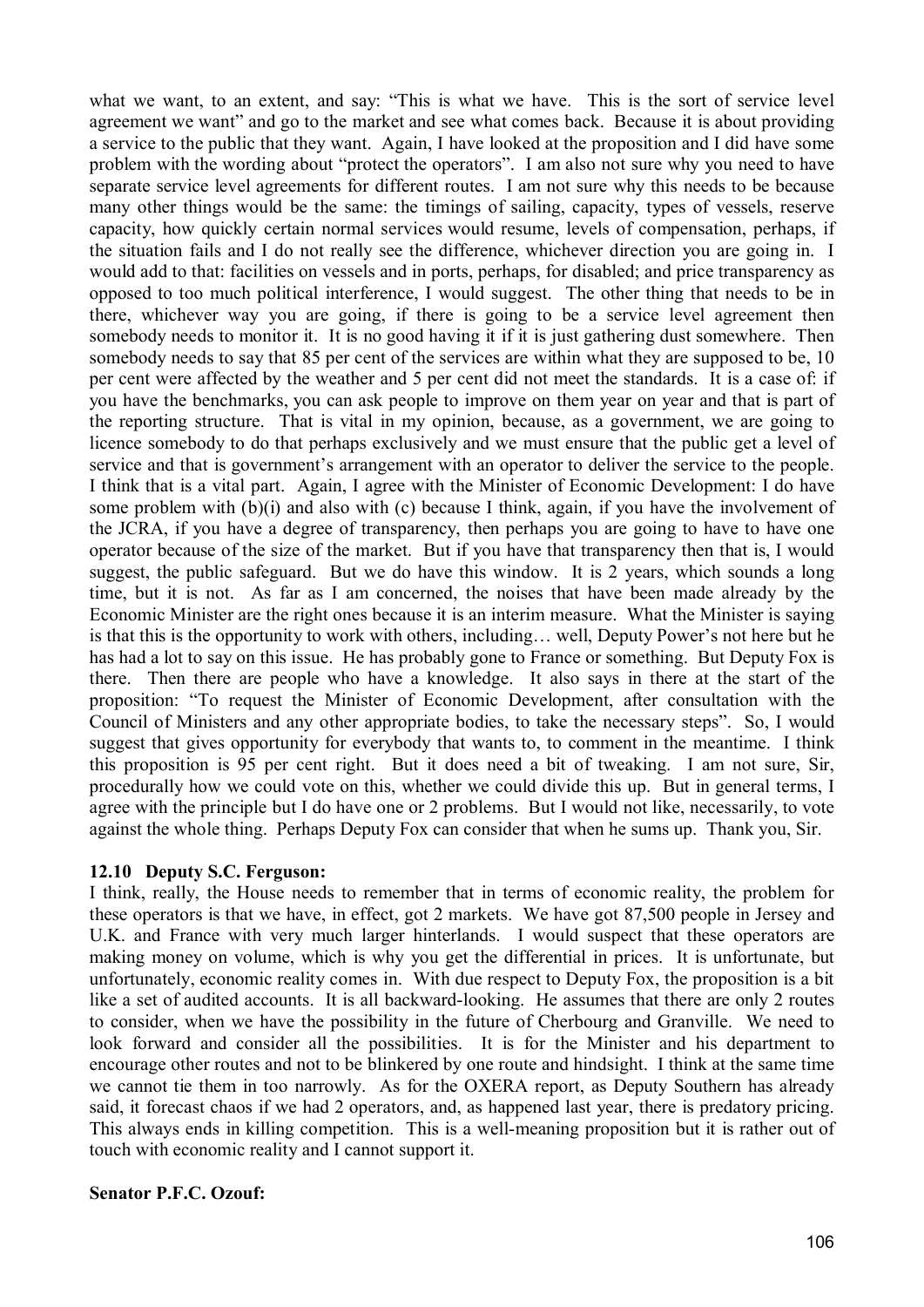Deputy Ferguson has just said that the entity is engaging in predatory pricing. Does she really mean that, when we have, in fact, a competition law which effectively out rules predatory pricing? Is it right that she is saying that? It is against the law now.

### **Deputy S.C. Ferguson:**

In that case, I will withdraw the comment and say "extremely competitive pricing".

### **12.11 Deputy C.J. Scott-Warren:**

I believe Deputy Fox brought this proposition with the very best of intentions for Jersey sea passengers. Although I cannot support this proposition in full, I welcome the Minister's offer to involve Deputy Fox, together with the JCRA in future discussions. Overall we must keep the emphasis on ensuring reliable sea travel services at good reasonable prices, backed up with one or more service level agreements. Thank you.

### **12.12 Deputy R.G. Le Hérissier:**

There has been a lot of discussion earlier on about the meaning of words and this technique has been used, in a sense, to undermine Deputy Fox's proposition. Now, one could argue you need tight working - you need clear wording - but much of it is in the eye of the beholder. I think the Minister, Sir, is slightly guilty of not having understood the anxiety that underpins this proposition. For example, Condor went to 'yield management' in the way it sold its tickets. It went away from a clear standard set of prices and people went to the computer and all of sudden quite horrendous prices - in the absence of a competitor - were starting to appear on that computer, albeit, capped at a very high point. I do not think he realises quite how much anxiety that set in train with people and the feeling that the thing had got out of control. It was not only different to last year, Sir, it was quantitatively different in terms of the level of prices. In (b)(ii), we look at the required schedules, and people sort of slightly mock this: "Why should you want the timetables?" Well, people want the timetables and Condor this year have not printed a physical timetable. You have to go to the web. Now, that is no problem for a lot of people but a lot of the traditional users of the ferries, they prefer to make personal visit to the Elizabeth Terminal, negotiate their trip, discuss their trip and settle it on the spot. They feel very lost with the absence of schedules for winter and summer services. It was said, Sir, by Deputy Southern, that the service level agreement was going to protect the operator but I will wait for Deputy Fox's response to that. But I think what the good Deputy was saying, Sir, is going to protect them in the sense that they would be given the chance of running a viable service. So, from that launch pad they could develop an even better service. IT was not some kind of self-centred S.L.A. because, quite clearly, that would not get past first base. The other thing, Sir, Deputy Ferguson talked about economic reality. But the problem is, we have left the world of economic reality. I think to her - and good luck to her - it is code language for "a free for all" - for a free market. Unfortunately, for good or for bad, we are looking at a situation where somehow we have to rig this market. That is the degree to which we have moved from when it appeared there was this paradise last year to one where we are all terribly worried about whether there will be service on both routes. That leads me, Sir, to another point. I think the Minister is slightly guilty of conflating Condor as the operator and we must meet Condor's needs because they are under tremendous financial stress and therefore they must charge us high rates. Second, Sir, whether we can bring in a totally new operator who will bring a totally fresh approach. I just put that forward. But I noticed in the way he was talking about it, he was talking as if it was Condor he was thinking about rather than the principle of a one network operator. While I have got no problem with Condor, in fact, I find their service very good, other than the absence of printed timetables and the demand management, which, as I said, to a lot of people, is now running totally out of control. My view is, Sir, Deputy Fox has done us a good service. I hope there can be some negotiation on A.M.C. But I think when he also looked for 2 separate agreements, I think what he was trying to say there - and I am sure he can say it himself - was that we have to see, first of all, whether either route can be a viable route in a free-standing sense. Because we all talk about the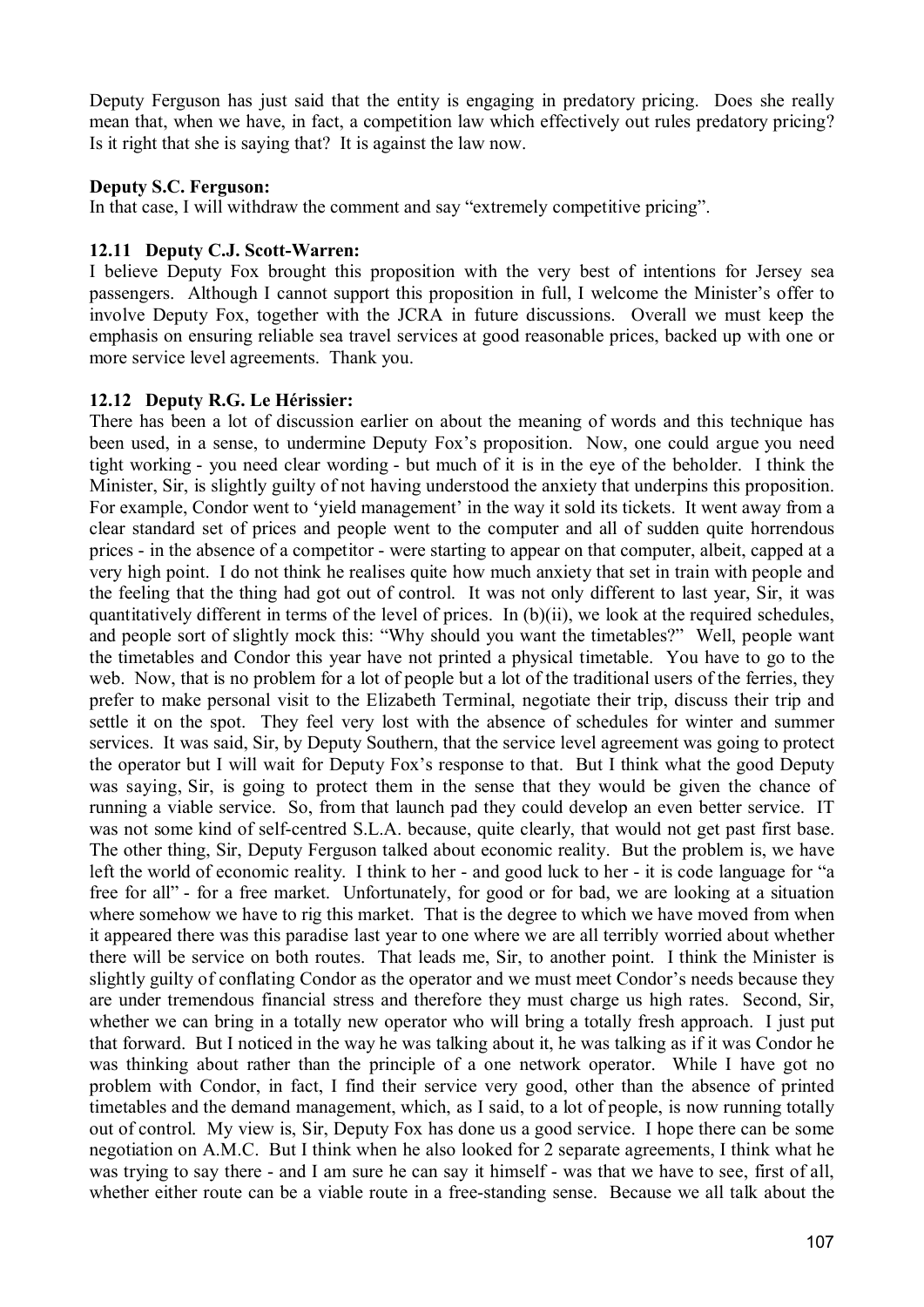French route but I think we all know that the real problem in terms of medium and long-term viability exists with the U.K. route. There has been massive desertion from that route. Local people do not use it because, as somebody said, they use… well, relatively low-priced airlines and hire cars. The holiday camps do not exist anymore, bringing over the large numbers of people and it suffers from what the Americans call "sticker shock": the prices are just far, far too high and local people are very turned off. So, I think we ought not to underestimate the need to look at the U.K. route, simply because it strikes me, Sir, that that is in a really vulnerable condition at the moment. Now, if it could be argued: it is only by giving Condor or another operator free service that you are going to keep both routes viable - in other words you are going to, in a sense, cross-subsidise. If it could be argued that that is the case, then we will have to look at that. But I suspect that is why the Deputy said we need separate agreements: it was to see whether both routes could be managed separately, even though, as I said, there are major problems on the northern route. Thank you.

### **12.13 The Deputy of St. John:**

I just wanted to suggest that the House observe a degree of caution here. Condor have had a business in the Channel Islands for many, many years. Since the 1960s, in fact, they have been operating on the St. Malo route - then, albeit, not necessarily with cars. They have invested significant amounts of money into that route, other routes and so on, over a number of years. They have invested in equipment, they have invested in training, they have invested in marketing. From where I am sitting, it seems to me to be a very well-run, well-organised company. I am sure they could do better on some things but generally speaking, my experience and others' have been good. However, I wanted to urge caution because I do not see a big queue of operators queuing up to operate these routes. It is a very, very high capital cost business and to get into it costs an awful lot of money. There are not droves of companies queuing up to get into this business. So, we really ought to be working with them to make sure that they grow with us, albeit with a service level agreement, with a Channel Islands regulator as Senator Ozouf was suggesting. Yes, I am all for that. But we must be very careful that we do not throw out the baby with the bathwater. We have got an operator here that is clearly committed to the route; they have shareholders; they have investors in that. They had a management buy-out a few years ago. Those investors may well get jittery if they hear a debate like this and think: "Well, maybe we should invest our money somewhere else." Like I said, there is not a big queue of people waiting to take on this route. I know we might go out to tender; we might get a few. But when they look at what the real cost is and what the diminishing market is - which Deputy Le Hérissier referred to earlier on - that market northbound is getting smaller by the day. Southbound, yes, we possibly could grow it, but I think we need to grow that with a company that is really interested in investing in that market and Condor, to my mind, have demonstrated that over a number of years, since the 1960s, as I say. We should be encouraging that, not discouraging it by suggesting that their instability in our minds as to what their commitment is to that route and others and to the market in general. Thank you, Sir.

# **12.14 Deputy A.J.H. MacLean of St. Helier:**

This is clearly a highly emotive and complex issue. I have listened to wide-ranging points of view around the Chamber today and it throws me back to December when I was thrown into my very first meeting as a States Member when shortly after, I should say, that Emeraude suddenly withdrew their services. It was interesting at that meeting that Condor came forward very rapidly with offers to put additional capacity on to the route and to assist us. I think we should remember that Condor has been much maligned. There have been problems, historically, and I think we are all very well aware of that. But they are much maligned over the years. They have been serving the Island for more than 40 years and I think that was alluded to a moment ago. I think we should really concentrate on the issues at hand, and that is in terms of supporting them and finding a way in which we can address the major issues that members of the public have been bringing forward. I have been involved in a number of public meetings - 2 public meetings - that were called in relation to this issue at the Town Hall and later at St. Peter. I listened to public concerns about pricing,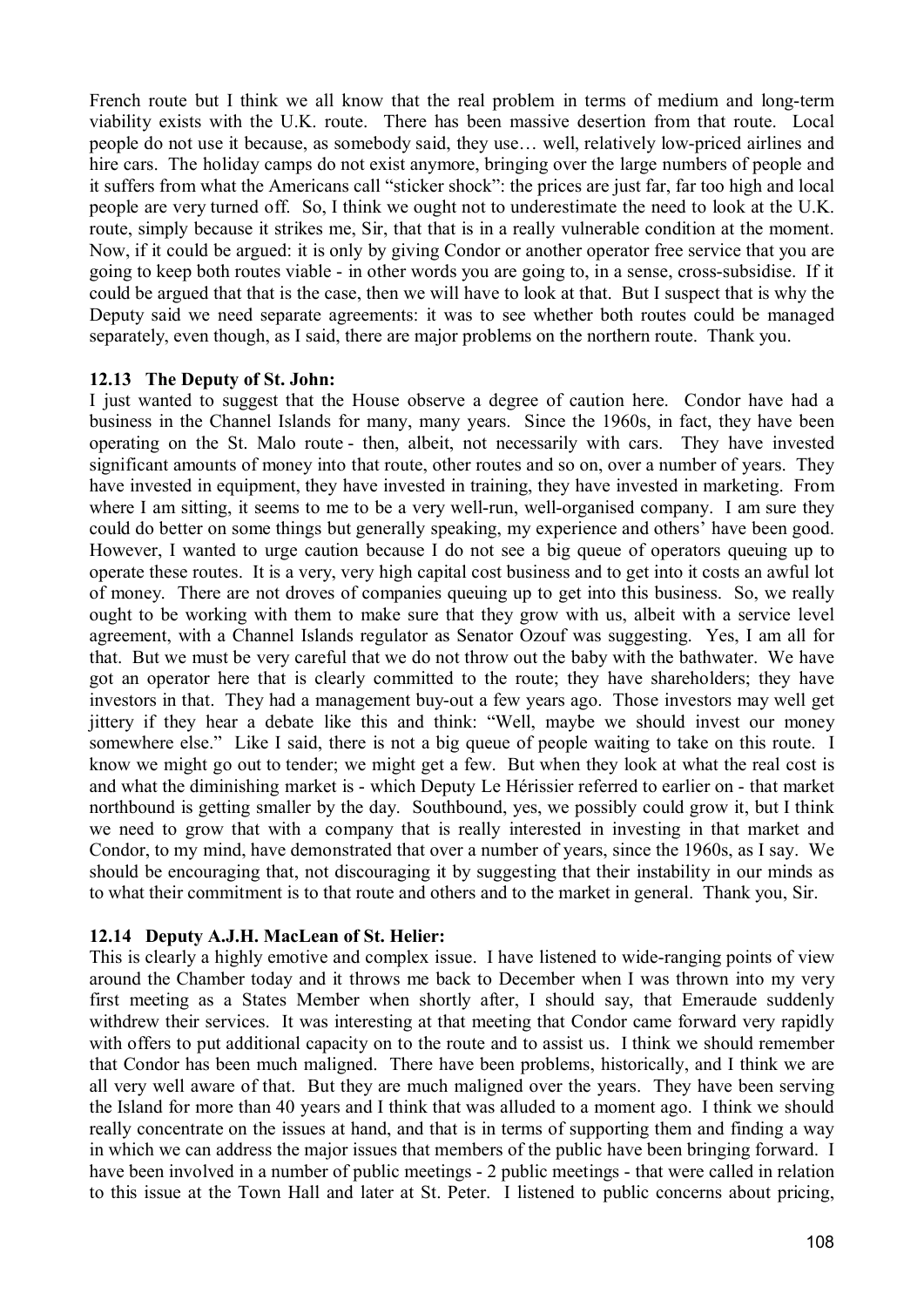which has been mentioned to day. I have listened to concerns from businesses that have had significant issues in terms of getting their produce to France. I have listened to States Members who have raised valid points, including, I have to say, Deputy Fox, who I spent some time with, listening to his concerns some while ago. Specialist groups: caravans, motor homes, there are many, many people who have concerns and desires for long-term, sustainable ferry links between Jersey and both France and of course north to the U.K. It was interesting. I noticed earlier on that Deputy Le Claire referred to passenger numbers falling. In fact, passenger numbers falling have been on the northern route and I think that is obviously a by-product that has been mentioned of the fact that low-cost airlines are having a significant effect on the ferry services. In fact, over the past year passenger numbers have increased from France to the Channel Islands - to Jersey. A lot of the reason for that is that prices have been so competitive. We got ourselves into a position where we had 2 operators running on the route. They got more and more competitive. Prices were driven lower and lower. The price reductions, in fact, were driven initially by Emeraude, who first introduced the £99 for 2 passengers and a car. Condor simply reacted to that commercial decision. It was very good news for the public of Jersey to have such very low fares to go across to France. I have noticed that in Deputy Fox's proposition he mentions the fact that this year he paid £249 whereas last year he paid, I think it was £149. Well, it is not surprising. We are not really comparing apples with apples. Last year we had 2 operators and last year we had a competitive market. It is not to say that we should not bear in mind that 5 to 10 years ago standard fares running between Jersey and France were something like £350 for 2 passengers and a vehicle. So, the £249 that Deputy Fox had to pay this year is, in fact, still significantly cheaper than it was 10 years ago. But I think what I would like to concentrate on today is the proposition itself. If we look at the proposition, it says: "To request the Minister for Economic Development, after consultation with the Council of Ministers, [which I believe has already happened] and any other appropriate bodies, to take the necessary steps to implement, without delay, a revised policy for the management and development of sea routes to and from the island". We have a revised policy. We have a revised policy now and we have a new S.L.A. for the southern route, which is nearing completion. Another important point - or a point of contention - is (b)(i). Deputy Fox describes this point in the following way: "All I am trying to do in this proposition is to ensure that there is some price structure fairness and comparability". Well, so are we. We have been working very hard to achieve that, I can assure you. Although a standard fare can be set, we should not prevent an operator from using promotional or incentive fares, according to market conditions. This is clearly a consumer benefit and that we certainly hope will help to grow traffic." The standard fare can be contained in the S.L.A., as is currently the case on the northern route. While fairness of price can be controlled, as has been mentioned on one or 2 occasions in the Assembly this afternoon, by the JCRA and this will happen in due course and is quite correct and quite as it should be. I have to say that the principle of  $(b)(i)$  is agreed but the unclear wording is certainly something that I cannot support. Under (c), which is the other area of contention, it is not possible to agree the elements asking for additional operators to be licensed until the existing ramp licences expire at the end of 2006. However, it should be noted that on the northern route currently, there is no exclusivity agreement and the intention with the almost complete southern route S.L.A. is, yet again, there will be no exclusivity included in that particular agreement. It should be noted - and it is an opinion that I feel quite strongly about - that I have a feeling that other operators would perhaps not be queuing up to serve the routes, as we are currently being served very satisfactorily in many respects. There are some issues that need to be addressed and I trust that the pricing one is, probably, the most emotive and will hopefully be addressed in due course under the S.L.A. and also with the support of the JCRA. But the industry view shared by consultants, such as the OXERA report, and I have to say, proved by recent history, suggests that dual operators on the route have not proved to be particularly commercially viable, which is the reason, I suspect, that we are in the position that we are currently in. There was some mention as well - just picking up one or 2 points that came about from other members - I think one or 2 of them will be picked up under the JCRA issue. Deputy Troy was talking about price parity again; the price issue coming forward - the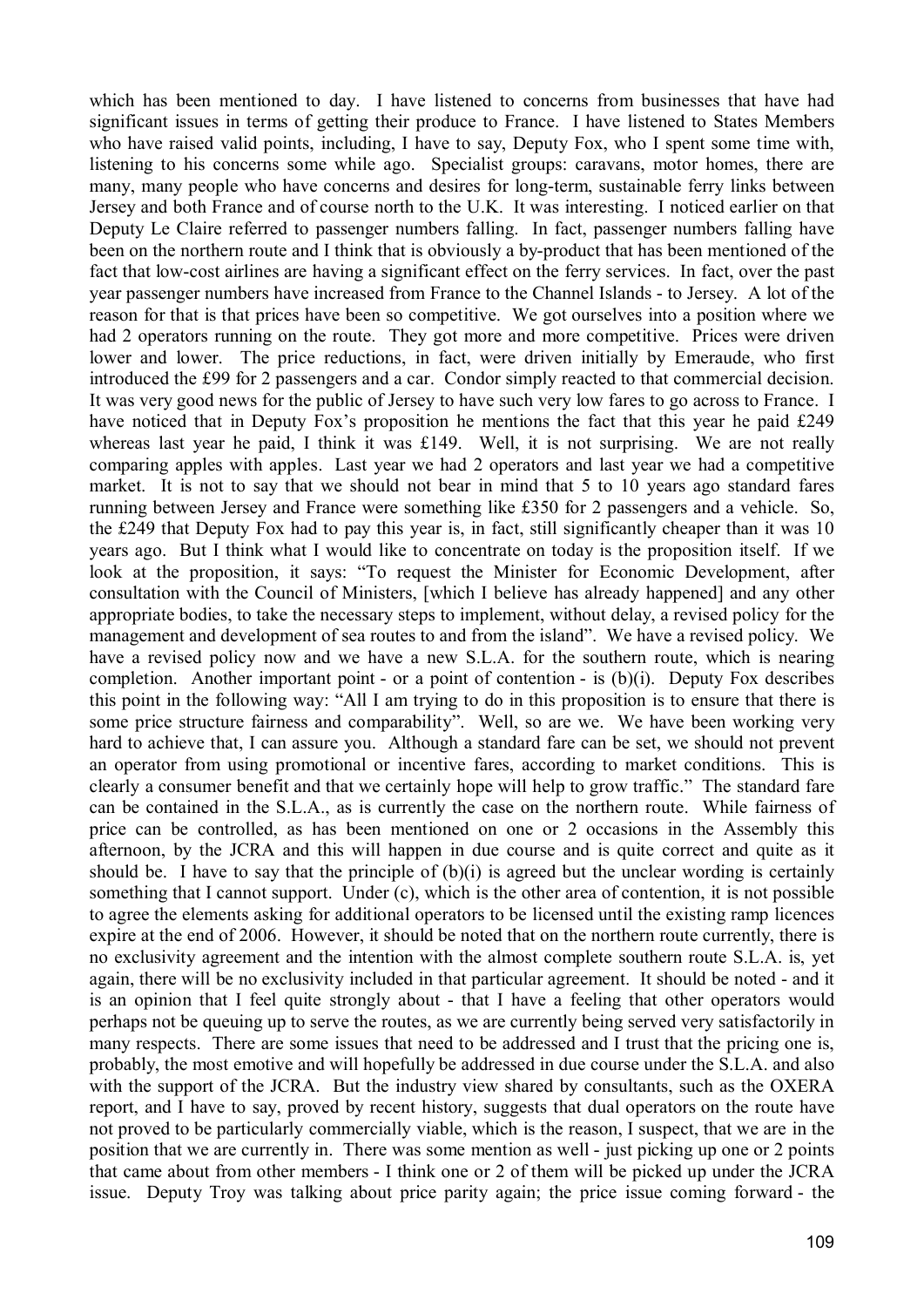differential in prices between Jersey and France versus France to Jersey. I have to agree, there is an issue here, but, again, I would hope that the JCRA - in fact, I would expect them- to deal with that. Deputy Breckon talked about the single network, which, I think we all agree, has got significant possibilities in January 2009 - or shortly before that - when we are in a position to give it some serious consideration. It is likely to be the most commercially viable option that exists. The reason that there are, in fact, separate S.L.A.s proposed at the present moment in time is because of the different agreements that currently operate between both Jersey and Guernsey and also between the southern route and the northern route, from Jersey's perspective. Deputy Le Hérissier quite rightly pointed out the issue about timetables. That has been a significant irritation to passengers. I understand from Condor that, in fact, the issue is going to be rectified shortly. They claim that the reason the timetable has not been forthcoming on the site is due to commercial considerations awaiting the decision from Sogestran and Emeraude. So, we hope to see that appear very shortly. As I said at the beginning, we as a department have worked very hard to ensure that Jersey will enjoy a long-term and sustainable ferry service both north and south, and, most importantly, at a fair price. I cannot, therefore, support this proposition, due to the unclear wording of (b)(i) and as I consider (c) to be a little bit too early or premature. There are, in my opinion, severe commercial dangers in supporting this proposition. I do, however, accept that it was very well intended and it has been a more than useful opportunity to discuss this vitally important issue regarding our sea routes, both south and north. Thank you.

### **12.15 Senator M.E. Vibert:**

I think it is very good that this debate is taking place, as it is giving Members an opportunity to express their views and concerns on this vital issue: our lifeline sea links. What is good is to stress the degree of agreement there is between the bringer of the proposition and the Minister concerned. It is a very emotional debate, or it can be, because the old Emeraude was held in such affection by many people, like myself, who were regular users of it. But I think we should remember the old Emeraude is no more. It is not the same company. We cannot turn back the clock and go back to what some may regard as the halcyon days of a few years ago when the old Emeraude was operating almost exclusively in a car-carrying capacity on the southern route and Condor on the northern route. But one thing we must be careful of is we must not try to regulate - to return to those services - because there is a danger that in too much regulation we would be practically running them and perhaps running them, if not into the ground, to the bottom of the sea. We need those services and we need companies who are prepared to run them. So, we need to retain flexibility. I think Deputy Fox's proposition - the (b)(i), asking that, in effect, the Minister approves the price structure - is too constraining on a commercial company, which may wish to react to circumstances at short notice. I remember a few years ago when I was involved in the tourism Committee that Condor and some hotels got together at short notice to offer promotional fares at a time when travel to the continent was not attractive, for various reasons, to a lot of people coming who from the U.K., who perhaps had booked, were going to go to the continent or the USA or further afield. They tried to attract them to Jersey and were very successful in doing so at very short notice with promotional fares. I think that flexibility must be kept. Again, I believe that part (c) of the proposition, which the Minister is concerned about, is, again, too restricting. I think we need to look at the needs of the routes and not rule out that a regulated monopoly position is what may be best for the Island. It seems to me that (c), as it stands, would rule that out. I think it may be the fact that that may be the best position for the Island. I do not know yet. I have not seen the work that has been done. I mean, it would be going back to what was the *de facto* position for many years, where, in effect, Emeraude was running a monopoly in the car carrying on the southern route and Condor was operating it on the northern route. Perhaps that is the best way forward: perhaps one carrier, I do not know. But I do not think we should rule out anything. I think we should look at what is best for the Island. I think that (c) is too restricting. So, I agree with what Deputy Fox is trying to achieve and I believe the 2 areas - (b)(i) and (c), which are in contention are too restricting if adopted as worded in the proposition. I would ask Deputy Fox to consider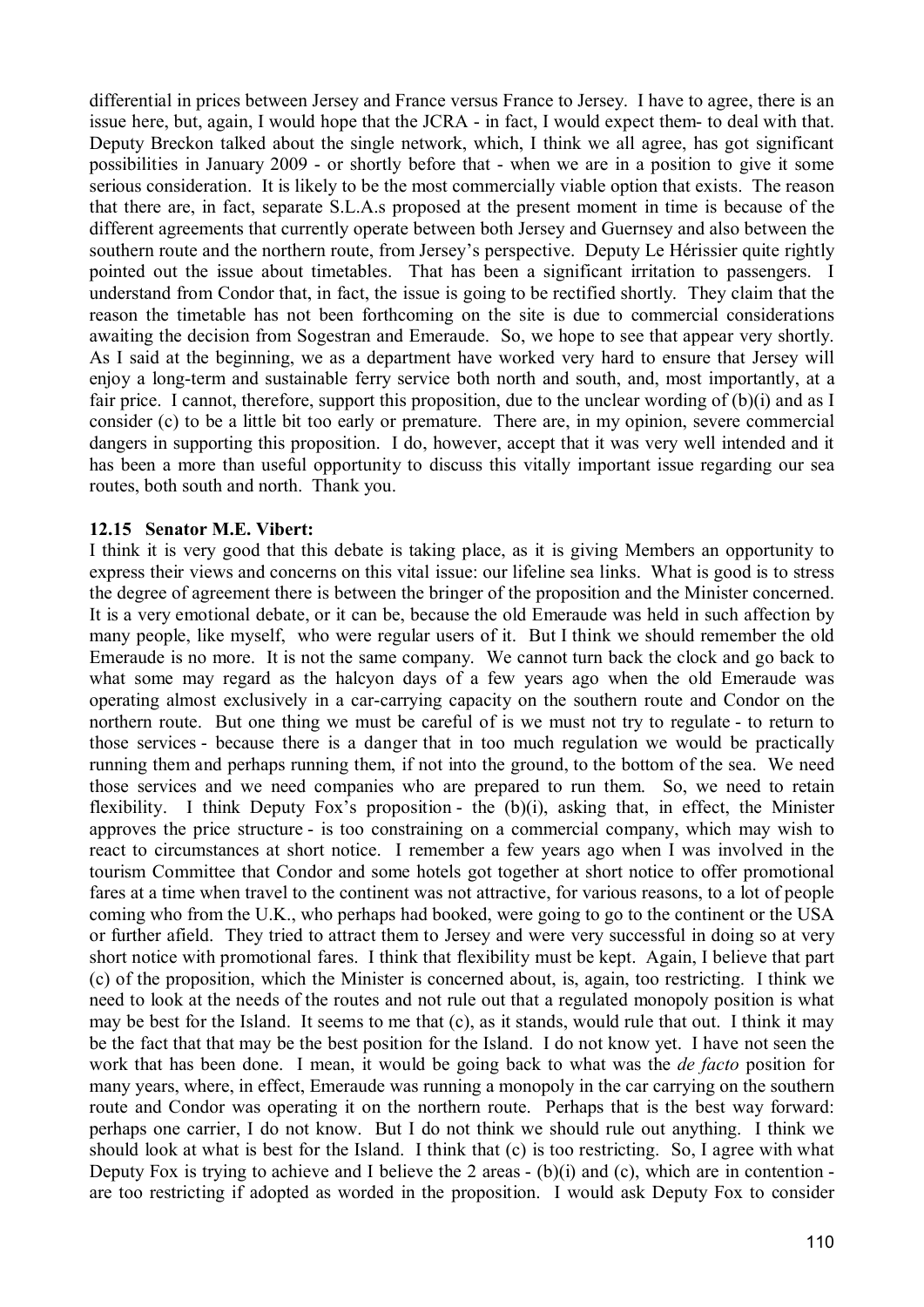withdrawing these 2 parts of the proposition for further discussion and then I would hope the proposition would be overwhelmingly, if not unanimously supported, which I would like to see happen rather than have disagreement on these 2 points. So, I hope the Deputy will consider that because I think it would be a good message if we could all support this proposition with those 2 points out of it, rather than argue over those details and then perhaps vote against the proposition. Thank you, Sir.

### **Deputy S.C. Ferguson:**

A point of clarification, Sir. A number of people have mentioned the lack of timetables supplied by Condor. I should perhaps point out that if you telephone England - their English office - and give an address in the U.K., then you can get a copy of the timetable.

# **The Bailiff:**

I call upon Deputy Fox to reply.

### **12.16 Deputy J.B. Fox:**

You are damned if you do and you are damned if you do not. You are, for the simple reason that what people have said - I have some sympathy and support for, but we lose sight of the purpose. The purpose is, going back to the original: "The Economic Development is of strategic importance to the Bailiwick of Jersey, and like any other jurisdictions, its independence is reliant on the sea route, which must be guaranteed to ensure the stability and prosperity. Recent events have shown that any disruption..." et cetera, et cetera, and then it talks about: "There are systems that are within the United Kingdom under the Securities Service that are there to advise, so that you do not end up with ever a situation where the whole of the Island could become susceptible because we have a total reliance on one company - one monopoly." I am not standing here today to talk about companies. I am talking about routes. I am talking about the Island's strategic needs for its economic development, survival; call it what you like - that is what I am talking about. What everybody else is talking about today is about the areas that they perceive are too restrictive. I deliberately kept the wording light, because on previous occasions, I have seen private Members bring up bills and the accusation is it is too prescriptive - it has happened to me - and therefore, it does not move forward. Today, I have been accused the other way, of not being too prescriptive, and if I just go through - I am not going to go through it all, because otherwise I will probably bore you by the end of it - but talking about  $(b)(1)$ . I am quite happy to withdraw this, because of the technicality of my wording. All I am trying to do is put the safeguards in for the public to at least have an opportunity of having some fairness put into the pricing structure. It is all very nice you saying that they need to have competitive rates for commercial success. I know that. That is why I put in on (a) - which has been brought up - about protection of companies. If you do not protect the companies, you will not have any companies to operate. The priority is people, but it is also essential with companies that they are able to operate. That is the reason that I am also bringing up the question of service level agreements, to have 2 separate ones, because if you have one that runs all the way through, you can have one for a company to operate. All they have is one going this way, but one goes that way as well; but as long as they are separate… But then it must also give the opportunity for having an additional operator, and that is what I am suggesting at this time, although the Minister is - very cleverly with his wordsmithing - saying: "We are going to do it anyway in 2009." What happens between now and 2009? All I am trying to do is to bring some reassurance to the public of the Island, for the strategic nature of business in the Island and for the tourism, and the agricultural trade. Sorry, there is an awful lot of talking, Sir, in the background. It is difficult to concentrate.

# **The Bailiff:**

The Members should allow a Member to speak without interruption. I hope they will take notice of that.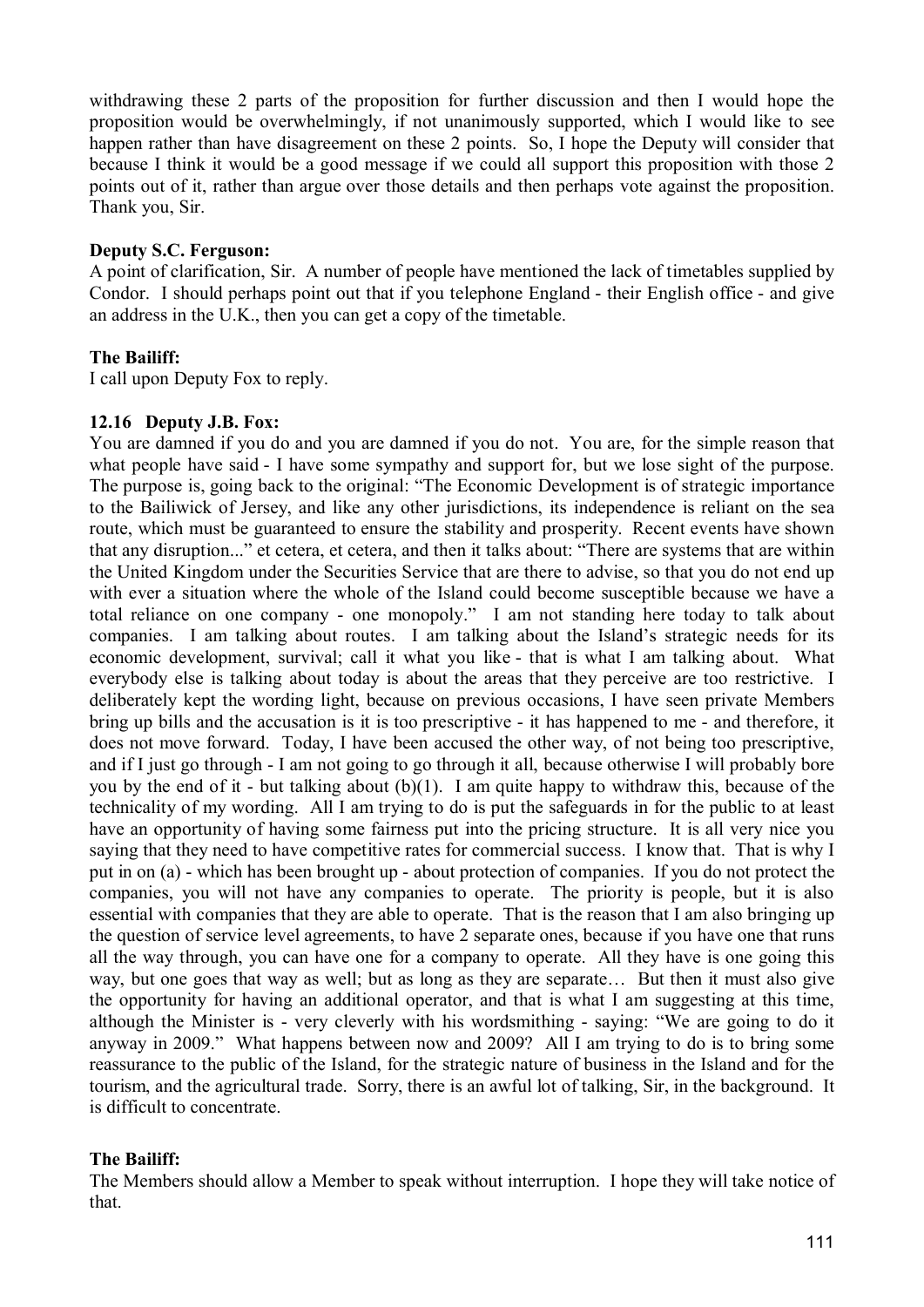## **Deputy J.B. Fox:**

I told you if I spoke too long, they would get bored.

#### **The Bailiff:**

There is a remedy for that, Deputy. **[Laughter]**

#### **Deputy J.B. Fox:**

Yes, I can sit down, Sir. Clearly, I will not need an Appel for this one. I think a stand up vote would do, but I think it is important that now that I stood up that I do cover (c) a bit more; (c) is - to me - a very important thing. It provides a safeguard for the Island. That is what it is about. If this House chooses not to have that safeguard and to rely upon the *status quo*, then so be it. But from my previous life, I have learnt that you look at things in advance, and if you see that there is a possibility that something could go wrong, what options do you have to safeguard the Island against it? An economic key point security under this civilian framework that MI5 are doing is that, so if I do nothing else today, yes, I have raised the level of awareness in it but, please, I would ask that the Economic Development Minister have discussions with MI5 and at least move forward with knowledge, to see what they have to say on the subject, because they provide a professional service. The last time we used them, it did not cost us anything. No, it cost us a lunch, so you will need to declare that, of course. But clearly, I have great credence in the necessity for (c), and it would be against my conscience to actually say I would withdraw it, because I know that it would be wrong, and therefore, please, I will withdraw (b)(i), but I need to leave (c) to stand, although I can quite see where it is going to go. Thank you.

#### **Deputy J.A. Martin:**

Sir, is the Deputy going to let us vote separately on (c)?

### **Deputy J.B. Fox:**

Sorry, Sir. I understood that the rest of them were agreed; they can vote separately on all of them if they wish.

### **The Bailiff:**

You have brought a proposition to the Assembly, and in principle, Deputy, the Assembly will vote upon the proposition as a whole, as a proposition. If you are seeking to have separate votes or to withdraw part of the proposition, I think you must make that clear to the Assembly - the matter is really one for you.

#### **Deputy J.B. Fox:**

For me, clearly I would have liked to have voted for the whole thing. Clearly, it will vote everything out because of (c), and therefore, can we vote for the remainder, having withdrawn (b)(i) and allow (c) to be a separate vote. Is that acceptable? Yes, we can do it that way. We can do (a), then we can do (b) and then we can do (c), whatever the Assembly wishes. I do not mind.

### **The Bailiff:**

Deputy, are you seeking the leave of the Assembly to withdraw  $(b)(i)$ ?

# **Deputy J.B. Fox:**

Yes, Sir.

**The Bailiff:**

Then it is open to you, if you wish, I think…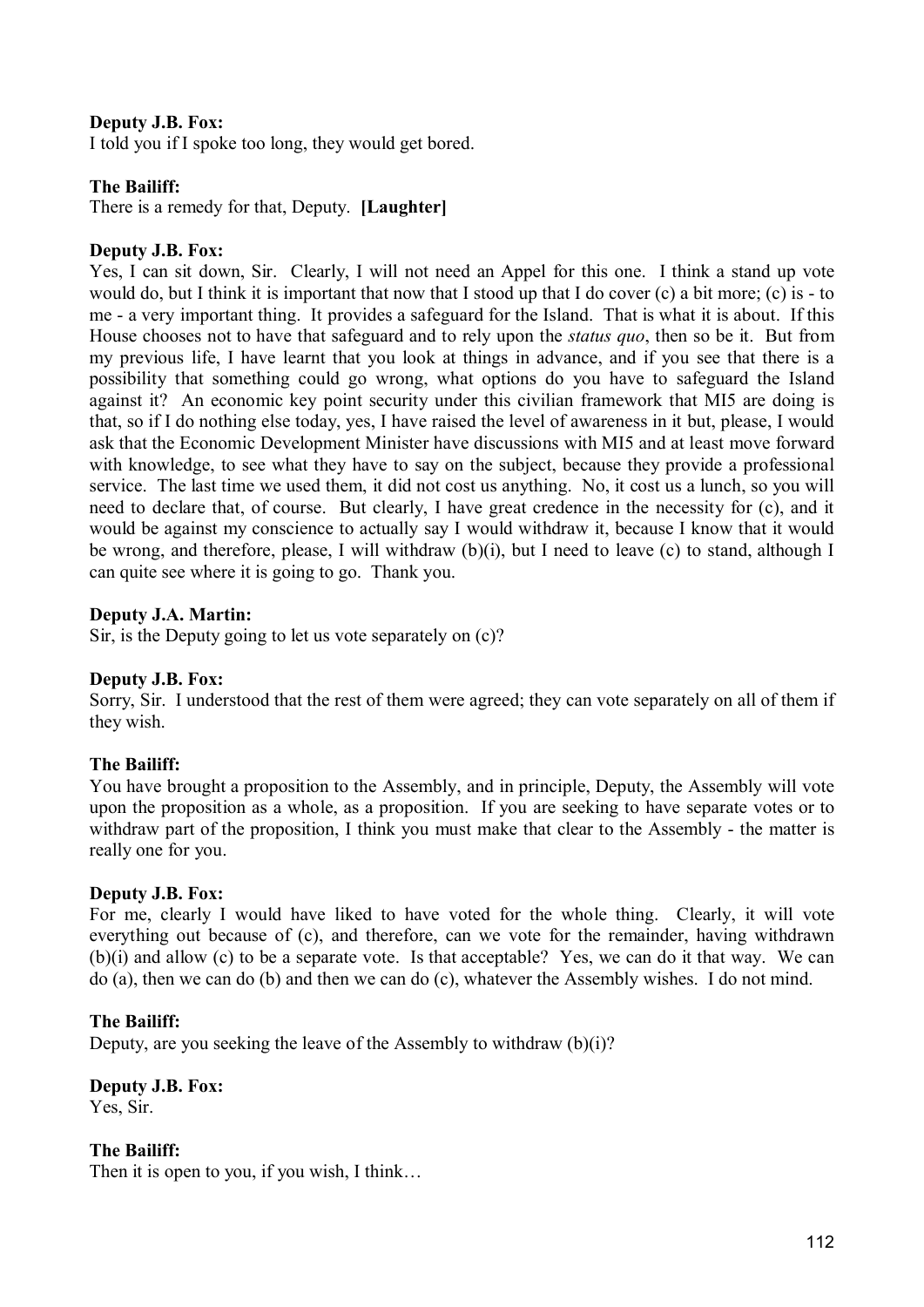## **Senator P.F.C. Ozouf:**

I suggest that we have a vote on  $(a)$ ,  $(b)(ii)$  to  $(b)(vi)$  as one vote, and then a separate vote on  $(c)$ . Would that help, Deputy Fox?

### **Deputy J.B. Fox:**

Yes, it would.

## **The Bailiff:**

You would like to have a vote on the (a) and (b) and (c) separately, is that right?

### **Deputy J.B. Fox:**

In simple terms, yes.

### **The Bailiff:**

If the Assembly is prepared to accept that, we can certainly do that. Do you want an electronic vote?

### **Deputy J.B. Fox:**

No, I am quite happy for stand up vote, if they want to be counted.

### **The Bailiff:**

An Appel then of the vote, the Deputy having withdrawn - with the leave of the Assembly - (b)(i). The vote is for or against that paragraph, the introduction, of course, and paragraphs (a) and (b), and the Greffier will open the vote.

| <b>POUR: 43</b>            | <b>CONTRE: 3</b>          | <b>ABSTAIN: 1</b>  |
|----------------------------|---------------------------|--------------------|
| Senator L. Norman          | Deputy G.P. Southern (H)  | Deputy of St. John |
| Senator F.H. Walker        | Deputy S.C. Ferguson (B)  |                    |
| Senator W. Kinnard         | Deputy G.W.J. de Faye (H) |                    |
| Senator T.A. Le Sueur      |                           |                    |
| Senator P.F. Routier       |                           |                    |
| Senator M.E. Vibert        |                           |                    |
| Senator P.F.C. Ozouf       |                           |                    |
| Senator T.J. Le Main       |                           |                    |
| Senator B.E. Shenton       |                           |                    |
| Senator F.E. Cohen         |                           |                    |
| Senator J.L. Perchard      |                           |                    |
| Connétable of St. Saviour  |                           |                    |
| Connétable of St. Mary     |                           |                    |
| Connétable of St. Peter    |                           |                    |
| Connétable of St. Clement  |                           |                    |
| Connétable of St. Helier   |                           |                    |
| Connétable of Trinity      |                           |                    |
| Connétable of St. Lawrence |                           |                    |
| Connétable of Grouville    |                           |                    |
| Connétable of St. John     |                           |                    |
| Connétable of St. Brelade  |                           |                    |
| Deputy R.C. Duhamel (S)    |                           |                    |
| Deputy A. Breckon (S)      |                           |                    |
| Deputy J.J. Huet (H)       |                           |                    |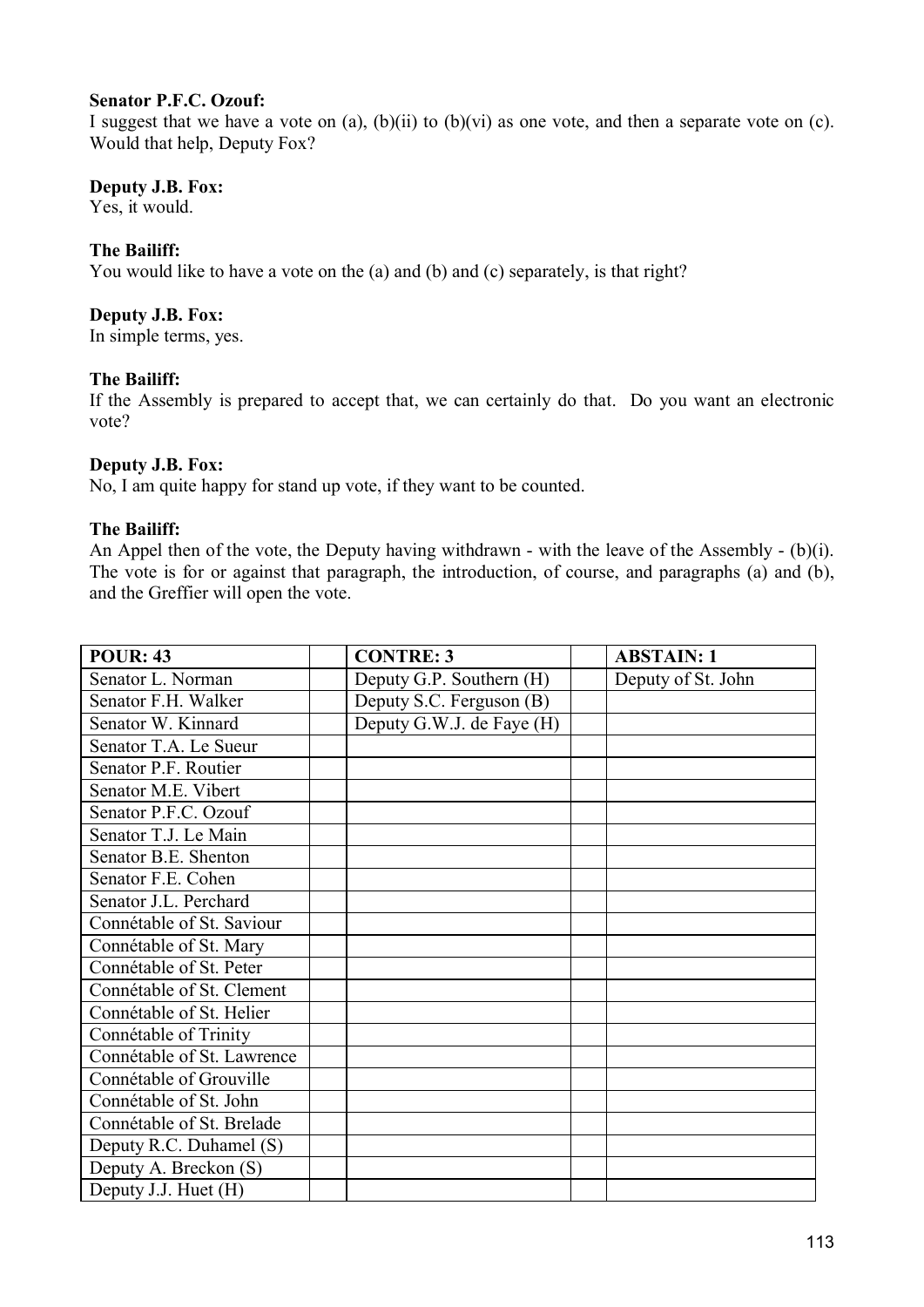| Deputy of St. Martin      |  |  |
|---------------------------|--|--|
| Deputy G.C.L. Baudains    |  |  |
| (C)                       |  |  |
| Deputy P.N. Troy $(B)$    |  |  |
| Deputy C.J. Scott Warren  |  |  |
| (S)                       |  |  |
| Deputy R.G. Le Hérissier  |  |  |
| (S)                       |  |  |
| Deputy J.B. Fox (H)       |  |  |
| Deputy J.A. Martin (H)    |  |  |
| Deputy of St. Ouen        |  |  |
| Deputy P.J.D. Ryan (H)    |  |  |
| Deputy J.A. Hilton (H)    |  |  |
| Deputy P.V.F. Le Claire   |  |  |
| (H)                       |  |  |
| Deputy J.A.N. Le Fondré   |  |  |
| (L)                       |  |  |
| Deputy D.W. Mezbourian    |  |  |
| (L)                       |  |  |
| Deputy of Trinity         |  |  |
| Deputy S. Pitman (H)      |  |  |
| Deputy A.J.H. Maclean (H) |  |  |
| Deputy K.C. Lewis (S)     |  |  |
| Deputy I.J. Gorst $(C)$   |  |  |
| Deputy of St. Mary        |  |  |

# **Senator P.F.C. Ozouf:**

Could the 3 votes and one abstention be read out, please, Sir?

# **The Bailiff:**

Yes.

# **The Greffier of the States:**

Deputy Southern, Ferguson and de Faye voted contre and the Deputy of St. John abstained from voting.

# **The Deputy of St. John:**

If I can just clarify why, I have property in France. I felt it inappropriate to vote.

# **Deputy J.B. Fox:**

Oh, then I should abstain.

# **The Bailiff:**

Deputy, if that is the position, then I think technically you should have declared an interest under Standing Order  $106(1)(c)$ , even though it is not a financial interest. Are you making that declaration, because if so, the Greffier will record it in the notes.

# **The Deputy of St. John:**

Sir, I made a full declaration of my interest in my declaration of interest, and also I have spoken in the House, because I felt it was in the economic interest of the Island, not in my interest.

# **The Bailiff:**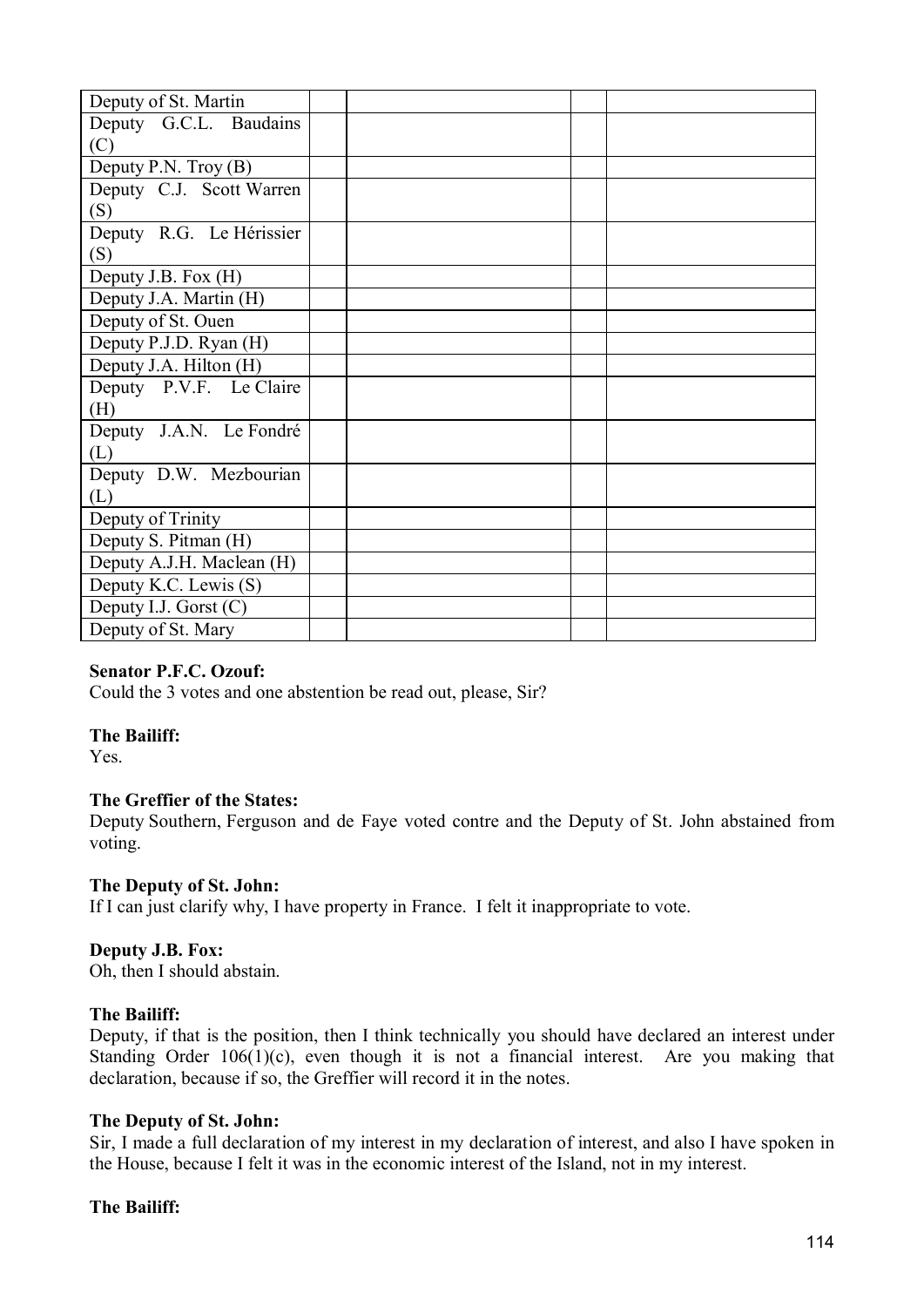No, but you are perfectly entitled to speak in the States, perfectly entitled to vote, but what Standing Order 106 does - and it is a change on the former declaration of interest provision in the Standing Orders - the Standing Order says that: "A member of the States who has an interest in the subject matter of a proposition must.... (c) if it an interest which is not financial, declare the interest" so that if you consider that the ownership of a house in France is material to this, then it is an interest which you should declare, and it will then be recorded.

### **Senator M.E. Vibert:**

Sir, surely that would be a case where we would all have to declare interests if we used a ferry at any time in this debate.

## **The Bailiff:**

No, I do not think so, Senator. I mean, having property in France, it seems to me, is an interest which bears upon the frequency of the car ferry service and matters of that kind.

### **Senator M.E. Vibert:**

Or the U.K., I presume, Sir?

### **Senator P.F.C. Ozouf:**

Sir, I am aware that a number of Members - including, I think, my own Assistant Minister - may well have property in France and Deputy Fox, the mover of the proposition, has property in France. We are opening a little can of worms here, Sir, which may be correct but...

### **The Bailiff:**

We may be opening a can of worms, Senator, but the Deputy of St. John very correctly notified the Assembly why he had abstained, and it seems to me that that is evidence that he thought that it was an interest which he ought to have declared, or perhaps he did not think ought to have declared it because he was not aware of Standing Order 106. But in these circumstances, the Assembly having passed a Standing Order which makes it very much wider than it was before in terms of declaring interest, technically it seems to me that Members who do have properties in France should declare that. It does not debar them from voting or taking part in the debate, but it is an interest which ought to be noted by Greffier.

### **The Deputy of St. John:**

Sir, could we call for a re-vote then, because there must be a number of other Members who are affected.

# **The Bailiff:**

It does not affect the right to speak, nor the right to vote, but it is a declaration which ought to be made, and perhaps I could suggest to Members in order that we may preserve good order that any Member who owns a property in France and who feels that he ought to have declared that interest should subsequently notify the Greffier of that, so that a note can be made of it. I recommend that Members do study Standing Order 106, because it is very different from the Standing Order governing interest which was in force at the end of last year.

### **Senator F.H. Walker:**

Sir, for the purposes of completeness, can I add, I think, a suggestion to your ruling: it seems to me that the same ruling should apply to those with property in the U.K., and indeed, the other Islands, all of which are served in the same way by the ferry companies.

### **Senator P.F.C. Ozouf:**

Sir, are you suggesting that they should by note to Greffier or by declaration in the States now?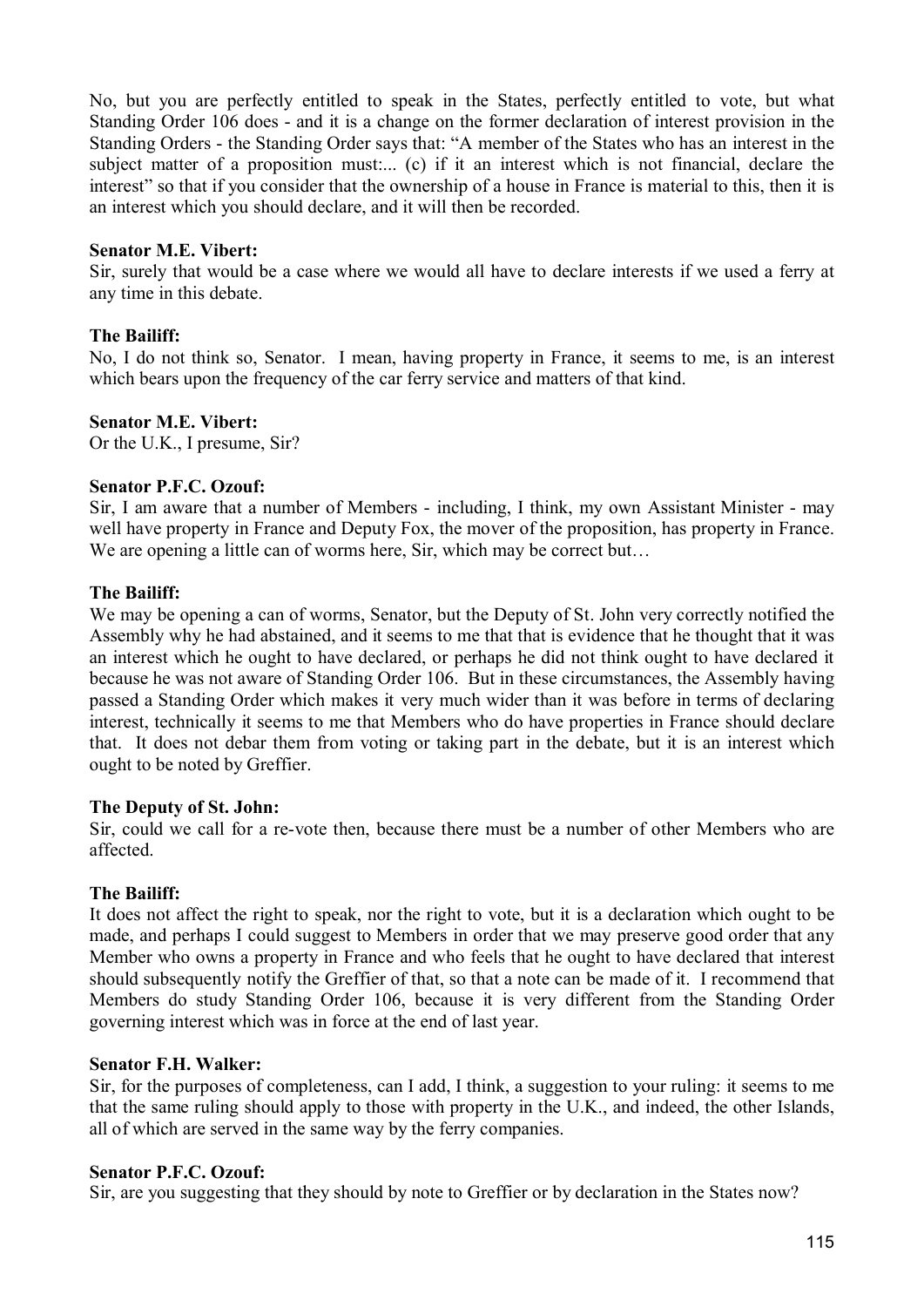# **The Bailiff:**

I think we have reached the stage where a vote has been taken on part of the proposition. I think it would be in good order if Members were - by memorandum or by email - to notify the Greffier and that will be taken as a declaration under Standing Order 106, and it will be noted.

## **The Deputy of St. Clement:**

Sir, surely it will only apply to people who have properties and attend those properties by boat, not those who fly. **[Laughter]**

## **The Bailiff:**

That is a matter for the discretion of each Member, Deputy. Members who have their own means of transport to get to France obviously would not find this an interest which they need to declare, so that is why I suggest it is a matter that is dealt with individually by Members to the Greffier. Can we come back to the vote: paragraphs (a) and (b) of the proposition have been adopted. I now invite Members to vote on paragraph (c) and I ask the Greffier to open the voting.

### **The Deputy of St. John:**

Do I abstain on this one or not? I apologise now for not bringing this up earlier, but I was of the opinion that as I declared the interest publicly, as many others have, it would have be taken into account and I apologise for that to the House, but I do request a ruling here, am I in fact to abstain again or not?

### **The Bailiff:**

You are perfectly entitled to vote in any way in which you see fit, Deputy, yes. If all Members who wish to vote have passed their votes, I will ask the Greffier to close the poll.

| POUR: 7                  | <b>CONTRE: 38</b>         | <b>ABSTAIN: 1</b>  |
|--------------------------|---------------------------|--------------------|
| Connétable of St. Peter  | Senator L. Norman         | Deputy of St. John |
| Deputy R.C. Duhamel (S)  | Senator F.H. Walker       |                    |
| Deputy R.G. Le Hérissier | Senator W. Kinnard        |                    |
| (S)                      |                           |                    |
| Deputy J.B. Fox (H)      | Senator T.A. Le Sueur     |                    |
| Deputy of St. Ouen       | Senator P.F. Routier      |                    |
| Deputy J.A. Hilton (H)   | Senator M.E. Vibert       |                    |
| Deputy K.C. Lewis (S)    | Senator P.F.C. Ozouf      |                    |
|                          | Senator T.J. Le Main      |                    |
|                          | Senator B.E. Shenton      |                    |
|                          | Senator F.E. Cohen        |                    |
|                          | Senator J.L. Perchard     |                    |
|                          | Connétable of St. Saviour |                    |
|                          | Connétable of St. Mary    |                    |
|                          | Connétable of St. Clement |                    |
|                          | Connétable of St. Helier  |                    |
|                          | Connétable of Trinity     |                    |
|                          | Connétable<br>of          |                    |
|                          | St. Lawrence              |                    |
|                          | Connétable of Grouville   |                    |
|                          | Connétable of St. John    |                    |
|                          | Connétable of St. Brelade |                    |
|                          | Deputy A. Breckon (S)     |                    |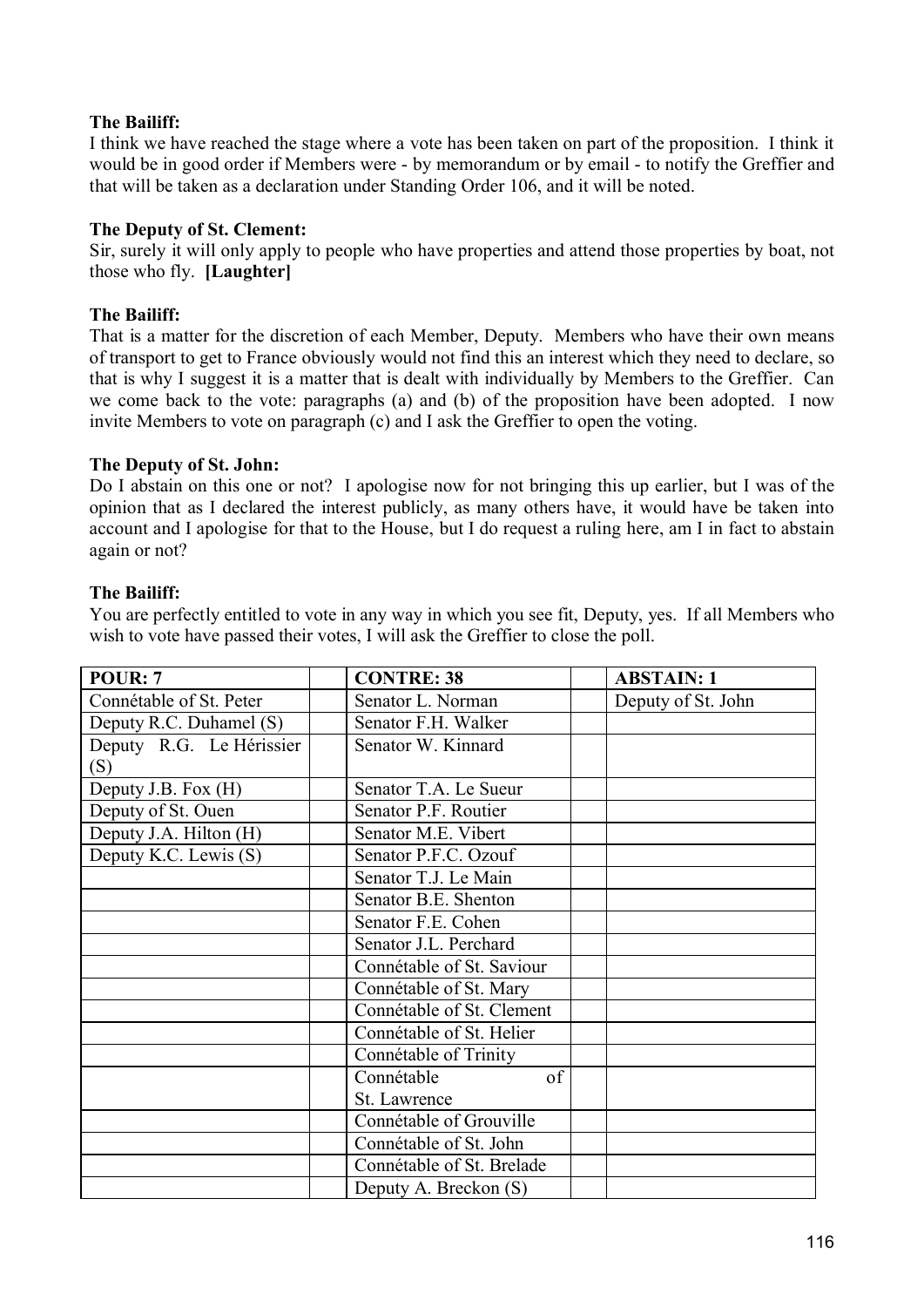| Deputy J.J. Huet (H)      |  |
|---------------------------|--|
| Deputy of St. Martin      |  |
| Deputy G.C.L. Baudains    |  |
| (C)                       |  |
| Deputy P.N. Troy $(B)$    |  |
| Deputy C.J. Scott Warren  |  |
| (S)                       |  |
| Deputy J.A. Martin (H)    |  |
| Deputy G.P. Southern (H)  |  |
| Deputy S.C. Ferguson (B)  |  |
| Deputy P.J.D. Ryan (H)    |  |
| Deputy G.W.J. de Faye (H) |  |
| Deputy P.V.F. Le Claire   |  |
| (H)                       |  |
| Deputy J.A.N. Le Fondré   |  |
| (L)                       |  |
| Deputy D.W. Mezbourian    |  |
| (L)                       |  |
| Deputy S. Pitman (H)      |  |
| Deputy A.J.H. Maclean (H) |  |
| Deputy I.J. Gorst $(C)$   |  |
| Deputy of St. Mary        |  |
|                           |  |

# **13. Composting facilities at La Collette II: approval by States Assembly (P.31/2006)**

# **The Bailiff:**

That concludes the debate on the proposition of Deputy Fox, and we come next to Projet 31, composting facilities at La Collette II in the name of Connétable of St. Helier. I ask the Greffier to read the proposition.

# **The Greffier of the States:**

The States are asked to decide whether they are of the opinion that those steps should be taken by the Minister for Transport and Technical Services to establish permanent composting facilities at La Collette to St. Helier until the proposed site and technology have been debated and approved by the Assembly.

# **13.1 The Connétable of St. Helier:**

I am aware that we have had a statement today from the Minister which clearly is at variance, not only with his position 2 weeks ago, but at variance with the comments presented today under embargo until 9.30 a.m. Clearly this puts me at some disadvantage, because in his comments on my proposition, he is declaring that only the debate on the new Energy from Waste Plant should be brought back to the States. He says it is not reasonable that anything else should be brought back for debating again, but yet in today's statement, he declares that - and there is a slight change here that the location of the Energy from Waste Plant - but, one assumes from his statement, not the technology - and the location of the composting will indeed be debated by the House. He is proposing to lodge that on 10th April, and various Members have asked me if I am therefore happy to withdraw the proposition on the basis of these extremely confusing mixed messages and confusing signals. I do not know whether the Minister wishes to clarify his position. He may have moved since this morning. It does seem to me that the Minister has gone halfway by saying that, yes, indeed, the States can debate the best location for composting, but he has not gone on to say that he is going to give the States a further opportunity to debate his preferred technology for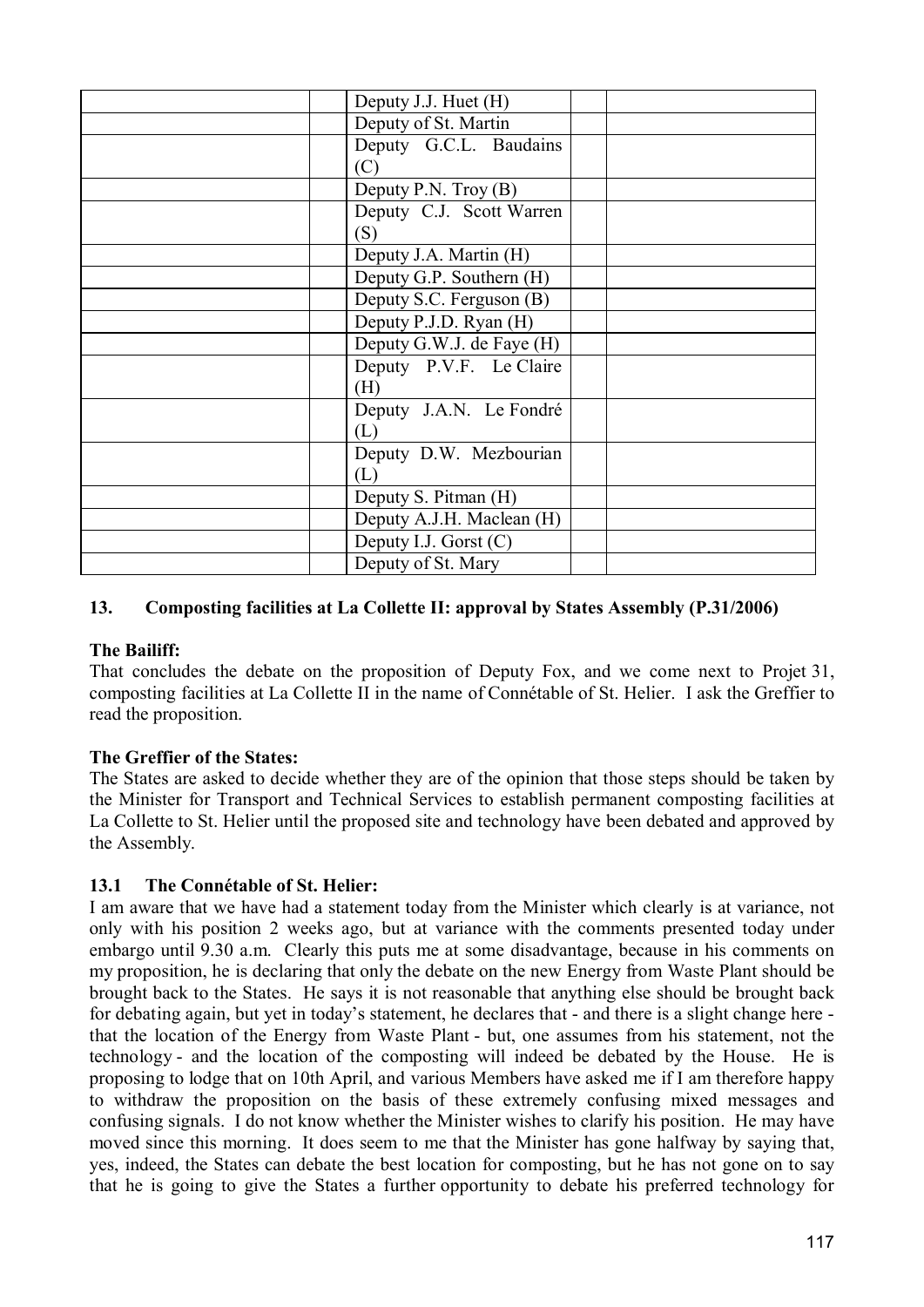composting. Equally, I think it is perhaps incumbent upon the Minister to explain whether he is withdrawing the ability the States should have to debate the technology behind the Energy from Waste Plant, certainly judging by today's statement, because the word "technology" does not appear anywhere - one must assume that he is looking at a very different kind of debate on his new proposition. Clearly, my position, Sir, is that if the Minister is only conceding a debate in the States on the location of composting, then that is not going far enough, because where you deal with waste is inextricably linked to how you deal with it. If the Minister is to come to us with a technique of composting which sees a number of reception sites around the Island, or possibly even a number of treatment sites for composting around the Island - which certainly would seem to make sense to me - then that is going to require a number of sites. But if he comes to us with a single site, then clearly we are looking at just one large type of composting. So I am at a little bit of a loss, and unless the Minister intervenes and clarifies the situation, then I am just going to crack on, Sir, with my speech. Clearly, we are not going to finish this item today, but I am in the hands of the States as to whether we carry on with it tomorrow, or indeed, on 4th April.

# **The Bailiff:**

Connétable, may I just intervene, please, in order to make sure that I have understood what you have just said. As I understand it, the Minister has said that he is prepared to undertake that no steps should be taken to establish a permanent composting facility at La Collette until the site has been approved by the States, but has not mentioned the question of technology. As I read the proposition at the moment, the technology relates to the permanent composting facilities at La Collette too, and I would have thought that if the Minister is prepared to bring the establishment of the proposed site back to the States, it follows that the technology associated with that site would come back to the States as well. That is how I read the proposition at the moment; if the proposition is adopted, that is what the Minister would have to do. Now, if that is not acceptable to the Minister…

# **13.2 Deputy G.W.J de Faye:**

If I may attempt to be of some assistance, Sir. Yes, I think it is very clear that I am very happy to bring back the question of the location of the composting facility to the States as well - as was previously promised by the President of Environment and Public Services - as the location of the Energy from Waste Plant. The difficulty I have in accepting the Connétable's proposition is that what he means by "technology" is extremely unclear. The fact of the matter is that the Waste Strategy has already determined that in respect of composting, the States will pursue the composting of green waste. Now, it is quite clear from the report submitted with the Connétable's proposition that he is talking about technology that relates to food composting. The current situation is that the department has had 17 responses from major suppliers in the field of green waste composting which cover all available technologies for what is known as in-vessel composting, and I was going to raise this issue because these tenders have been submitted under an OJEC (Official Journal of the European Communities) notice. I had a level of concern: if any of the specific companies involved might have been named, that could potentially jeopardise our tender process, so I was going to ask States Members if any States Member was going to consider mentioning the name of the company, either to refrain from doing so and to describe it another way or - frankly - if we wanted to discuss the detail, we would have to have an element of in-camera discussion. But the reality is that I am very happy for the Connétable to involve himself in an appropriate way with looking at the in-vessel technologies that are under consideration, and I imagine that my friends in Scrutiny will be drawn in at an appropriate level. The matter is, though, is the Connétable talking to the House about composting for green waste, or does the Connétable want to open up the entire Waste Strategy debate all over again? That is my concern.

# **13.3 The Bailiff:**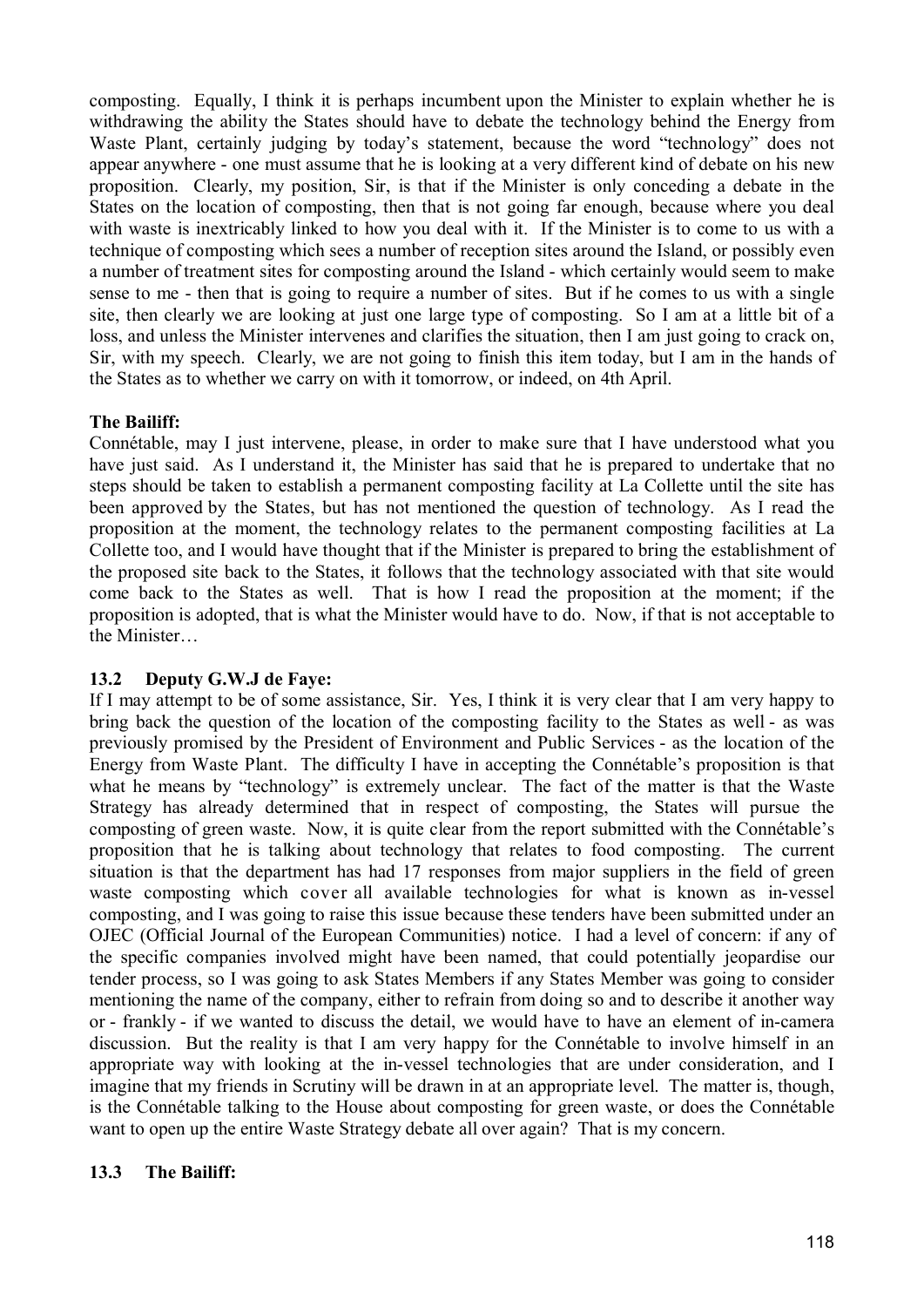Minister, may I just say that it does not seem to me that the proposition is capable of opening up the entire Waste Strategy, because that has been approved by the States and it would need a specific proposition to rescind that part of the decision of the States before the proposition could do that. I read the proposition as meaning that the technology associated with the composting facilities at La Collette II would be a matter which would be brought back to the Assembly. If the Connétable intends it to mean something more than that, then I am not sure that it does, as a matter of procedure. This is why I am a little puzzled at the mismatch between you and the Connétable, because as I read the proposition, you appear to have conceded that you are going to do what the Connétable wants you to do, but perhaps I am misunderstanding something.

# **13.4 Senator T.A. Le Sueur:**

Sir, may I ask for clarification? I understand exactly what you are saying. The difficulty is that the fourth and fifth words say that to agree that no steps should be taken. Does that mean that the Minister, if this is to be approved by the States, can do nothing to progress the issue of establishing list of tenders and going out to tender et cetera, or does it simply mean that it is the location?

### **The Bailiff:**

But may I suggest to the Connétable and perhaps to the Minister that this might be the appropriate time to adjourn overnight and that both the Connétable and the Minister might perhaps attend upon the President of the States, and you can decide what the proposition means and decide whether there is any common ground, and then tomorrow morning you can then come back to the Assembly and we will know where we are going.

### **Deputy G.W.J. de Faye:**

I am happy to do that, Sir.

### **Senator T.A. Le Sueur:**

It strikes me that this issue has been rumbling around for the last 3 or 4 days and it may well be that it will not be resolved overnight. If it was resolved overnight with agreement, we would come in here at 9.30 a.m. to get it nodded and leave half an hour later, but looking at the arrangements of business for the next Tuesday, I suspect it might be quite a light day, and I wonder whether it would be better to give the parties concerned a few days to then agree and let us Members know what the arrangements are, rather than springing them on us at 9.30 a.m. tomorrow morning.

### **The Connétable of St. Helier:**

Sir, before the Minister and I get out our duelling pistols and go down to the Square, can I just suggest that this item be taken as a first item of business on the 4th, if indeed it needs to be taken? Thank you.

### **The Bailiff:**

Do Members agree to take this item as the first item of public business in 2 weeks' time? One weeks' time, I am sorry. Yes, very well, on that basis the matter will be adjourned until then.

### **ARRANGEMENT OF PUBLIC BUSINESS FOR FUTURE MEETINGS**

### **The Bailiff:**

The President of PPC.

## **14. The Connétable of St. Clement:**

Thank you, Sir. I would like to propose the arrangement of business as outlined on the pink Order Paper under Item M, with the addition of the item that we have just mentioned; and also on 23rd May with the 5 items on the Postal Services also to be included on 23rd May.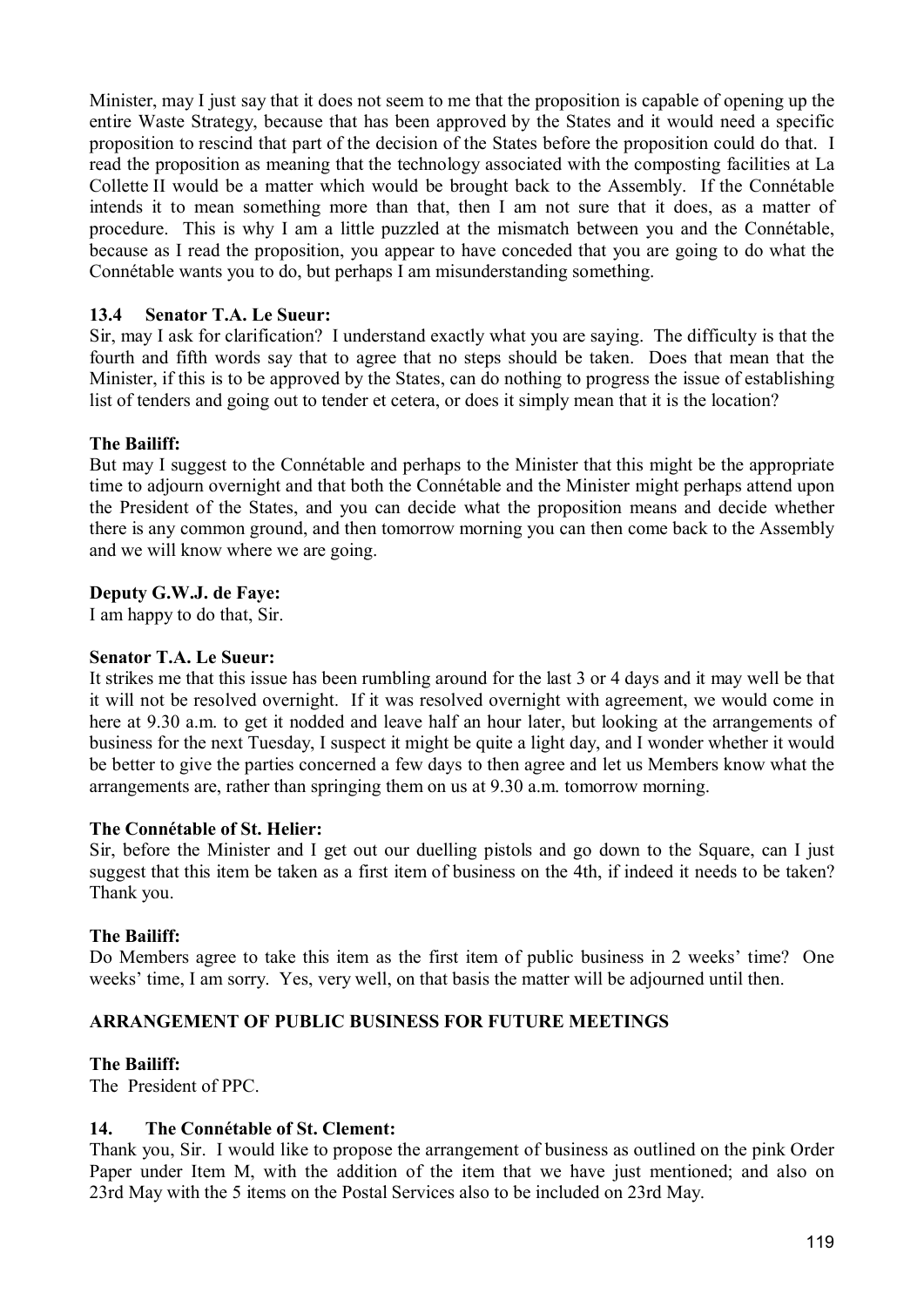## **The Bailiff:**

Thank you very much. **[Seconded].**

### **Senator B.E. Shenton:**

Sir, on 4th April, I have got the Higher Education top-up fees for debate. The Chief Minister has asked me to move this forward to 25th April in order to give the Council and Ministers time to consider the motion.

### **The Bailiff:**

Very well. There seems to be a very substantial number of matters on 25th April, but I do not know whether

#### **Senator F.H. Walker:**

Sir, I think it is a good decision, and I am very grateful to Senator Shenton for agreeing to my request - which I only put to him yesterday - to defer this matter, because it will give the full Council of Ministers a much greater opportunity to debate this issue in depth, and therefore have a more informed debate when it comes back to the House.

### **The Bailiff:**

Thank you very much. Projet 33 is moved from 4th April to 25th April.

### **Senator P.F.C. Ozouf:**

Sir, I see that now with that addition on 25th April, Deputy Fox has asked for his Bellozanne waste treatment to be on that date. Could I respectfully suggest to Deputy Fox, that is going to be an important debate which we are going to have to spend some time on, and might he consider moving it 2 weeks forward where there is not such a heavy agenda, in order that we can do justice to his proposition, and it is only 4 weeks away.

### **The Bailiff:**

Very well, that matter is moved forward to 16th May, Deputy Fox.

### **Deputy G.P. Southern:**

Thank you, Sir. Since my intention is to report back to the House on 23rd, I do not know how people are on speed-reading, but it seems unlikely - inappropriate - that we should have the Postal Services Laws in place on the 23rd. It should be a date in June. It is for me to report back within 4 meetings. Four meetings is 23rd May. Not 4 weeks; 4 meetings, 23rd May. Now, I can produce a report on 23rd May, but if you are going to be debating the issue, then that would be, I would suggest, a little...

### **The Connétable of St. Clement:**

Sorry, Sir, can I just intervene and say I meant the 23rd May.

### **The Bailiff:**

Right. Well, the Assembly, I think, is not definitively settling the matters on the Order Paper for 25th April and so on. We are not definitely settling the matters for the 4th April.

#### **Deputy P.V.F. Le Claire:**

May I suggest, I have briefly spoken to the Minister for Housing, that perhaps the draft regulations for housing that are put down for the 25th are moved forward to the 4th, which is quite sparse, and